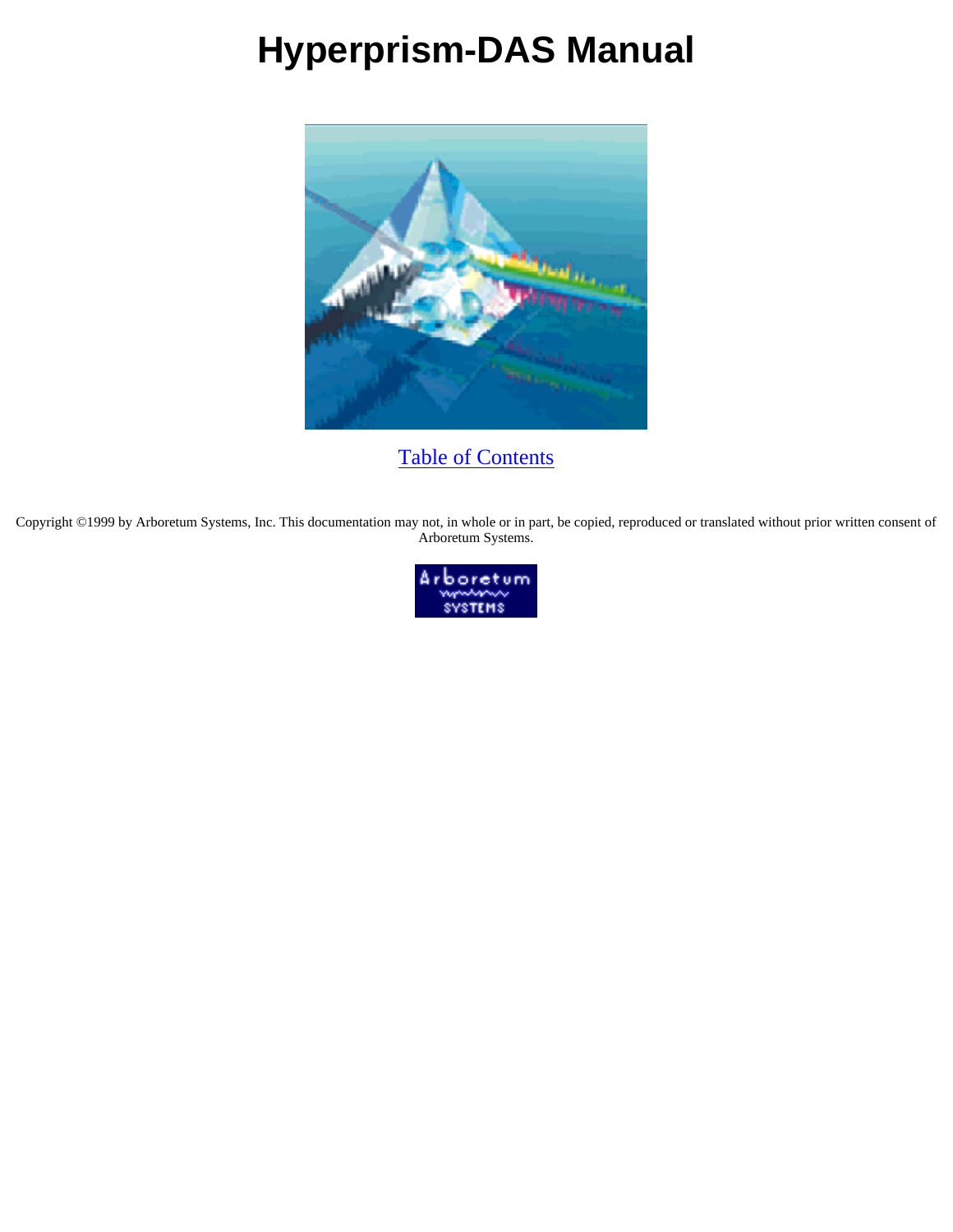<span id="page-1-0"></span>

### **Hyperprism-DAS Plug-Ins for MacOS AudioSuite Compatible Applications**

Digital Signal Processing Software by Arboretum Systems Inc.

This documentation current to Hyperprism-DAS Version 1.5, last revised 11/1/98

Copyright ©1997, 1998 by Arboretum Systems, Inc. This Documentation may not, in whole or in part, be copied, reproduced or translated without prior written consent of Arboretum Systems.

#### **What's New in Hyperprism-DAS v1.5:**

- New [Harmonic Exciter](#page-81-0), [Bass Maximizer](#page-83-0) and [Tube/Tape Saturation](#page-84-0) effects
- Frequency Shifter, [Limiter](#page-92-0) and [HyperVerb](#page-48-0) now included in Hyperprism-DAS
- Improved Low Pass, High Pass Filters; no more distortion
- **Improved [Compressor](#page-89-0) and [Noise Gate](#page-88-0)**
- New simplified [Installation](#page-8-0) procedure
- Now compatible with Emagic Logic Audio, Avid Media Composer 7.0 and Avid Xpress 2.0

### **Contents**

#### [License Agreement](#page-4-0)

[Introduction to Hyperprism-DAS](#page-6-0)

- [Welcome to Hyperprism-DAS](#page-6-1)
- **[Hyperprism-DAS Effects](#page-7-0)**
- **[System Requirements](#page-8-1)**
- [About the Demo Version](#page-8-2)
- [Installing Hyperprism-DAS](#page-8-3) ●
	- ❍ [Before You Install](#page-8-0)
	- ❍ [Easy Install](#page-9-0)
	- ❍ [Custom Install](#page-12-0)
	- ❍ [DAE Memory Management](#page-15-0)
	- ❍ [Problems?](#page-15-1)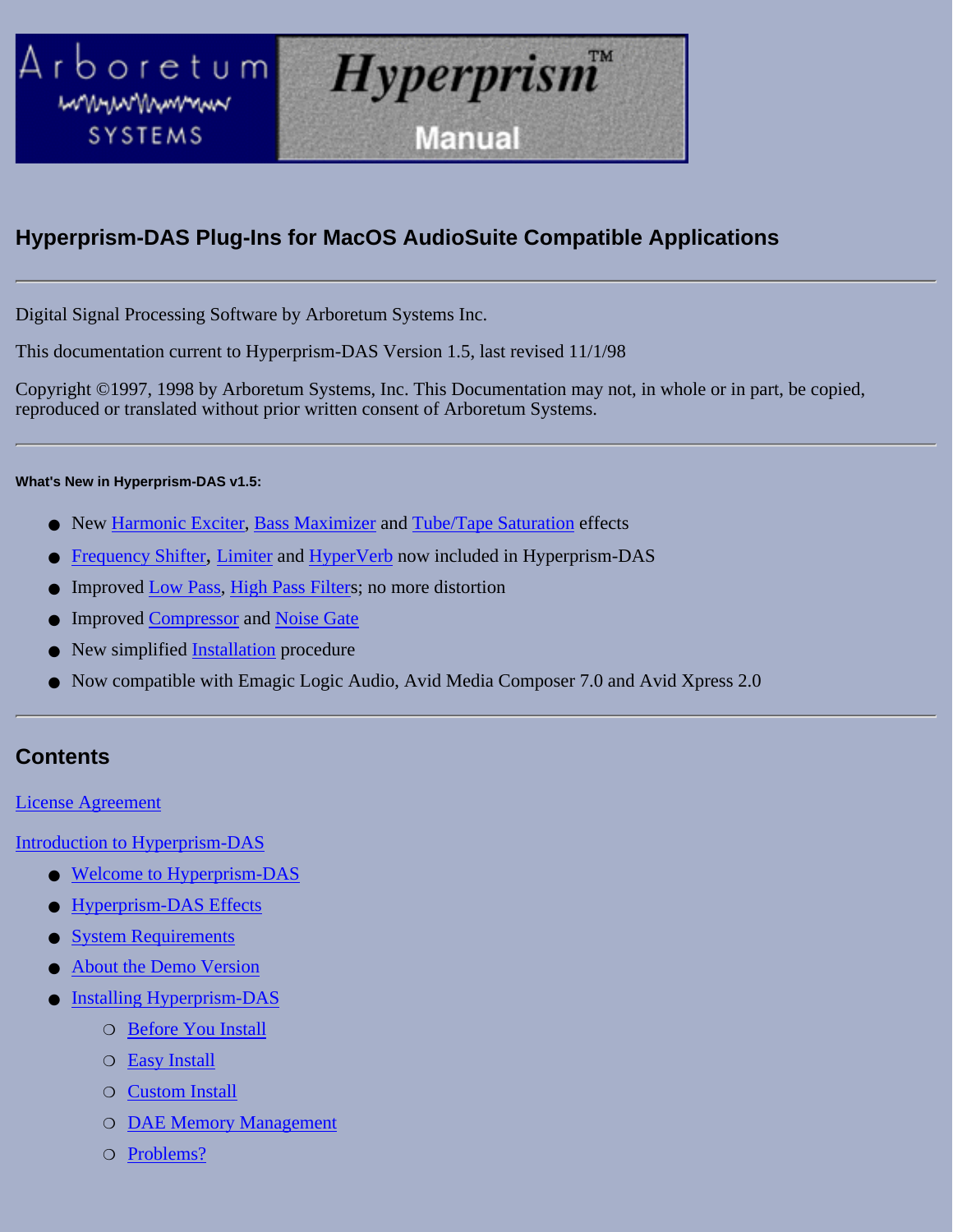- [Using Hyperprism-DAS](#page-16-0)
- **[Hyperprism-DAS Parameter Sliders](#page-17-0)**
- **[About Stereo Effects](#page-17-1)**
- [AudioSuite Preview Buffer](#page-17-2)

[Effects Processes](#page-18-0)

- [Hyperprism Filter Processes](#page-20-0)
- [Hyperprism Modulation Processes](#page-31-0)
- [Hyperprism Delay and Reverb Processes](#page-45-0)
- **[Hyperprism Stereo Processes](#page-65-0)**
- **[Hyperprism Miscellaneous Processes](#page-81-1)**

[Appendix A: Troubleshooting](#page-94-0)

[Appendix B: About Digital Audio Files](#page-99-0)

### **About This Manual**

The documentation may be viewed or printed from any browser, such as Netscape Navigator or Microsoft Internet Explorer. If the text is too small or you wish to change the background color, go into your browser's Preferences and set them as you wish. Internet Explorer users, just hit the Larger button on your browser toolbar.

**Important:** For better scrolling comfort use the scroll bar, or the page up/page down keys, rather than the up and down arrows.

It may also be viewed using the excellent HTML Viewer By Sassafras Software, a shareware program supplied on this CD-ROM. If the text is too small, replace the *HTML Viewer Prefs* file in your Systems' Preference folder by the one on this CD. You can find it by doing a "Get Info" of your HTML Viewer alias followed by a "Find Original" command.

### <span id="page-2-0"></span>**Manual Conventions**

Throughout this manual, you will see several different symbols in sections describing step-by-step operations.

Text following a right pointing arrow  $\mathbf{H}$  invites you to execute a command with the mouse or keyboard.

Text following a down pointing arrow describes the result produced by executing a command.

A pointing hand  $\mathbb{R}$  indicates an important note!

[Underlined text](#page-2-0) indicates a Hyper link; mouse-click on the link to access more information on the topic

If your Browser is connected to the Internet, you can visit us by clicking the button below to get more information and the latest available software and documentation updates.

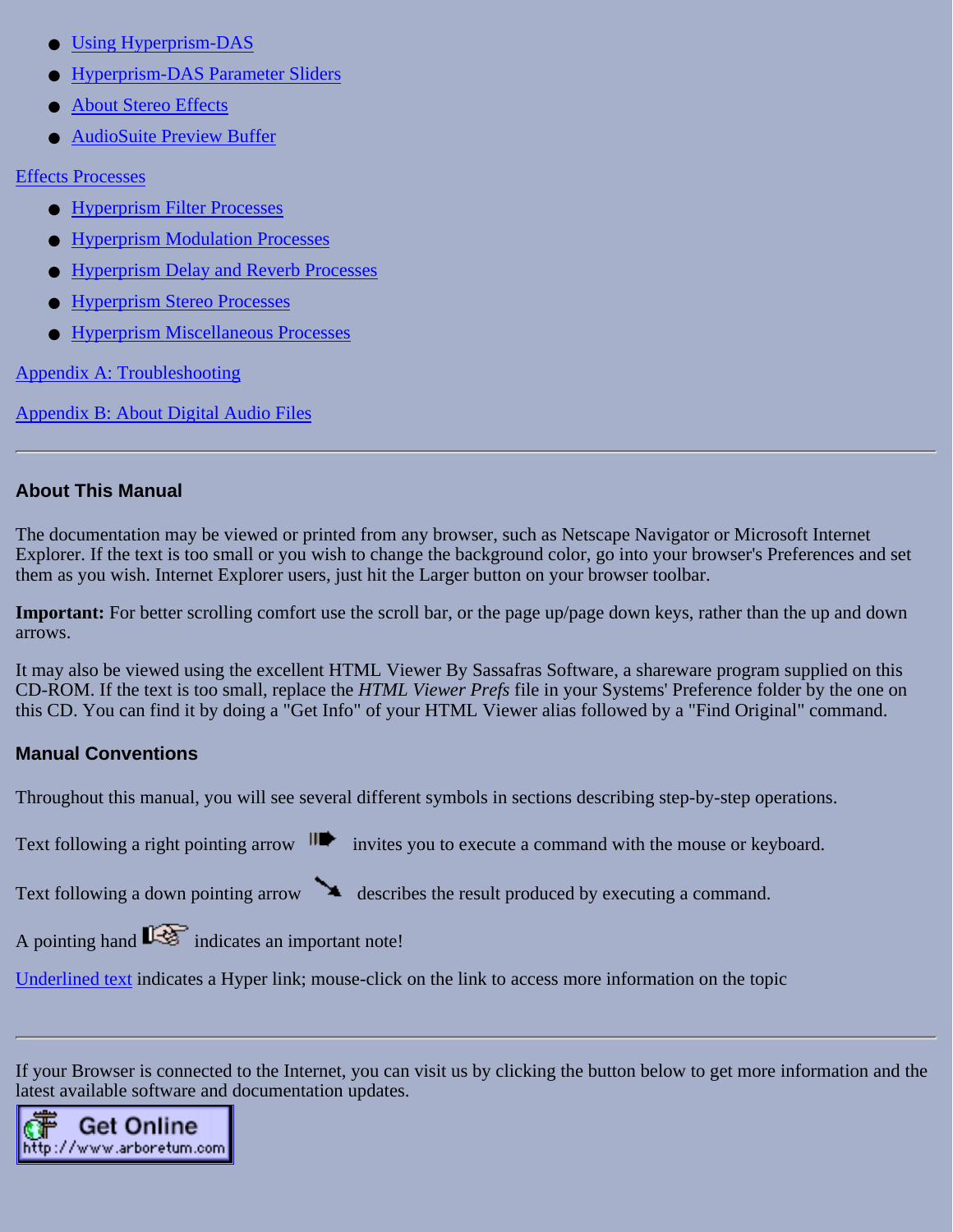For any questions, either reach us at the web site, call us at (650) 738-4750 or send us an email at: info@arboretum.com

Copyright ©1997, 1998 by Arboretum Systems, Inc. This Documentation may not, in whole or in part, be copied, reproduced or translated without prior written consent of Arboretum Systems.

[[go to First Chapter](#page-6-0)]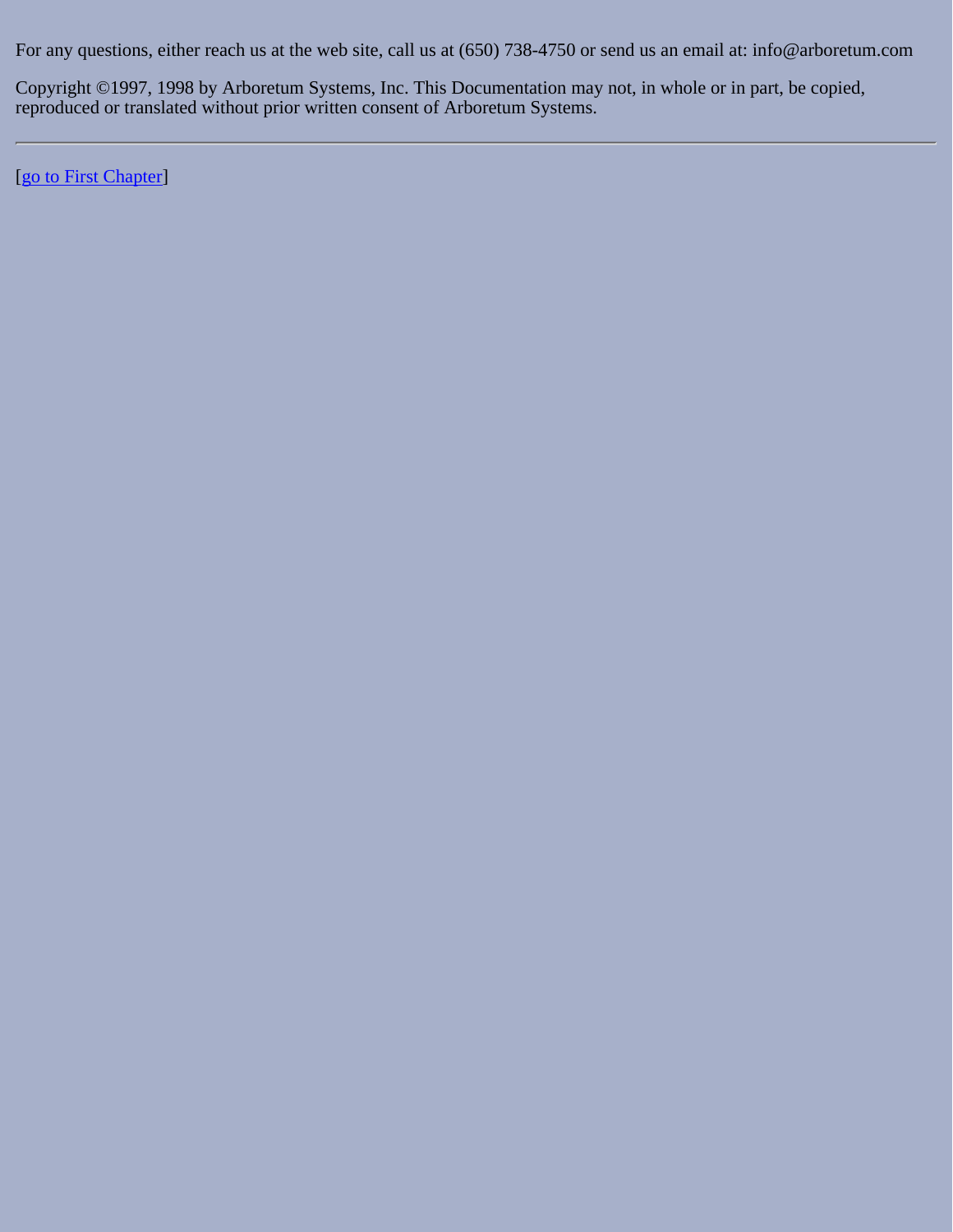<span id="page-4-0"></span>

## **License Agreement**

### **ARBORETUM SYSTEMS SOFTWARE LICENSE AGREEMENT**

Arboretum Systems ("Arboretum") is willing to license the enclosed Hyperprism, Ray Gun, HyperEngine and/or Ionizer software ("Software") only upon the condition that you accept all the terms of this Agreement. If you do not agree to these terms, then Arboretum is unwilling to license the Software to you, in which event you must return immediately, and in no case later than ten (10) days from the date of purchase, the unopened diskette package (and accompanying items including manual, other documentation and container) together with your proof of purchase, to the place from which it was acquired for a refund.

LICENSE: You may use the enclosed Software on a single computer. The Software is in use when it is installed into permanent memory (such as a hard disk or other storage device) or loaded into temporary memory (RAM) of that computer. The Software may be copy protected. In such case you may install the Software a total of 2 (two) times into permanent memory of a single computer.

RESTRICTIONS: You may not transfer, modify, rent, lease, loan, resell, distribute, network, electronically transmit or merge the Software. You may also not reverse engineer, decompile or disassemble the Software, or otherwise attempt to discover the Software source code. You are not permitted to copy the Software (except to make an archival copy for back-up purposes) or any of the accompanying documentation. Any attempt to transfer any of the rights, duties or obligations hereunder except as expressly provided for in this Agreement is void.

COPYRIGHT: The Software (including audio, music, text, images and animations incorporated into the Software) and accompanying documentation are owned by Arboretum or its suppliers and are protected by United States copyright laws and international treaties. Unauthorized reproduction or distribution of the software or documentation is subject to civil and criminal penalties.

LIMITED WARRANTY: Arboretum warrants for the period of thirty (30) days from the date of delivery of the Software to you, as evidenced by a copy of your receipt, that: (1) The Software will perform substantially in accordance with the user documentation provided by Arboretum. Your sole remedy under this warranty is that Arboretum will, at its option, either repair or replace the Software which does not meet this Limited Warranty, or refund to you the money paid for the Software. Arboretum does not warrant that the Software will meet your requirements, that operation of the Software will be uninterrupted or error-free, or that all software errors will be corrected. (2) The medium on which the Software is furnished will be free from defects in materials and workmanship under normal use. Arboretum will, at its option, either repair or replace the faulty medium at no charge to you, provided you return the faulty medium with proof of purchase to Arboretum.

This Limited Warranty is void if any failure of the Software or any damage to the medium is due to accident, disaster, abuse, misapplication, modification of the Software and/or violation of any of the terms of the License Agreement.

The above warranties are exclusive and in lieu of all other warranties, express or implied, and Arboretum expressly disclaims all other warranties, including the implied warranties of merchantability, fitness for a particular purpose and non-infringement. No oral or written information or advice given by Arboretum, its employees, dealers, resellers, distributors or agents shall increase the scope of the above warranties or create any new warranties. Some states do not allow the exclusion of implied warranties, so the above exclusion may not apply to you. In that event, any implied warranties are limited in duration to thirty (30) days from the date of delivery of the software. This warranty gives you specific legal rights. You may have other rights, which vary from state to state.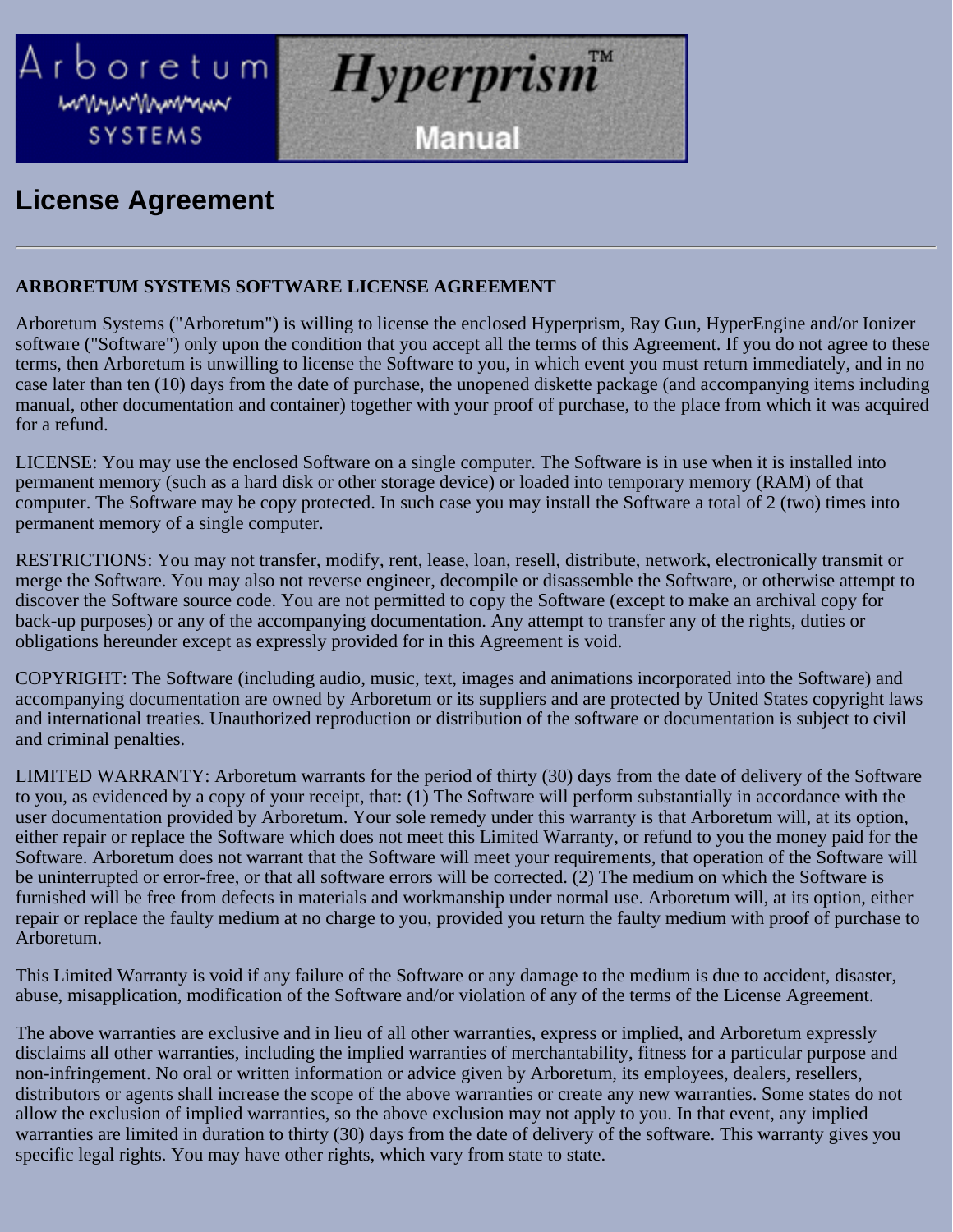LIMITATION OF REMEDIES: Arboretum's entire liability to you and your exclusive remedy shall be the repair or replacement of the Software, the repair or replacement of the Software medium, or the refund of your purchase price, as set forth above. In no event shall Arboretum's liability to you or any third party exceed the purchase price paid for the Software.

Regardless of whether any remedy set forth herein fails of its essential purpose, in no event will Arboretum or its authorized dealers, resellers or distributors be liable to you (1) for any damages, including any lost profits, lost data, other incidental or consequential damages, arising out of the use or inability to use the Software or any data supplied therewith, even if Arboretum has been advised of the possibility of such damages, or (2) for any claim by any other party. Some states do not allow the limitation or exclusion of liability for incidental or consequential damages so the above limitation or exclusion may not apply to you.

GENERAL: This Agreement will be governed by the laws of the State of California, except for that body of law dealing with conflicts of law. If any provision of this Agreement is held to be unenforceable, that provision will be removed and the remaining provisions will remain in full force. This Agreement is the complete and exclusive statement of the agreement between us which supersedes any proposal or prior agreement, oral or written, and any other communications between us in relation to the subject matter of this Agreement. If you have any questions concerning this Agreement, you may contact Arboretum by writing to Arboretum Systems, 75 Aura Vista, Pacifica California 94044. Hyperprism, Ray Gun, HyperEngine and Ionizer are trademarks of Arboretum Systems.

You acknowledge that you have read this Agreement, understand it, and agree to be bound by its terms.

Next: [Introduction](file:///C|/Program Files/Arboretum Systems/Pdf manual/Hyperprism-DAS-AudioSuite Guide/Files/hpmmp_intro.html)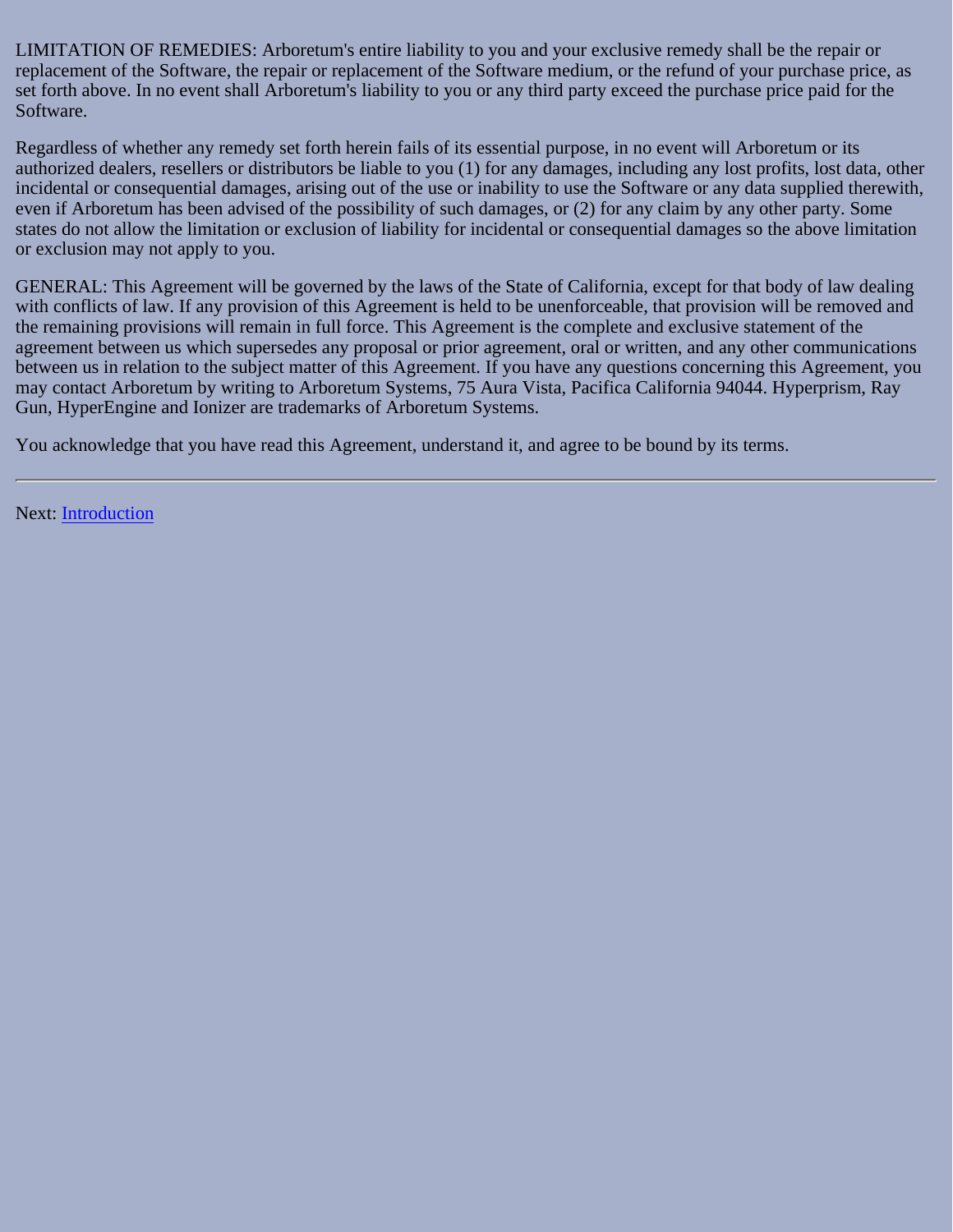<span id="page-6-0"></span>

### **Hyperprism-DAS Plug-Ins for MacOS AudioSuite Compatible Applications**

- [Welcome to Hyperprism-DAS](#page-6-1)
- **[Hyperprism-DAS Effects](#page-7-0)**
- **[System Requirements](#page-8-1)**
- [About the Demo Version](#page-8-2)
- [Installing Hyperprism-DAS](#page-8-3) ●
	- ❍ [Before You Install](#page-8-0)
	- ❍ [Easy Install](#page-9-0)
	- ❍ [Custom Install](#page-12-0)
	- ❍ [DAE Memory Management](#page-15-0)
	- ❍ [Problems?](#page-15-1)
- [Using Hyperprism-DAS](#page-16-0)
- [Hyperprism-DAS Parameter Sliders](#page-17-0)
- **[About Stereo Effects](#page-17-1)**
- **[AudioSuite Preview Buffer](#page-17-2)**

This documentation current for Hyperprism-DAS version 1.5, last updated 11/1/98

#### <span id="page-6-1"></span>**Welcome to Hyperprism-DAS**

Hyperprism-DAS is a set of high-quality audio plug-in effects which can be used with Digidesign's Pro Tools 4 software, Emagic Logic Audio, the Avid Media Composer 7.0, Avid Xpress 2.0 and any other MacOS application which accepts DAE AudioSuite plug-ins. More than thirty different sound processing modules, tailored for the needs of electronic music production, film/video post and multimedia audio production. Hyperprism-DAS plug-ins, when correctly installed, will show up under the AudioSuite menu in Pro Tools and Logic, or in the audio effects dialog in Avid. Some of the effects will appear in both mono and stereo versions, as appropriate.

Hyperprism-DAS (also variously referred to as Hyperprism for AudioSuite or H-DAS) is a component of the Hyperprism Plug-in Pack. Plug-in Pack also includes editions of Hyperprism for the MacOS VST and Premiere plug-in formats, as well as the Windows DirectX format.

Refer to your sound editing programs's manual for instructions on installing and opening audio processing plug-ins, such as Hyperprism-DAS. Also be sure to read the [Installation](#page-8-3) segments of this document for step-by-step setup instructions and tips on getting running.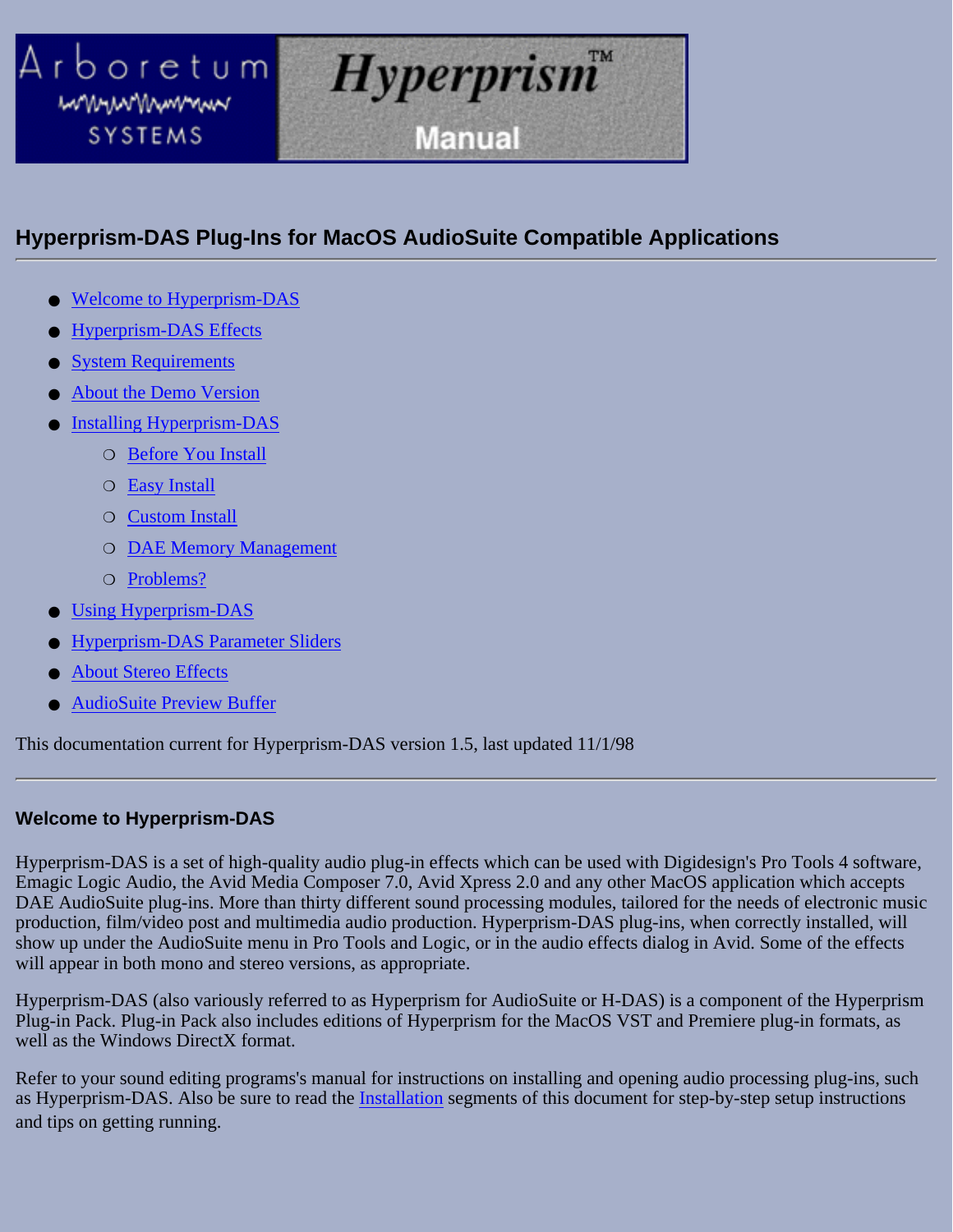| H-DAS Compressor                    |                    | playlist               | use in playlist                   |           |
|-------------------------------------|--------------------|------------------------|-----------------------------------|-----------|
| create individual files             |                    | region by region       |                                   |           |
| <factory default=""></factory>      |                    | compane                |                                   |           |
| Compression:                        | $-6.0$ dB          | $-96.0$ dB             |                                   | $0.0$ dB  |
| Volume:                             | $-36.0$ dB         | $-36.0$ dB             |                                   | 36.0 dB   |
| Attack:                             | $500.0 \text{ ms}$ | $0.0$ ms               |                                   | 1000.0 ms |
| Release:                            | $500.0 \text{ ms}$ | $0.0$ ms               |                                   | 1000.0 ms |
| rboretum.<br>wwww<br><b>SYSTEMS</b> | v. 1.0.1           | $\overline{\text{co}}$ | Hyperprism™ AudioSuite Compressor |           |
| preview                             | bypass             |                        | process                           |           |

*a typical Hyperprism-DAS effect screen*

### <span id="page-7-0"></span>**Hyperprism-DAS Effects**

Hyperprism-DAS (H-DAS, forthwith) includes 31 different effect algorithms:

- [Auto Pan](#page-66-0)
- **Band Pass**
- Band Reject
- New! **[Bass Maximizer](#page-83-0)**
- Chorus
- [Compressor](#page-89-0)
- [Echo](#page-47-0)
- Flanger
- New! Frequency Shifter
- [Hall Reverb](#page-51-0)
- New! [Harmonic Exciter](#page-81-0)
- High Pass
- New! [HyperVerb](#page-48-0)
- New! <u>[Limiter](#page-92-0)</u>
- Low Pass
- [More Stereo](#page-74-0)
- [M-S Matrix](#page-75-0)
- [Multi Delay](#page-45-1)
- [Noise Gate](#page-88-0)
- [Pan](#page-65-1)
- Phaser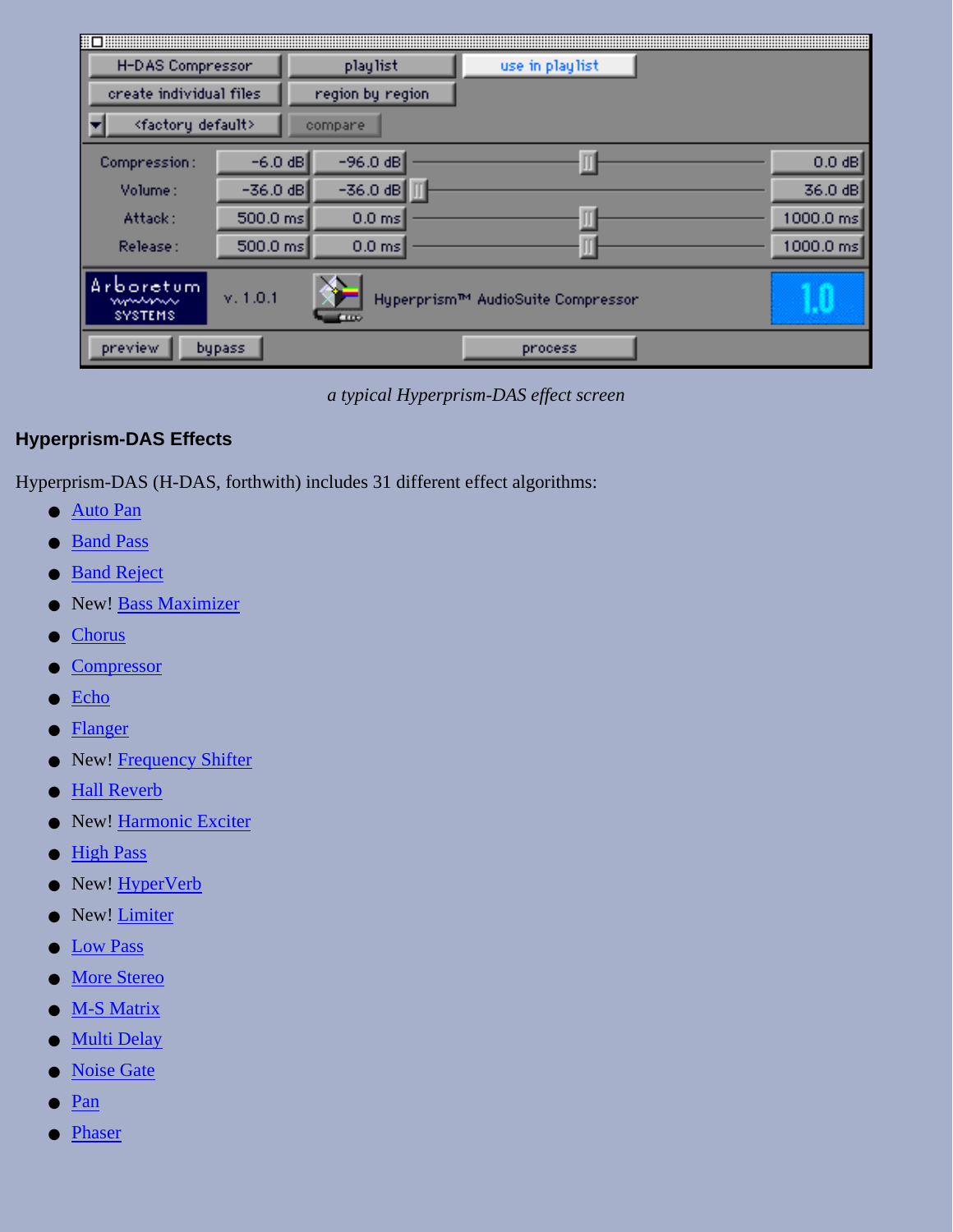- **[Pitch Changer](#page-87-0)**
- [Quasi Stereo](#page-68-0)
- **Ring Modulator**
- **[Room Reverb](#page-50-0)**
- **[Single Delay](#page-45-2)**
- [Sonic Decimator \(TM\)](#page-93-0)
- **[Stereo Dynamics](#page-70-0)**
- **Tremolo**
- **Vibrato**
- New! Vocoder

### <span id="page-8-1"></span>**System Requirements**

Hyperprism-DAS for the AudioSuite plug-in format requires a Power Macintosh computer, 80 MHz or faster with MacOS 7.6 or later and one or more audio editing programs which support the Digidesign AudioSuite plug-in format. Applications currently accepting AudioSuite plug-ins include Pro Tools 4, Emagic Logic Audio, Avid Media Composer 7.0 and Avid Xpress 2.0. In addition you'll need 12 megs of hard drive space and 500k of free RAM for each installed plug-in, to be allocated to DAE's preferred memory setting.

### <span id="page-8-2"></span>**About the Demo Version**

Hyperprism-DAS (for AudioSuite) Demo limitations:

- an error is returned if you try to process
- a demo splash screen is displayed whenever a plug-in is opened

### <span id="page-8-3"></span>**Installing Hyperprism-DAS**

Please read this section once through entirely and then follow these steps exactly!

### <span id="page-8-0"></span>**Before you Install**

If you haven't already, install your sound or video editing program (such as Pro Tools, Logic Audio Avid Media Composer 7.0 or Avid Xpress 2.0) as per the instructions in the manufacturer's user's guide.

You will need 12 megs of free hard disk space to install Hyperprism-DAS. One of the advantages of the AudioSuite format is that all AudioSuite compatible applications find their plug-ins in the DAE folder, so even if you're running more than one of the previously-mentioned programs you need only do one installation of Hyperprism-DAS.

IIP Place the Arboretum CD in your CD-ROM drive, open the Hyperprism folder and double-click on the Hyperprism Plug-in Pack Installer.

Follow all on-screen directions. You'll be asked to Accept the License Agreement, then you'll see the Read Me. Be sure to peruse the Read Me for important last-minute instructions which may not have made it into this manual.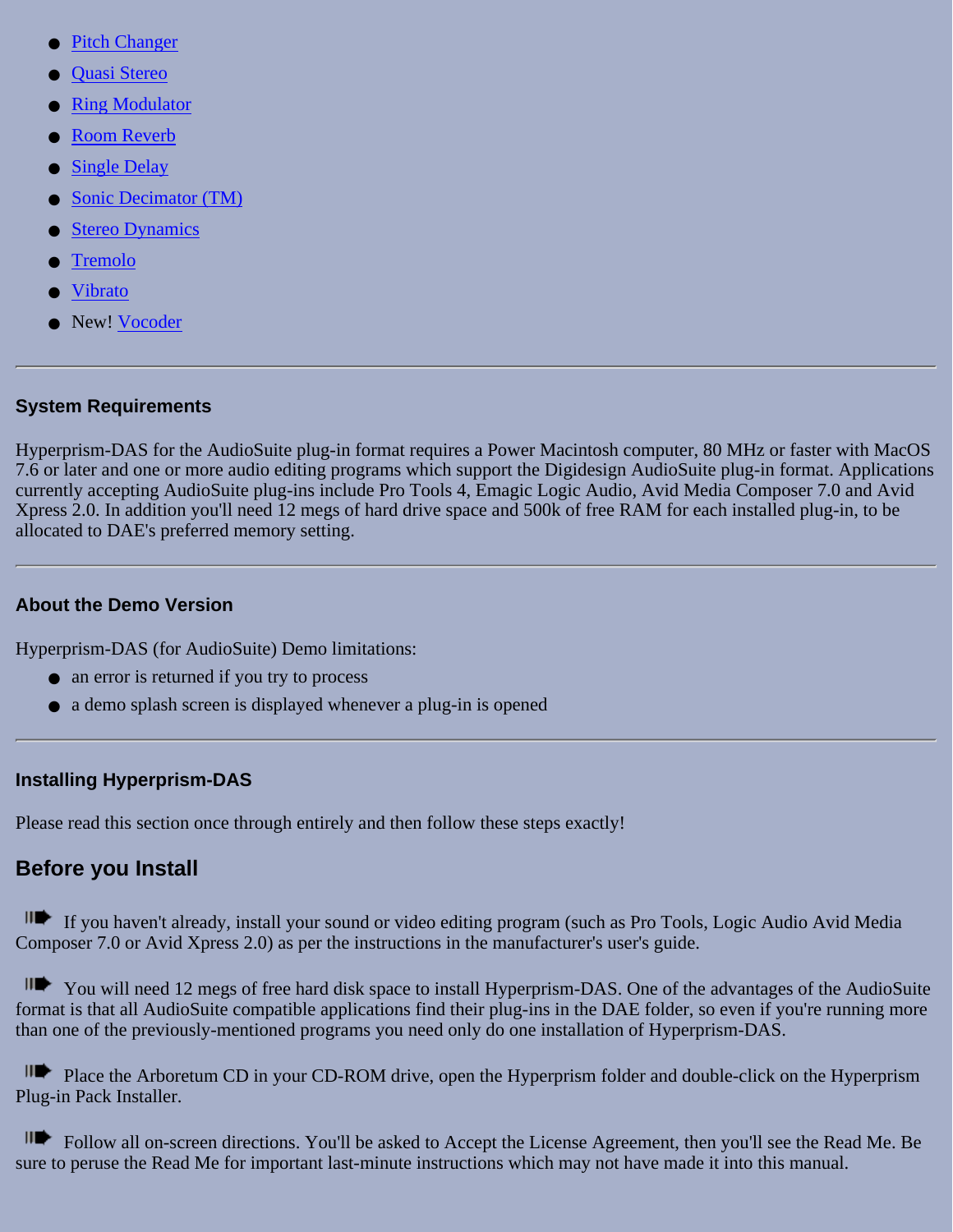After the Read Me, the following installer dialog appears:

<span id="page-9-0"></span>

| Plug-In Pack Installer                                                                                                                                         |                                         |
|----------------------------------------------------------------------------------------------------------------------------------------------------------------|-----------------------------------------|
| Easy Install                                                                                                                                                   | Read Me                                 |
| Install Hyperprism <sup><math>m</math></sup> plug-ins to all host applications which support the<br>Premiere, VST, and AudioSuite plug-in formats.             |                                         |
| Select the Custom Install option if you would like to install for only<br>specific host applications, or the installer can't find your host<br>application(s). |                                         |
| Disk space available: 264,022K                                                                                                                                 | Approximate disk space needed: 157,608K |
| <b>Install Location</b>                                                                                                                                        |                                         |

This is the Easy Install dialog. Note the pop-up menu at the upper left hand corner of this display; mouse-click on this menu if you wish to switch to [Custom Install.](#page-12-0)

#### **Performing an Easy Install:**

Check the Install Location display in the lower part of this Install dialog. Install Hyperprism-DAS onto your startup drive. Click on Switch Disk if you need to specify another drive for installation.

Click on the Install button.

Next you'll be asked for your name (mandatory), company (optional) and Hyperprism Plug-in Pack or Hyperprism-DAS serial number. We've gone ahead and entered the first few numerals for you.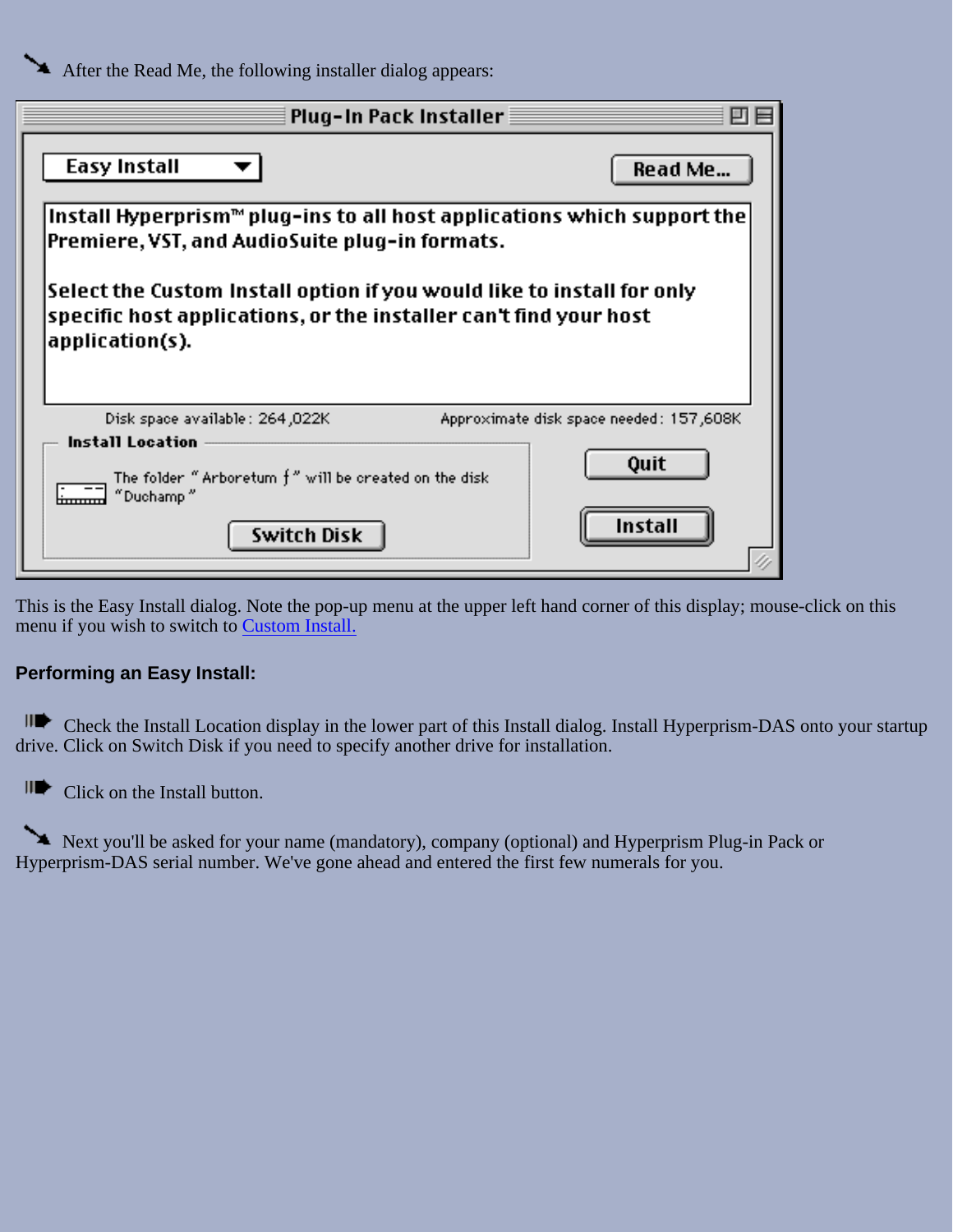| <b>Your name:</b>                                                                   |  |
|-------------------------------------------------------------------------------------|--|
| your name goes here                                                                 |  |
| <b>Your organization:</b>                                                           |  |
| company name (optional)                                                             |  |
| Complete your serial number below as<br>shown on your registration card:            |  |
| $\boxed{1023} - \boxed{0102} - \boxed{99999999} - \boxed{999999} - \boxed{9999999}$ |  |
|                                                                                     |  |
| Cancel                                                                              |  |
|                                                                                     |  |

III Make sure you enter your serial number accurately. Double check your entry. When all fields are complete the OK button will highlight. Click on OK to proceed.

Note that the Plug-in Pack Easy Install option handles all the VST, Premiere and AudioSuite installations at once. If you have more than one copy of a particular VST or Premiere-compatible audio program installed, or different versions of a certain program, you'll see the following dialog:

| <b>Select File</b>                                                                                                                                            |  |
|---------------------------------------------------------------------------------------------------------------------------------------------------------------|--|
| You appear to have more than one version of Logic Audio installed.<br>Please select the Logic version you would like to install the plug-ins for<br>use with. |  |
| $\spadesuit\,$ Logic Audio 3.0.6 PPC                                                                                                                          |  |
| ◈ Logic Audio Platinum 3.5.3                                                                                                                                  |  |
|                                                                                                                                                               |  |
|                                                                                                                                                               |  |
|                                                                                                                                                               |  |
| ⇔ Duchamp                                                                                                                                                     |  |
| લી Audio                                                                                                                                                      |  |
| ম Logic                                                                                                                                                       |  |
|                                                                                                                                                               |  |
| Cancel<br>nκ                                                                                                                                                  |  |

 $\mathbf{H}$ Select the program/version you wish to install Hyperprism into by clicking on the program name in the top part of the dialog, then click on the OK button to proceed.

After the Installer has found each of the audio programs on your hard drive, and copied Hyperprism to those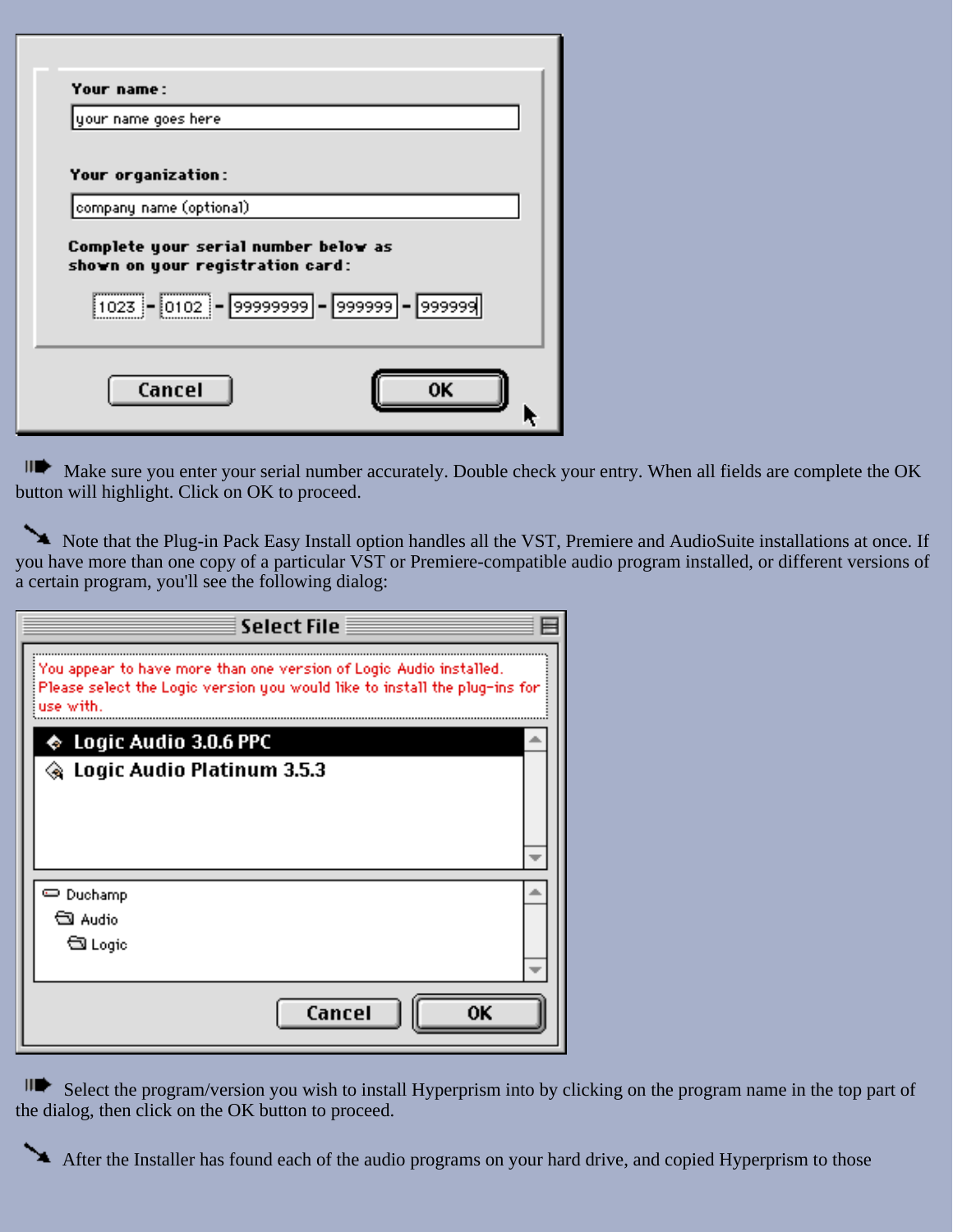programs' plug-ins folders, you'll receive a prompt much like the following, which gives you a report of the Installer's activity:

| Premiere compatible host applications found: |  |  |
|----------------------------------------------|--|--|
| VST compatible host applications found:      |  |  |
| DAE Folder for AudioSuite hosts was: found   |  |  |
| Continue                                     |  |  |
|                                              |  |  |

If this message indicates that the DAE Folder was not found, check that you're installing Hyperprism onto your startup drive, and make sure that the DAE Folder is inside your drive's System Folder.

Click on the Continue button to proceed with the installation.

Assuming all the previous steps were completed successfully, you should next see the following prompt:



Since you're doing an Easy Install, there's probably little need to perform additional installation. Click on the Quit button to proceed to the final stage of the installation.

Now the Arboretum Hyperprism Serializers spring into action. The Serializers automatically apply your earlier serial number input to each of the Hyperprism plug-ins, so as to unlock all the plug-ins prior to first usage. After each batch of plug-ins has been serialized, you'll see the following prompt:

| --<br>-<br>----<br>--- |
|------------------------|
| --                     |

Your plug-ins have been successfully serialized and should now be available for use within your host application. Hit OK to Quit.

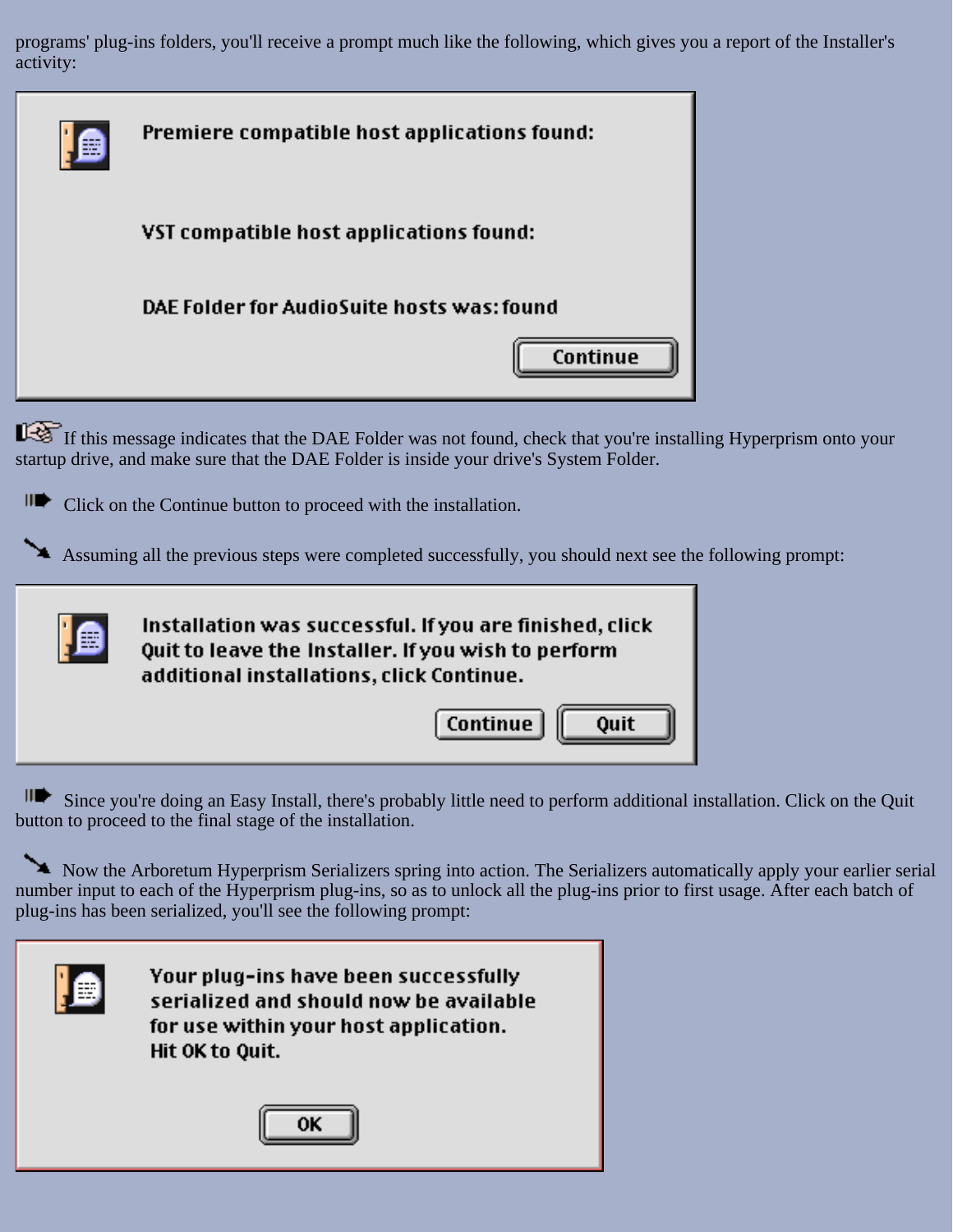II Click on the OK button to proceed or conclude. If you're installing Hyperprism into multiple audio programs, this prompt will appear several times; click on OK to get through all of them.

Your Hyperprism-DAS installation is now finished!

Problems? If any difficulty arises during the course of installation, check out the <u>[installation tips](#page-15-1)</u> at the end of this chapter, or the complete [Troubleshooting](#page-94-0) section of this manual.

### <span id="page-12-0"></span>**Performing a Custom Install:**

This is the Custom Install dialog. Note the pop-up menu at the upper left hand corner of this display; mouse-click on this menu if you wish to switch to [Easy Install.](#page-9-0)

| Plug-In Pack Installer                                                                                                                                                                                   |             |
|----------------------------------------------------------------------------------------------------------------------------------------------------------------------------------------------------------|-------------|
| <b>Custom Install</b>                                                                                                                                                                                    | Read Me     |
| Hyperprism-MMP for the Premiere Plug-In Format                                                                                                                                                           |             |
| Hyperprism-VST for the VST Plug-In Format<br>D.                                                                                                                                                          | 1           |
| Hyperprism-DAS for the AudioSuite Plug-In Format                                                                                                                                                         | $\boxed{1}$ |
| Other Plug-In Hosts<br>D.                                                                                                                                                                                | ΙI          |
| Disk space available: 264,022K<br>Approximate disk space needed: OK<br><b>Install Location</b><br>Quit<br>The folder "Arboretum $f''$ will be created on the disk<br>"Duchamp"<br>Install<br>Switch Disk |             |

Hyperprism-DAS for AudioSuite plug-in format is the third group of selections in the dialog's window.

Click on the checkbox next to the "Hyperprism-DAS for AudioSuite plug-in format" option.

If you're encountering some other difficulty with installation, you can select the option "Other Plug-in Hosts" which will create a new folder on your hard drive called "Arboretum f" and will then install and serialize a set of Hyperprism-DAS plug-ins in that folder. If you're selecting this option you'll eventually have to drag your Hyperprism-DAS plug-ins into the DAE Plug-ins folder **by hand** once you've completed the installation.

We suggest that you only use the "Other Plug-in Hosts" options if: 1) You have a Premiere or VST compatible audio program which is not included in the Custom Installer's list; 2) You've changed the name of your audio editing program or its default folder and the Hyperprism Installer can not locate them; 3) You're instructed to do so by Arboretum technical support; or 4) Your DAE folder is on a drive other than your current start-up drive. Installing to "Other Plug-in Hosts" unnecessarily wastes hard disk space.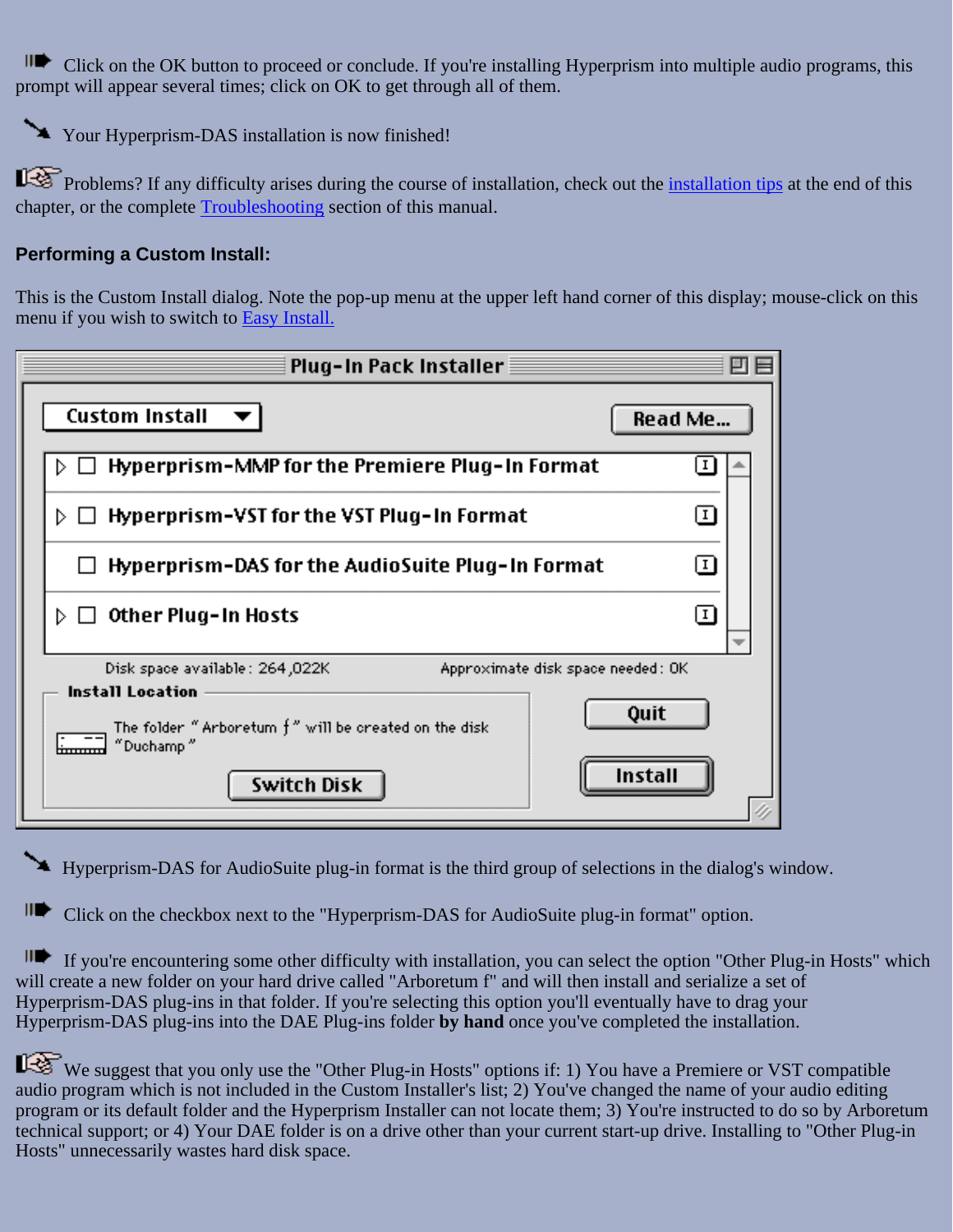Ш Check the Install Location display in the lower part of this Install dialog. Install Hyperprism-DAS onto your startup drive, which is presumably where your System Folder and DAE folder reside. Click on Switch Disk if you need to specify another drive for installation.

Click on the Install button.

Next you'll be asked for your name (mandatory), company (optional) and Hyperprism Plug-in Pack or Hyperprism-DAS serial number. We've gone ahead and entered the first few numerals for you.

| <b>Your name:</b>                                                                   |    |
|-------------------------------------------------------------------------------------|----|
| your name goes here                                                                 |    |
| <b>Your organization:</b>                                                           |    |
| company name (optional)                                                             |    |
| Complete your serial number below as<br>shown on your registration card:            |    |
| $\boxed{1023} - \boxed{0102} - \boxed{99999999} - \boxed{999999} - \boxed{9999999}$ |    |
| Cancel                                                                              | ΛK |

Make sure you enter your serial number accurately. Double check your entry. When all fields are complete the OK button will highlight. Click on OK to proceed.

If you have more than one copy of a particular VST or Premiere compatible audio program installed, or different versions of a certain program, you'll see the following dialog: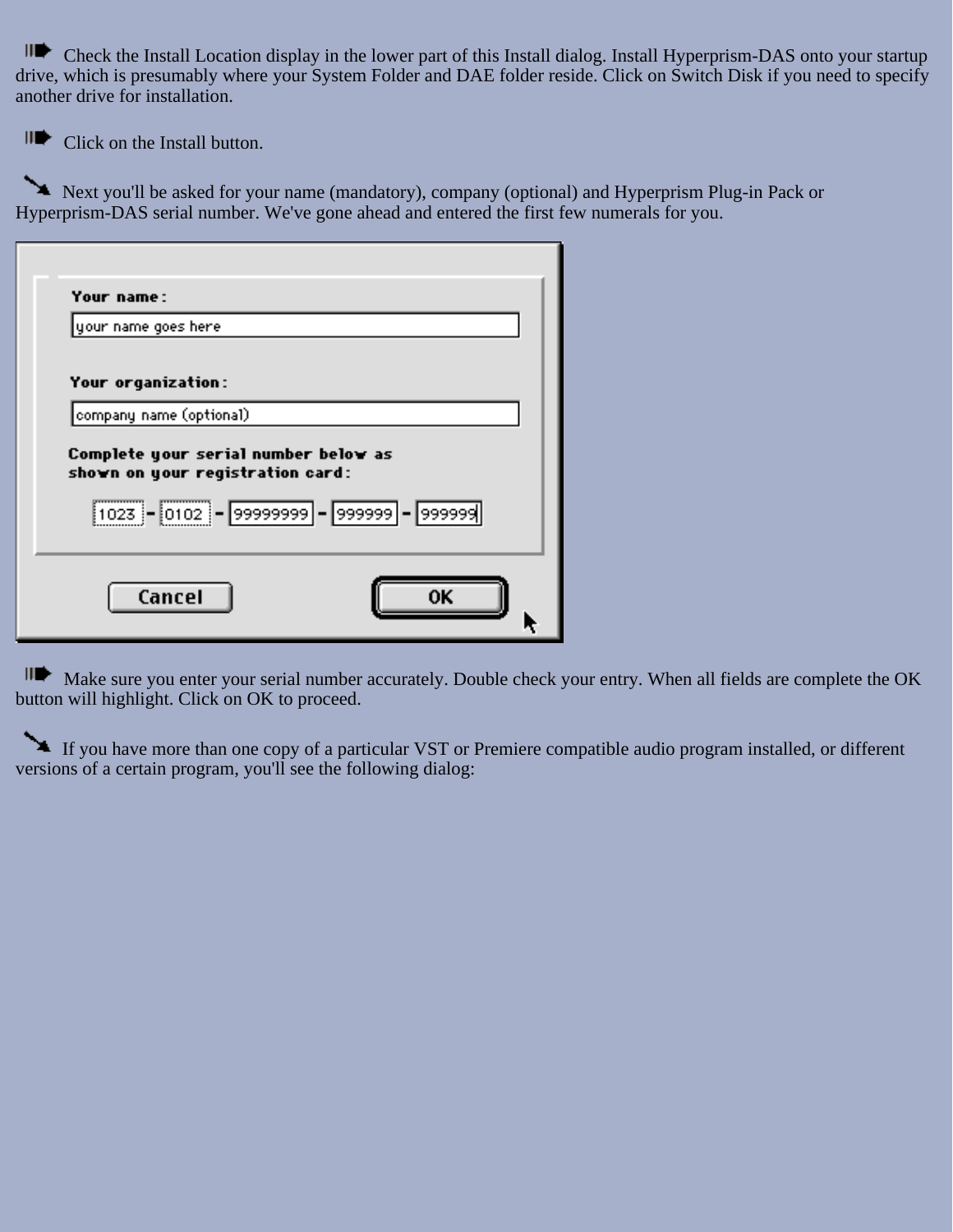| <b>Select File</b>                                                                                                                                            |  |
|---------------------------------------------------------------------------------------------------------------------------------------------------------------|--|
| You appear to have more than one version of Logic Audio installed.<br>Please select the Logic version you would like to install the plug-ins for<br>use with. |  |
| $\bullet\,$ Logic Audio 3.0.6 PPC                                                                                                                             |  |
| ◈ Logic Audio Platinum 3.5.3                                                                                                                                  |  |
|                                                                                                                                                               |  |
|                                                                                                                                                               |  |
|                                                                                                                                                               |  |
|                                                                                                                                                               |  |
| લી Audio                                                                                                                                                      |  |
| ম Logic                                                                                                                                                       |  |
|                                                                                                                                                               |  |
| Cancel<br>0K                                                                                                                                                  |  |

Select the program/version you wish to install Hyperprism into by clicking on the program name in the top part of the dialog, then click on the OK button to proceed.

Your installation is now in process. The installer will locate your selected audio editing programs and copy the Hyperprism plug-ins into their respective Plug-Ins folders. The Hyperprism-DAS plug-ins will be placed in the DAE Plug-ins folder, which resides in the System Folder.

Assuming all the previous steps were completed successfully, you should next see the following prompt:



II Click on the Quit button to proceed to the final stage of the installation.

Now the Arboretum Hyperprism Serializers spring into action. The Serializers automatically apply your earlier serial number input to each of the Hyperprism plug-ins, so as to unlock all the plug-ins prior to first usage. After each batch of plug-ins has been serialized, you'll see the following prompt: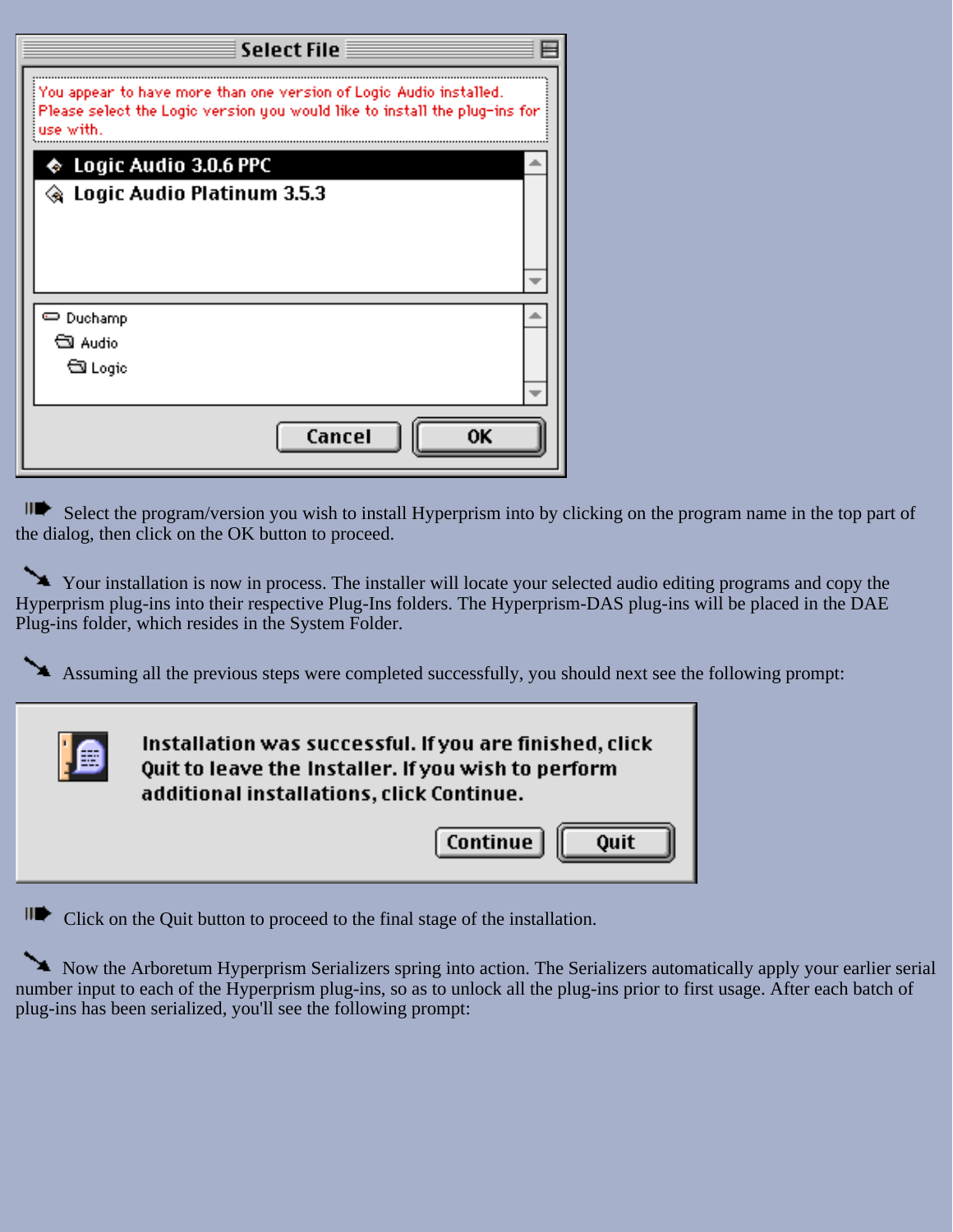

II Click on the OK button to proceed and conclude. If you're installing Hyperprism into multiple audio programs, this prompt will appear several times; click on OK to get through all of them.



#### <span id="page-15-0"></span>**DAE Memory Management**

You're now done with the installation, but you're probably not quite ready to go. Note that we install all 31 plug-ins, this may be more than your systems's available RAM may permit. You may need to increase your RAM allocation for DAE and / or remove any plug-ins you won't use immediately from the Plug--ins folder.

Allocate additional RAM to DAE if necessary, we suggest increasing DAE's Preferred setting by 500 k for each Hyperprism-DAS plug-in you wish to load. Just open the DAE folder (which is inside your System folder) mouse click once on the DAE icon to select it (without launching DAE), then type command-i to open the Get Info dialog. Increase the Preferred setting, then quit the dialog. Consult your Pro Tools manual for detailed instructions on RAM management.

Leave only the plug-ins you wish to run in your DAE Plug-Ins folder, remove any un-needed plug-ins and put them aside in a separate folder. When you want to use them later you can simply drag them back into the DAE Plug-Ins folder. Remember that each plug-in you load requires more memory from the DAE. If you see the Pro Tools initialization splash screen flash just after a plug-in's name appeared, the plug-in was not able to be loaded (most likely because DAE has run out of memory).

Consult your Digidesign Pro Tools manual for more tips on appropriate memory management.

<span id="page-15-1"></span>The Arboretum installer supports all third-party AudioSuite, VST and Premiere-compatible audio editing software packages that are known to us as of October 1998. **If the Installer can not find your DAE folder**, or if you're encountering some other difficulty with installation, you may select the option "Other Plug-in Hosts" which will create a new folder on your hard drive called "Arboretum f" and will then install and serialize a set of Hyperprism plug-ins in that folder. When selecting this option you'll eventually have to drag your Hyperprism-DAS plug-ins into the DAE Plug-ins folder **by hand** once you've completed the installation.

**Problems?** If any unexpected error messages come up during the course of installation, or if the Installer fails to place the Hyperprism-DAS plug-ins into your DAE Plug-ins folder, immediately quit the Installer and Restart your computer while holding the shift key down, so as to temporarily disable all Extensions and eliminate any possible system conflicts. (If your CD ROM drive is not an Apple built-in model, you may have to eschew turning off Extensions.)

Once restarted, go into the System folder, open the Preferences folder and drag the Hyperprism Preferences file into the Trash. Deleting the Preferences files will clear out the results of a faulty serialization procedure. Then run the Installer again and follow the preceding installation steps as directed. Also make sure you're using the correct Arboretum product serial number. Hyperprism 2 (for HyperEngine), Ionizer, Ray Gun, Hyperprism-TDM and Hyperprism-Plug-in Pack are each sold separately, and each require their own unique serial numbers.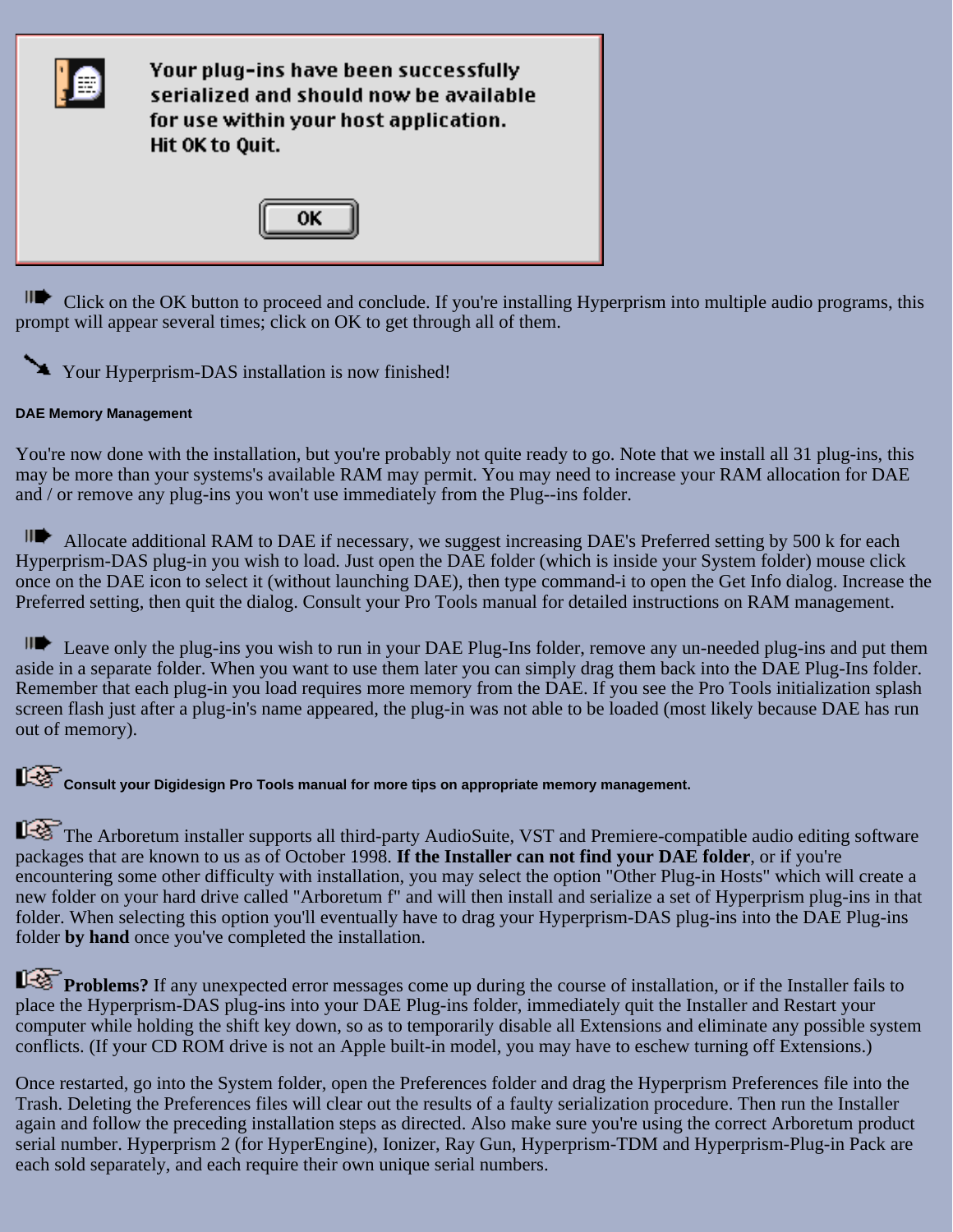When installing Hyperprism an Arboretum Serializer utility will also be installed in the Plug-ins folder. This utility will batch-serialize any Hyperprism plug-ins that are within the folder. When installing future updates to Hyperprism you'll be able to simply double-click the Serializer to authenticate any new plug-ins.

**If Trouble Persists:** Link over to the [Troubleshooting](#page-94-0) chapter of this manual. Also take a look at the Support frame up on the Arboretum web site <http://www.arboretum.com> for the latest technical notes and troubleshooting tips. If all else fails either email support@arboretum.com or phone our service line during our regular weekday business hours, 10 am to 6 pm Pacific: (650) 738-4750

### <span id="page-16-0"></span>**Using Hyperprism-DAS**

Here's how to use the Hyperprism-DAS plug-ins:

II Launch Pro Tools, Avid or Logic and open or create a session. Make a new track and import your audio. Select an audio segment for processing. Call the desired Hyperprism plug-in from the AudioSuite menu (Pro Tools, Logic) or the Avid audio effects dialog.

Notice the standard-issue controls along the top of the effect; these are common to all AudioSuite plug-ins.

| ⊞                              |                  |                 | <br> |
|--------------------------------|------------------|-----------------|------|
| H-DAS Compressor               | playlist         | use in playlist |      |
| create individual files        | region by region |                 |      |
| <factory default=""></factory> | compare          |                 |      |

### *standard AudioSuite plug-in control area*

For an explanation of the top strip of each plug-in, consult the AudioSuite plug-ins section of your Digidesign Pro Tools 4 manual.

- II<sup>t</sup> To start, set the text boxes to:
	- **<Current Plug-In> <Playlist> <Use In Playlist NOT selected>**
	- **<create ind. files> <entire selection>**
	- **<factory default> <compare>**

If you have a stereo effect open, there will be an additional option below the Use in Playlist box, set this to Multi-Input Mode. [Stereo effects](#page-17-1) will also require the Playlist and Entire Selection options.

Hit Preview to audition you current parameter settings. Parameters may be updated during previewing, but it is best to stop previewing and then adjust parameters. This includes especially the changing of presets.

Note that some parameter changes may not appear immediately if audio is previewing, because AudioSuite is NOT a real-time plug-in format.

Hit Process to render your new effect to the audio file (unless you are running a demo copy of Hyperprism-DAS, in which case NO processing is available). For stereo sounds, you must have two tracks of audio selected for processing and Plug-In settings as mentioned [below.](#page-17-1)

Select one of the presets provided from the presets pop-up menu (click on the Factory Preset text box). If you change a parameter, the Compare text box will highlight, click it to return you to the preset's previous settings. You can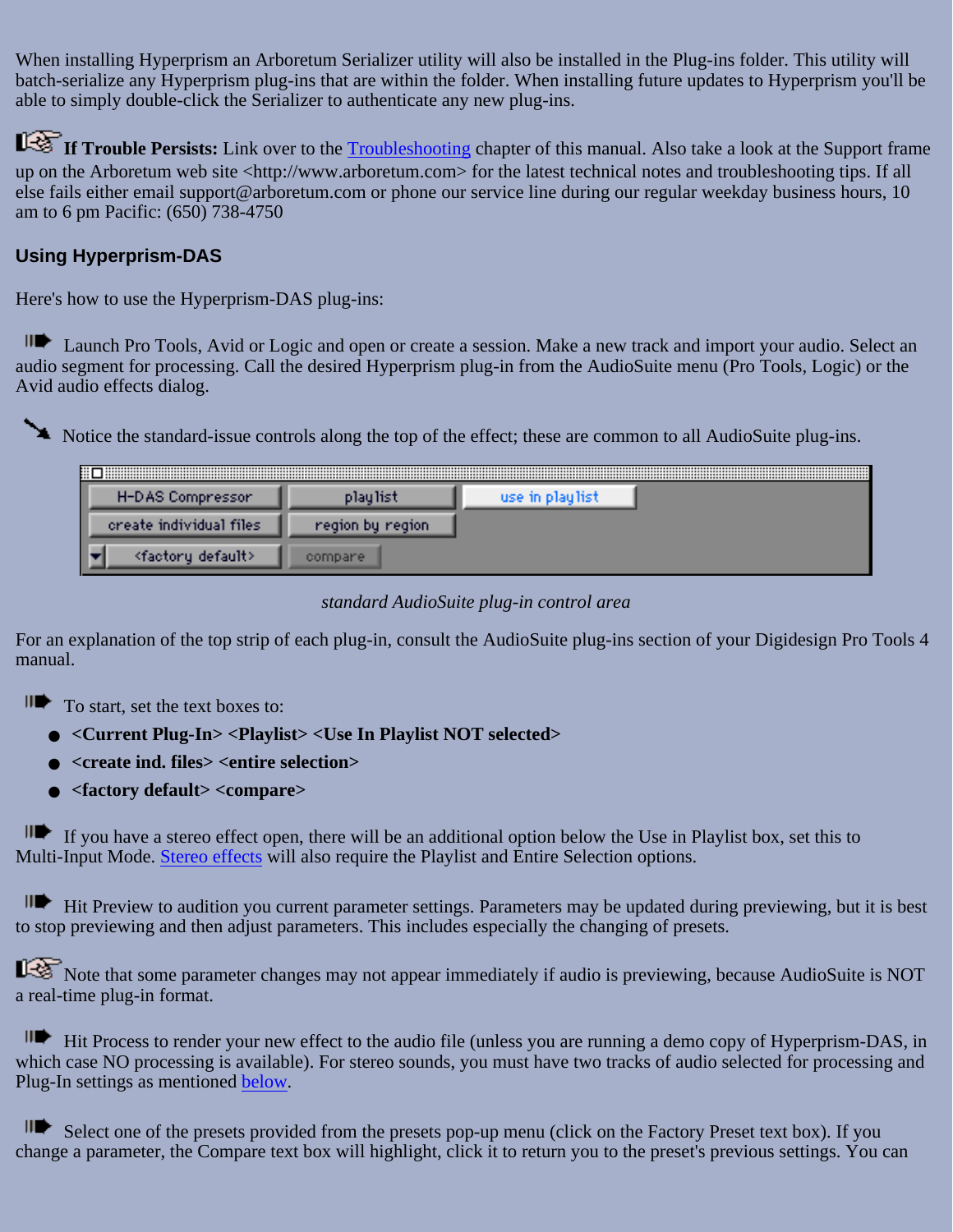create your own presets and save them to the same folder. For more on the Preset Librarian functions of plug-ins consult your Digidesign Pro Tools 4 manual.

### <span id="page-17-0"></span>**Hyperprism-DAS Parameter Sliders**

All Hyperprism-DAS plug-ins have rows of sliders which are used to control parameter settings. Sliders are arranged as noted below:

| Compression: | $-6.0$ dB | $-96.0$ dB |  | $0.0$ dB |
|--------------|-----------|------------|--|----------|
|--------------|-----------|------------|--|----------|

*H-DAS slider (from left:) parameter name, current value, minimum value, slider, maximum value*

The left-most text box of each effect parameter is the current value, the text box just to the left of the slider is the minimum value of that parameter, to the right of the slider is the maximum value of the slider's parameter.

Double-click on any numeric field to highlight it, then enter a new value from the computer keypad. You can change the current setting by mouse-dragging the slider or by entering the new value into the current settings numeric field. With all numeric fields, you must hit the Enter or Tab key to finalize your text entry. The minimum value and maximum value fields define the current range for each parameter. If you set a min/max value below/above the current settings, the current value will jump to the new min/max. Note that you must set a minimum less than the current max, and a max greater than the current min. So, to set a maximum less than the current minimum, set the new minimum first.

### <span id="page-17-1"></span>**About Stereo Effects**

For stereo effects, Pro Tools allows previewing with only one track selected, but will not process with only one track as an input. Attempting to process mono audio with a stereo effect will result in a DAE -7450 error message. This appears to be an inherent limitation of the AudioSuite format, and the simple work-around is to make a copy of the selected region on an adjacent track. Then select both segments for stereo processing. Some effects are only useful on stereo files with some difference between the left and right channels, such as More Stereo, M-S Matrix and Vocoder.

Note that Pro Tools may allow you to preview a stereo effect with only audio from one track selected, but it will not process. You will also most likely want to set your outputs to direct, as opposed to stereo mix, to hear the full stereo sound of an effect. You can do this from the Setups menu, Preferences dialog, Operations page.

If you receive a DAE -7450 error message during preview or processing a stereo effect, make sure you have the correct Plug-In options set as follows: You want to select Playlist (not Region) and be in Multi-Input mode. Stereo effects will also require that you're selecting two tracks of audio, as the AudioSuite format doesn't allow mono to stereo processing.

#### <span id="page-17-2"></span>**AudioSuite Preview Buffer**

If audio preview time is too short, is cutting out or acting intermittent, check the AudioSuite Preview Buffer size. In Pro Tools go to the Setups menu and select Preferences. In the resultant Pro Tools Preferences dialog go to the Processing page and increase the AudioSuite buffer as desired. "Medium" settings seem to work well in typical limited-RAM configurations.

[[Table of Contents\]](#page-1-0) [[Next Chapter](#page-18-0)]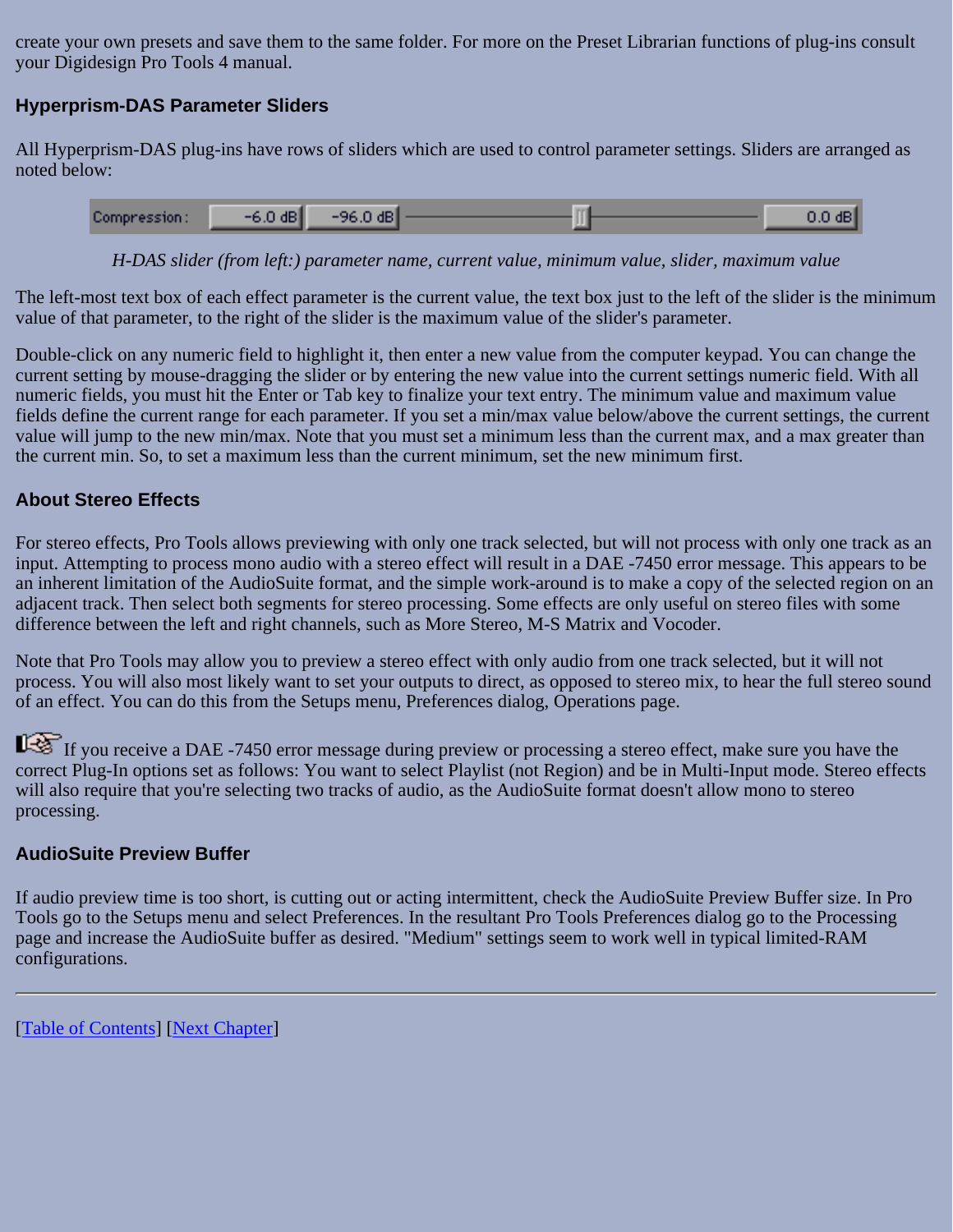<span id="page-18-0"></span>

### **Hyperprism Processes**

This chapter contains a detailed description of every Hyperprism effect. Depending on which hardware platform and/or host application you use, you may not have every effect listed in this section. This is often because certain host-programs' plug-in architectures may not currently support certain types of processing, for example, effects that change the duration of a sound.

A series of small icons displayed in each effect description indicates which version of Hyperprism that effect is included in.

Effect included in Hyperprism-2

Effect included in Hyperprism-VST (For the MacOS VST plug-in format)

Effect included in Hyperprism-MMP (Adobe Premiere-compatible plug-in format)

DAS. Effect included in Hyperprism-DAS (Digidesign Audio Suite plug-in format)

Hyperprism-TDM and Hyperprism-DX (Windows 95) processes are documented elsewhere, in the special manuals for those specific editions of Hyperprism.

#### **[Hyperprism Filter Processes](#page-20-0)**

- Low Pass
- **High Pass**
- **Band Pass**
- **Band Reject**
- NEW! Low Shelf
- NEW! Hi Shelf
- NEW! Parametric EQ

#### **[Hyperprism Modulation Processes](#page-31-0)**

- NEW! Vocoder
- NEW! Frequency Shifter
- NEW! Z-Morph
- Phaser
- **Flanger**
- **Chorus**
- **Ring Modulator**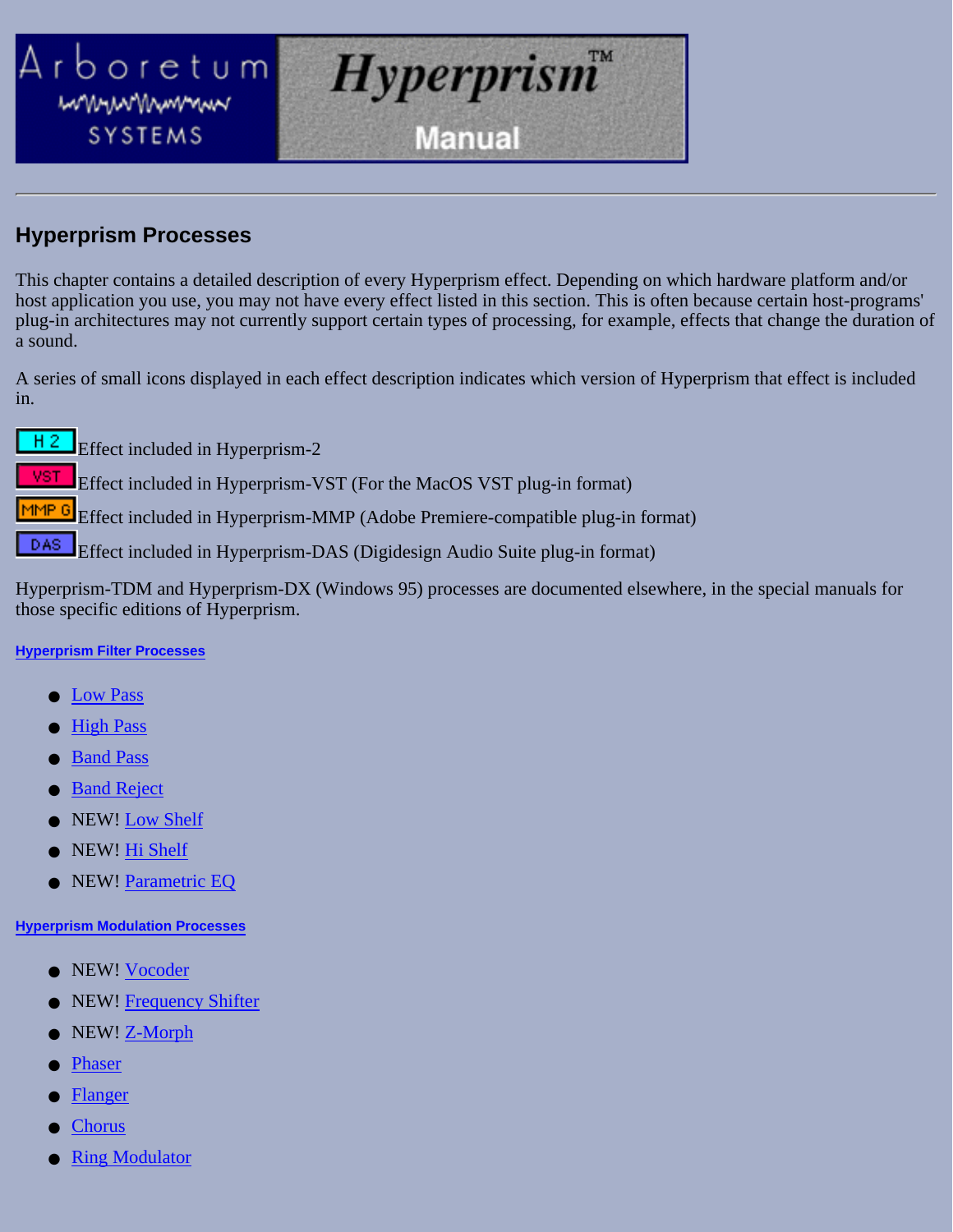- Tremolo
- Vibrato

#### **[Hyperprism Delay and Reverb Processes](#page-45-0)**

- [Single Delay](#page-45-2)
- [Multi Delay](#page-45-1)
- [Echo](#page-47-0)
- [EchoTranz](#page-47-1)
- NEW! [HyperVerb \(TM\)](#page-48-0)
- [Medium Room Reverb](#page-50-0)
- [Hall Reverb](#page-51-0)

#### **[Hyperprism Stereo Processes](#page-65-0)**

- [Pan](#page-65-1)
- [Auto Pan](#page-66-0)
- [Quasi Stereo](#page-68-0)
- [Stereo Dynamics](#page-70-0)
- [More Stereo](#page-74-0)
- [M-S Matrix](#page-65-0)

#### **[Hyperprism Miscellaneous Processes](#page-81-1)**

- NEW! [Harmonic Exciter](#page-81-0)
- NEW! [Bass Maximizer](#page-83-0)
- NEW! [Tube/Tape Saturation](#page-84-0)
- [Pitch Time Changer](#page-85-0)
- [Pitch Changer](#page-87-0)
- NEW! [Vari-Speed](#page-88-1)
- [Noise Gate](#page-88-0)
- **[Compressor](#page-89-0)**
- NEW! [Limiter](#page-92-0)
- [Sonic Decimator](#page-93-0)

Go to Effects: [\[Filters\]](#page-20-0) [[Modulators](#page-31-0)] [\[Delay and Reverb\]](#page-45-0) [[Stereo](#page-65-0)] [\[Misc Effects](#page-81-1)] Go to Table of Contents: [[Hyperprism-DAS\]](#page-1-0)

[\[Troubleshooting\]](#page-94-0) [\[About Digital Audio\]](#page-99-0)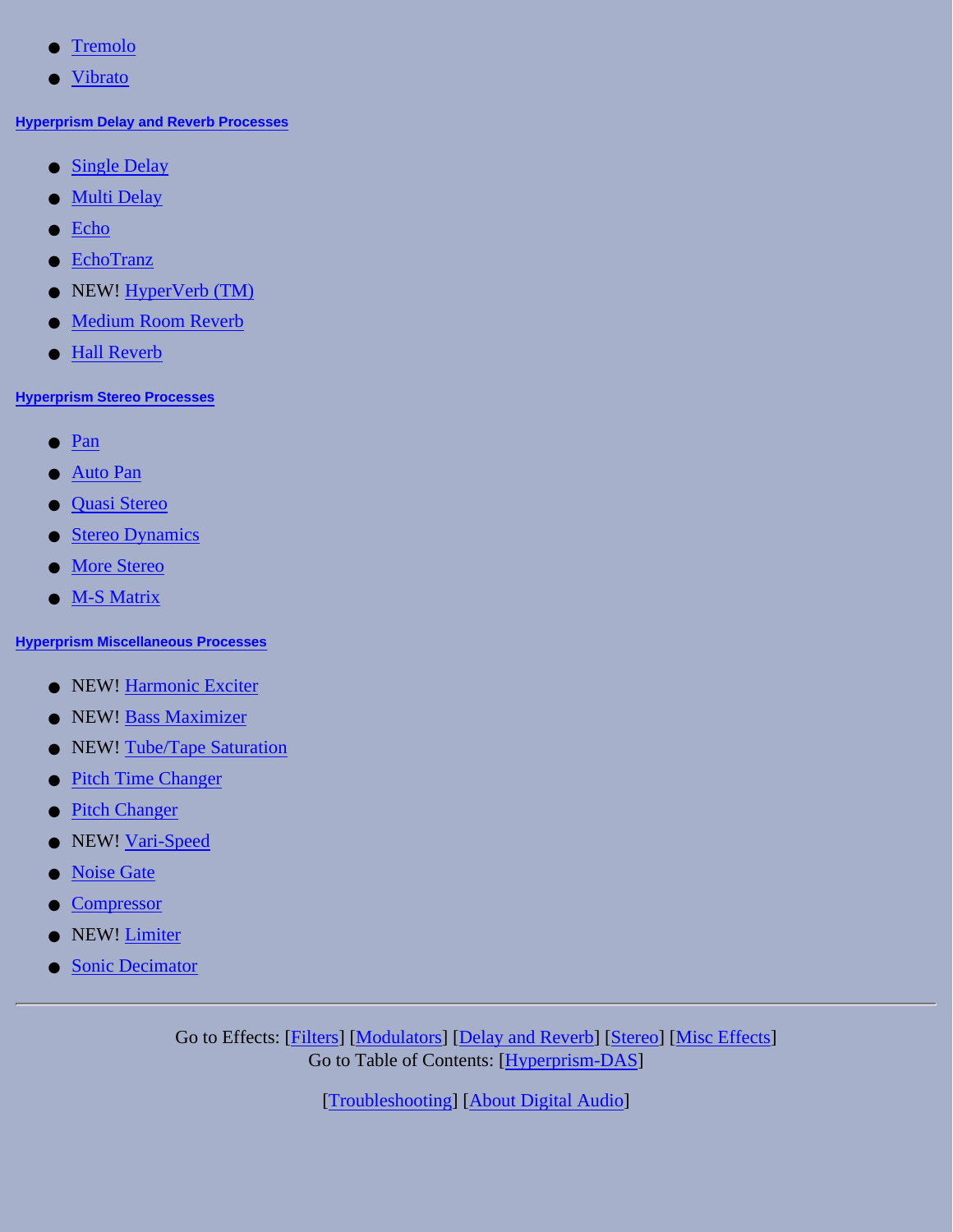<span id="page-20-0"></span>

### **Hyperprism Filter Processes**

- Low Shelf
- High Shelf
- Parametric EQ
- Low Pass
- High Pass
- Band Pass
- **Band Reject**

### **Low Shelf**

 $H2$ 

The Low Shelf filter boosts or cuts frequencies below the cutoff, and passes frequencies above the shelf cutoff with no change made to their gain. Use this effect to enhance or diminish any amount of low frequency material in a sound.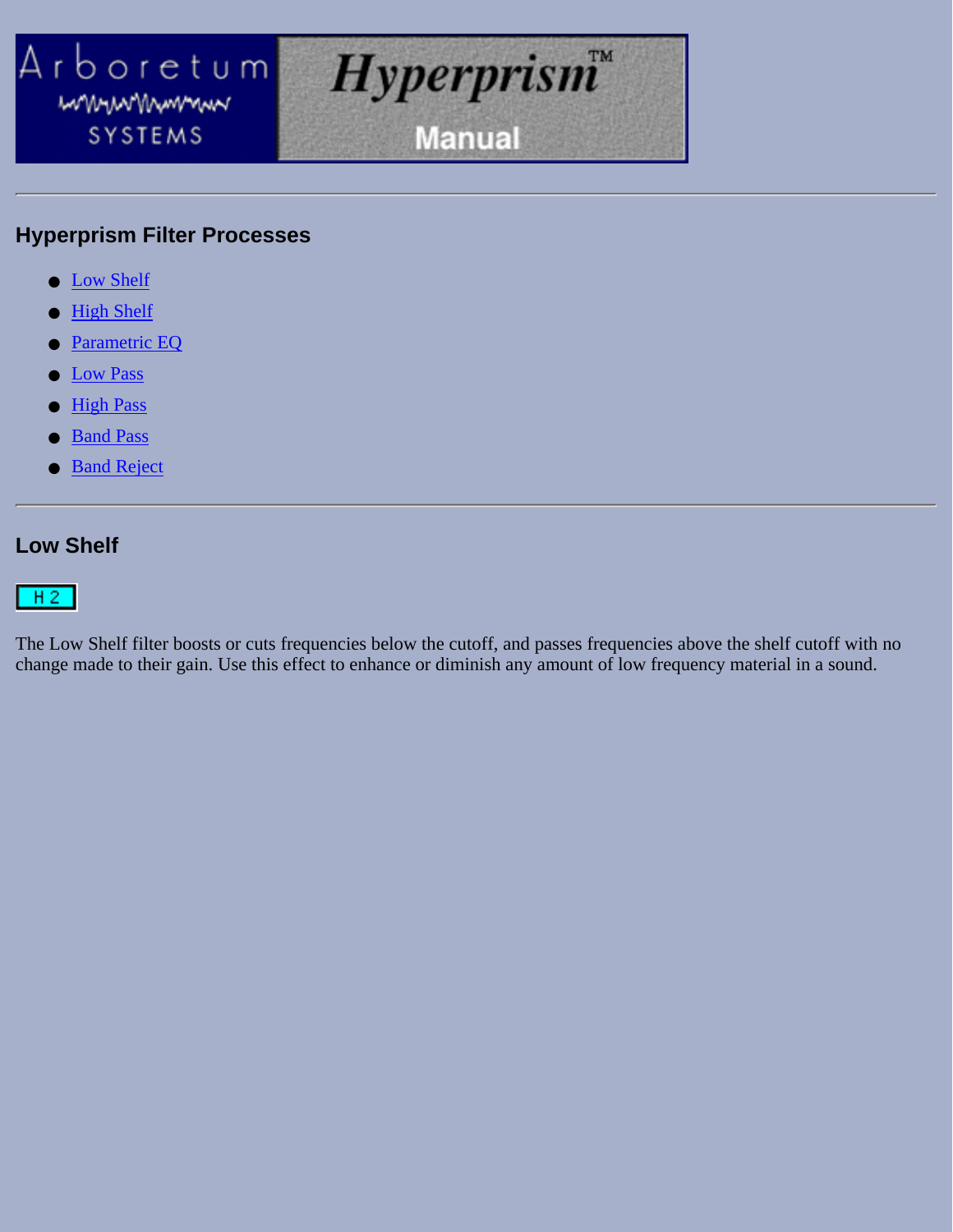

*Low Shelf filter response characteristics at various gain levels.*

#### **Parameters**

#### **Cutoff Frequency**

Ranges from 13-20,000 Hz. Indicates the midpoint of the shelf curve. The 3 dB points are roughly at twice and half the midpoint.

#### **Gain**

Ranges from -36 to +36 dB. Determines the gain applied to the shelved frequencies.

### **High Shelf**



The high shelf filter boosts or cuts frequencies above the cutoff, and passes frequencies below the shelf cutoff with no change made to their gain. Use this effect to enhance or diminish any adjustable amount of high frequency material in a sound.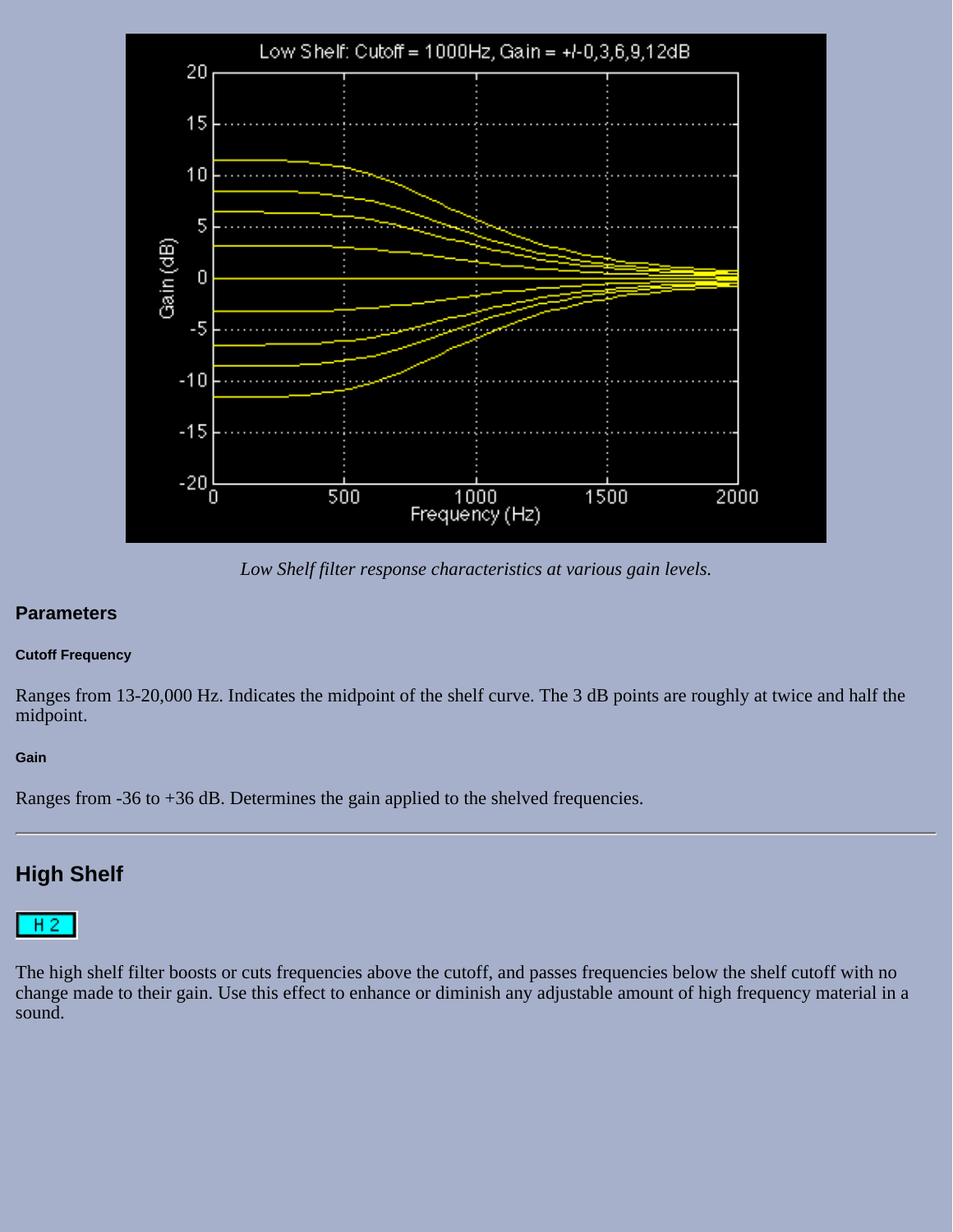

*High Shelf filter response characteristics at various gain levels.*

#### **Parameters**

#### **Cutoff**

Ranges from 13-20,000 Hz. Indicates the midpoint of the shelf curve. The +/- 3 dB points are roughly at twice and half the midpoint.

#### **Gain**

Ranges from -36 to +36 dB. Determines the gain applied to the shelved frequencies.

### **Parametric EQ**



This process is a one band parametric equalizer. It's a very flexible filter, capable of creating notches or peaks without influencing nearby frequencies. Select a center frequency to process, the amount of gain change and the bandwidth of the filter.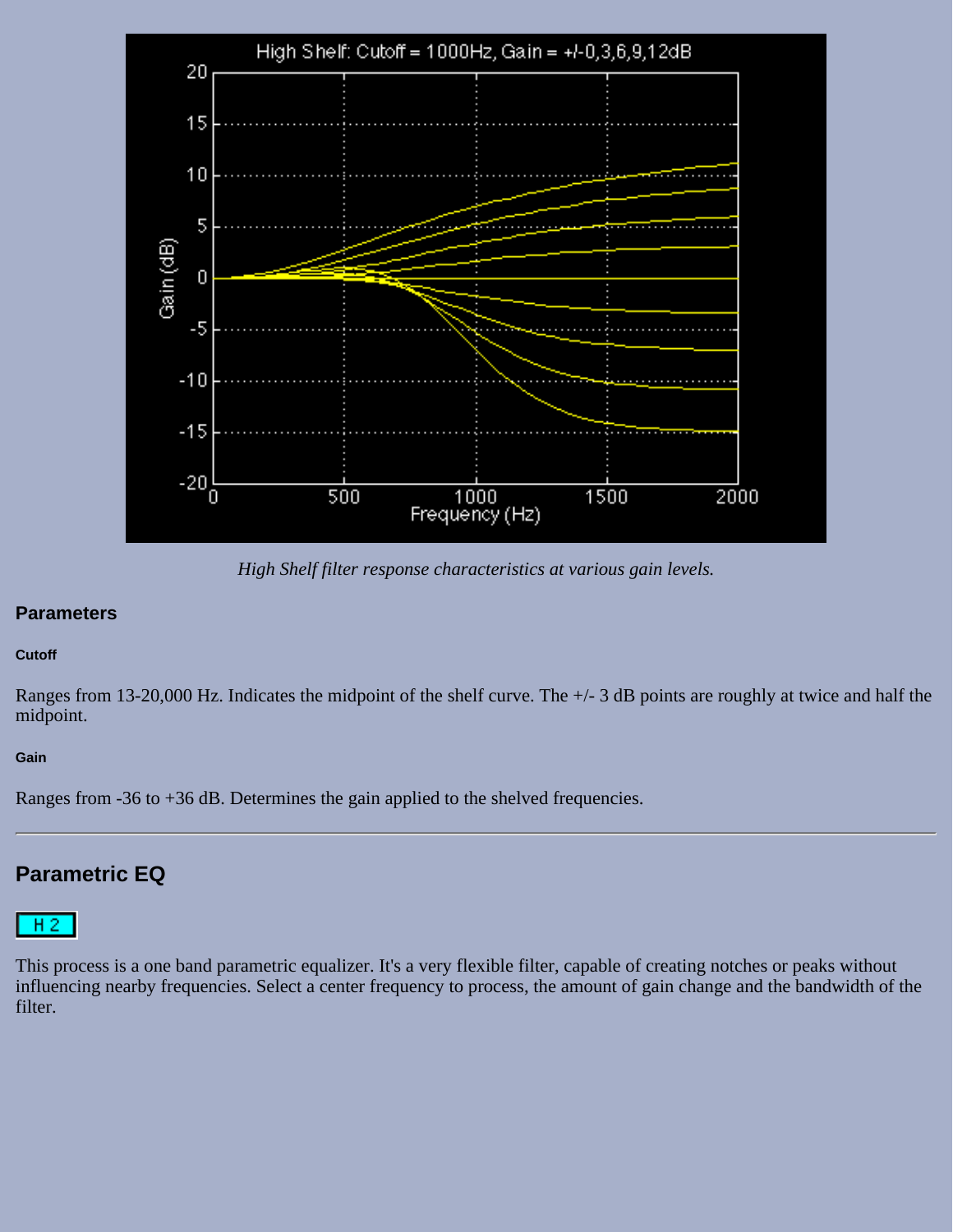

*Parametric EQ response characteristics at various gain levels.*

#### **Parameters**

#### **Center Frequency**

Sets the frequency to be boosted or cut, from 13-20,000 Hz.

#### **Q Factor**

Ranges from 1-100. Determines the width of the peak/notch. Low Q's result in wide peaks/notches, and high Q's result in sharp, resonant peaks/notches.

#### **Boost/Cut**

Controls the amount of gain applied to the selected frequencies, ranging from -36 to +36 dB.

### **Low Pass**

MMP G DAS:

A low pass filter lets you hear only low frequencies; it blocks higher frequencies. An important property of a low pass filter is its cutoff frequency. This is the point in the frequency range at which the filter reduces the signal to -3 dB of its original power. (In visual terms, a -3 dB reduction in a waveform displayed on your monitor will result in a signal that appears to be half the peak-to-peak height of the original.)

Spectral components that are attenuated below the cutoff of a filter are said to be in the stop band of a filter. Those above the half-power point are said to be in the pass band of the filter.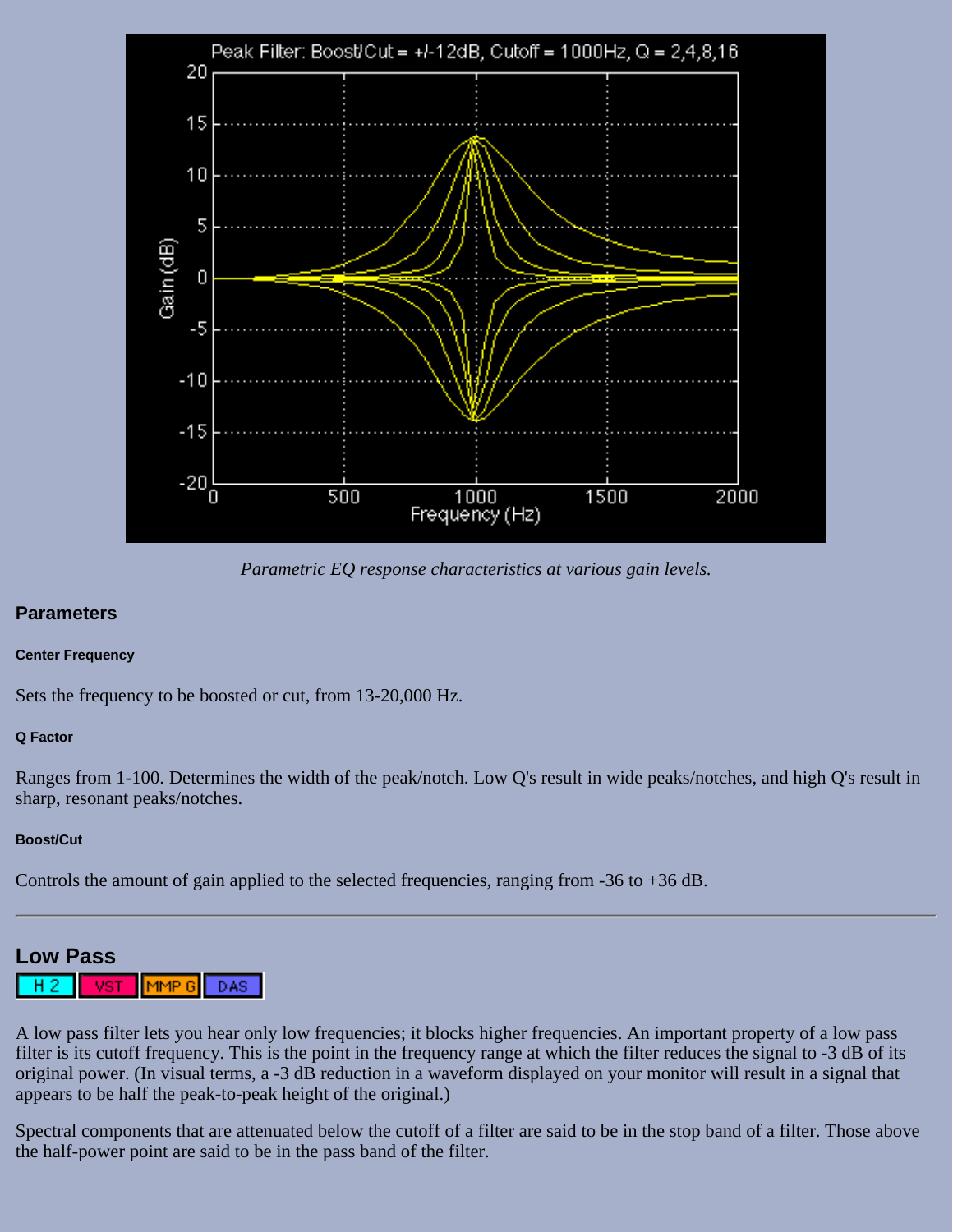In an ideally sharp filter, the cutoff frequency is a kind of brick wall: anything outside it is maximally attenuated, dividing the frequency response neatly into a pass band and a stop band. In actual filters, the slope of the filter leading up to the cutoff frequency is not linear (there is a slight ripple in the frequency response), and the area between the pass band and the stop band is called the transition band.

The steepness of a filter's slope is usually specified in terms of decibels of attenuation or boost per octave, abbreviated "dB/octave." For example, a 6 dB/octave slope on a low pass filter makes a smooth attenuation (or roll-off), while a 90 dB/octave slope makes a sharp cutoff. The use of a smooth or sharp slope depends on the musical situation. For example, a sharp band reject filter might be needed to completely eliminate a tone centered at a particular frequency, while a gentle low pass filter could be the most unobtrusive way of attenuating background noise in the high frequency range.

One of the shortcomings of early Hyperprism versions has been the ease with which you could overdrive the filters with extreme cutoff frequency settings. Among the many improvements we've made in Hyperprism is that we're now normalizing the output of our filter effects so the output stays smooth and even (and listenable) across the entire range of cutoff frequency settings.

#### **Parameters**

#### **Frequency**

Frequency scale, from 13 Hz to 20,000 Hz. Select the cutoff frequency within this band. This parameter is called Cutoff Frequency in Hyperprism 2 and Hyperprism-VST.

#### **Q Factor**

The Q sets the sharpness of the response of the filter, determining its  $+/-3$  dB band width and degree of resonance. The greater the Q, the sharper the filter. When the Q is high, the frequency response is sharply focused around a peak (resonant) frequency. A high Q setting will tend to reduce the total signal level coming out of the filter. Ranges from 1 to 100 in Hyperprism 2, Hyperprism-DAS and Hyperprism-VST, from 0.001 to 10 in Hyperprism-MMP

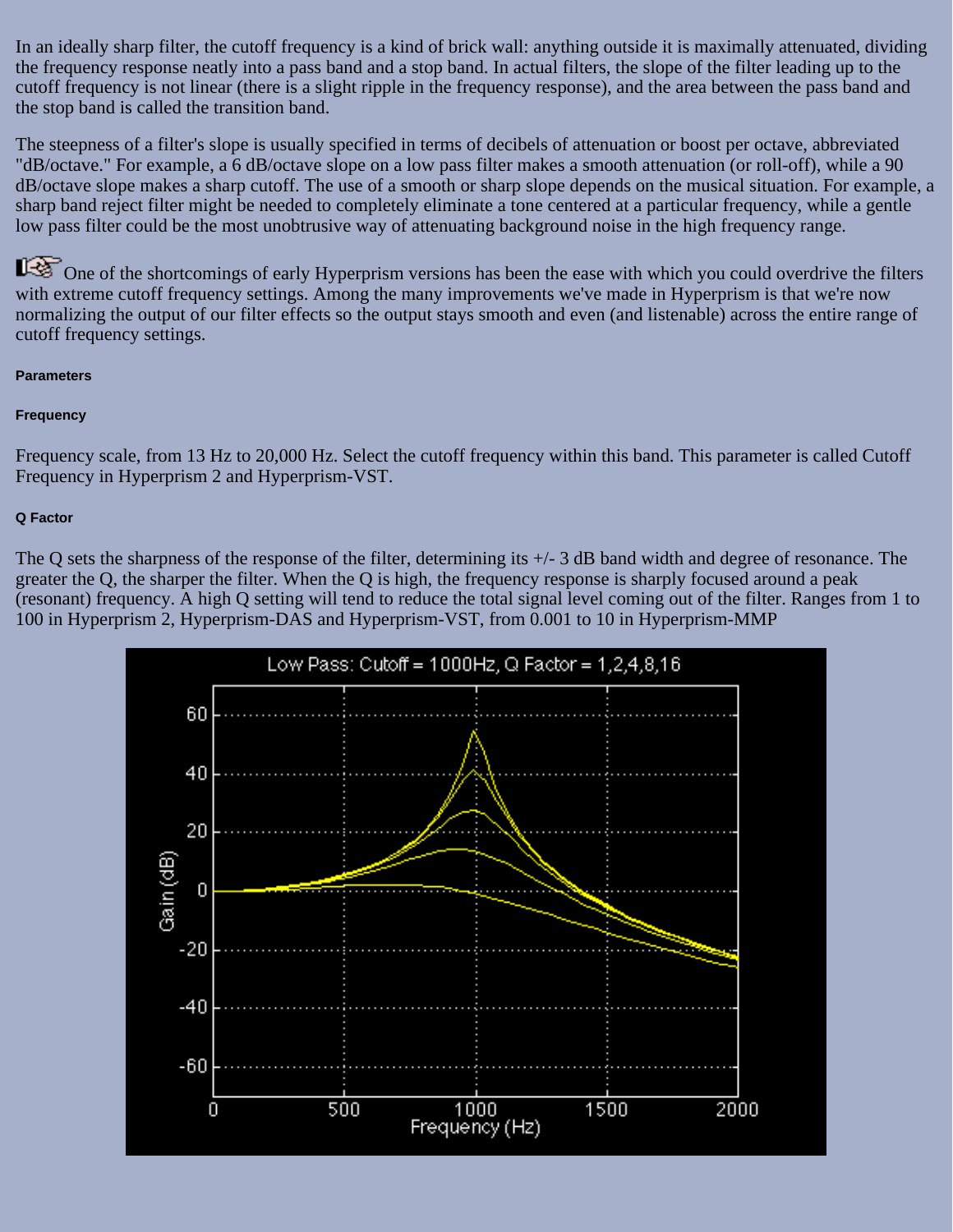*Low pass filter response curves for different values of Q. A low Q filter has a smooth roll off. A high Q filter has a resonance peak before the cutoff frequency.*

#### **Example**

**ID** Load the example sound file Provence Ambience and Play it. You should hear crickets while a propeller plane passes in the sky.

II<sup>t</sup> Select Loop playback (if necessary).

- **IDE** Select the Low Pass filter from the Plug-ins menu.
- A Blue Window appears.
- Change the Cutoff Frequency maximum setting to 2000 Hz in order to get a more accurate definition.

 $\blacksquare$  Set Cutoff Frequency to 450 Hz with Q factor of 2.

You should be hearing the plane only. Note that if you raise the cutoff frequency, you'll hear the crickets coming in.

Note that the overall level may have decreased. You can use the Faders to amplify the signal.

### **High Pass**



A High Pass filter only lets you hear high frequencies. It attenuates frequencies below the specified cutoff frequency. (For more on general properties of filters, see the description of the Low Pass filter, above.)

One of the shortcomings of early Hyperprism versions has been the ease with which you could overdrive the filters with extreme cutoff frequency settings. Among the many improvements we've made in Hyperprism 2 is that we're now normalizing the output of our filter effects so the output stays smooth and even (and listenable) across the entire range of cutoff frequency settings.

#### **Parameters**

#### **Frequency**

Frequency scale from 13 to 20,000 Hz. Select the cutoff frequency within this spectrum. This parameter is called Cutoff Frequency in Hyperprism 2.

#### **Q Factor**

(See the previous explanation of Q for the Low Pass filter.) Ranges from 1 to 100 in Hyperprism 2, Hyperprism-DAS and Hyperprism-VST, from 0.001 to 10 in Hyperprism-MMP.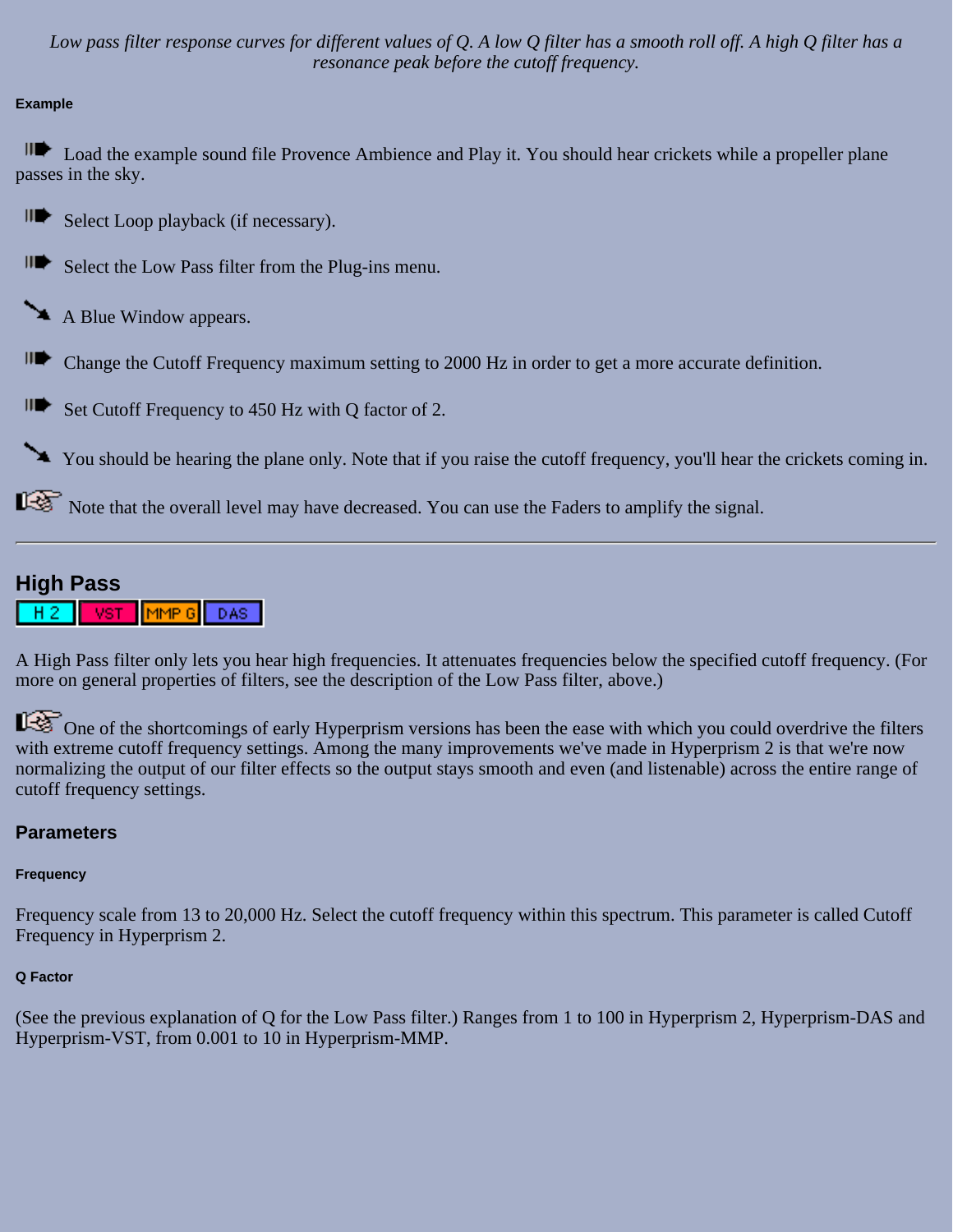

*High pass filter response curves for different values of Q. A low Q filter has a smooth roll off. A high Q filter has a resonance peak before the cutoff frequency.*

#### **Example**



You should hear crickets while a propeller plane passes in the sky.

III Select Loop playback (if necessary).

III Select the High Pass filter from the Plug-ins menu.

A Blue Window appears.

HD⊵ Change the maximum value for cutoff frequency to 5000 in order to get a more accurate definition.

Make sure you have the Q and Cutoff sliders mapped to the Blue Window axes, then click and drag the mouse in the Blue Window.

As you move the cutoff frequency from low to high, the low frequencies are attenuated more and more until you stop hearing the sound of the plane. Notice also how different Q settings effect the sound, high Q settings creating a noticeable resonance, low Q settings allowing some attenuated low frequency signal to pass through.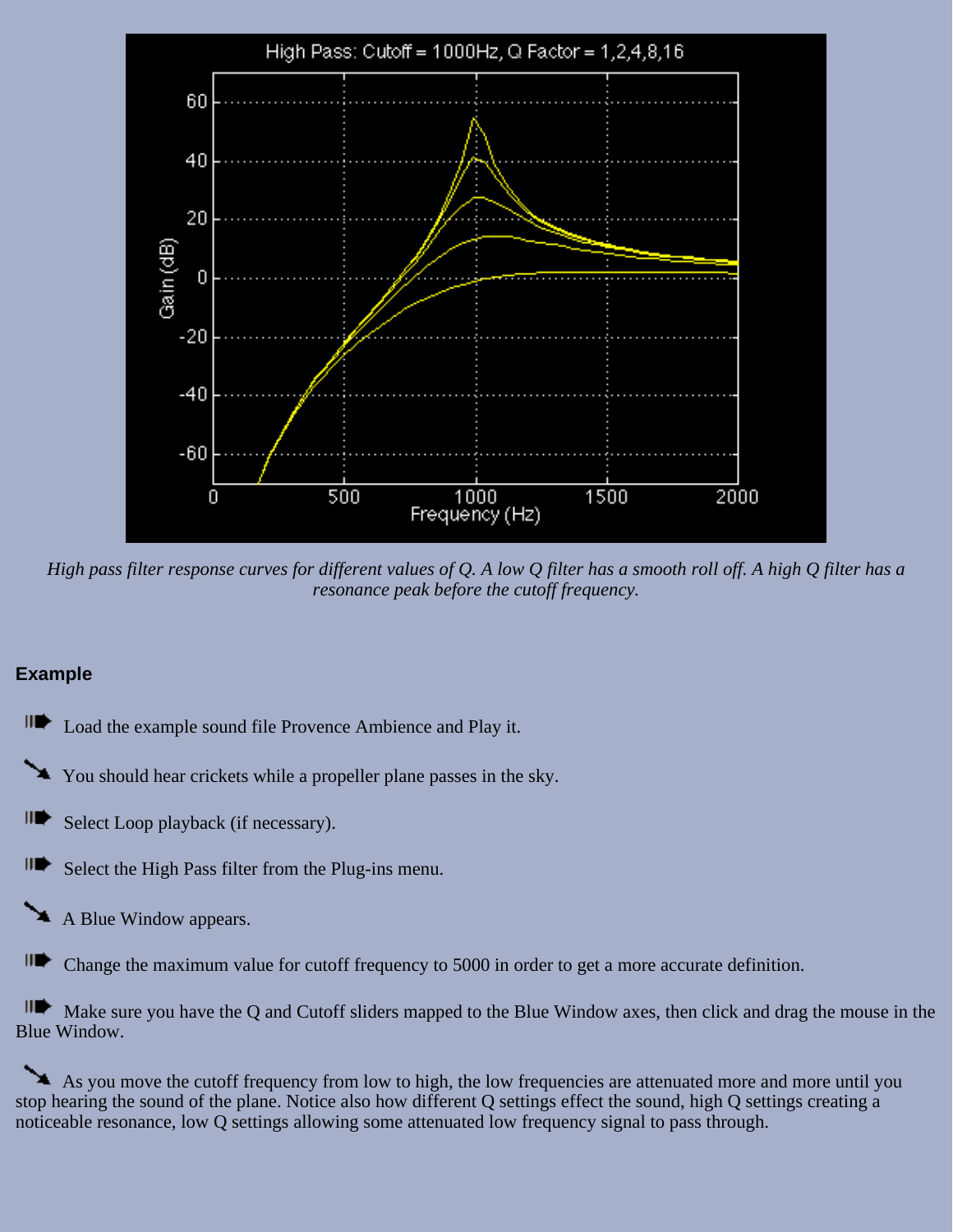Note that the overall level may have gone down. You can use the Faders to amplify the signal.

#### **Band Pass**



A band pass filter lets you hear a certain band of frequencies within an upper and lower range. Frequencies above and below this band are attenuated. The distance between the higher and lower cutoff frequencies in a band pass filter is called the bandwidth of the filter. The center frequency of a band pass filter is the maximum point of amplitude.

#### **Parameters**

#### **Center Frequency**

Also called "Frequency" in some Hyperprism versions. Use this parameter to select the center frequency, which is the maximum point of amplitude. This parameter ranges from 13 Hz to 20 kHz in Hyperprism 2, Hyperprism-MMP and Hyperprism-VST, and ranges from 0-20 kHz in Hyperprism-DAS.

#### **Q Factor**

Ranges from 1 to 100 in Hyperprism 2 and Hyperprism-VST, from 0.001 to 100 in Hyperprism-MMP, from 0 to 10 in Hyperprism-DAS. It determines the sharpness of the filter, and is akin to the resonance factor. Q can be defined precisely for a band pass filter as the ratio of the center frequency to the spread of its -3 dB point (cutoff point) bandwidth.

 $\mathbf{Q} = \frac{f_{\text{center}}}{f_{\text{higher}}f_{\text{lower}}f_{\text{lower}}f_{\text{lower}}f_{\text{lower}}f_{\text{lower}}$ 

 where fcenter is the filter's center frequency, fhighcutoff is the upper -3 dB point, and flowcutoff is the lower -3 dB point. When the center frequency is constant, adjusting the Q is the same as adjusting the bandwidth.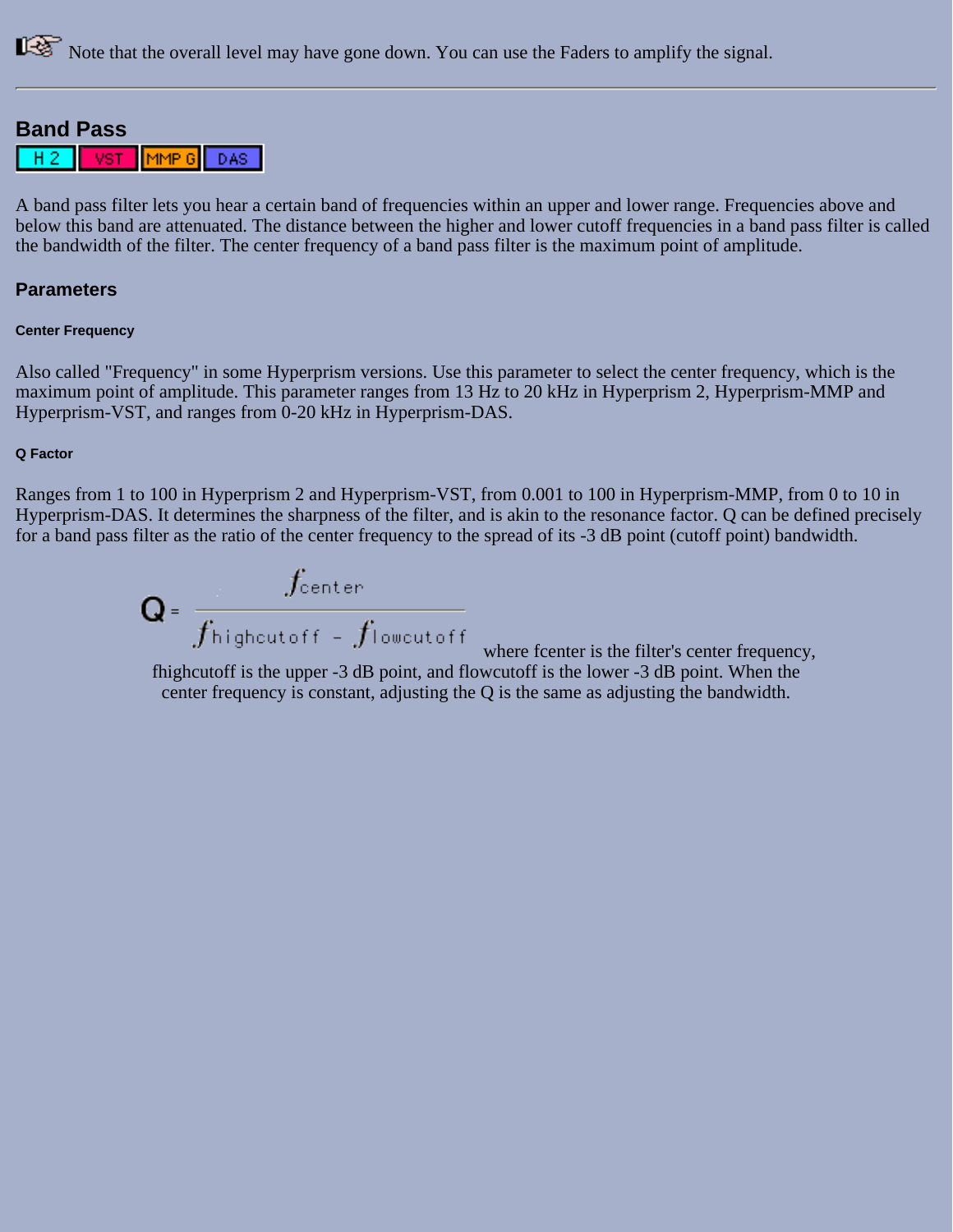

*Band pass filter response curve for different Q values*

When the Q is high, the filter will begin to resonate or ring at the center frequency. However, a high Q setting will also tend to reduce the overall signal level coming out of the filter. The Q factor can be increased to a very high value, in which case it generates a sinusoidal tone, amplitude of which varies according to the input signal. If this signal is loud enough to cause distortion, reduce the level of Hyperprism-PPC's Faders.

### **Example**

 $\blacksquare$ Load the example sound file Airport+1050 Hz and Play it.

You should hear an announcement recorded in the Paris Orly airport that contains an additional signal at 1050 Hz.

The Band Pass filter lets one isolate this frequency and eliminate everything else. In order to do this:

- IID Click on Loop playback (if necessary)
- IID≻ Select the Band Pass filter from the Plug-ins menu.
- A Blue Window appears.
- III) Modify the frequency scale to a bandwidth between 500 and 2000 Hz, and the Q factor from 10 to 200.
- III) Select a center frequency of 1050 Hz and a Q factor of 200.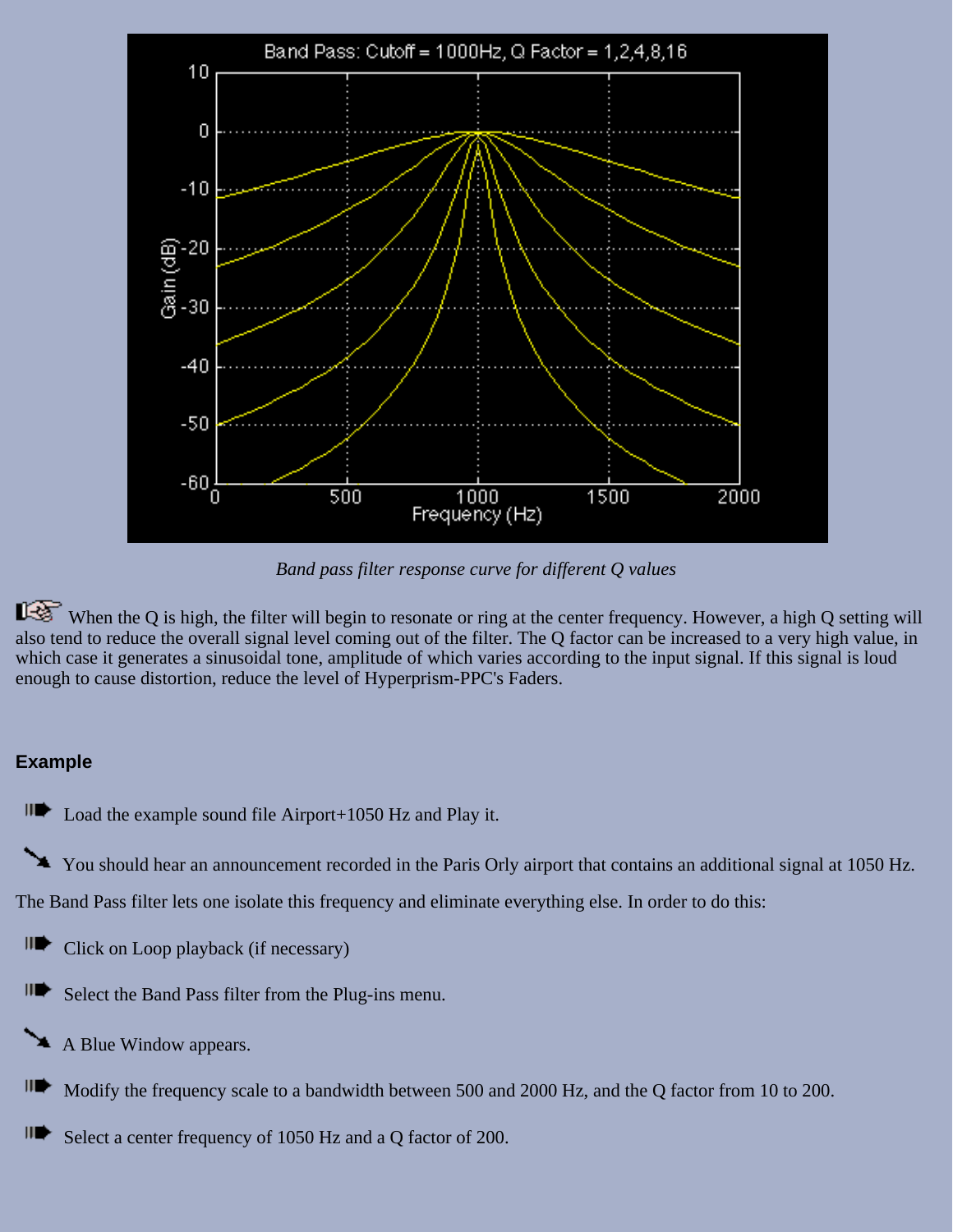### **Band Reject**

MMP Gl DAS: VST

A band reject filter cuts out sound within a bandwidth centered around a selected frequency. It passes frequencies above and below this bandwidth. In this sense, it is the inverse of a band pass filter, since the center frequency of a band reject filter is the minimum point of amplitude.



*Approximate response curves for the Band Reject filter at a fixed center frequency, but at various Q values. At a Q of 1, the dip in the center is smooth.*

#### **Parameters**

#### **Center Frequency**

Frequency scale selects the center frequency of the rejected band, from 13 Hz to 20 kHz. This parameter is simply called "Frequency" in Hyperprism-MMP and Hyperprism-DAS.

#### **Q Factor**

Ranges from 1 to 1000 in Hyperprism 2, Hyperprism-VST and Hyperprism-DAS, from 0.001 to 1000 in Hyperprism-MMP. Determines the sharpness of the cutoff of the filter. The higher the Q, the sharper the cutoff. See the description of Q for the Band Pass filter (above).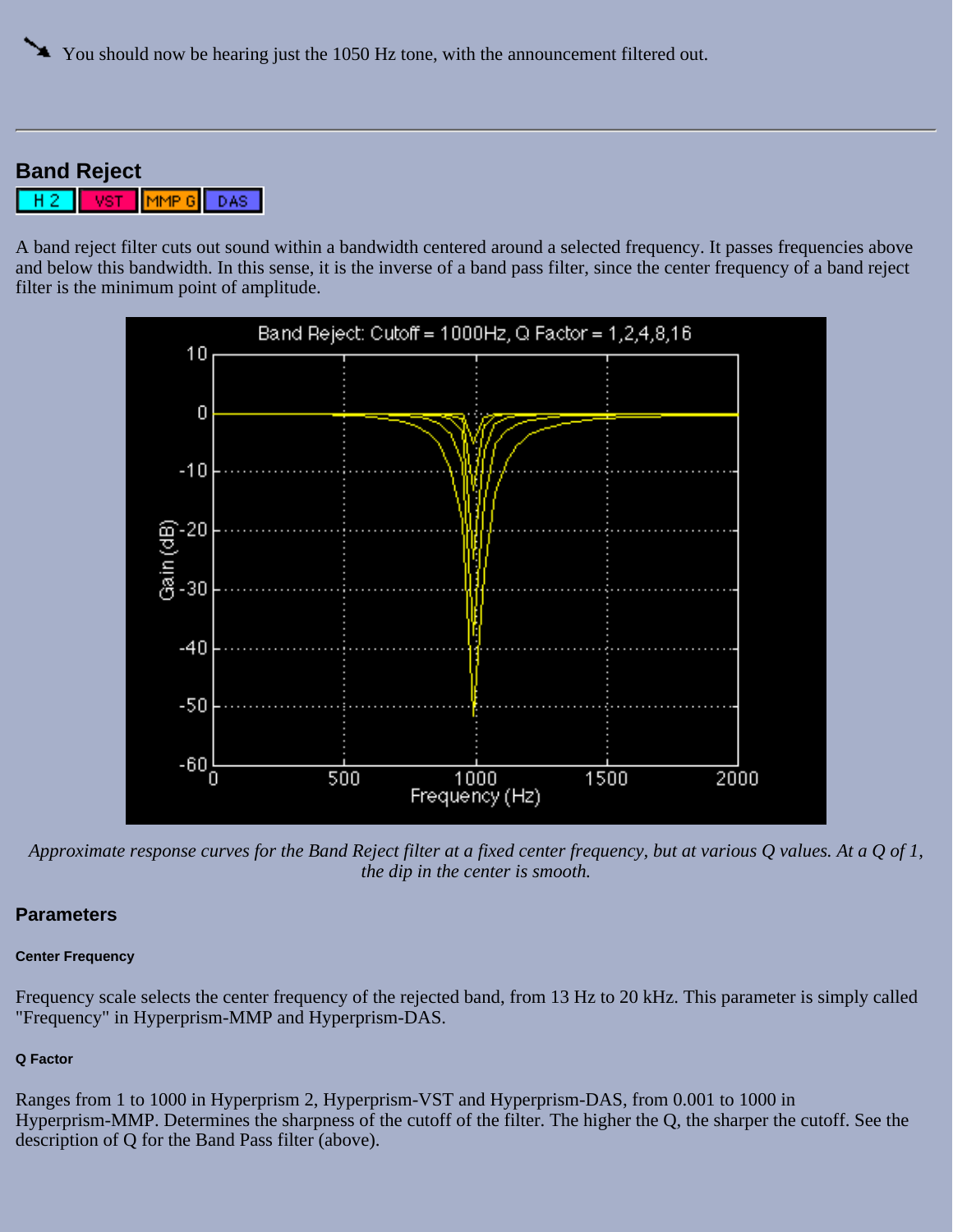### **Example**

Load the example sound file Airport+1050 Hz and Play it.

You should hear an announcement recorded in the Paris Orly airport that contains an additional signal at 1050 Hz. The Band Reject filter lets one eliminate this frequency. In order to do this:

II<sup>I</sup> Click on Loop playback (if necessary)

Select the Band Reject filter from the Processes menu.

A Blue Window appears.

Attach the Center Frequency parameter to the horizontal axis, and Q to the vertical axis .

Change the Center Frequency mix/max values to 1000 and 1100 Hz in order to get a more accurate definition on the horizontal axis.

III Click in the middle of the Blue Window. Drag the mouse toward the bottom to decrease the Q factor until the 1050 Hz tone is not heard anymore. Your Q setting will be very close to zero when the tone disappears.

Go to Effects: [\[Filters\]](#page-20-0) [[Modulators](#page-31-0)] [\[Delay and Reverb\]](#page-45-0) [[Stereo\]](#page-65-0) [[Misc Effects\]](#page-81-1) Go to Table of Contents: [\[Hyperprism-DAS\]](#page-1-0)

[[Troubleshooting](#page-94-0)] [\[About Digital Audio\]](#page-99-0)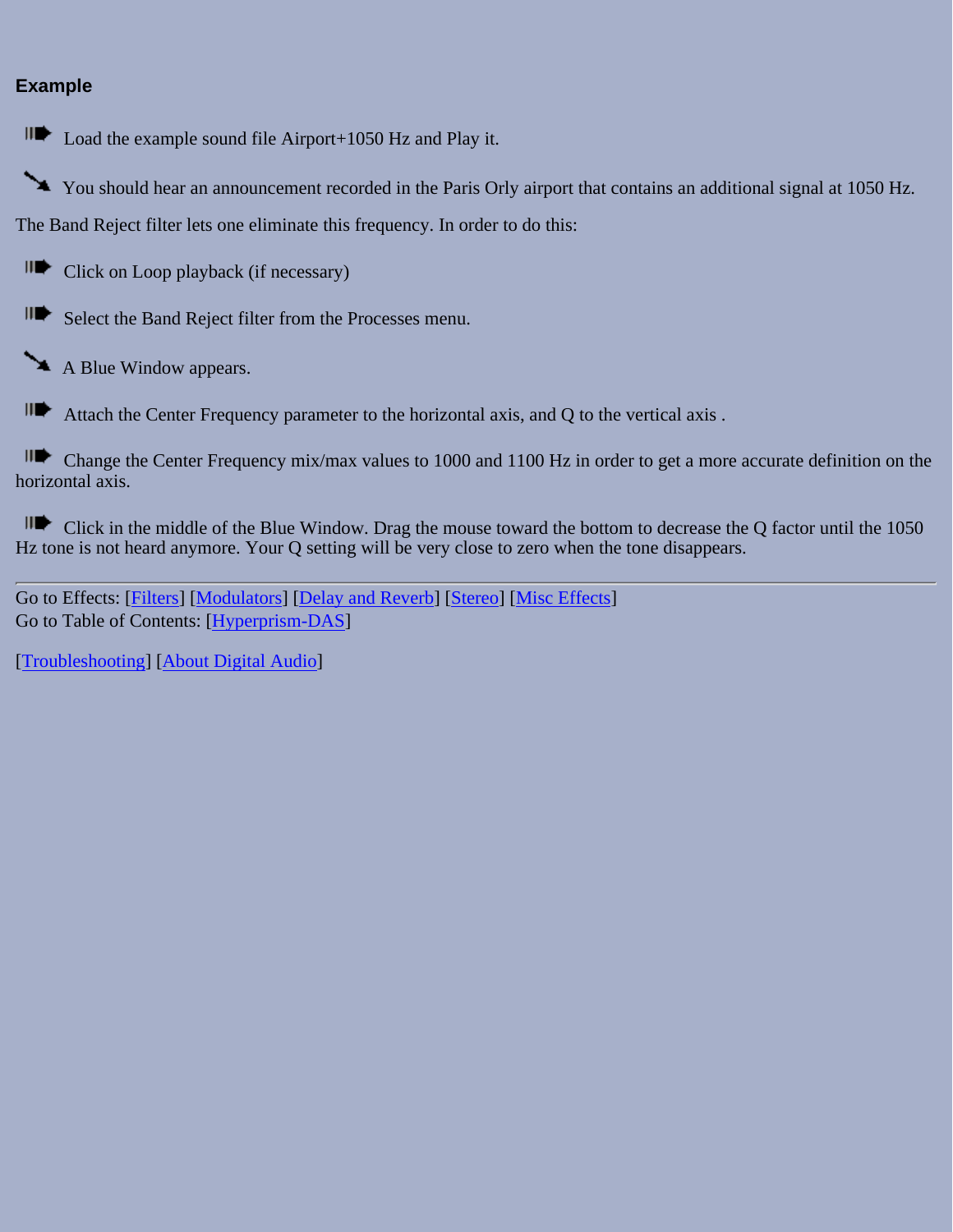### <span id="page-31-0"></span>Arboretum *Hyperprism* mmunnnmmm **Manual SYSTEMS**

### **Hyperprism Modulation Processes**

- **Vocoder**
- **Frequency Shift**
- Z-Morph
- Phaser
- **Flanger**
- Chorus
- **Ring Modulator**
- **Tremolo**
- **Vibrato**

### **Vocoder**

#### $|$ MMP  $|6|$ VST DAS:

Ah, the sweet sounds of the Vocoder. First heard as a vocal effect on Wendy Carlos and Kraftwerk recordings, still in widespread use on the latest films and hit records. Use it to create talking guitars or merge synth pads with drum samples for intense new loops. Special care was taken to give the Hyperprism Vocoder a real, warm, analog vocoding sound.

If you're using Hyperprism 2, Hyperprism-VST, or Hyperprism-MMP you can vocode mono sources, by selecting any other sound file to be the modulator or source for vocoding. In Hyperprism 2 (Power Mac) you can modulate any live signal with a sound file, or even vocode two live sources against each other by modulating the left channel against the right channel. In the AudioSuite, VST and DirectX editions you'll vocode the left channel against the right channel.

Vocoding is the process of using one signal to create a set of filters which are applied to a second signal. The signal from which the filters are set is called the modulator; the signal that gets filtered (and is heard) is called the carrier. The Hyperprism Vocoder is a 26-band vocoder; compare that to other low-res software Vocoders which may only use a handful of bands. The Vocoder looks at the modulator signal and adjusts the bands to match the spectrum of the incoming signal. It then applies the 26-band filter to the carrier signal. Remember that the center frequency of each of the 26 filters is fixed; the modulating signal is setting the gain for each of the filters. And either signal can be the modulator or carrier, to varying degrees.

**Hyperprism-VST users:** Make sure you have your stereo tracks panned 100% left and right or you will get no effect with this process.

### **Internal/External Signal**

(If you're not using Hyperprism 2 and HyperEngine, Hyperprism-VST or Hyperprism-MMP for Premiere, you can skip the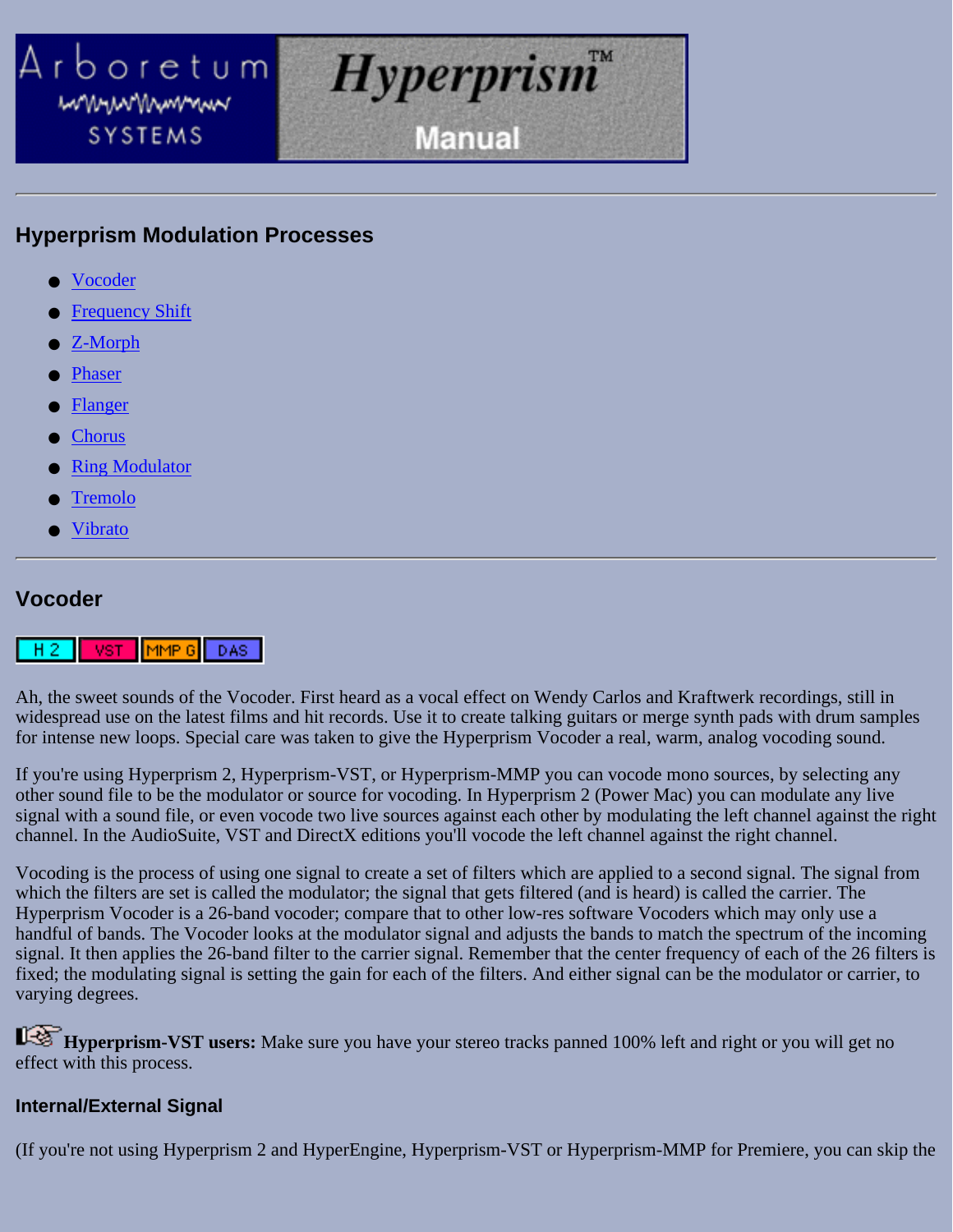next bit and continue below.) The Hyperprism Vocoder for Power Mac introduces the concept of the internal signal, and the external signal. The internal signal is sound #1, the sound you have selected for processing in the host application. This is generally a sound file which is loaded in your editing program, although if you're working with a Play-Thru document, your internal signal can actually be live audio played in through your sound card or mic input.

The external signal is an optional 2nd sound file which you can load to vocode with the internal signal. If you have no external signal loaded, or have switched External Off, the Vocoder will process the left channel of your internal audio signal (file or live) against the right channel. If both sides of your stereo image are similar (or if you have a mono file as your internal sound) you won't hear any effect. But if the left and right channel carry different program material you can get some radical results.

ILC Clicking on the Select External button results in a dialog where you select a sound file to be the external signal. Note that the External signal must be a sound file; you can't use live play-thru as the "external" source, play-thru is always an "internal" signal.

| Select an external Sound File:                       |                  |           |
|------------------------------------------------------|------------------|-----------|
| $\mathbf{\widehat{\Xi}}$ Sounds $\blacktriangledown$ |                  | ⇔Crown II |
| Anne & Sophoclis                                     |                  | ક}િ∂∢ કે  |
| Anne & Sophoclis.proc                                |                  |           |
| appetizer 2                                          |                  | Desktop   |
| AT/RT Test                                           |                  |           |
| a_Female Drone                                       |                  |           |
| a_Female Drone.proc                                  |                  |           |
| a_Female Voice                                       |                  | Cancel    |
| $\boxtimes$ Sound Designer II                        | $\boxtimes$ aiff | Open      |
| Format: SDII                                         | Size: 307 Kb     |           |
| <b>Resolution: 16 bit</b>                            | Mode: mono       |           |
| Sample Rate: 44100 Hz Duration: 00:00:03.56          |                  |           |

*Select External sound file dialog*

The Vocoder's external file function does not read 24 bit files at this time. Please check [www.arboretum.com](http://www.arboretum.com/) for updates.

Once you've selected a mono or stereo file as the External source, switch the External On/Off button to the on position, which enables modulation with the file you've just selected.



*l-r: External On/Off and Select External buttons, plus External Source text display (Off and On states)*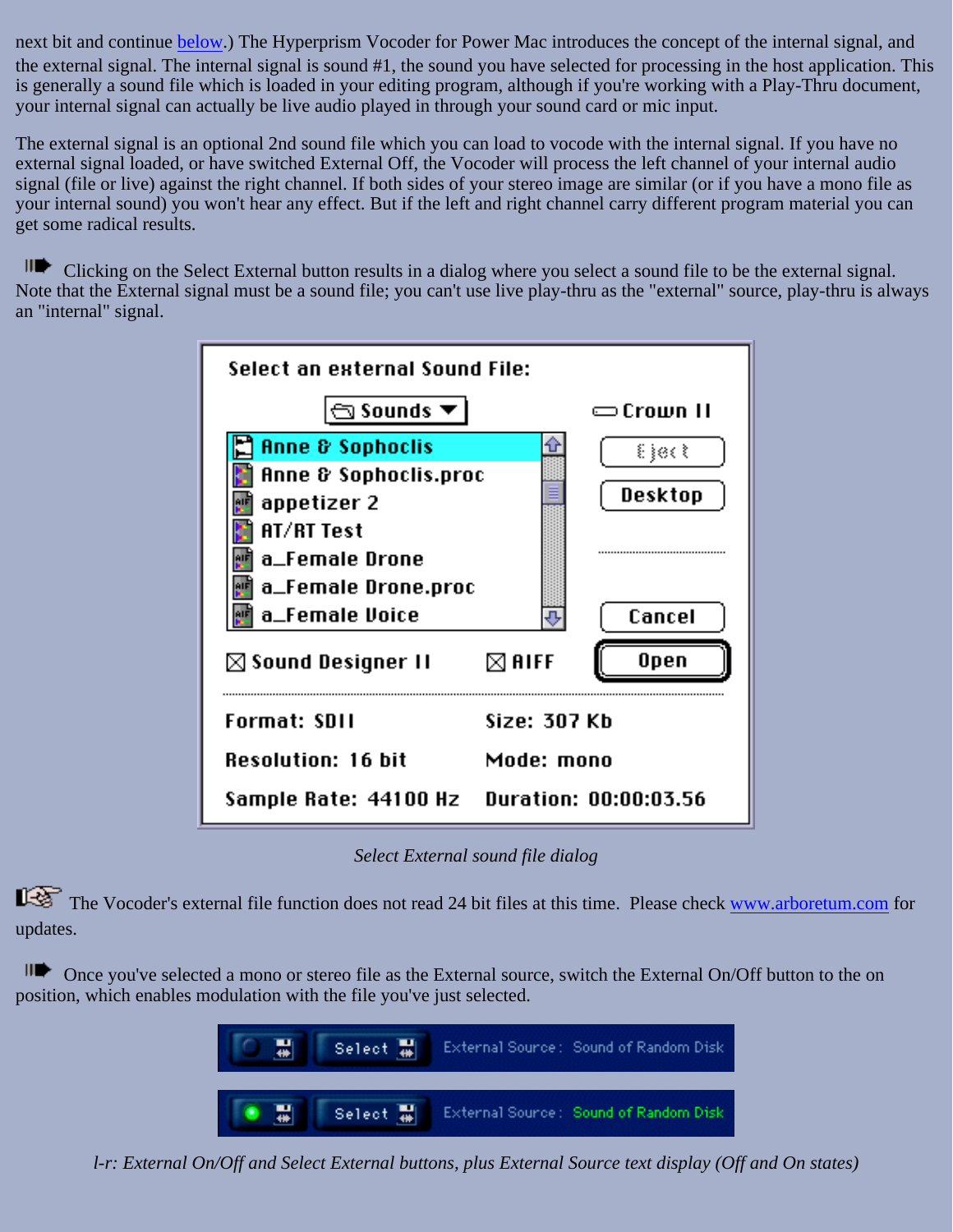Experiment with moving the modulation setting from one end of the scale to another; you're determining which signal (internal or external) is the modulator, and which is the carrier. Try a heavy modulation setting, plus heavy articulation, using a fat "analog" synth tone and a vocal part as inputs, to experiment with the popular "robot voice" effect.

If you have a mono source as the internal and you load a stereo external file, just the left channel of the external file will modulated with the internal signal. If you have a stereo sound as an internal source and you load a mono external file, the mono file will be modulated with both channels. If both internal and external are stereo, the left channels of each will be modulated with each other, as will the right channels.

If you get a CPU Processor Overload error dialog when using this plug-in, try turning off the external file, playing the internal sound for a moment, then turn the external file back on again. This should clear the problem.



*Try temporarily turning off the External file, or closing unused plug-ins, to remedy this state.*

#### **Parameters**

#### **Modulator**

0-100% Determines which sound is the source, and which is the modulator. O% means the left channel modulates the right, or if using an external sound file, that the internal left channel modulates the external source. When set to 100%, the right channel modulates the left, or the external sound modulates the internal source.

#### **Articulation**

0-100% Controls how quickly changes in the modulation sound are applied to the source sound. When set at 100%, fast changes are applied, when at 0% no changes are applied. Turn the articulation down to smooth out the vocoded sound, or turn it up to make the sound sharper, and speech more intelligible.

#### **Mix**

0-100% Mix of the original sound with the vocoded sound. Note that you can use this to monitor an external sound source by setting the Modulator to 0% and the Mix to 0%.

#### **External On/Off**

Turn on and off the currently selected external source. If no external file is selected, turning this On will prompt you to select a file. This function is in Hyperprism 2, Hyperprism-VST and Hyperprism-MMP only.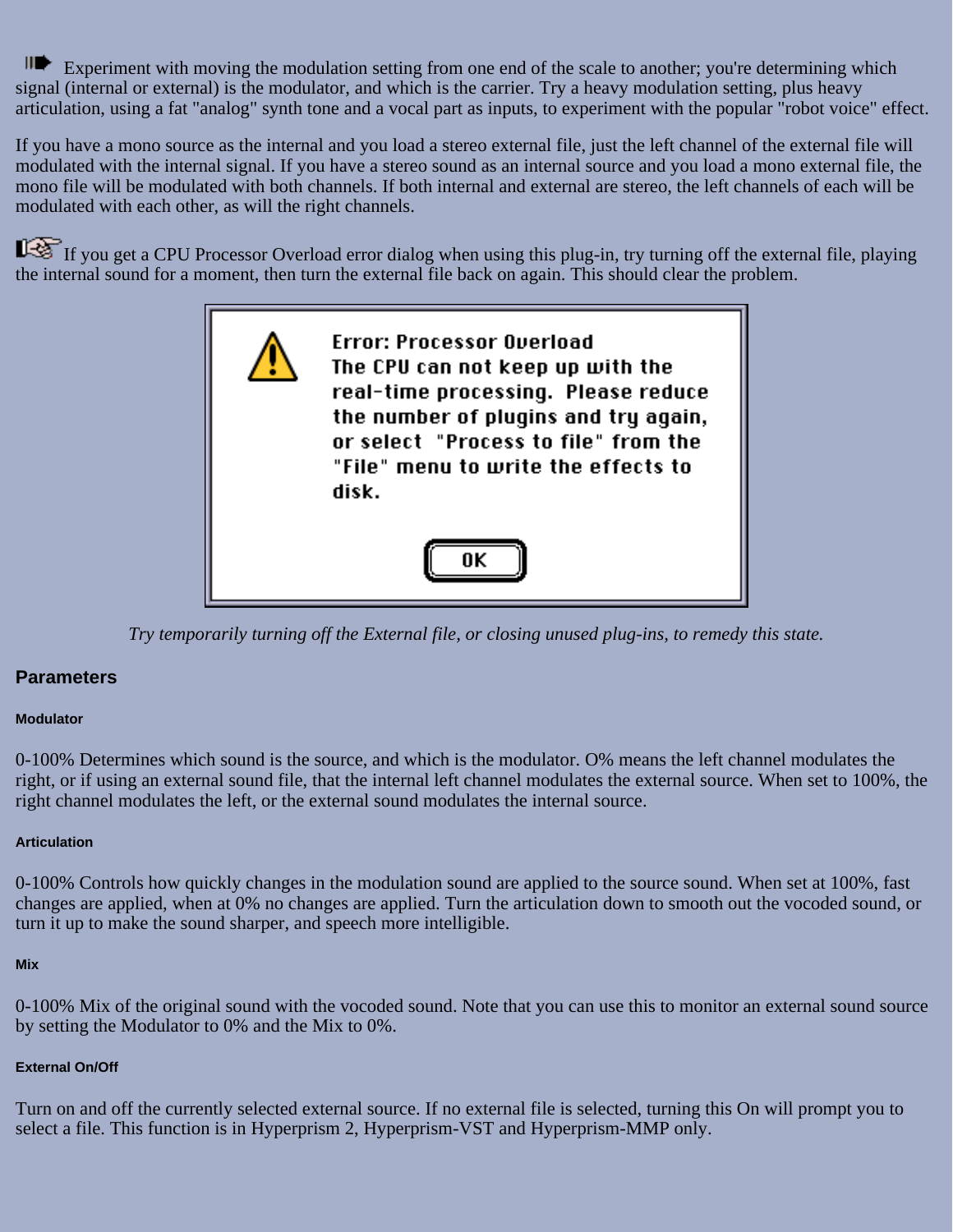#### **Select External**

Opens a dialog where you pick a new sound file as your external sound. This function is in Hyperprism 2, Hyperprism-VST and Hyperprism-MMP only.

### **Example (All Versions)**

IID Load one of the example sounds from CD into your editor, select the "Freakazoid.aiff" file.

IID⊳ Once you've loaded the file, select the Vocoder. You should be in the Hyperprism Blue Window.

IIID Turn the Mix slider to 100%, you want to hear all vocoded signal, no original.

IID Assign the Modulator and Articulation parameters to the X and Y axis of the Blue Window by using the tri-state Axis switches.

## F E F

*select vertical or horizontal axis by using the three-way toggles*

**IIT** Press the spacebar to begin previewing playback, then move the mouse cursor around the Blue Window to hear how different combinations of Modulator sources and Articulations sound.

 $\mathsf{H}$  Set the Modulator parameter to 0 (all the way left) and the Articulation to 100.

You should be hearing that classic vocoding effect.

 $\Pi$  Now try moving the Modulator to 100 (R) for an interesting switch.

With the Modulator back down at 0 (L) reduce the Articulation from 100% down to 10% to hear the smoothing of the vocode effect.

### **Example (Hyperprism 2, Hyperprism-VST and Hyperprism-MMP Only)**

IID Load the CD example sound file called "Rhythmic" into your sound editor.

IID Once you've loaded the file, select the Vocoder. You should be in the Hyperprism Blue Window.

III) Now click on the Select External button; in the resultant dialog select the example sound file "Surf Lounge."

IID≻ Set Modulator to 0, Articulation to 100 and Mix to 100.

You should be hearing the guitar (from the left channel of the external signal) being mapped onto the drums.

III) Now try setting Modulator to 100 and hear the drums mapped into the guitar.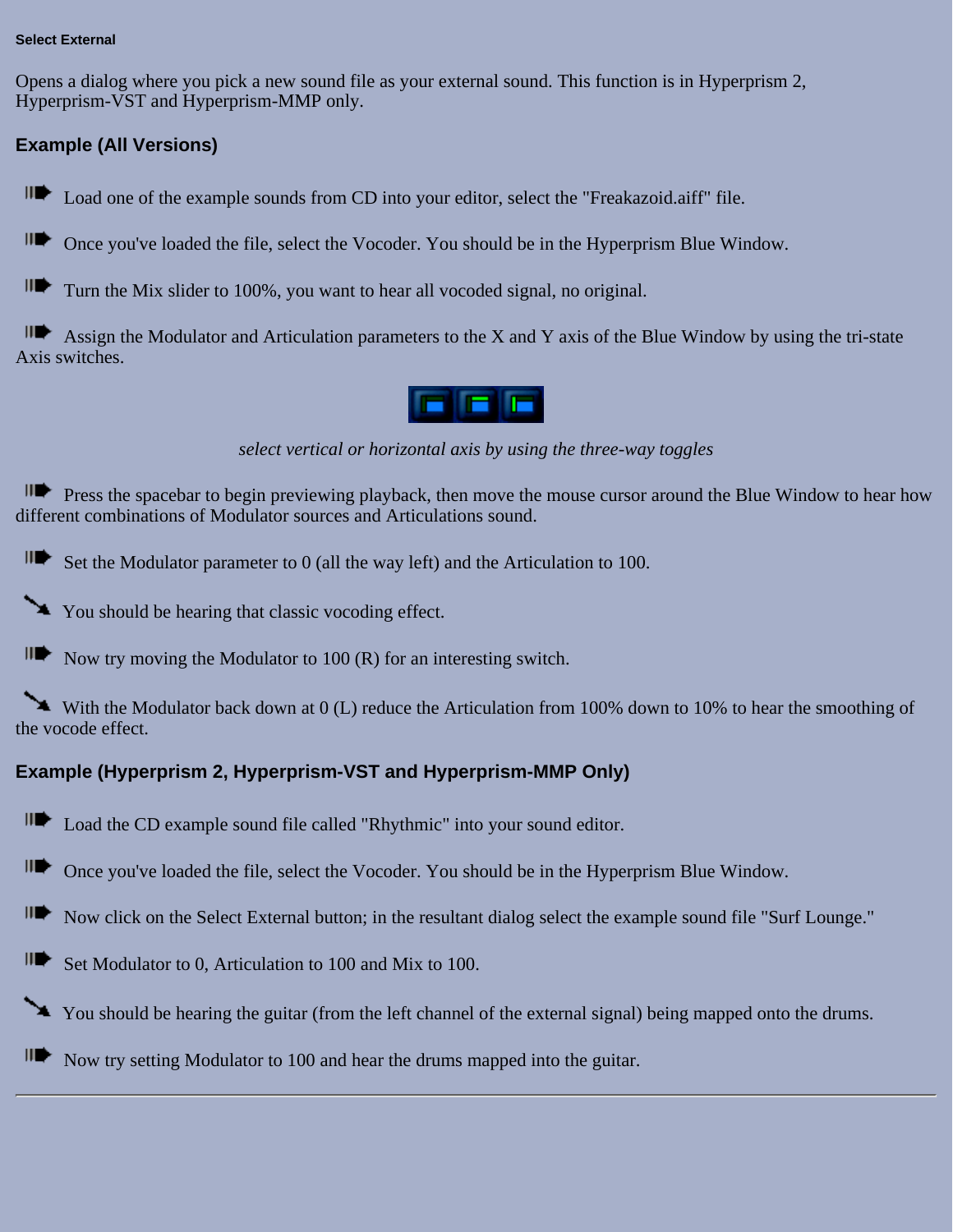### **Frequency Shifter**

#### $[$ MMP 6 $]$ DAS- $H<sub>2</sub>$ VST

The Frequency Shifter is a great electronic-sounding process which instantly transforms any sound, adding lots of fur and movement. This new effect shifts all frequencies of your sound up or down the spectrum by an equal amount.

It's related to the Ring Modulator, but unlike that process the number and the relative positions of the frequency components are left unchanged. That leaves the sound far more intelligible while still imparting a metallic flavor to the signal. The Frequency Shifter maintains the harmonic series as it moves along the spectrum, meaning the lowest frequency in the original sound still corresponds to the lowest frequency in the new sound. No new low sidebands are created, as in the Ring Modulator.

The movement of the spectrum is controlled by a base frequency and an additional LFO frequency. Try using the Frequency Shifter to create robotic voices or pulsing drums.

#### **Parameters**

#### **Base Frequency**

Ranges from -20,000 to 20,000 Hz. Set the modulation frequency which your sample will be shifted to. Ranges from -2,000 to 2,000 Hz in Hyperprism-MMP.

#### **Feedback**

Ranges from 0-100%. Adds resonant regeneration of the modulated sound.

#### **LFO Frequency**

Ranges from 0-100 Hz. Use to add movement to the modulation frequency.

#### **LFO Depth**

Ranges from 0-1000%. Determines the amount of the LFO applied to the base frequency. At the time of this writing (11/1/98) this parameter range was mislabeled in Hyperprism-DAS, where it is represented as ranging from 0 to 20,000 Hz. We expect this to be corrected in the next edition of H-DAS.

#### **Example**

∥D⊱ Load the example sound file "Morgan.aiff" into your sound editing software.

III) Select the Frequency Shifter plug-in; you should see the Blue Window.

IID⊵ Set the Base Frequency to -200 Hz, set all other parameters to 0.

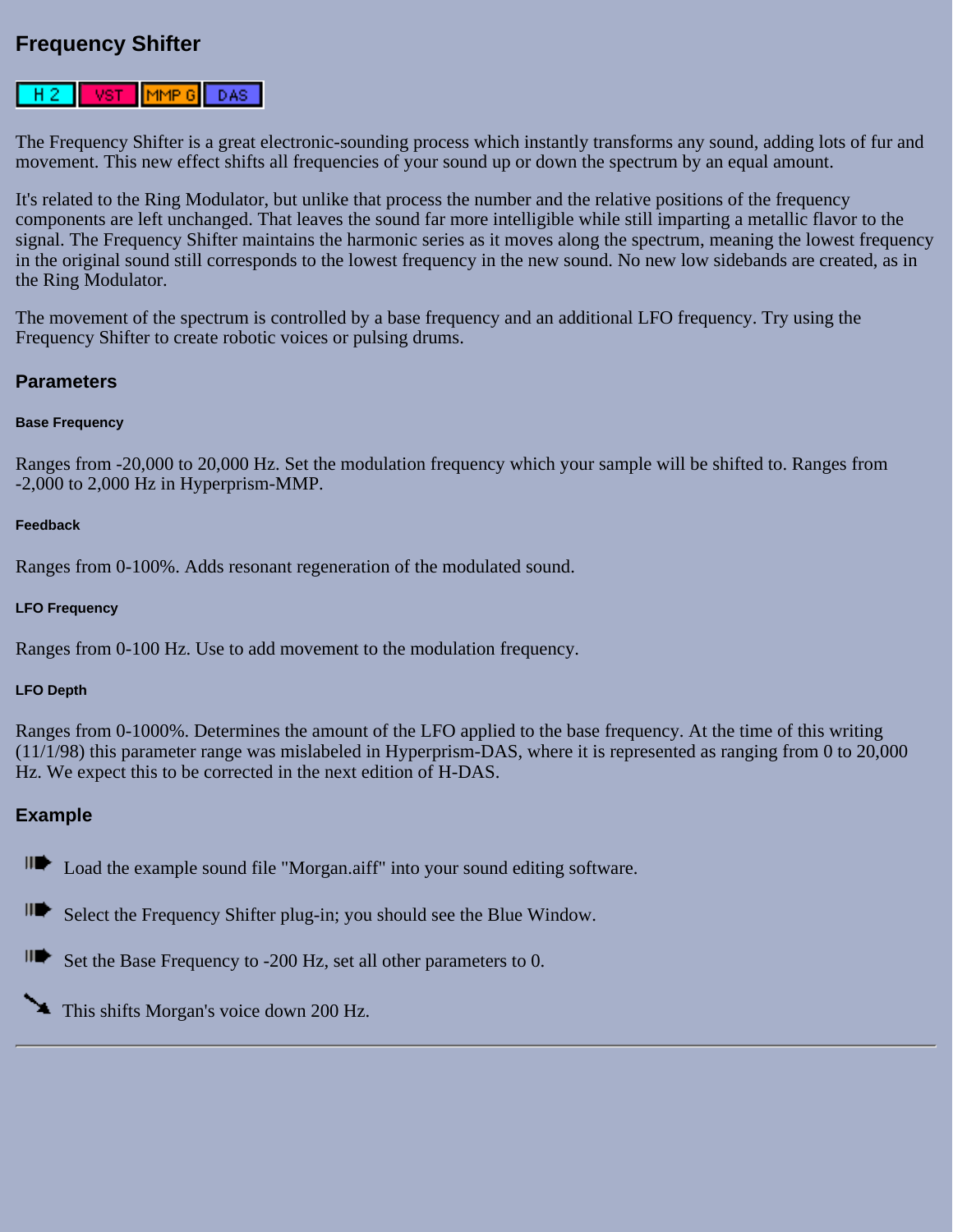# **Z-Morph**

# $HZ$

This interesting effect models an input sound as variable number of resonant filters, and then applies that model to another sound, morphing the "heard" sound (the carrier) into the modeled sound (modulator).

The Z-Morph operates somewhat like the Vocoder except frequency bands are not fixed. This allows the algorithm to best fit the incoming signal. Frequency bands move depending on the incoming frequency.

### **Internal/External Signal**

The Z-Morph introduces the concept of the internal signal, and the external signal. The internal signal is sound #1, the sound you have selected for processing in the host application. This is generally a sound file which is loaded in your editing program, although if you're working with a Play-Thru document, your internal signal can actually be live audio played in through your sound card or mic input.

The external signal is an optional 2nd sound file which you can load to modulate with the internal signal. If you have no external signal loaded, or have switched External Off, the Z-Morph will process the left channel of your internal audio signal (file or live) against the right channel. If both sides of your stereo image are similar (or if you have a mono file as your internal sound) you may not hear much effect. But if the left and right channel carry different program material you can get some radical results, as with the example above.

ILC Clicking on the Select External button results in a dialog where you select a sound file to be the external signal. Note that the External signal must be a sound file; you can't use live play-thru as the "external" source, play-thru is always an "internal" signal.



*Select External sound file dialog*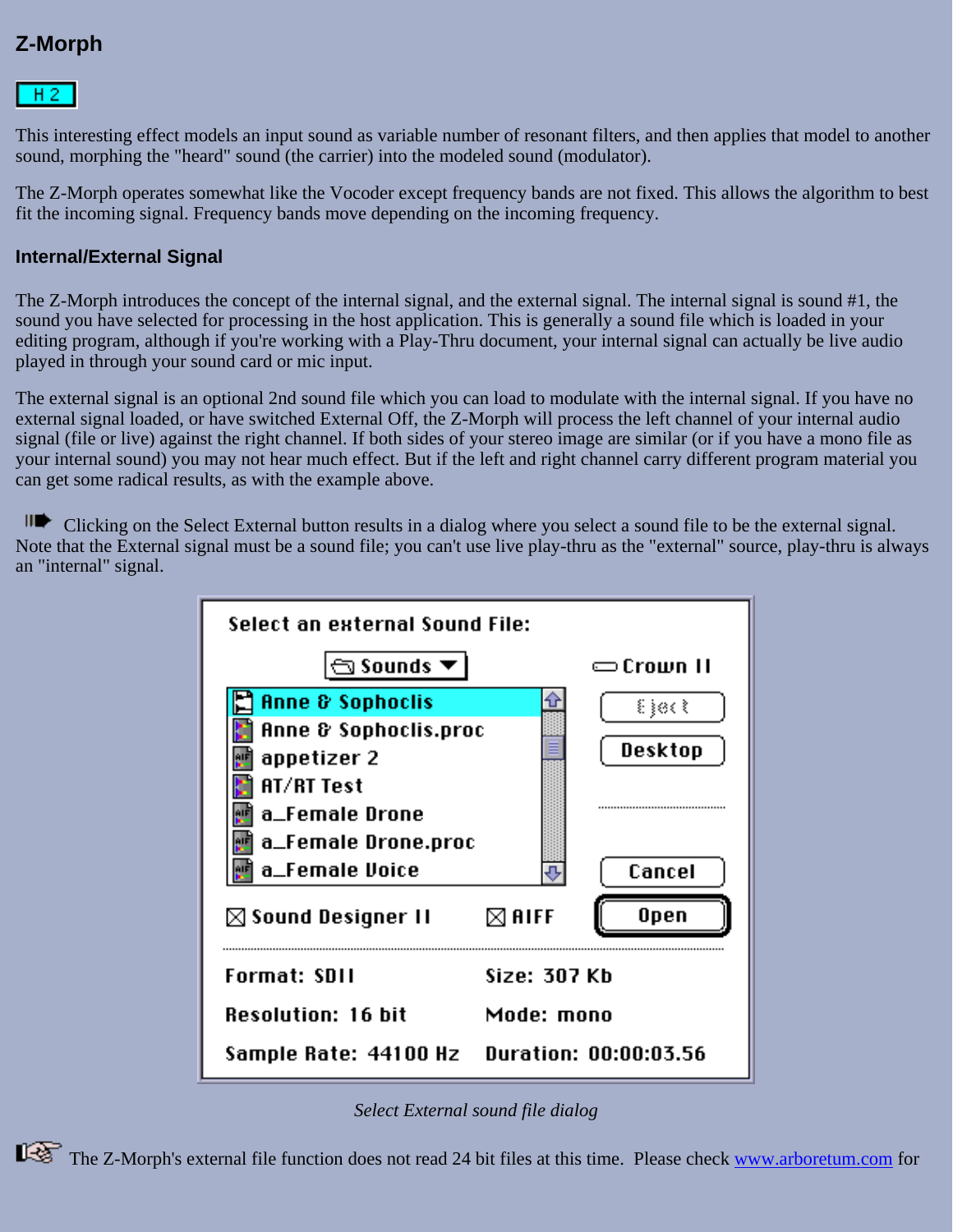updates.

**IDE** Once you've selected a mono or stereo file as the External source, switch the External On/Off button to the on position, which enables modulation with the file you've just selected.



*l-r: External On/Off and Select External buttons, plus External Source text display (Off and On states)*

If you have a mono source as the internal and you load a stereo external file, just the left channel of the external file will modulated with the internal signal. If you have a stereo sound as an internal source and you load a mono external file, the mono file will be modulated with both channels. If both internal and external are stereo, the left channels of each will be modulated with each other, as will the right channels.

If you get a CPU power error dialog when using this plug-in, try turning off the external file, playing the internal sound for a moment, then turn the external file back on again. This should clear the problem.



*Try temporarily turning off the External file, or closing unused plug-ins, to remedy this state.*

## **Parameters**

### **Morph**

Ranges from 0-100%. Sets which way the morph is applied, and the degree of morphing. 0% means using the right channel or external file to fully morph the left channel or internal sound, 100% means the left channel or internal file is morphed to the right channel/external file fully.

### **Poles**

Controls how many resonators (poles in engineering terms) are used to model the source sound. Possible settings range from 0-128. Using one pole, the Z-Morph will pick one frequency which dominates the input sound to be the resonator, and this will lead to a more bassy sound. The more resonators used, the more accurate the model will be, the more high frequencies will be modeled, and therefore the more convincing the morphing sound will be. However, using more that a few poles can quickly slow down real-time processing. If you want to use a lot of poles you may need to Process to New File in order to hear such higher order modeling; live preview processing can easily crap out, even on the fastest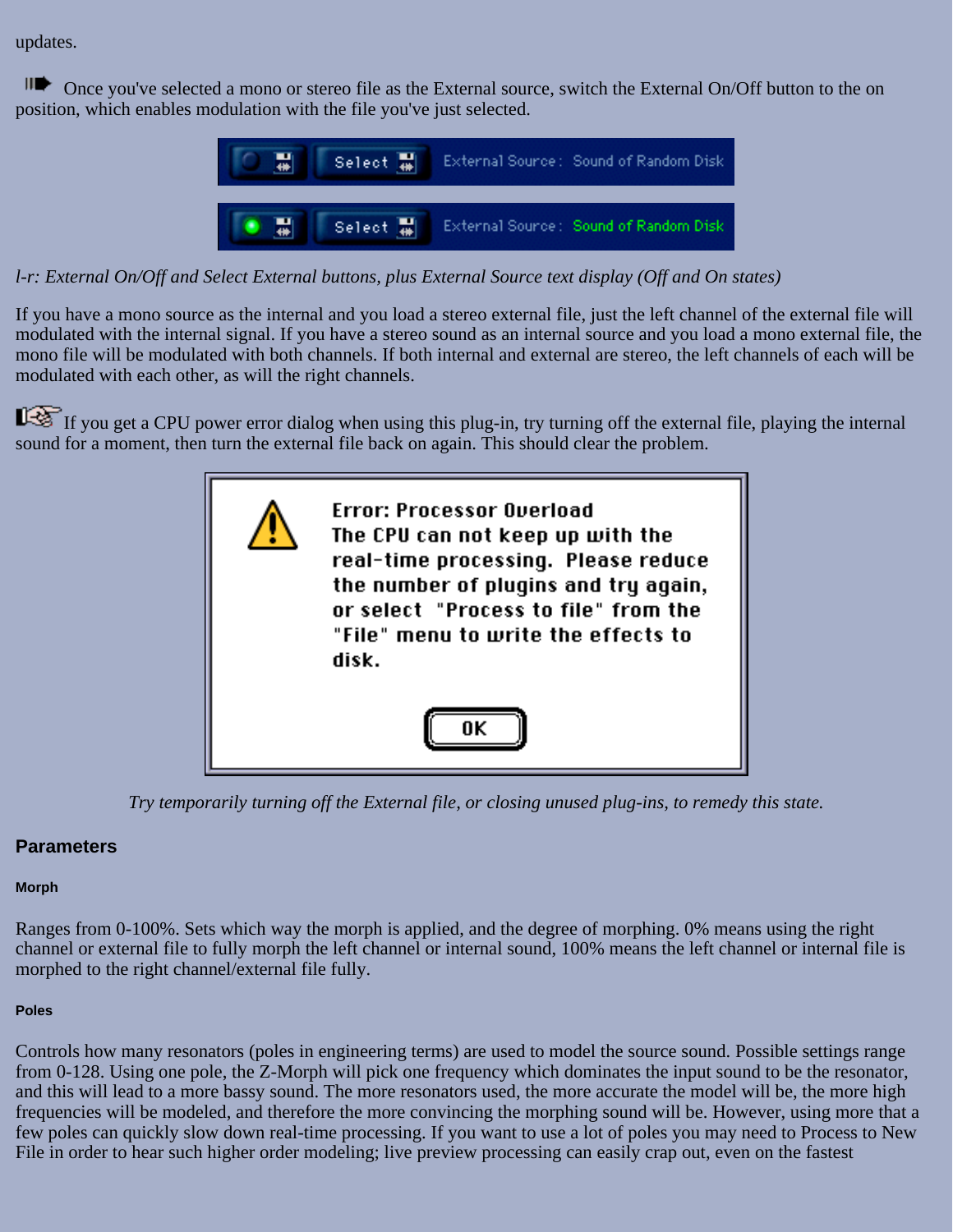computers, if you use dozens of poles. The amount of processing also depends on the material being used, and therefore the number of poles usable for real-time processing will always vary. On a 100 MHz Power Mac 4 poles is the real-time limit on average.

#### **Filter Source**

0-100%. Use to determine which sound will be modeled (the filter source) and which sound will be then be morphed to the modeled sound. 0% means that the internal sound or left channel is the filter source, and 100% means that the right channel or external file is the source.

### **External On/Off**

Turn on and off the currently selected external source. If no external file is selected, turning this On will prompt you to select a file.

#### **Select External**

Opens a dialog where you pick a new sound file as your external sound.

### **Examples**

**IDE** Create a new File reference document (command-n) and open the example sound file "Surf Lounge."

This file has guitar playing in the left channel and vocals in the right.

 $\mathbf{H}$  Now open the Z-Morph plug in, and begin previewing playback.

IID. Set Morph to 5, Poles to 1 and Filter Source to 100%.

This gives a filtering effect similar to a wah-wah pedal.

Leave Morph a 5, Set poles between 10 and 13, and Filter Source to 100%.

This gives more of a talk box effect.

Now close this file document and create another new File reference document, opening the example sound file "DrumLp 120 bpm."

II Click on the Select External button and in the resultant dialog select the example sound file "1930 Recording."

⊪ Set Morph to 50, Poles to 4 and Filter Source to 96.

IID ∙ Feel free to adjust the settings as you wish, and experiment!

### **Phaser**

#### MMP<sub>6</sub> DAS. VST.

The Phaser produces an effect reminiscent of old phase shifter boxes from the late 70's. Here, an all-pass filter introduces a frequency dependent delay, resulting in phase distortion. A wide range of results can be achieved by adjusting the amount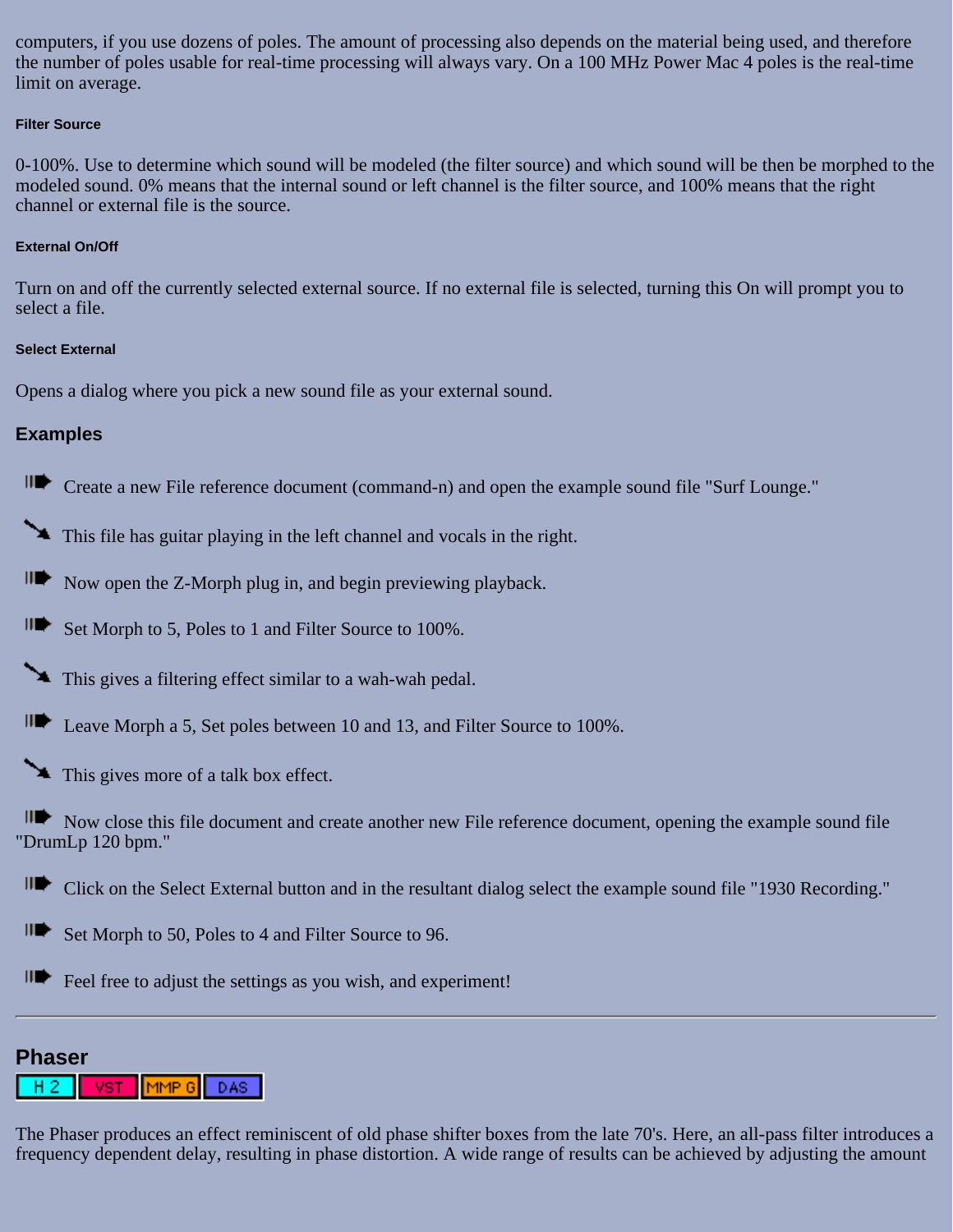of this distortion and using feedback to increase the intensity of the effect.

### **Parameters**

#### **Frequency**

Frequency is the number of delay cycles per second, from 0 to 10 Hz in Hyperprism-MMP, from 0 to 4 kHz in Hyperprism-DAS and Hyperprism-VST, 0 to 1000 Hz in Hyperprism 2.

### **Depth**

Depth controls the intensity of the phase shift effect, values range from 0 to 10 samples.

#### **Feedback**

The Feedback slider introduces regeneration, in which the output of the Phaser is mixed back at its input. A setting of 0% is no feedback, 100% will lead to run-away regeneration, as the full output of the effect is constantly being routed to it's own input.

#### **Base Frequency**

The Base Frequency slider sets the lowest frequency of the original sound that will be processed by the Phaser algorithm. Higher settings will leave lower frequency components of the sound relatively un-effected. The range of this setting is from 0 to 10,000 Hz.

## **Flanger**



Flanger applies a time-varying delay to the input signal and then mixes the original signal with the delayed signal, creating a time-varying comb filter effect. The time-variance of the delay changes according to a low-frequency sine wave generated by Hyperprism.

Hyperprism 2 adds mono to stereo capability to this effect.

### **Parameters**

### **Frequency**

The number of delay cycles per second. Use low settings for classic flange effects; high settings produce bizarre "klang" tones. Goes to 1 kHz in Hyperprism 2, to 2 kHz in Hyperprism-DAS and Hyperprism-VST, to 10 Hz in Hyperprism-MMP.

#### **Depth**

The intensity of the flange effect, expressed in number of samples. The Flanger delay oscillates (with a sine wave shape) between 0 and this value. Higher settings result in a more pronounced Flanging effect. The maximum setting is 100%, which equals 1024 samples.

### **Feedback**

The Feedback slider introduces regeneration, in which the output of the Flanger is mixed back at its input. A setting of 0% is no feedback, 100% will lead to run-away regeneration, as the full output of the effect is constantly being routed to it's own input.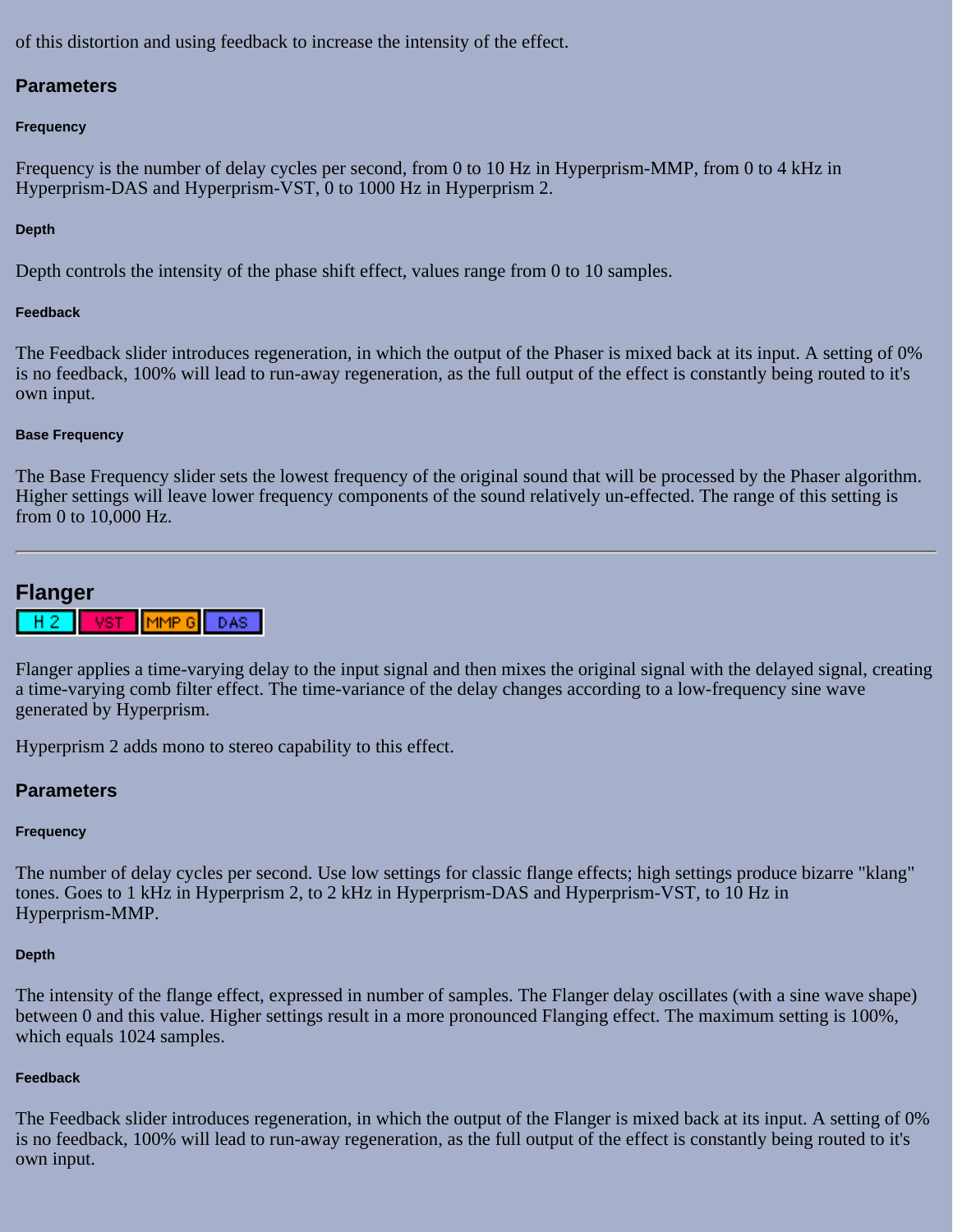Controls the volume balance between original signal and flanged signal. Set it to 100% to hear only flanged sound, 0% gives you only "dry" signal.

# **Chorus**

|--|

A chorus effect can be heard whenever several voices sing the same note in unison. Because of slight differences in the timing, pitch, vibrato and spectrum of the different voices, we hear an ensemble effect. Hyperprism can apply a chorus effect to any input sound.

**Pro Tools/Avid users:** Although there's only one H-DAS Chorus plug-in in your DAE folder, the Chorus effect shows up twice in the AudioSuite menu as separate Mono Chorus and Stereo Chorus selections. Choose according to the number of audio channels to be processed. Note that there is no direct mono-to-stereo processing under the AudioSuite format. But you can easily work around this limitation by copying any mono selection to an adjoining track, then selecting both regions for stereo processing. The Stereo Chorus requires two-channel input or a DAE error message -7450 will result when you attempt to process. Also note that Hyperprism stereo AudioSuite effects require the following settings: Use in Playlist (not Region) and be in Multi-Input Mode.

### **Parameters**

#### **Frequency**

Vibrations per second, which cause an undulating pitch variation in the delayed signal. Goes to 2 kHz in Hyperprism 2, to 1000 Hz in Hyperprism-DAS and Hyperprism-VST, to 10 Hz in Hyperprism-MMP.

#### **Depth**

The intensity of the chorus effect, expressed as number of samples. The Chorus delay oscillates (with a sine wave shape) between 0 and this value. Higher settings result in a more pronounced chorusing and detuning effect. The maximum setting is 100%, which equals 1024 samples.

#### **Mix**

Controls the volume balance between original and processed signals. Set Mix to 100% to hear only processed sound, 0% gives you only "dry" signal.

#### **Delay**

Allows you to control the base time difference between the original signal and the additional "chorused" signal. Ranges from 0 to 100 ms.

#### **Contour**

A high pass filter allowing you to control the "color" of the sound. Cut off frequency ranges from 0 to 20 kHz in Hyperprism 2, goes to 10 kHz in Hyperprism-DAS, Hyperprism-VST and Hyperprism-MMP. Any processed signal below the cut off will be filtered out.

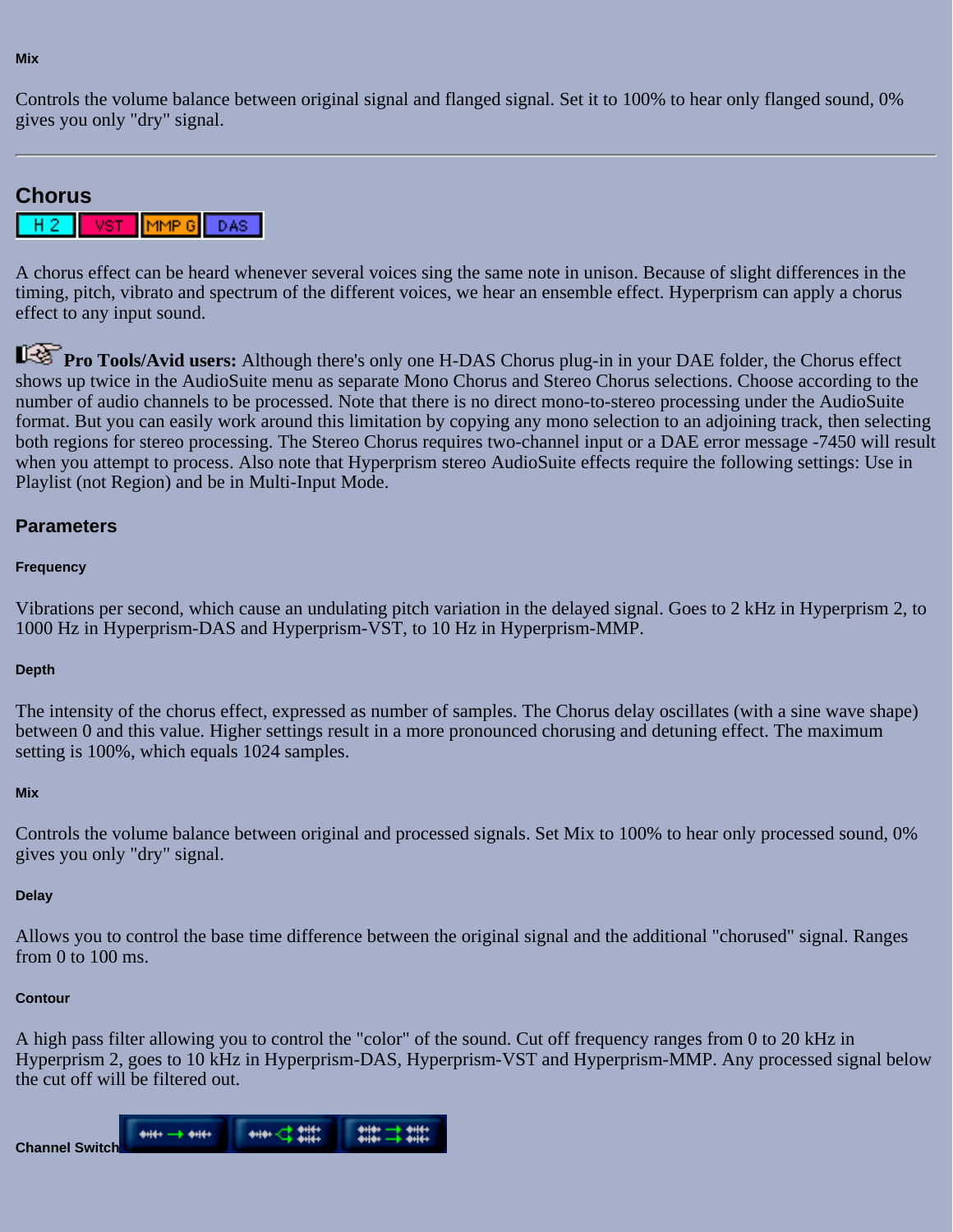If you're processing a mono source you have the option of making the output either mono or stereo. Simply click on the Channel Switch to toggle between the two settings. If you're processing a stereo source your output will be stereo by default; the button will default to the stereo/stereo display and be deactivated from toggling. Hyperprism 2 (Power Mac) only.

# **Ring Modulator**

VST<sup>1</sup> MMP 6 DAS:

The Ring modulator is capable of generating a wide variety of metallic and bell-like tones.

The input sound is used as a carrier signal. A second signal called a modulator frequency, is used to generate two frequencies that are the sum and the difference of the carrier and the modulator frequencies, each at half the amplitude value of the carrier. Thus, for an input frequency at 400 Hz and a modulator frequency at 25 Hz, the output will be a mixture at 375 Hz and 425 Hz. It is the blending of non-harmonically related sounds that results in the effect's metallic, sometimes harsh textures.

### **Parameters**

#### **Frequency**

The modulator frequency in cycles per second. Goes from 0 to 20 kHz in Hyperprism 2, Hyperprism-VST and Hyperprism-MMP, to 10 kHz in Hyperprism-DAS where's it's called "Base Frequency."

#### **Depth (or "Mix")**

Depth controls the direct/effect mix between the original sound and the Ring modulator's output, from 0% to 100%. A setting of 100% lets you hear only the processed output signal, without any of the original source. A setting of 0% lets you hear only the original signal, with no effect. This parameter is called "Mix" in Hyperprism-VST, Hyperprism-MMP and Hyperprism-DAS.

#### **LFO Frequency**

A low frequency oscillator can be applied to the modulator, allowing you to create even richer sonic effects. This slider controls the LFO frequency and ranges from 0 to 1000 Hz in Hyperprism 2, Hyperprism-VST and Hyperprism-DAS, 0 to 40 Hz in Hyperprism-MMP.

### **LFO Depth**

Controls the amount of LFO applied to the modulator tone. Ranges from 0 to 100%.

# **Examples**

Load the example file **Bell**, Play the sound, and then select the Ring Modulator process.

Click at different mouse locations and the Blue Window and hear the changes in the sound.

The Ring Modulator creates a wide range of interesting sounds.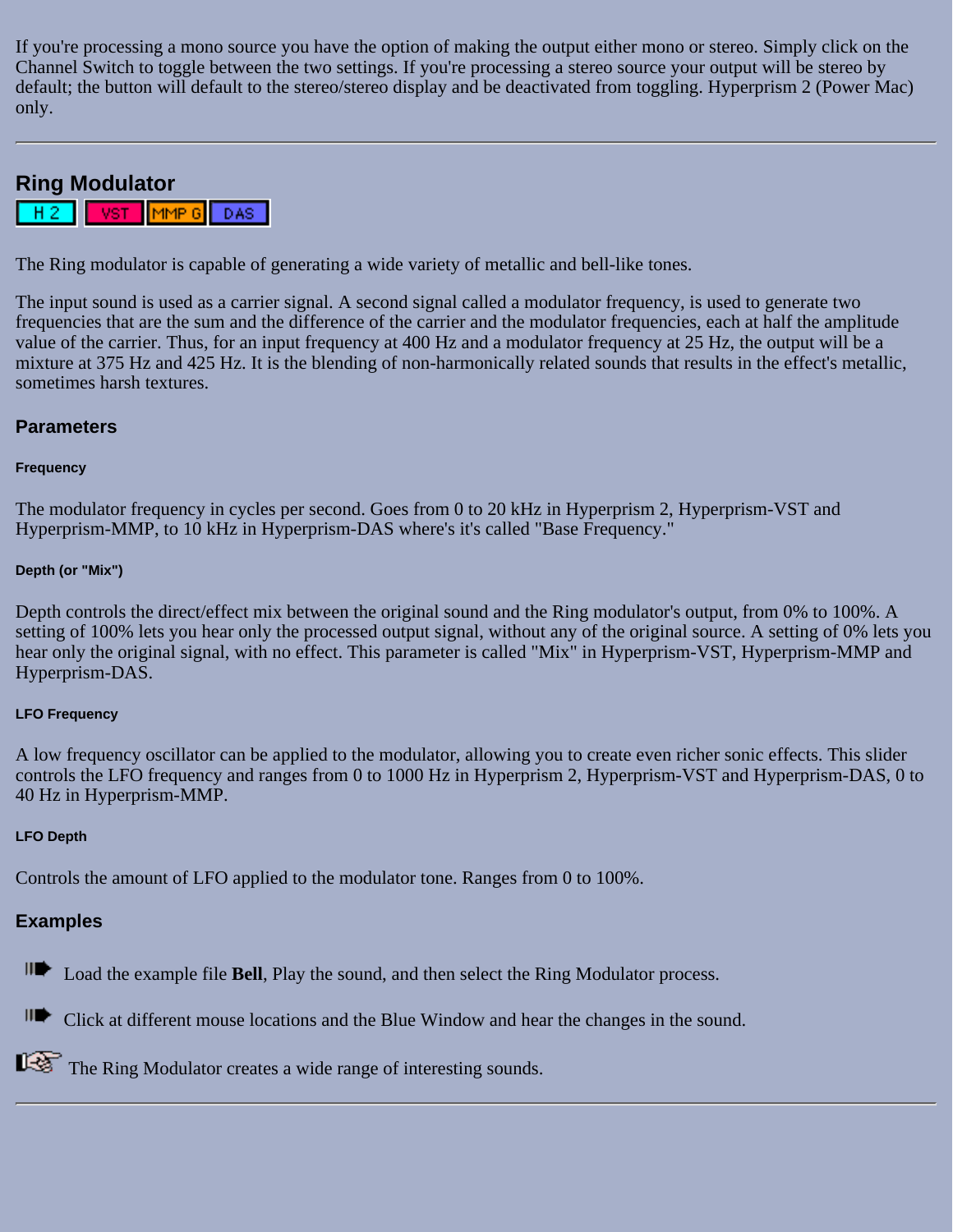# **Tremolo**

|--|--|--|--|

Tremolo varies the amplitude (volume) of the input sound smoothly according to a sinusoidal function. For many sustained sounds (such as violins) a tremolo between 4 and 7 cycles per second adds expressiveness, particularly when applied in an increasing manner over the course of the sound. (See the following figure.) Very fast oscillations (i.e. 5,000 Hz) result in amplitude modulation effects.

### **Parameters**

#### **Frequency**

Number of amplitude variations per second. Goes from 0 to 2 kHz in Hyperprism 2, to 1 kHz in Hyperprism-DAS and Hyperprism-VST, to 30 Hz in Hyperprism-MMP.

#### **Depth**

Degree of amplitude variation as a percentage of the total output, from 0 to 200%. Goes to 100% in Hyperprism-MMP.

### **Examples**

Create a New HyperEngine document for the file "Train," Play it and select a Tremolo process.

Once the Tremolo effect opens, connect the Depth parameter to the vertical axis and the Frequency parameter to the horizontal axis.

In Loop mode, click in the Blue Window at the bottom left corner and drag the mouse toward the upper left corner, then staying at the top of the window, move slowly to the right.

Listen as your modern Train changes into an old-time steam engine!

Tremolo works well with Vibrato in multi-pass processing or as part of a HyperEngine effect chain, particularly on melodic instrumental sounds.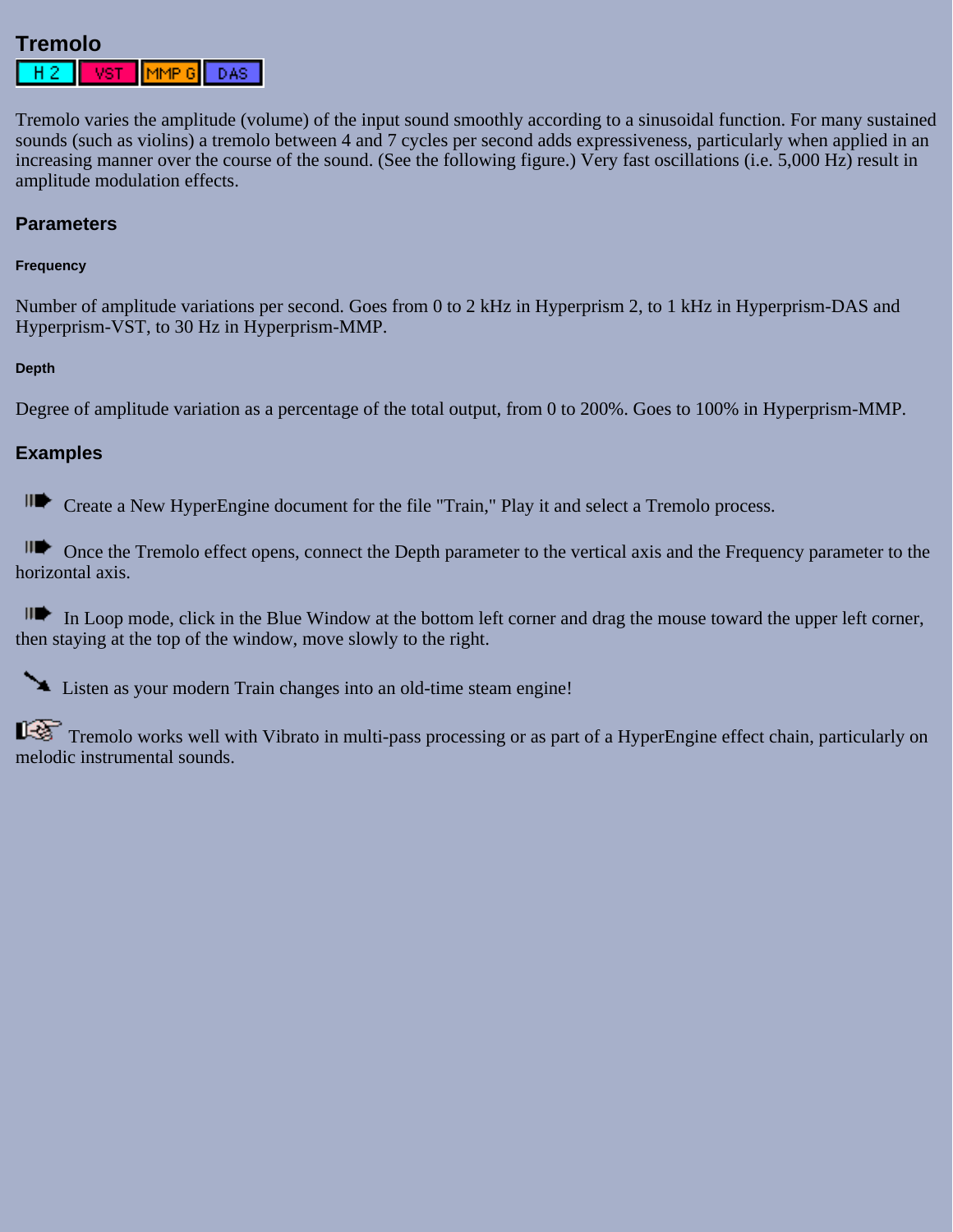

*Effect of an increasing tremolo effect on a guitar pluck. The tracer went from 0 Hz to 7 Hz on the horizontal scale, and 0 to 55% on the vertical scale.*

### **Vibrato**

н VST MMP 6 DAS

Vibrato imposes a time-varying pitch change or modulation on the input signal. The modulation varies sinusoidally at a rate controlled by the user. For many sustained sounds, a vibrato between 4 and 7 cycles per second adds expressiveness, particularly when applied in an increasing manner over the course of the sound. Extreme settings (i.e. maximum depth, plus frequency rates of 20 to 200 Hz result in frequency modulation-like effects.

### **Parameters**

#### **Frequency**

The number of pitch variations per second. Goes to from 0 to 2 kHz in Hyperprism 2, to 500 kHz in Hyperprism-VST, to 30 Hz in Hyperprism-MMP, to 1000 Hz in Hyperprism-DAS.

#### **Depth**

Degree of pitch variation, from 0 to 100%.

#### **Example**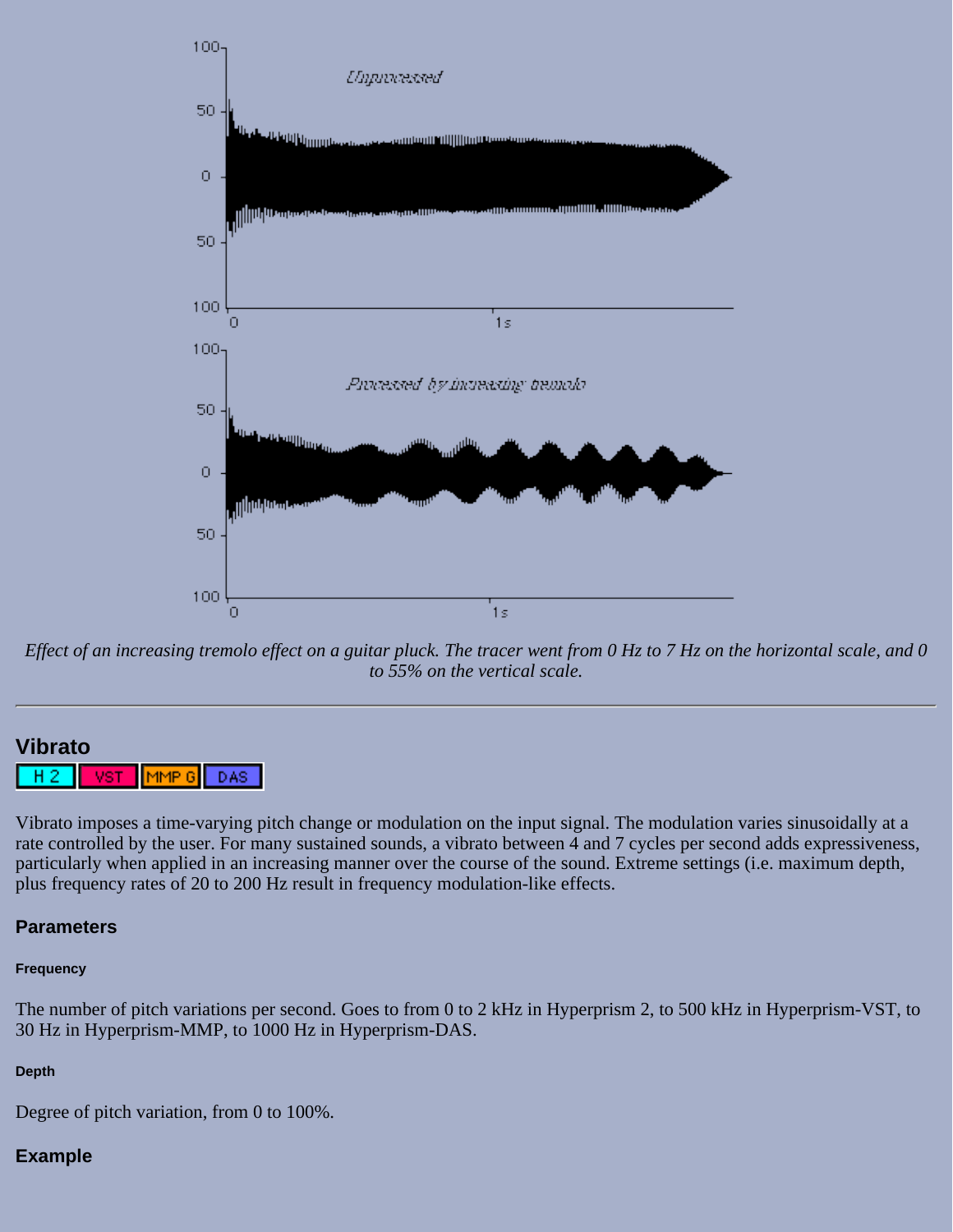Try applying Vibrato to the Bell sound. Process the results to a new file, and then process again using the Tremolo effect. This gives very interesting results.

Go to Effects: [\[Filters\]](#page-20-0) [[Modulators](#page-31-0)] [\[Delay and Reverb\]](#page-45-0) [[Stereo\]](#page-65-0) [[Misc Effects\]](#page-81-0) Go to Table of Contents: [\[Hyperprism-DAS\]](#page-1-0)

[[Troubleshooting](#page-94-0)] [\[About Digital Audio\]](#page-99-0)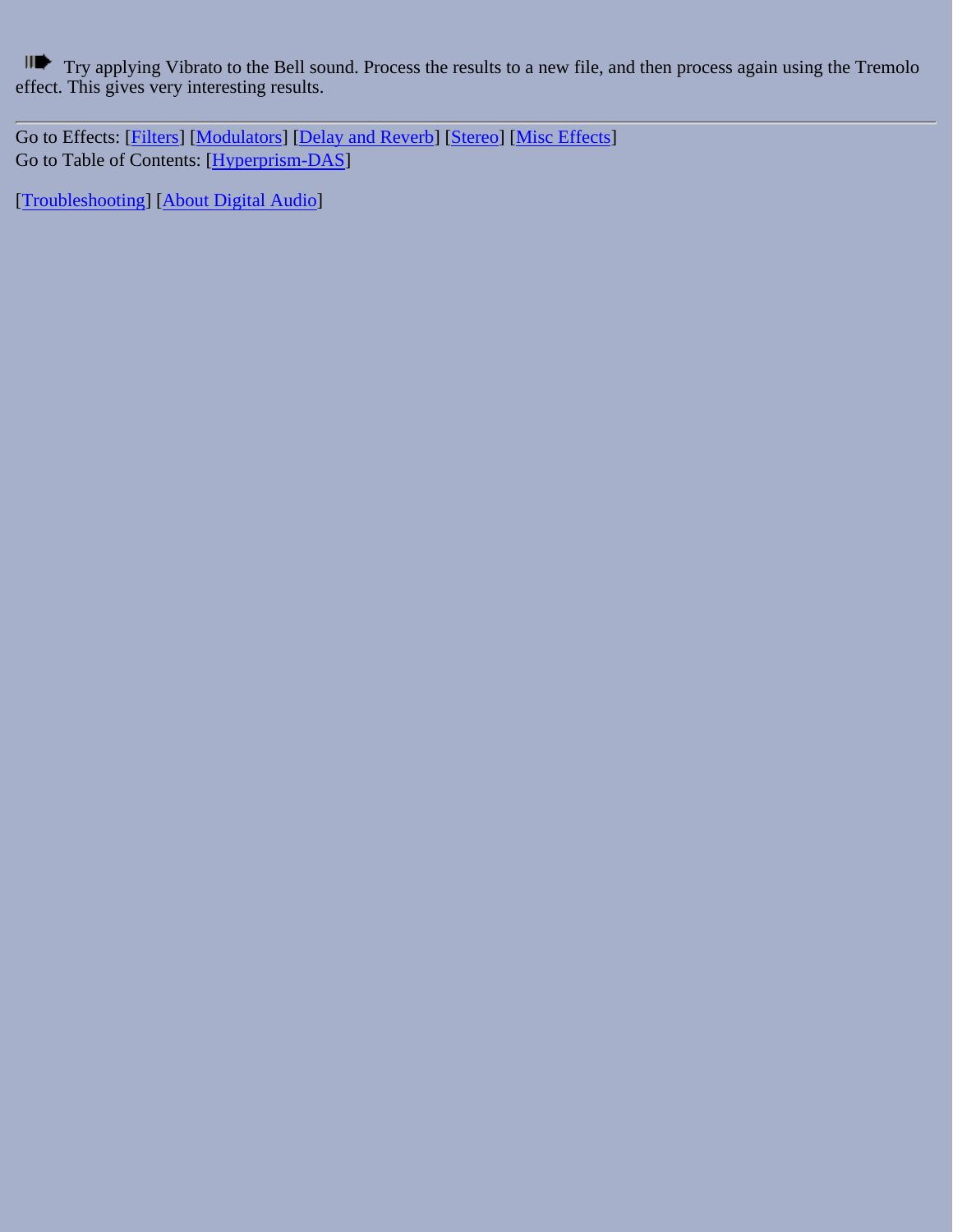<span id="page-45-0"></span>

#### **Hyperprism Delay & Reverb Processes**

- [Single Delay](#page-45-1)
- **[Multi Delay](#page-45-2)**
- [Echo](#page-47-0)
- **[EchoTranz](#page-47-1)**
- [HyperVerb \(TM\)](#page-48-0)
- **[Medium Room Reverb](#page-50-0)**
- [Hall Reverb](#page-51-0)

### <span id="page-45-1"></span>**Single Delay**

MMP 6 DAS-MST н

Single Delay lets you vary the length of time between the original sound and a delayed copy of that sound. It gives you a single "echo" of your signal, which you presumably mix in with the original sound.

### **Parameters**

#### **Delay**

Delay in milliseconds. By default, from 0 to 2000 ms (two seconds). In Hyperprism 2 (Power Mac) you can create delays up to three seconds.

#### **Mix**

Mix between the original and delayed signal as a percentage, by default from 0 to 100%.

# <span id="page-45-2"></span>**Multi Delay**

 $[$ MMP G $]$ DAS: Hг VST

Multi Delay delays the input signal three times. The user sets the first two and the program calculates the third Delay time by adding the times of Delays 1 and 2.

### **Parameters**

#### **Delay 1**

Delay 1 in milliseconds, by default 0 to 1000. Goes up to 2 k in Hyperprism 2.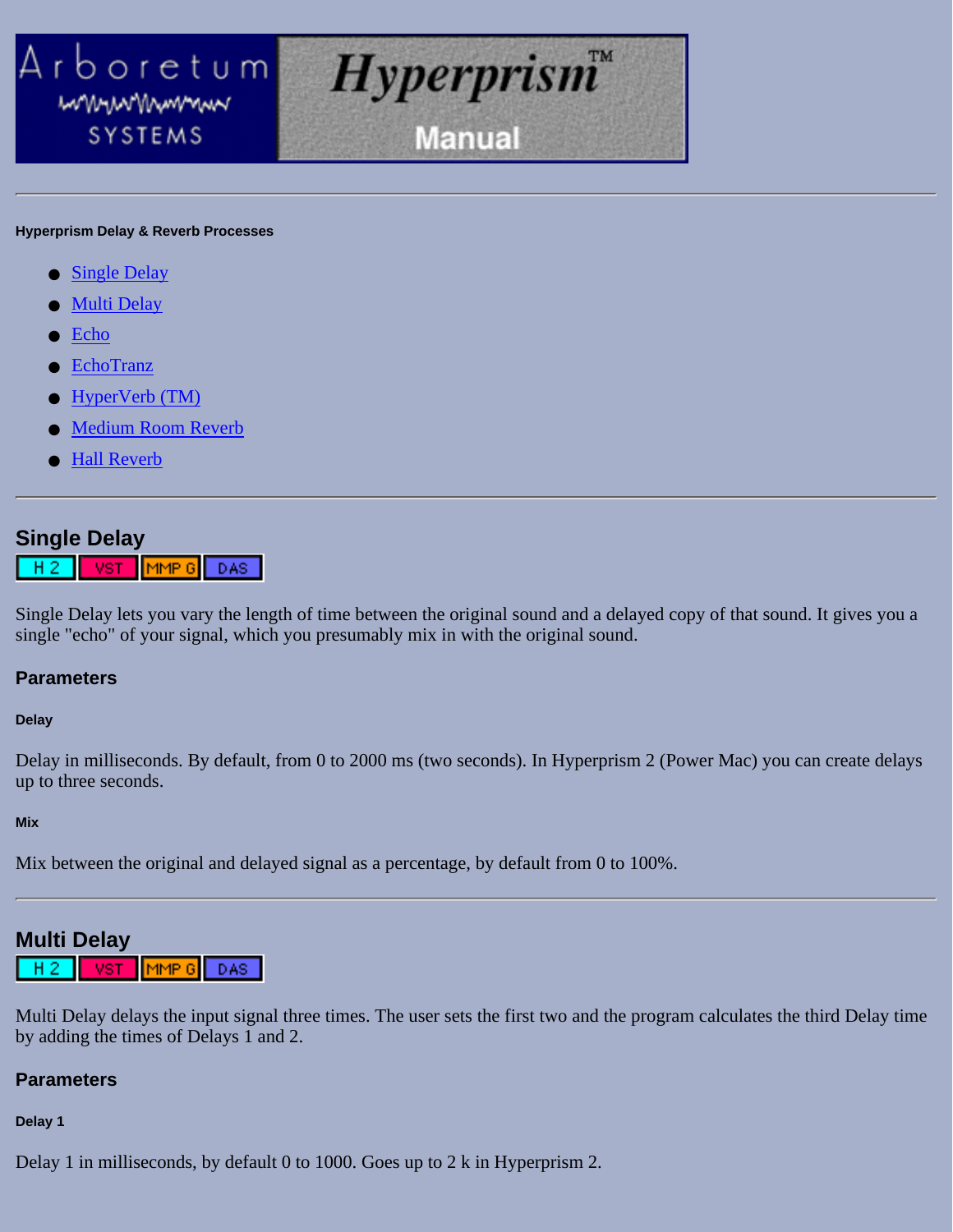#### **Delay 2**

Delay 2 in milliseconds, by default 0 to 1000. Goes up to 2 k in Hyperprism 2.

### **Delay 3**

The Multi-Delay's D3 delay time is calculated automatically by adding D1 and D2 delay times.



#### **Mix**

The Mix slider sets the balance between the original sound's volume and the overall volume of the repeats, from 0 to 100%. The remaining sliders provide volume control over the three individual repeats.

#### **Delay 1 Attenuation**

The Delay 1 Attenuation slider cuts the volume of Delay 1. The range of volume control is from 0 dB to -36 dB attenuation.

#### **Delay 2 Attenuation**

The Delay 2 Attenuation slider cuts the volume of Delay 2. The range of volume control is from 0 dB to -36 dB attenuation.

#### **Delay 3 Attenuation**

The Delay 3 Attenuation slider cuts the volume of Delay 3, the delay length of which is set by sum of the delay times of Delay 1 and Delay 2. The range of volume control is from 0 dB to -36 dB attenuation.

### **Example**

**IDE** Load the example sound file Gunshot and select a Multi Delay process. Play it and you will hear a single shot fired by a hunting rifle.

∥D⊱ Select Loop playback.

∭ (Hyperprism 2: Click on the Audition button before moving tracer.) Click and move the mouse slowly around in the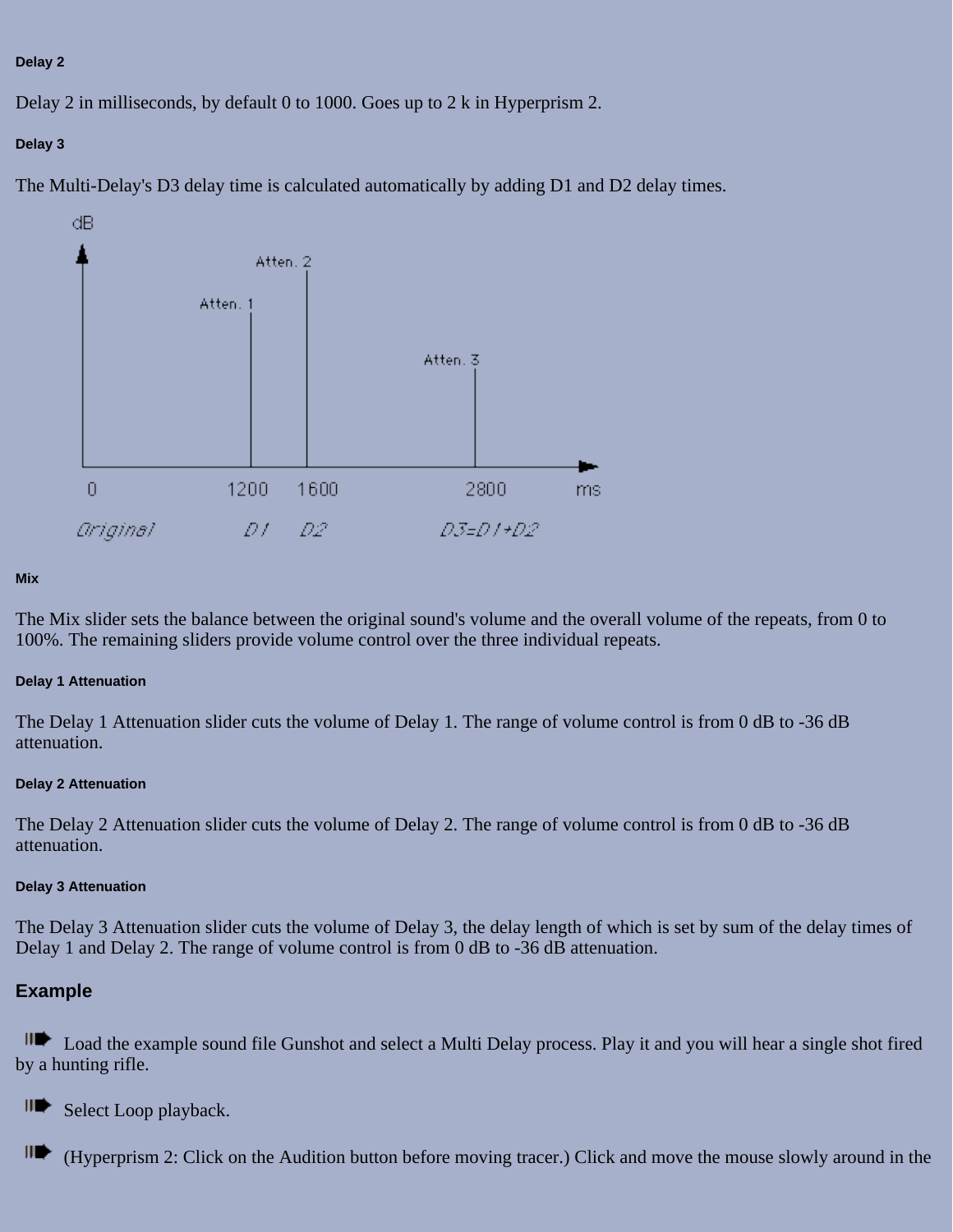Blue Window and you'll hear a Western-style shoot-out.

### **Limitations**

Depending on the input signal, you may hear a clicking sound as you move the mouse in the Blue Window. To eliminate this artifact of rapidly-changing delay time, decrease the value of the Parameter Speed Change. (Parameter omitted from Hyperprism 2.)

### <span id="page-47-0"></span>**Echo**

|--|--|--|--|

The Echo effect lets you vary delay time, feedback and/or mix with gestures in the Blue Window. A feature of this algorithm is the ability to specify a negative feedback. Negative feedback settings cause the echoes to build in intensity, rather than die out. In Hyperprism 2 the Feedback range is 0% to 200%, 101% to 200% create negative feedback values.

### **Parameters**

#### **Delay**

Delay in milliseconds, from 0 to 2000. Hyperprism 2 allows delay times up to three seconds.

#### **Feedback**

Feedback of the repeated signal, from 0 to 100%. Zero percent feedback will result in only a single repeat, while increased feedback settings will generate numerous repeats. Entering negative values (-1 to -100%) causes the echoes to build in intensity rather than die out. In Hyperprism 2 the negative feedback range is 101% to 200%. Negative feedback values are not allowed in Hyperprism-MMP and Hyperprism-DAS.

#### **Mix**

The Mix slider sets the balance between the original sound's volume level and the volume level of the echoes.

<span id="page-47-1"></span>

What's especially interesting about the EchoTranz effect are the dramatic, undulating pitch transpositions that result from rapid changes in delay time.

Each echo is attenuated according to the vertical position of the mouse. If the feedback is 100%, for example, the echoes will repeat indefinitely. A feature of this algorithm is the ability to specify a negative feedback, typically in the range of -10 to -30. Negative feedback settings (or settings over 100% in Hyperprism 2) cause the echoes to build in intensity, rather than die out. Using a combination of varying time delays and positive and negative attenuation gestures, you can create effects reminiscent of the classic tape-delay feedback sounds used in electronic music studios of the 1960's.

### **Parameters**

### **Delay**

Delay in milliseconds, by default from 0 to 2000. Goes up to three seconds in Hyperprism 2.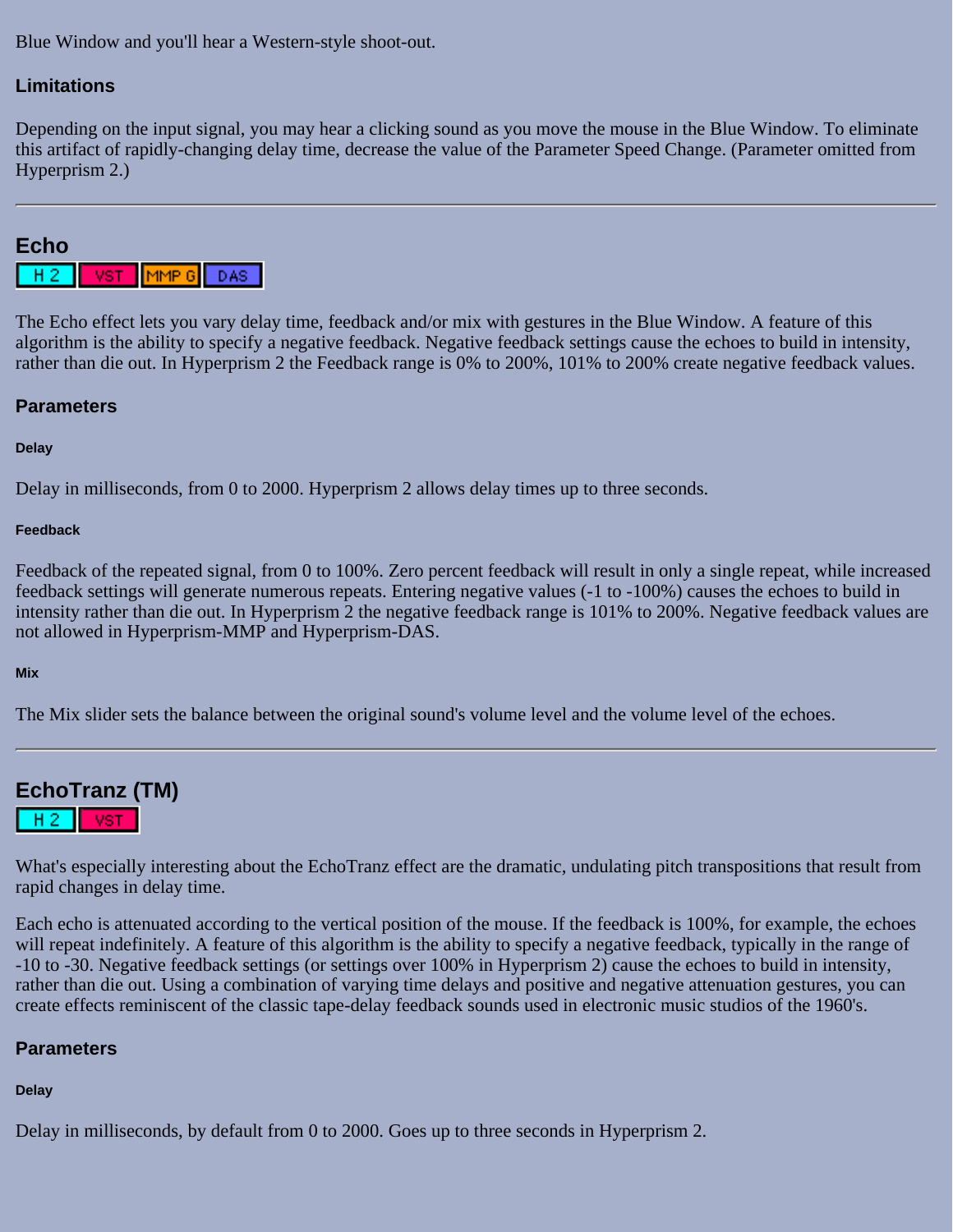Sweeping through Delay values creates nasty pitch effects; this is the best part of EchoTranz. If you're using Hyperprism 2 make sure you have a healthy [Delay Rate Change](#page-48-1) setting (see below) so you can fully hear the effect.

#### **Feedback**

Feedback of the repeated signal, by default from 0 to 100%. Zero percent feedback will result in only a single repeat, while increased feedback settings will generate numerous repeats. Negative feedback values are also accepted in most versions; Hyperprism 2 allows you to enter feedback values above 100% instead. In both cases, these latter type of values will result in echoes which built in intensity. It can get pretty scary.

#### **Parameter Speed Change**

When you move the mouse using this effect, this results in varying the reflection time slightly, as if the wall reflecting the source was moving. This movement is not natural, and can introduce clicks that affect the audio quality of the processing. The role of Parameter Speed Change is to interpolate between mouse movements in order to lessen the unwanted side-effects.

A value of 100% makes all delay values coming from the Blue Window take effect instantaneously. This will often result in soft clicking when rapid mouse movements are made. To avoid this, use lower values. A setting of 1% corresponds to the slowest change possible.

Parameter Speed Change can be used as an effect in itself. Notice how the delay progresses depending on different settings in the Parameter Speed Change parameter. High Parameter Speed Change settings can result in extreme tape-shuttling effects.

#### **Mix**

The Mix slider sets the volume balance between the original sound and the overall volume of the repeats.

#### <span id="page-48-1"></span>**Delay Rate Change**

Hyperprism 2 only. Controls how quickly the Delay time parameter moves. At a 0% setting delay rate will not change. At low settings pitch changes will occur more slowly. At higher settings faster pitch changes will be heard when adjusting the Delay settings.

# <span id="page-48-0"></span>**HyperVerb (TM)**

#### $H<sub>2</sub>$ **VST**  $\left[\mathsf{MMP}\ 6\right]$ DAS |

HyperVerb offers a significant improvement in sound quality over previous software reverbs. It simply sounds more realistic than any previous attempt. The two most important improvements are significantly increased echo density and virtually no coloration in the late response, all while running in real-time on a modest processor (e.g. 166 MHz Pentium or 120 MHz Power Mac). One or both of these deficiencies has plagued most digital reverberators since their initial development more than 30 years ago.

HyperVerb features super smooth impulse response and sounds great on percussive tracks. HyperVerb won't color your sound unnaturally, gives you lots of parameter control and dense reflections without ringing or metallic sounding artifacts.

Want to know more about why HyperVerb sounds better, and view hard evidence that proves it? [Click here](#page-53-0) for our report on [how HyperVerb really stacks](#page-53-0) up against its competitors.

Naturally there's full Blue Window gestural control over all effect parameters, but if you're after a naturalistic effect it's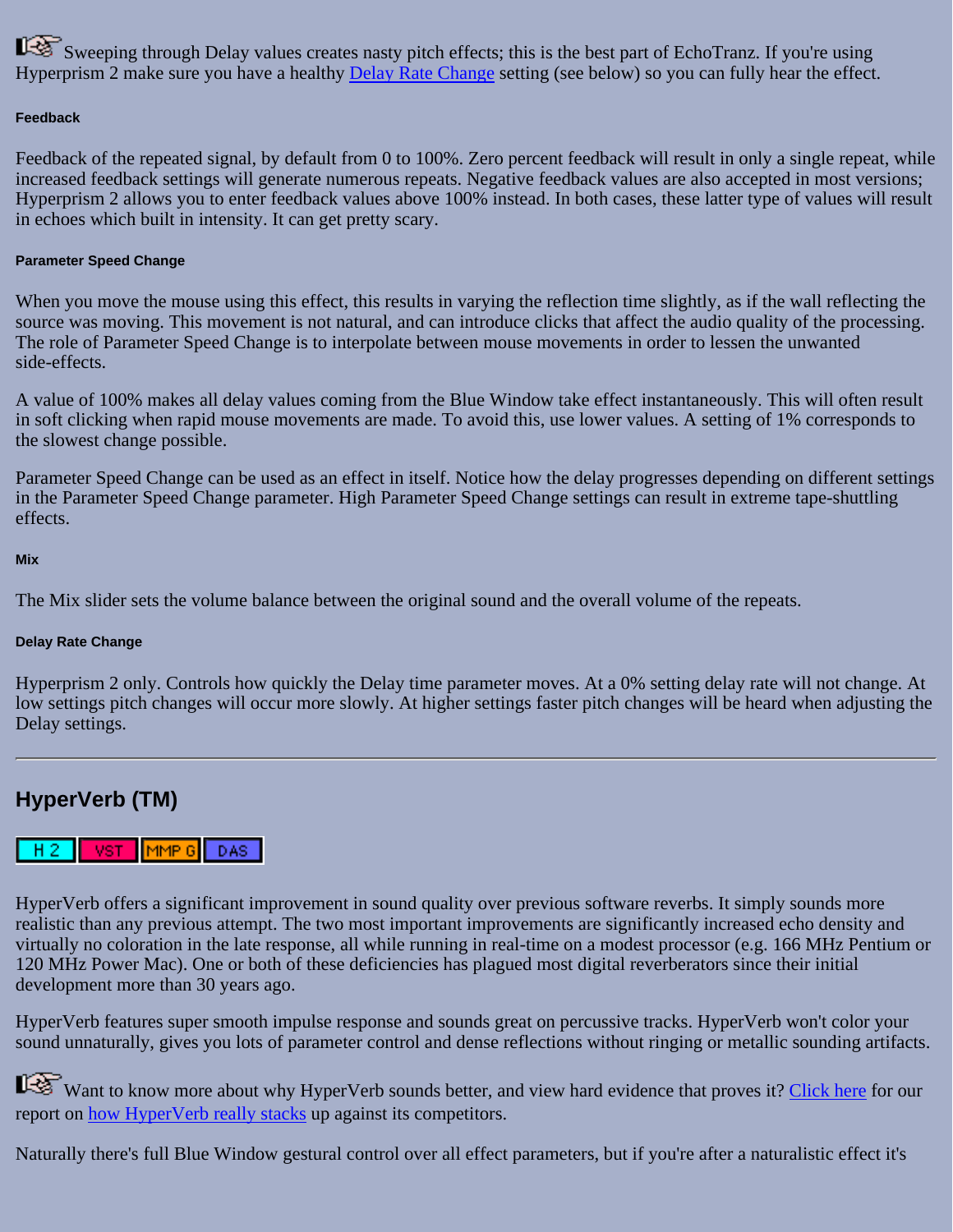usually better to just dial up the perfect setting, save it as a preset, then treat your file with all the parameter settings staying constant.

**Pro Tools/Avid users:** Although there's only one H-DAS HyperVerb plug-in in your DAE folder, the HyperVerb effect shows up twice in the AudioSuite menu as separate Mono HyperVerb and Stereo HyperVerb selections. Choose according to the number of audio channels to be processed. Note that there is no direct mono-to-stereo processing under the AudioSuite format. But you can easily work around this limitation by copying any mono selection to an adjoining track, then selecting both regions for stereo processing. The H-DAS Stereo HyperVerb requires two-channel input or a DAE error message -7450 will result when you attempt to process. Also note that Hyperprism stereo AudioSuite effects require the following settings: Use in Playlist (not Region) and be in Multi-Input Mode.

### **Parameters:**

#### **PreDelay**

Ranges from 0-500 ms. Sets the delay time of the first echo, after which reverberation begins.

#### **Diffusion**

Ranges from 0-100%. Controls how smeared out individual echoes are. High diffusion will wash them all together creating lush sounds, and 0 diffusion gives a bouncy, tight sound.

#### **Brightness**

Adjustable from 2000-20000 Hz. Applies low pass filtering to the reverberations to create mellow or shimmering soundscapes. At the time of this writing (11/1/98) this parameter ranges from 0 to 20 kHz in Hyperprism-DAS; this value may be altered in a forthcoming version as settings below 2000 Hz aren't particularly useful.

#### **Reverb Time**

From 0-50 seconds. Use to set the time it takes for reverberations to fall below -60 dB. Shorter reverb times correspond to smaller rooms. For reference, large cathedrals have reverb times of about 7 seconds, and small rooms have reverb times under half a second.

#### **Early/Late Reflection Mix**

Ranges from 0-100%. This controls the mix of early reflection to late reflections. Late reflections contain more of the washed reverberant sound, early reflections have more of the bouncy initial echoes. This control is called Early/Late in the DirectX (PC/Windows) version of Hyperprism.

#### **Master Mix**

Ranges from 0-100%. Sets mix of original signal with reverberated signal.



From small closet to large cathedral. Sets the perceived size of the reverberation space.



From 30-120 ms. Controls the distance between early reflection times, clustering them within the time set.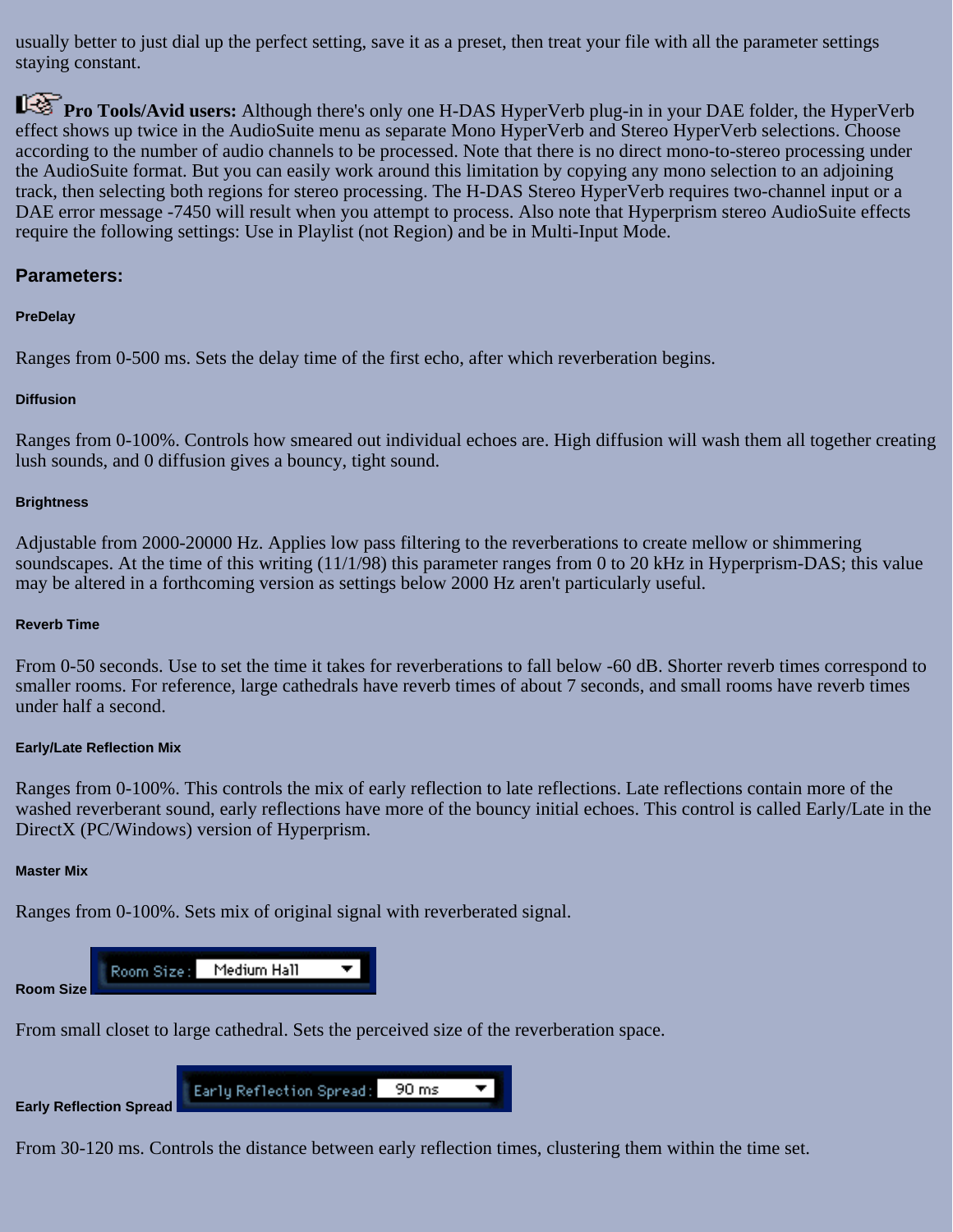

If you're processing a mono source HyperVerb gives you the option of having the output in either mono or stereo. Simply click on the Channel Switch to toggle between the two settings. If you're processing a stereo source your output will be stereo by default; the button will default to the stereo/stereo display and be deactivated from toggling. The channel switch is not included in Hyperprism-MMP and Hyperprism-DAS, as the Premiere and AudioSuite plug-in formats do not allow direct mono-to-stereo processing. In multitrack programs such as Deck or Pro Tools you can easily work around this limitation by copying any mono selection to an adjoining track, then selecting both regions for stereo processing.

# <span id="page-50-0"></span>**Room Reverb**



Although there's a lot of excitement about the [HyperVerb](#page-48-0), we're also still offering our classic reverb algorithms, Hall and Room. The Room has an intrinsically shorter decay time than the Hall Reverb. Both create a diffuse sound field with variable brightness, feedback, wet/dry mix and diffusion, while utilizing a minimum of CPU cycles.

### **Parameters**

### **Mix**

Wet/Dry mix, in percentages from 0% (original signal only) to 100% (reverberant signal only) by default.

#### **Feedback**

Feedback, from 0% to 100%. Higher feedback settings lengthen the time it takes a give sound's reverb to decay to silence. A setting of 0% will result in the shortest possible decay for the algorithm, 100% feedback will linger almost indefinitely.

You will typically need to increase your Post Roll value to hear the full decay created by Hyperprism's reverb algorithms when processing a sound to a new file.

### **Brightness**

The brightness slider simulates the loss of high frequencies due to room reflections and atmospheric absorption. In practice, you can consider it a low pass filter applied continuously to the ongoing reverb decay.

A setting of 0% will result in very dark sounding reverbs, with very little high-frequency energy. A setting of 100% will be very bright; all the high frequencies from the source sound will persist in the reverberant decay.

### **Diffusion**

Diffusion controls the phase smearing of the reflected sound. The range of values is from 0 to 140% in Hyperprism 2, Hyperprism-MMP and Hyperprism-DAS.

Low diffusion settings result in more discrete delayed repeats, while adding diffusion smears out the attacks of each repeat. Higher diffusion results in a smooth wash of sound, without identifiable reflected attacks.

Diffusion settings over 100% will induce feedback.

**Pro Tools/Avid users:** Although there's only one H-DAS Room Reverb plug-in in your DAE folder, the Room Reverb effect shows up twice in the AudioSuite menu as separate Mono Room Reverb and Stereo Room Reverb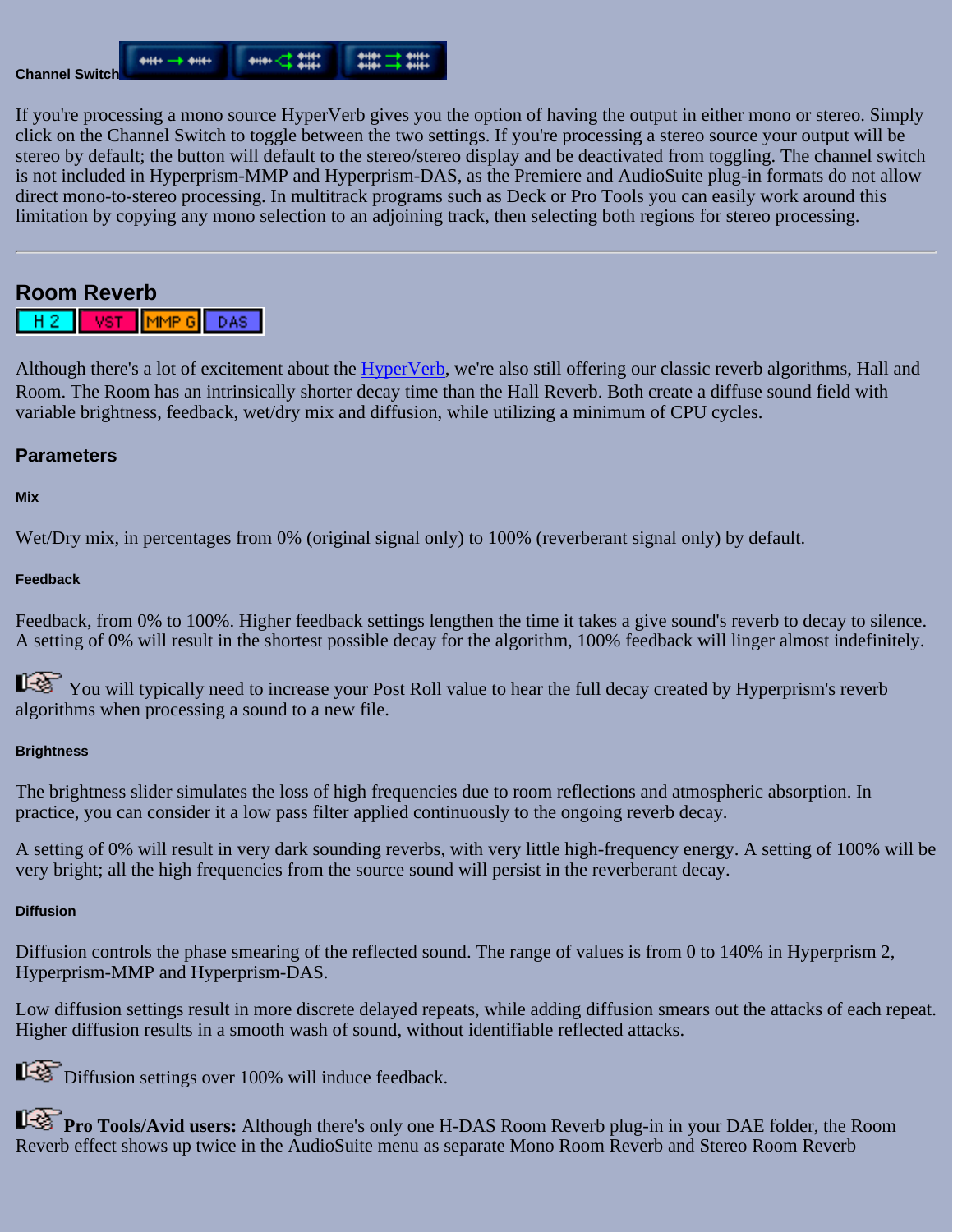selections. Choose according to the number of audio channels to be processed. Note that there is no direct mono-to-stereo processing under the AudioSuite format. But you can easily work around this limitation by copying any mono selection to an adjoining track, then selecting both regions for stereo processing. The H-DAS Stereo Room Reverb requires two-channel input or a DAE error message -7450 will result when you attempt to process. Also note that Hyperprism stereo AudioSuite effects require the following settings: Use in Playlist (not Region) and be in Multi-Input Mode.

# <span id="page-51-0"></span>**Hall Reverb**

MMP G  $HZ^ -$  VST $-$ DAS |

Although there's a lot of excitement about the [HyperVerb](#page-48-0), we're also still offering our classic reverb algorithms, Hall and Room. The Hall Reverb has an intrinsically longer decay time than the Room Reverb. Both create a diffuse sound field with variable brightness, feedback, wet/dry mix and diffusion, while utilizing a minimum of CPU cycles.

### **Parameters**

### **Mix**

Wet/Dry mix, in percentages from 0% (original signal only) to 100% (reverberant signal only) by default.

### **Feedback**

Feedback, from 0% to 100% by default. Higher feedback settings lengthen the time it takes a give sound's reverb to decay to silence. A setting of 0% will result in the shortest possible decay for the algorithm, 100% feedback will linger almost indefinitely.

You will typically need to increase your Post Roll value to hear the full decay created by Hyperprism's reverb algorithms when processing a sound to a new file.

### **Brightness**

The brightness slider simulates the loss of high frequencies due to room reflections and atmospheric absorption. In practice, you can consider it a low pass filter applied continuously to the ongoing reverb decay.

A setting of 0% will result in very dark sounding reverbs, with very little high-frequency energy. A setting of 100% will be very bright-all the high frequencies from the source sound will persist in the reverberant decay.

### **Diffusion**

Diffusion controls the phase smearing of the reflected sound. The range of values is from 0 to 140%.

Low diffusion settings result in more discrete delayed repeats, while adding diffusion smears out the attacks of each repeat. Higher diffusion results in a smooth wash of sound, without identifiable reflected attacks.

Diffusion settings over 100% will induce feedback.

**Pro Tools/Avid users:** Although there's only one H-DAS Hall Reverb plug-in in your DAE folder, the Hall Reverb effect shows up twice in the AudioSuite menu as separate Mono Hall Reverb and Stereo Hall Reverb selections. Choose according to the number of audio channels to be processed. Note that there is no direct mono-to-stereo processing under the AudioSuite format. But you can easily work around this limitation by copying any mono selection to an adjoining track, then selecting both regions for stereo processing. The H-DAS Stereo Hall Reverb requires two-channel input or a DAE error message -7450 will result when you attempt to process. Also note that Hyperprism stereo AudioSuite effects require the following settings: Use in Playlist (not Region) and be in Multi-Input Mode.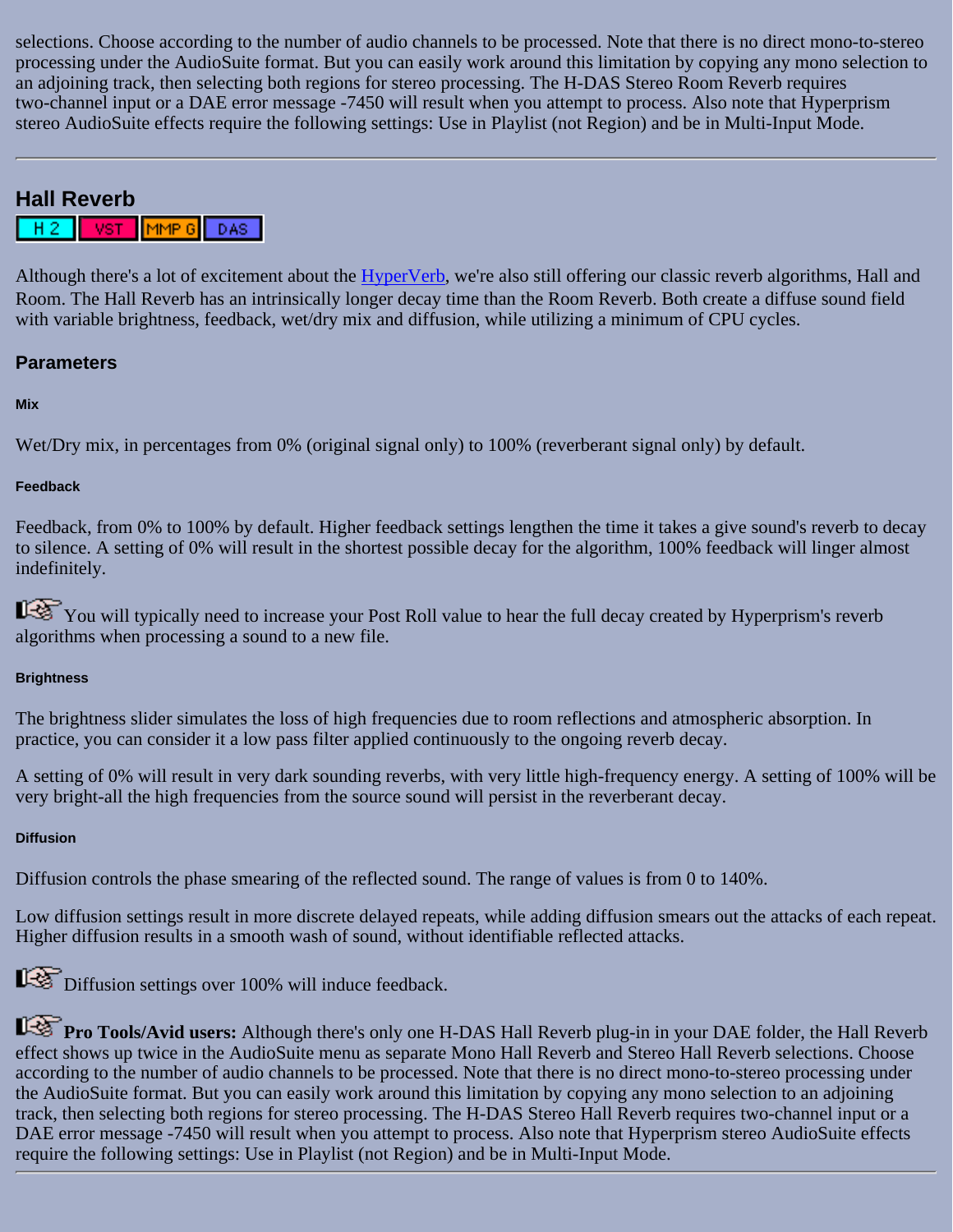Go to Effects: [\[Filters\]](#page-20-0) [[Modulators](#page-31-0)] [\[Delay and Reverb\]](#page-45-0) [[Stereo\]](#page-65-0) [[Misc Effects\]](#page-81-0) Go to Table of Contents: [\[Hyperprism-DAS\]](#page-1-0)

[[Troubleshooting](#page-94-0)] [\[About Digital Audio\]](#page-99-0)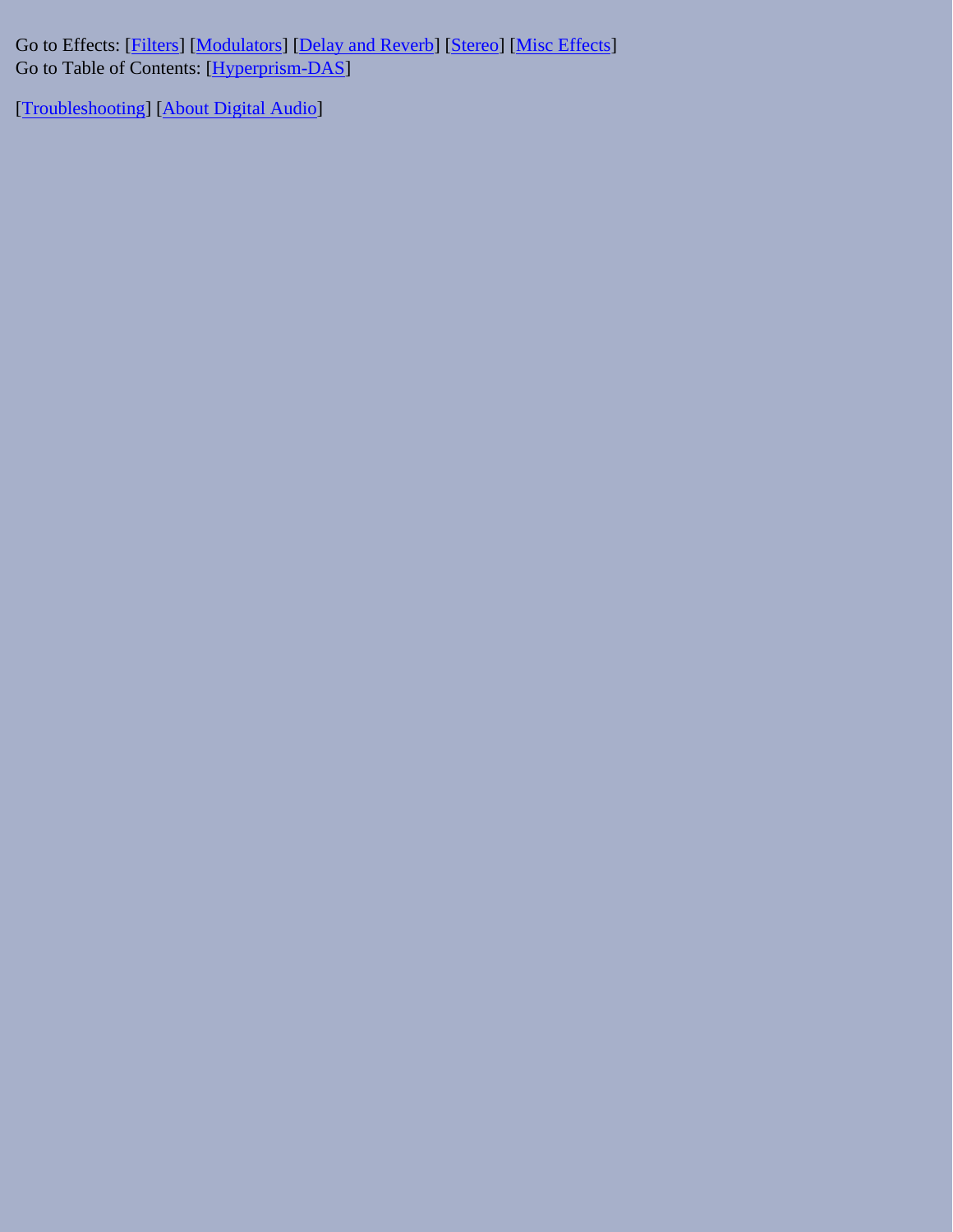<span id="page-53-0"></span>

#### **Digital Reverberator Face Off**

During the development of the HyperVerb digital reverberator we spent some time analyzing common digital reverberators, as well as natural reverberation. This analysis, in addition to years of research, has helped us design a digital reverberator that, in certain respects, offers a significant improvement in sound quality over previous technologies. The two most important improvements are significantly increased echo density, and virtually no coloration in the late response, all while running in real-time on a modest processor (e.g. 150MHz Pentium or 66MHz 56002). One or both of these deficiencies has plagued most digital reverberators since their initial development 30 plus years ago.

The properties of high quality reverberation are very complicated, but for the purposes of this report we will limit the analysis to aspects that can be easily and objectively measured and that are commonly problematic with most digital reverbs. Of course the most important test is simply listening to the reverberator, though other tests can also be useful. For this reason you can also download impulse response recordings for a number of commercial reverberators [\(ftp.arboretum.com/pub/demos/reverb/\)](ftp://ftp.arboretum.com/pub/demos/reverb/) and listen to them as is or convolve them with actual sounds using a product like Sonic Foundry's Acoustic Modeler. Many of these files have large amounts of hiss and/or quantization noise. This is generally due to the impulse recording process and was not necessarily a deficiency of the reverberator. Since this only is a demonstration, such additional noise should not be too much of a problem. Also, since most reverberators can be made to sound "bad" if you tweak the parameters in a certain way, we tried use a generic hall factory preset for each reverberator in an attempt to make things as fair as possible. But since we are still biased with regard to this whole subject, we welcome you to create your own impulse responses so you can verify our results. If you do so please send the impulse responses our way!

All of the tests performed here are based on examination of each reverberator's impulse response. An impulse response was obtained by sending a one sample wide "click" into the reverberator and recording the output. Frequency domain and time domain plots can then be made from the impulse response. From these plots, it is then very easy to make qualitative and even quantitative comparisons based on echo density, coloration, amplitude envelope and other properties.

Echo density, often referred to as density or diffusion, can be defined as the number of "echoes" occurring per second. For example, an impulse response where the energy is concentrated at a few samples (i.e.. most samples are zero) will have a low echo density, whereas an impulse response with energy spread out in time (i.e. few samples are zero) will have a high echo density. To compare the echo density of various reverberators, plots have been made of the first 200 milliseconds of the of the impulse response. To examine the impulse responses in greater detail they can be downloaded and viewed with an audio editing program.

Coloration defines how the reverberator changes the frequency response of a sound. Frequency domain plots were made using Cool Edit Pro, using a 4096 point FFT and a Blackman-Harris window. Successive FFTs were made starting at roughly 500ms to 1000ms and then averaged to get the overall frequency response of the late reflections. Late reflections are those which occur after roughly the first 100ms. In the case of a "well liked" concert hall or room the frequency response of the late reflections will be relatively smooth and uncolored. In other words, there won't be any sharp peaks or valleys in the frequency response. In the case of a poor sounding digital reverberator, there will likely be lots of coloration. For example the common problem of a "ringy" sound corresponds to a few distinct peaks in the frequency response, where as a resonant or metallic sound quality generally corresponds to a very "rough" frequency response.

For the purposes of this report we will assume that a good digital reverberator can generate reverberation that is perceptually indistinguishable from actual reverberation of "well liked" acoustical space (e.g. a concert hall). For a good point of reference, we will first examine naturally occurring reverberation. Of course other "unnatural" types of reverberation may be useful in some cases. Here is the first 200ms of impulse responses from a chapel and a large hall.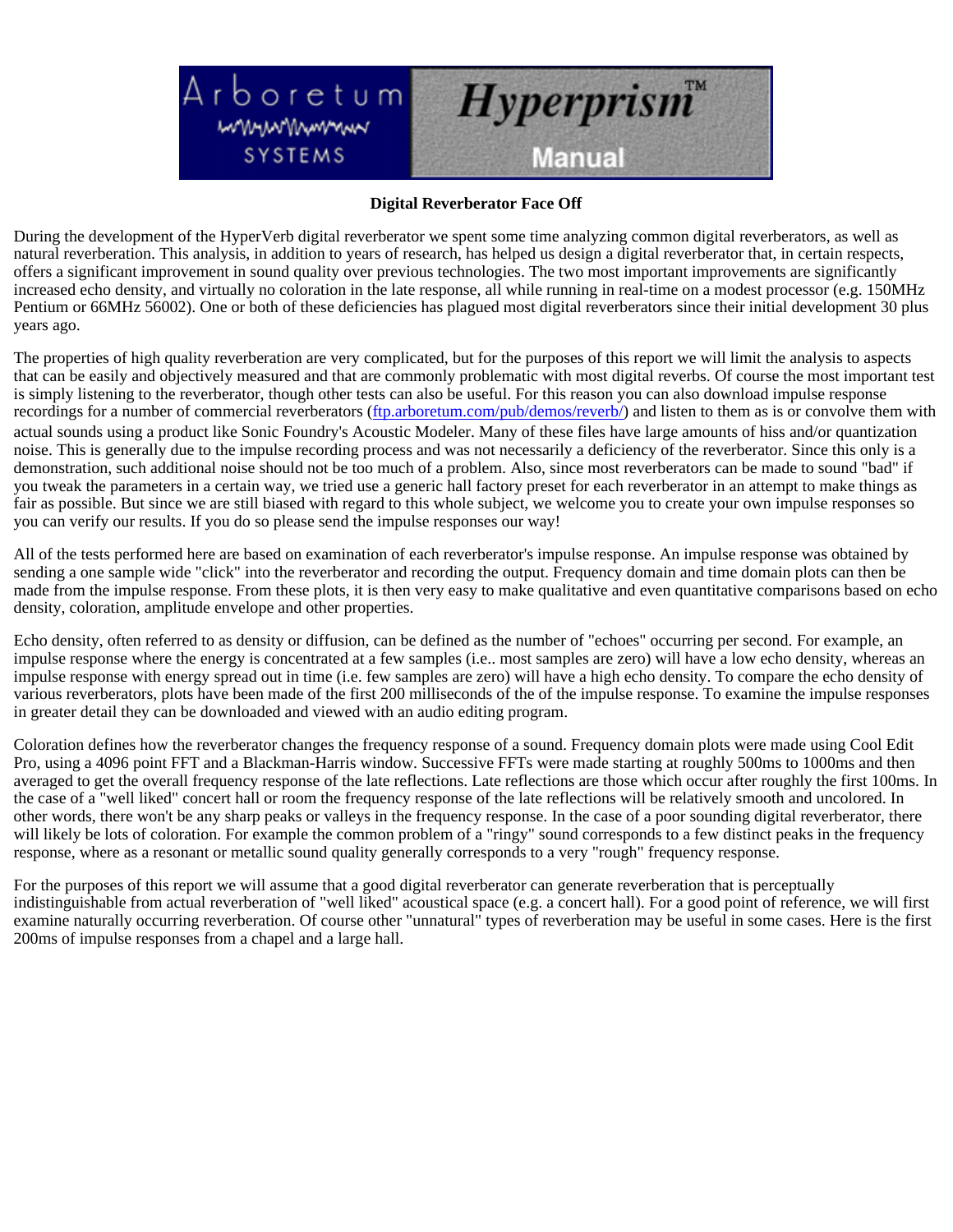

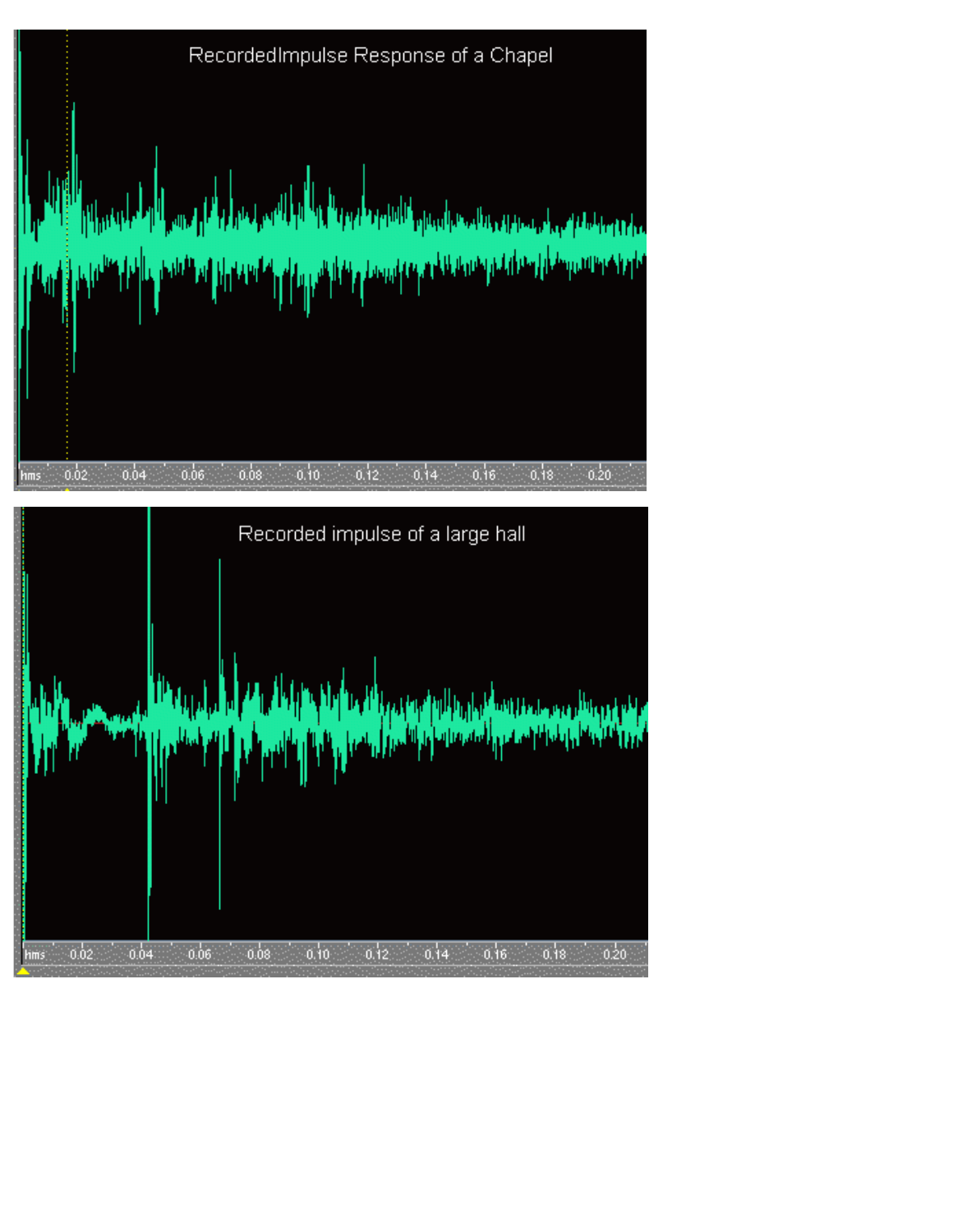

(NOTE: Cyan = Left Channel and Magenta = Right Channel)

Looking at these plots we can observe a number of distinguishing features. Some of these features include:

- Smooth decay of late reflections (i.e. little flutter)
- Relatively uncolored frequency response of the late reflections (i.e. no ringing)
- Sharp attack (usually)
- Extremely high echo density

While these features are generalizations, most naturally occurring reverberation has these properties, especially for rooms and halls with "good acoustics." Now lets examine some common digital reverberators, including a TC Electronic M2000 and a Lexicon 480L.

#### **Sound Forge Reverb:**

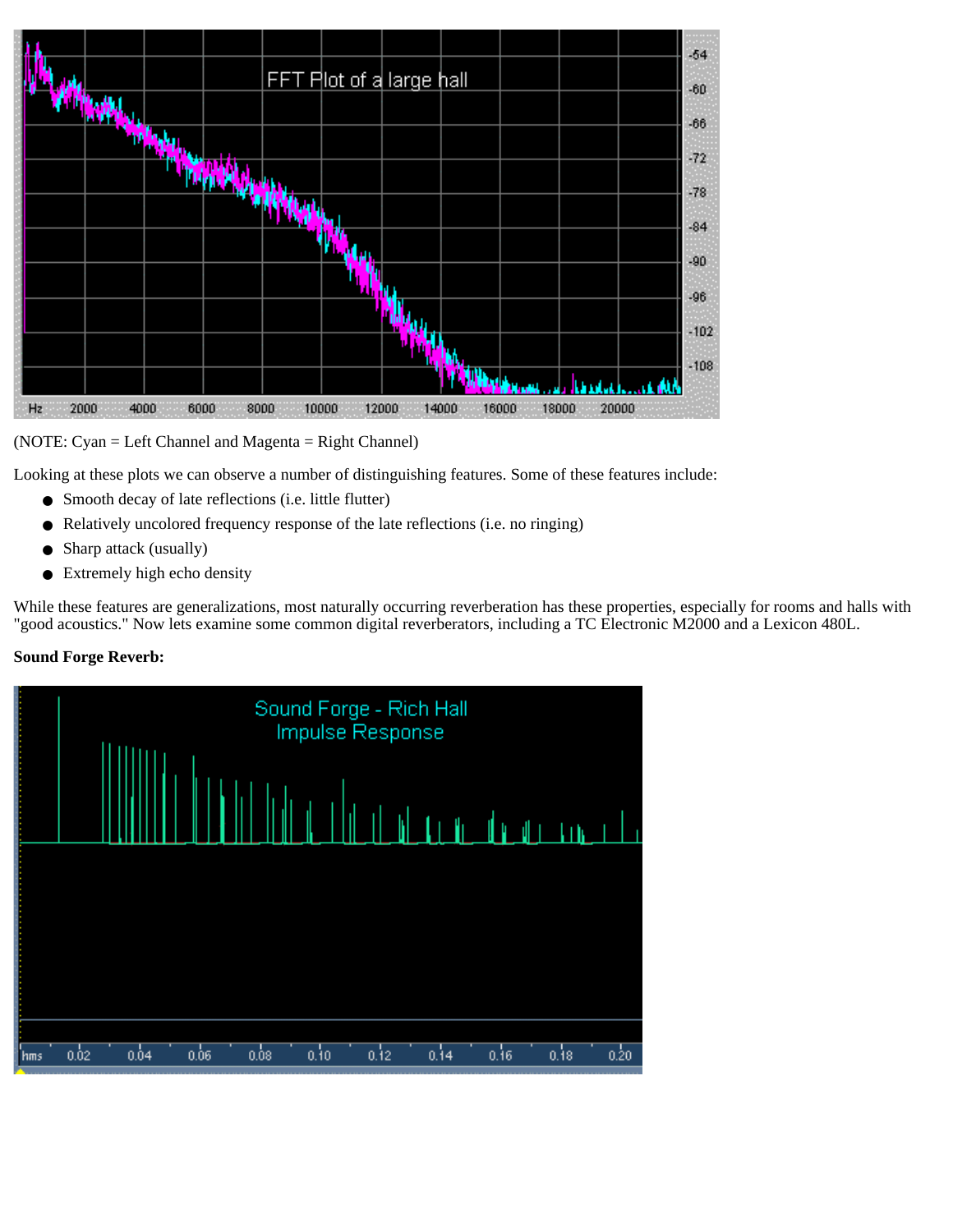

● Somewhat colorless late decay

#### **Cons:**

- Severe lack of echo density
- Fluttery late decay
- Echo density does not increase with time

### **Digitech GigaVerb:**

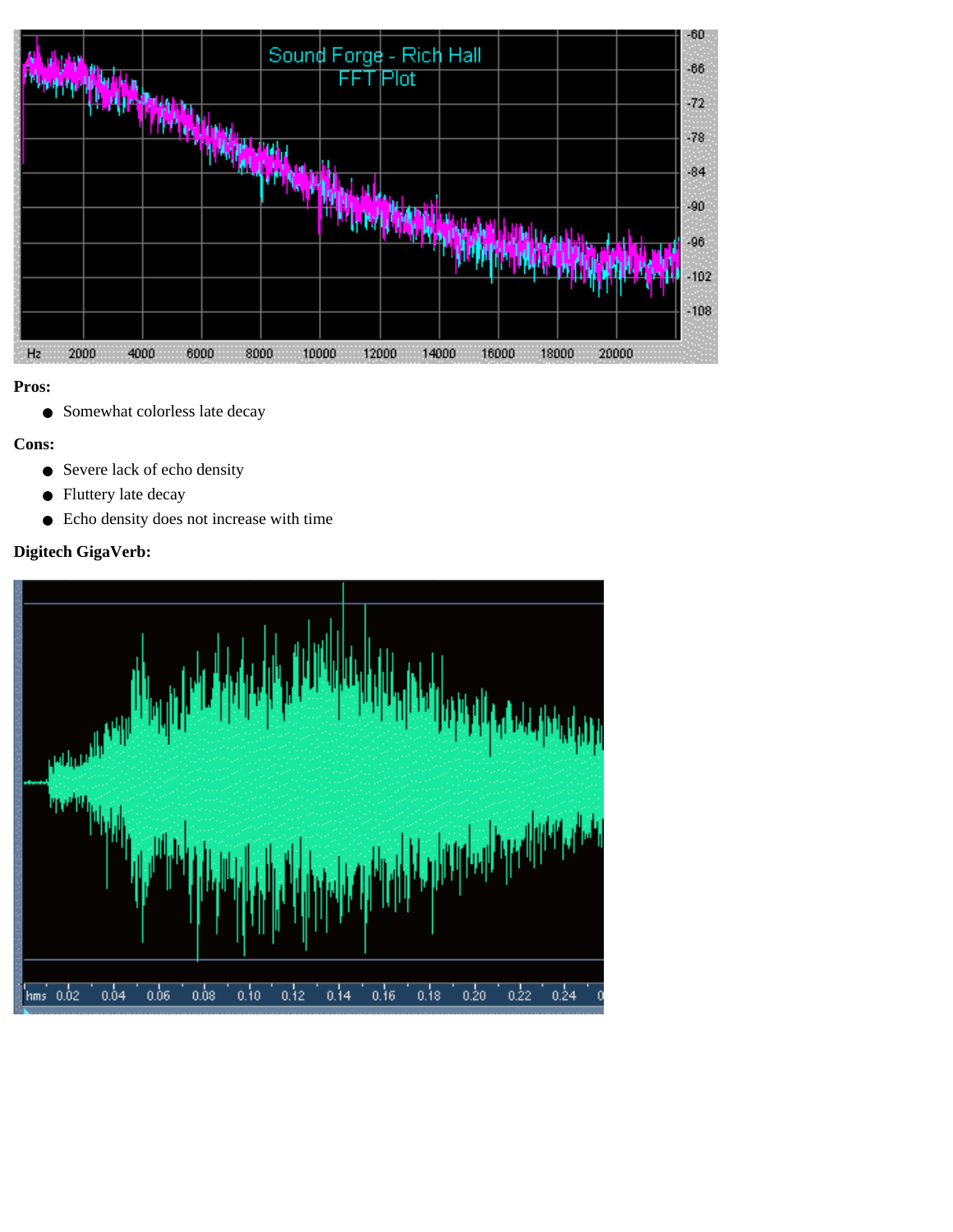

● High echo density

### **Cons:**

- Very long attack time (it takes over 100ms to reach maximum amplitude)
- Highly colored late reflections (i.e. resonant and ringy)

### **Power Technology DSP-FX Reverb:**

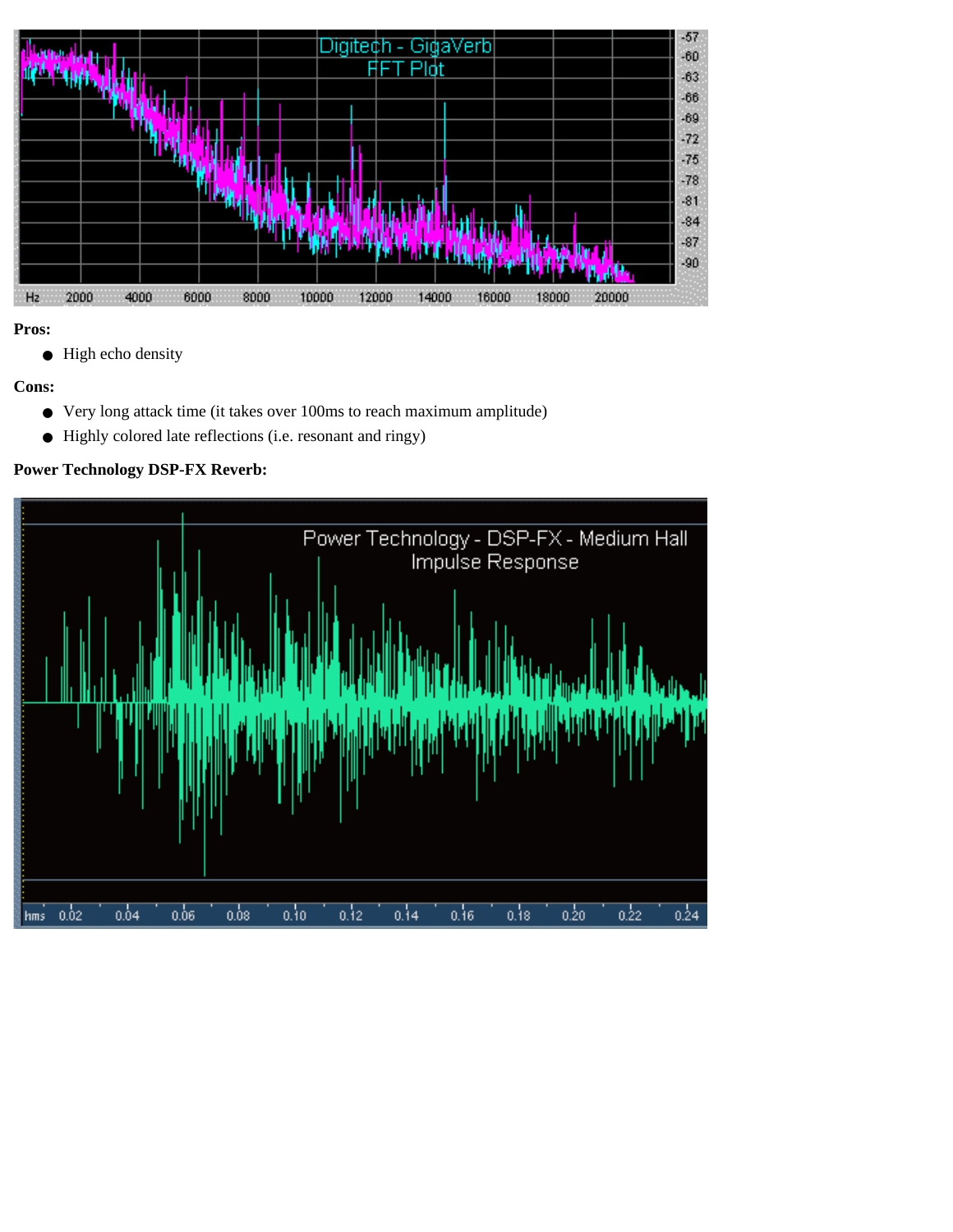

● Moderate echo density (though not always enough)

### **Cons:**

- Highly colored late reflections (i.e. metallic and resonant)
- Lack of echo density in the early reflections (causes "chatter" for some sounds)

#### **TC Electronic Native Reverb:**

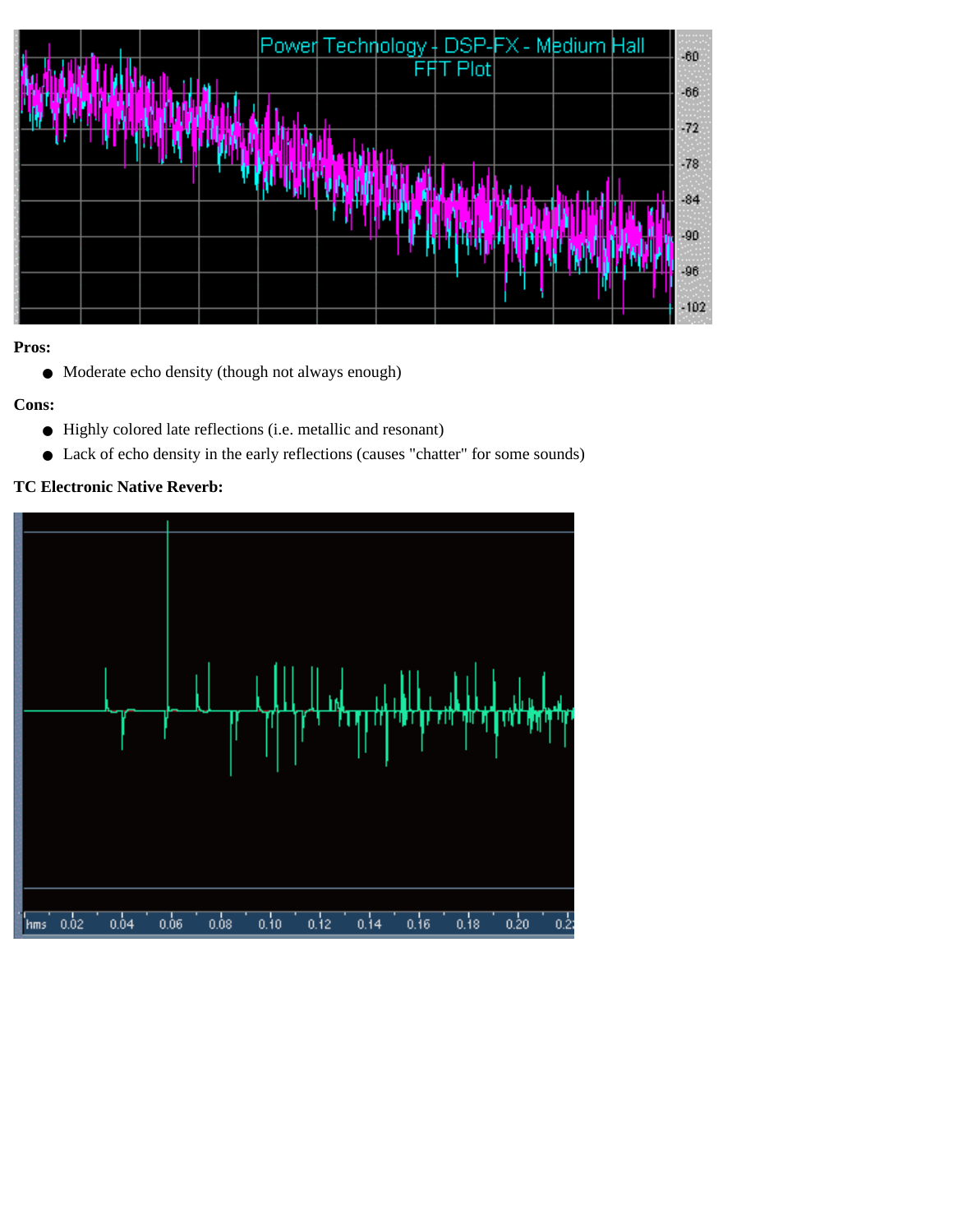|  | <b>TC Electronic - Native Reverb</b> | $-54$<br>$-60$ |
|--|--------------------------------------|----------------|
|  | FFT Plot                             | $-66$          |
|  |                                      | $-72$          |
|  |                                      | $-78$          |
|  |                                      | $-84$          |
|  |                                      | -90<br>$-96$   |

● Deficiencies are not a pronounced as some reverbs

### **Cons:**

- Echo density does not increase fast enough
- Fluttery late decay
- Colored late reflections (i.e. resonant and ringy)

### **Waves TrueVerb:**

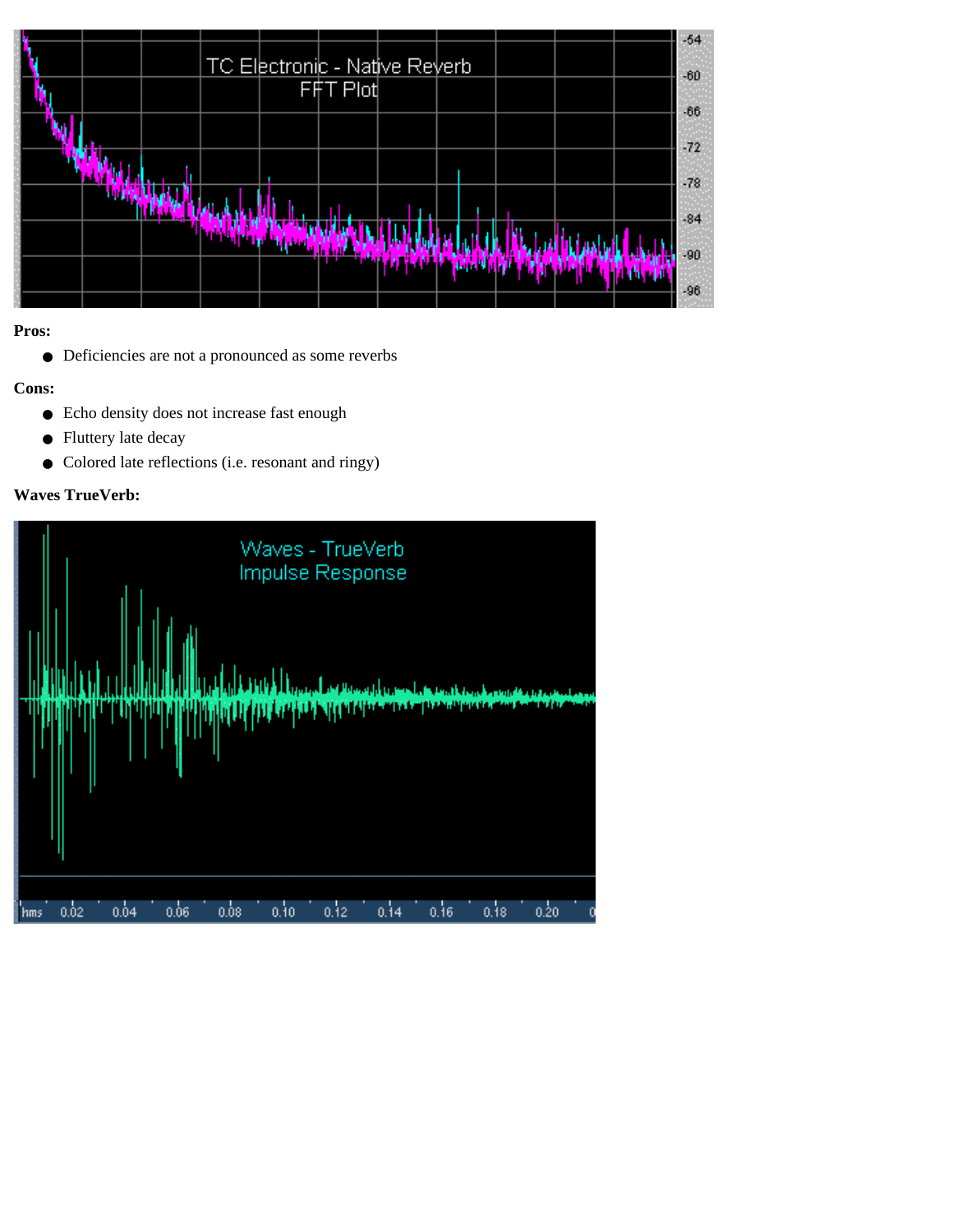|                        |              |      | н | Waves TrueVerb<br>Plot |       |                |       |  |
|------------------------|--------------|------|---|------------------------|-------|----------------|-------|--|
|                        |              |      |   |                        |       |                |       |  |
|                        |              |      |   |                        |       |                |       |  |
|                        |              |      |   |                        |       |                |       |  |
|                        |              |      |   |                        |       |                |       |  |
| H <sub>2</sub><br>2000 | 4000<br>6000 | 3000 |   | 10000<br>12000         | 14000 | 16000<br>18000 | 20000 |  |

- Moderately smooth decay of late reflections (i.e. minimal flutter)
- Late reflections are fairly colorless

#### **Cons:**

● Lack of echo density in the early reflections (causes "chatter" for some sounds)

#### **TC Electronic M2000:**

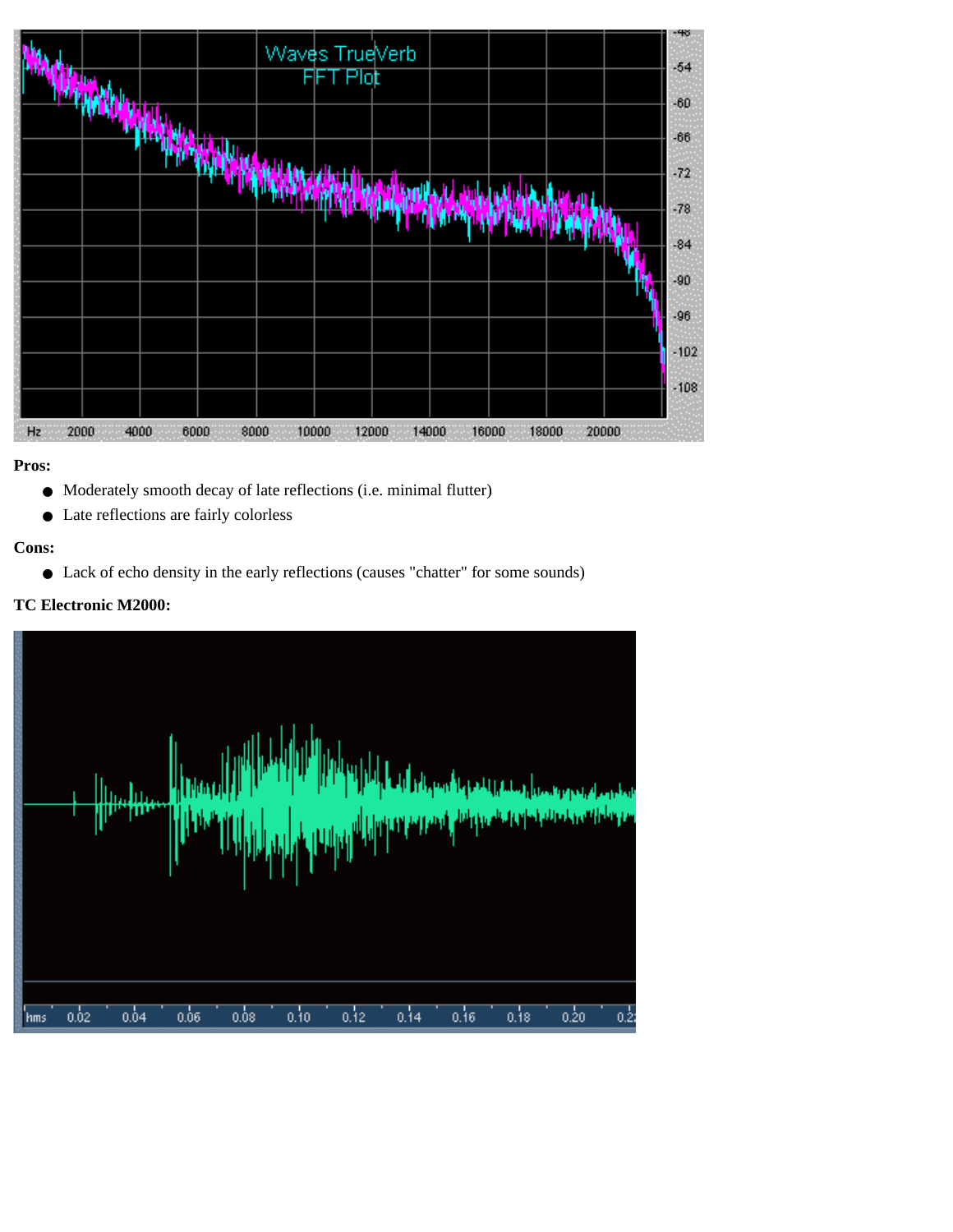

- Very high density and diffusion
- Moderately smooth decay of late reflections (i.e.. minimal flutter)

#### **Cons:**

● Slightly colored late reflections (i.e.. ringy)

### **Lexicon 480L:**

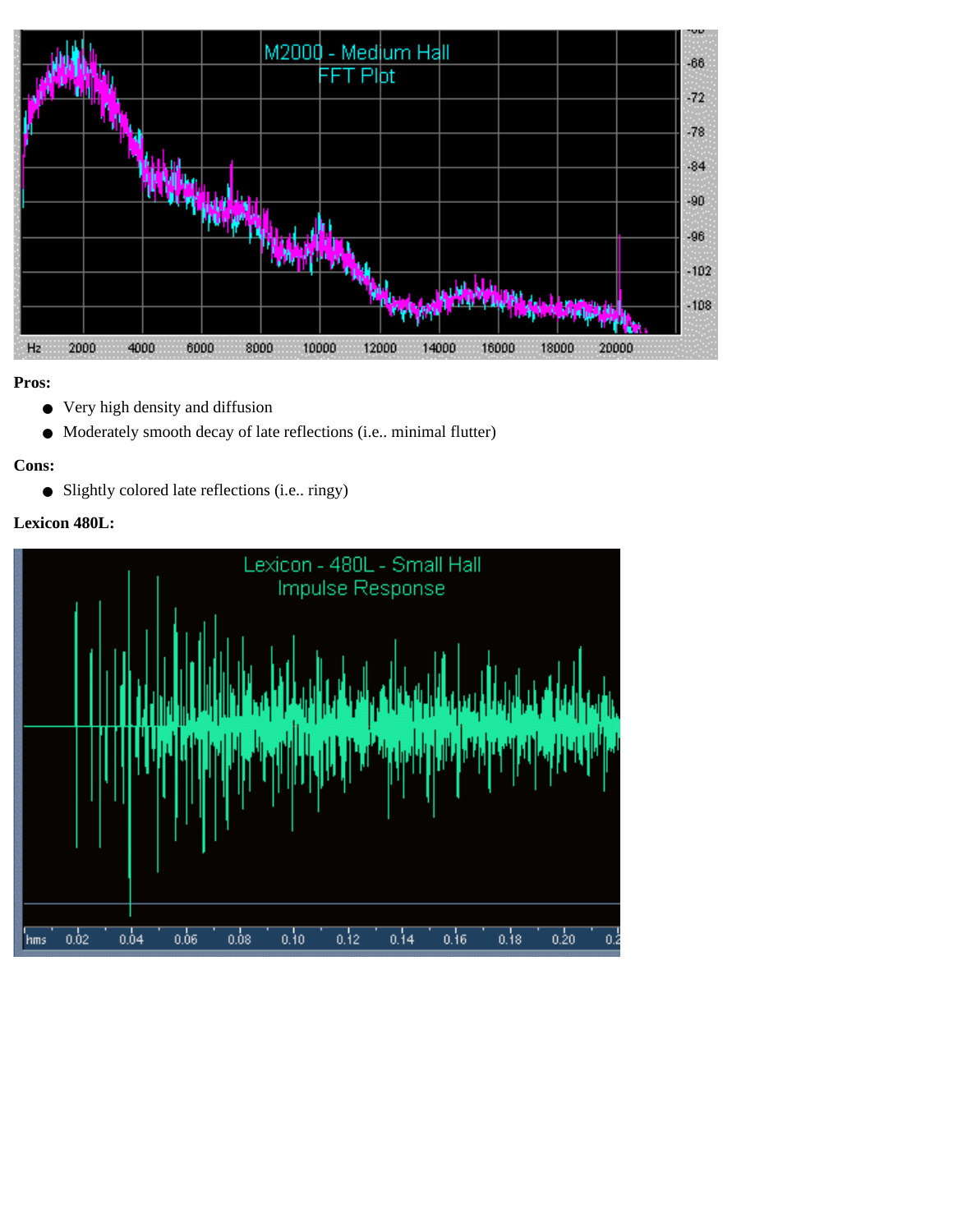

- Drastic improvement in sound quality compared to most reverbs
- Sharp attack
- Smooth decay of late reflections (i.e. minimal flutter)

#### **Cons:**

- Slightly colored late reflections (i.e. resonant and ringy)
- Echo density could be higher

### **Arboretum Systems HyperVerb:**

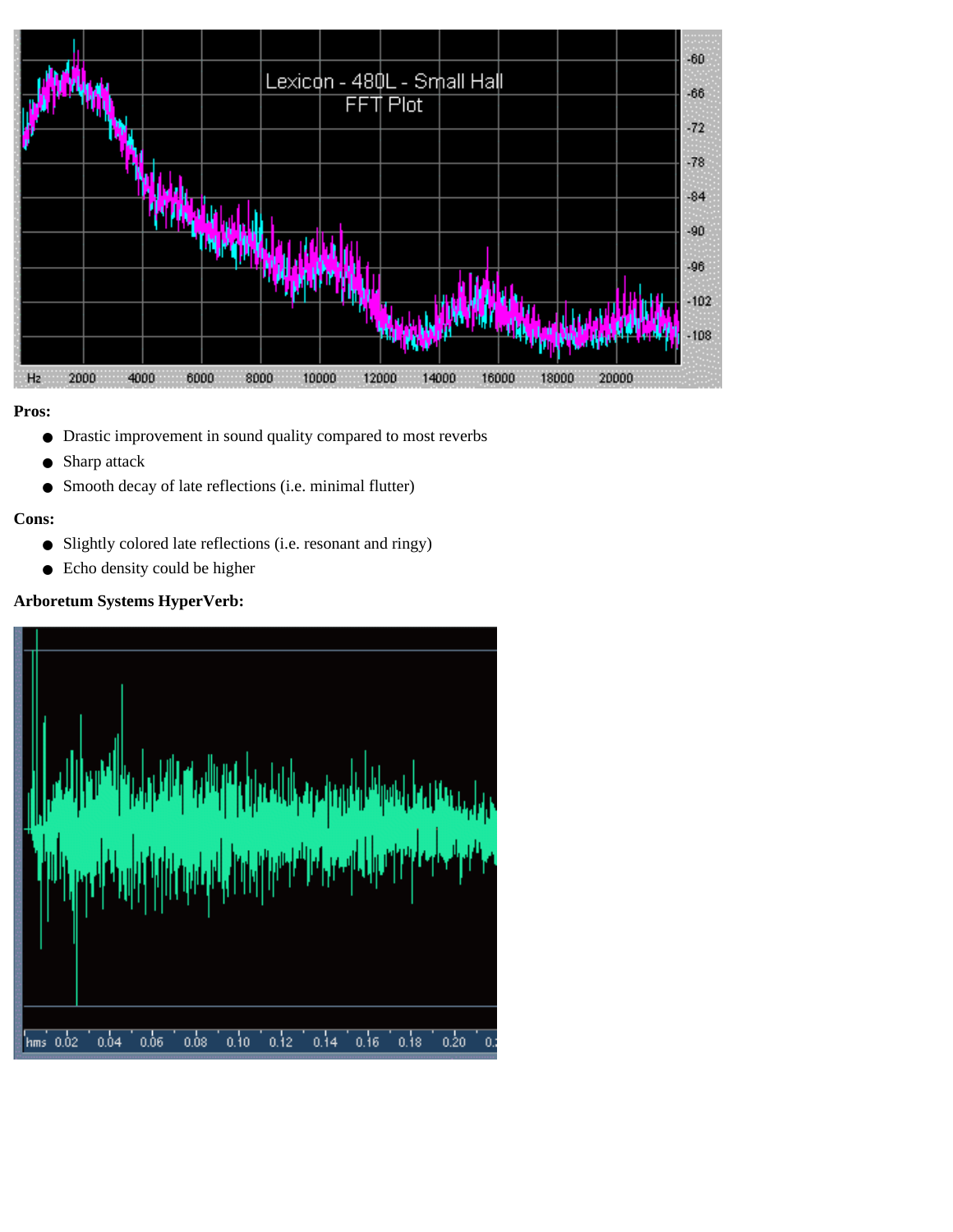

- Very high echo density
- Echo density increases with time at a sufficiently high rate
- Smooth decay of late reflections (i.e. minimal flutter)
- Highly uncolored frequency response in the late reflections
- Sharp attack if desired

#### **Cons:**

● Could benefit from higher echo density for very large room sizes (easy to fix at the expense of somewhat higher processing requirements)

Of course none of this "scientific" data guarantees that the HyperVerb actually sounds better than any of these reverberators, so we welcome you to give it a serious listen. Although we don't claim that the HyperVerb is the ultimate digital reverberator, we think you will find the level of quality very high. If you have any questions or comments regarding the HyperVerb please contact Chris Weare at [cweare@arboretum.com.](mailto:ctownsend@arboretum.com)

| <b>File Name</b>                    | <b>Manufacturer</b>      | Product/Type         | <b>Preset</b>          |
|-------------------------------------|--------------------------|----------------------|------------------------|
| CoolEdit-ConcertHall.wav            | Syntrillium              | Cool Edit Pro        | Concert Hall Lite      |
| Digitech-GigaVerb.wav               | DigiTech                 | GigaVerb             | Studio Strat (GSP2101) |
| <b>DSP-FX MediumHall.wav</b>        | Power Technology         | <b>DSP/FX</b>        | <b>Medium Hall</b>     |
| <b>DSP-FX MediumRoom.wav</b>        | Power Technology         | <b>DSP/FX</b>        | Medium Room            |
| HyperVerb-MediumHall.wav            | <b>Arboretum Systems</b> | HyperVerb            | Medium Hall            |
| HyperVerb-MediumHall2.wav           | <b>Arboretum Systems</b> | HyperVerb            | Medium Hall 2          |
| HyperVerb-MediumHall3.wav           | <b>Arboretum Systems</b> | HyperVerb            | Medium Hall 3          |
| HyperVerb-BrightLargeHall.wav       | <b>Arboretum Systems</b> | HyperVerb            | none                   |
| HyperVerb-StateCapitol.wav          | <b>Arboretum Systems</b> | HyperVerb            | State Capitol          |
| Lexicon 480L-SmallStage2.wav        | Lexicon                  | 480L                 | $Small + Stage (???)$  |
| Sound Forge-RichHall.wav            | Sonic Foundry            | Sound Forge          | Rich Hall              |
| <b>TCWorks-NativeReverbDemo.wav</b> | <b>TC</b> Electronic     | <b>Native Reverb</b> | (fixed demo preset)    |
| TrueVerb-MediumConcert.wav          | Waves                    | <b>TrueVerb</b>      | <b>Medium Concert</b>  |
| WaveLab-HallReverb.wav              | Steinberg                | WaveLab              | $\sqrt{(??)}$          |

### **Impulse Response Files:**

These impulse response files are available from [ftp.arboretum.com/pub/demos/reverb/](ftp://ftp.arboretum.com/pub/demos/reverb/). we have not included the impulse response for the M2000 Hall since it is copyrighted by SEK'D. Lexicon 480L small stage impulse response file is also copyrighted by SEK'D, but it is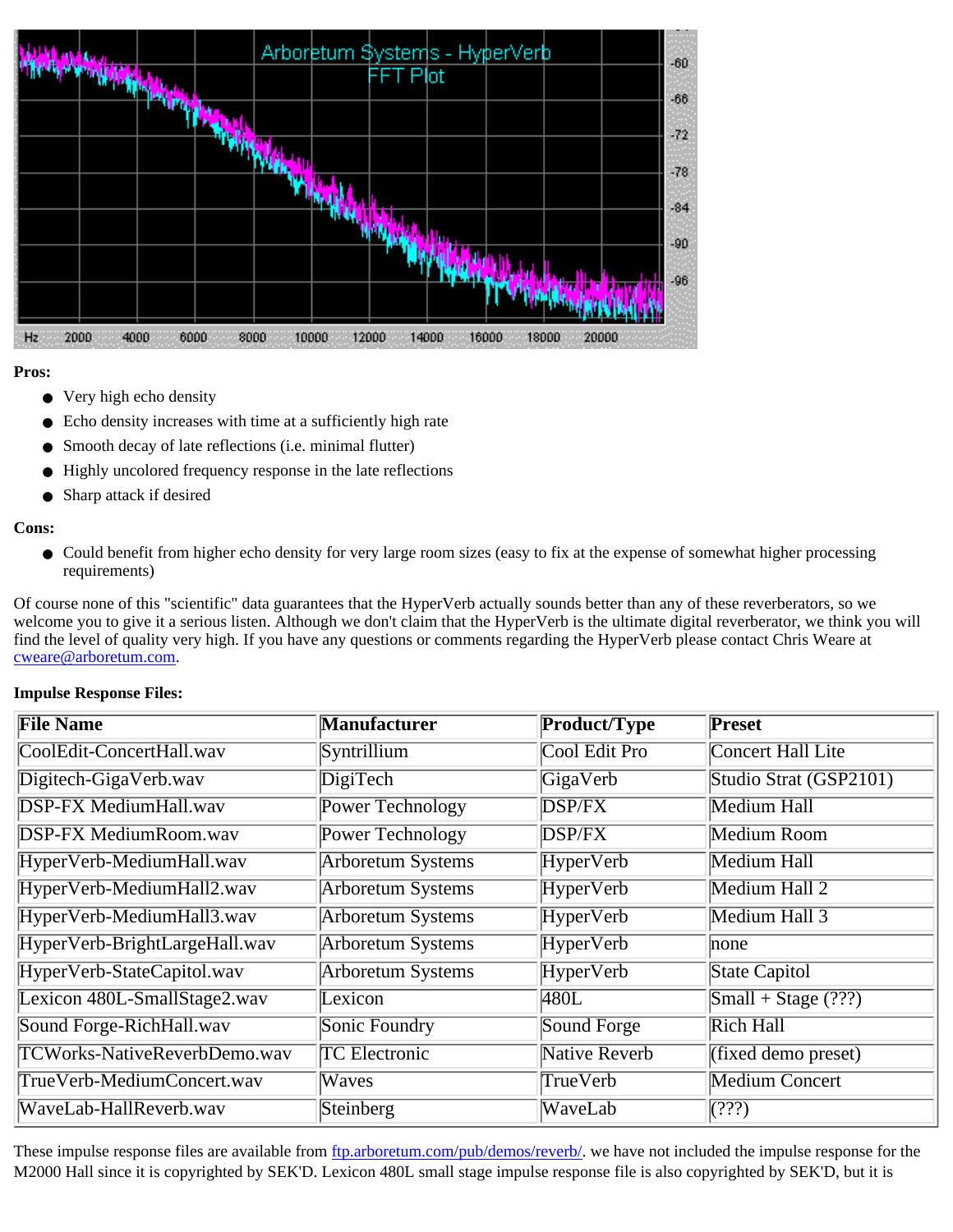available as a demo file free of charge on the SEK'D web site at http://www.sekd.com/Download/irdemo.zip, although for your convenience we have provided it here.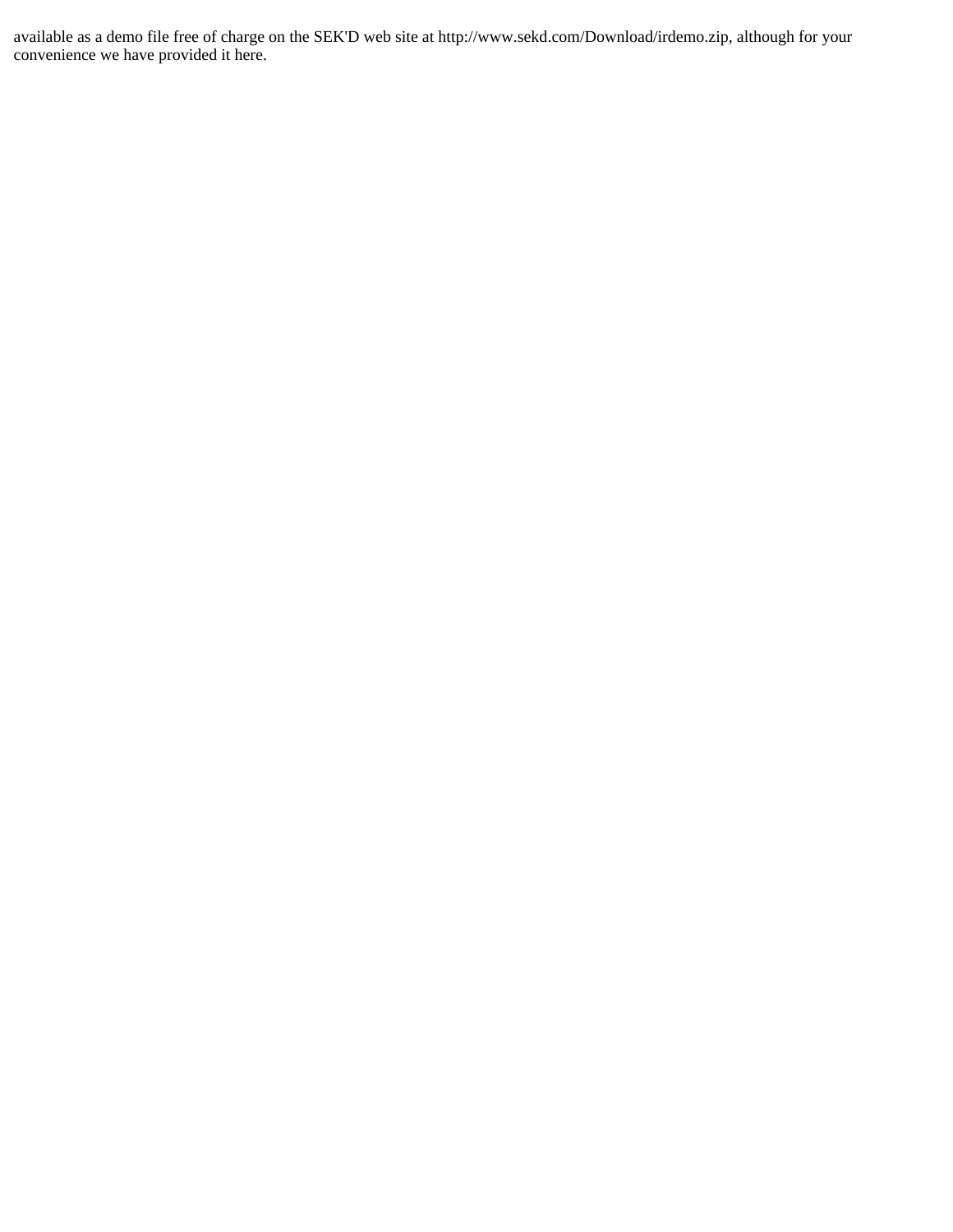<span id="page-65-0"></span>

# **Hyperprism Stereo Manipulation Processes**

- [Pan](#page-65-1)
- **[Auto Pan](#page-66-0)**
- **[Doppler](#page-67-0)**
- [Quasi Stereo](#page-68-0)
- **[Stereo Dynamics](#page-70-0)**
- **[More Stereo](#page-74-0)**
- **[M-S Matrix](#page-75-0)**

### <span id="page-65-1"></span>**Pan**



Pan is similar to the "balance" control on a home stereo, determining which channel the sound comes through. It moves the input sound from the left speaker to the right speaker, following the mouse position, and combines this with attenuation, or gain, if desired.

**Hyperprism-VST users:** Make sure you have your stereo tracks panned 100% left and right or you will get no effect with this process.

**Pro Tools/Avid users:** Note that there is no direct mono-to-stereo processing under the AudioSuite format. But you can easily work around this limitation by copying any mono selection to an adjoining track, then selecting both regions for stereo processing. The Hyperprism-DAS Pan effect requires two-channel input or a DAE error message -7450 will result when you attempt to process. Also note that Hyperprism stereo AudioSuite effects require the following settings: Use in Playlist (not Region) and be in Multi-Input Mode.

### **Parameters**

#### **Position (L <-> R)**

Called LR Balance (%) in Hyperprism 2, this parameter controls the position of the sound in the plane from left to right. This parameter ranges from -100 to +100% where 0 corresponds to the center position in Hyperprism 2. In Hyperprism-VST, Hyperprism-MMP and Hyperprism-DAS this parameter ranges from 0 to 100%, with 50 being the center position.

### **Gain (dB)**

This is a volume setting. Adjust attenuation or gain of the sound from -96 dB (silence) to 0 dB. The range is measured in percentage, with 100% equaling 0 dB.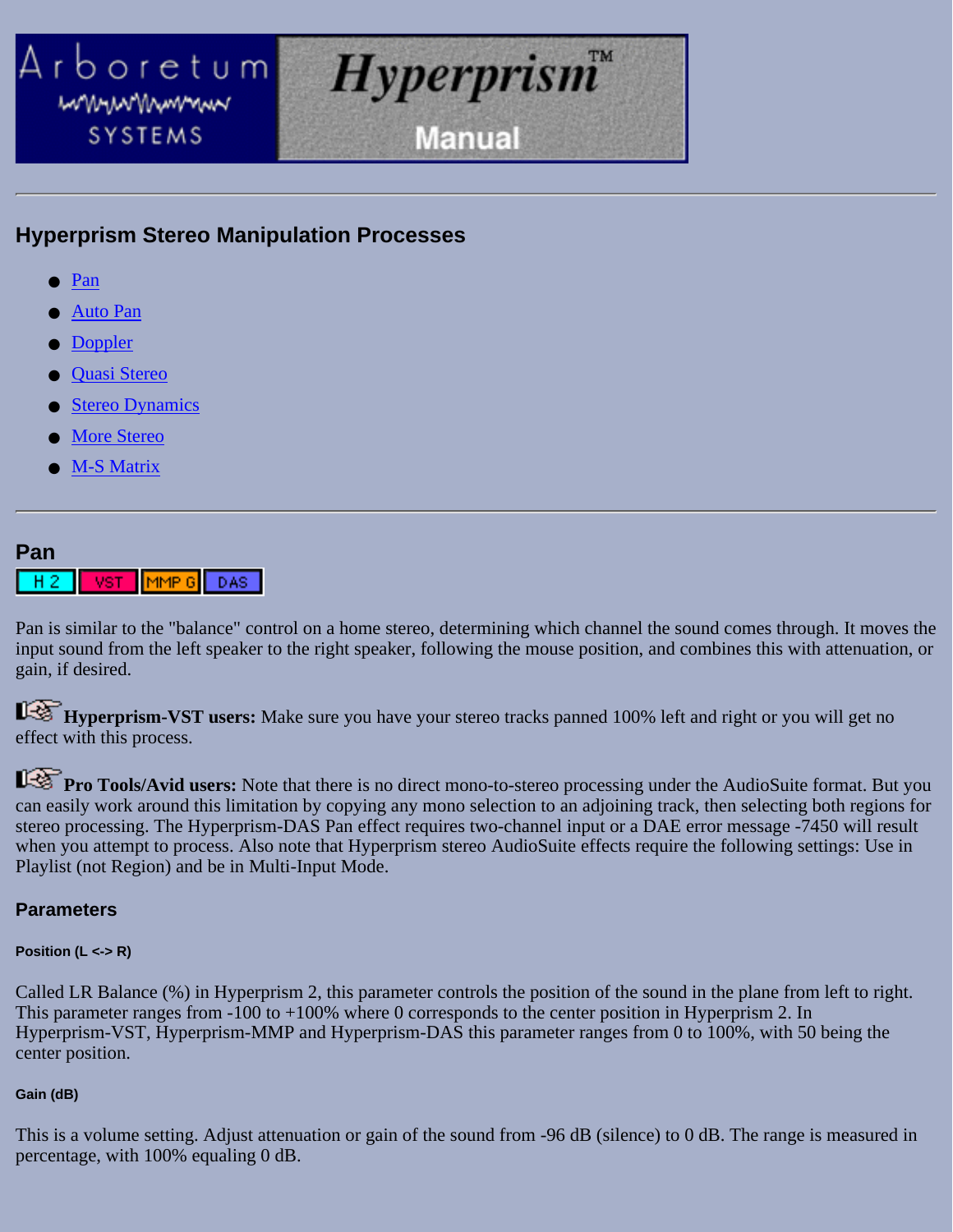## **Application Diagram**

The following example assumes you're running Hyperprism 2 or Hyperprism-VST, which support parameter automation (otherwise you just hear the pan motion during preview in Hyperprism-MMP or Hyperprism-DAS). For a dramatic panning motion, start with the signal attenuated in one of the channels; as you pan, put in a crescendo as the sound passes through the center. The opposite effect, a decrescendo pan, may also be effective, since it creates a "hole in the middle" effect. Crescendo and Decrescendo pans



This effect transforms a monaural input signal into a stereo output signal. Using the Hyperprism 2 Process to New File... command creates a stereo sound file as the output.

The ability to apply gain to the original sound can be a very useful feature, since you can use your mouse to "ride the gain," bringing out quiet parts of a sound. However, be aware that whenever your gain is above zero dB, a loud passage in the sound you are processing could cause digital distortion. If this occurs, simply re-draw your path and add less gain at that point.

If you want to use this effect to change gain, but not left/right balance, set the horizontal balance axis to "0" at both ends, so you don't have to keep the mouse perfectly centered while drawing your gain adjustments. Alternately, you can hold down the shift key when drawing your paths. This constrains the motion of the Tracer to vertical or horizontal movements.

#### <span id="page-66-0"></span>**Auto Pan** MMP<sub>6</sub> DAS.

The Auto Pan effect moves a mono or stereo signal back and forth between the left and right channel. At lower speeds, the effect is one of a gradual pan between speakers. At higher speeds, the effect is similar to a rotating speaker sound. At extremely high speeds, the effect introduces interesting stereo amplitude modulation effects.

**Hyperprism-VST users:** Make sure you have your stereo tracks panned 100% left and right or you will get no effect with this process.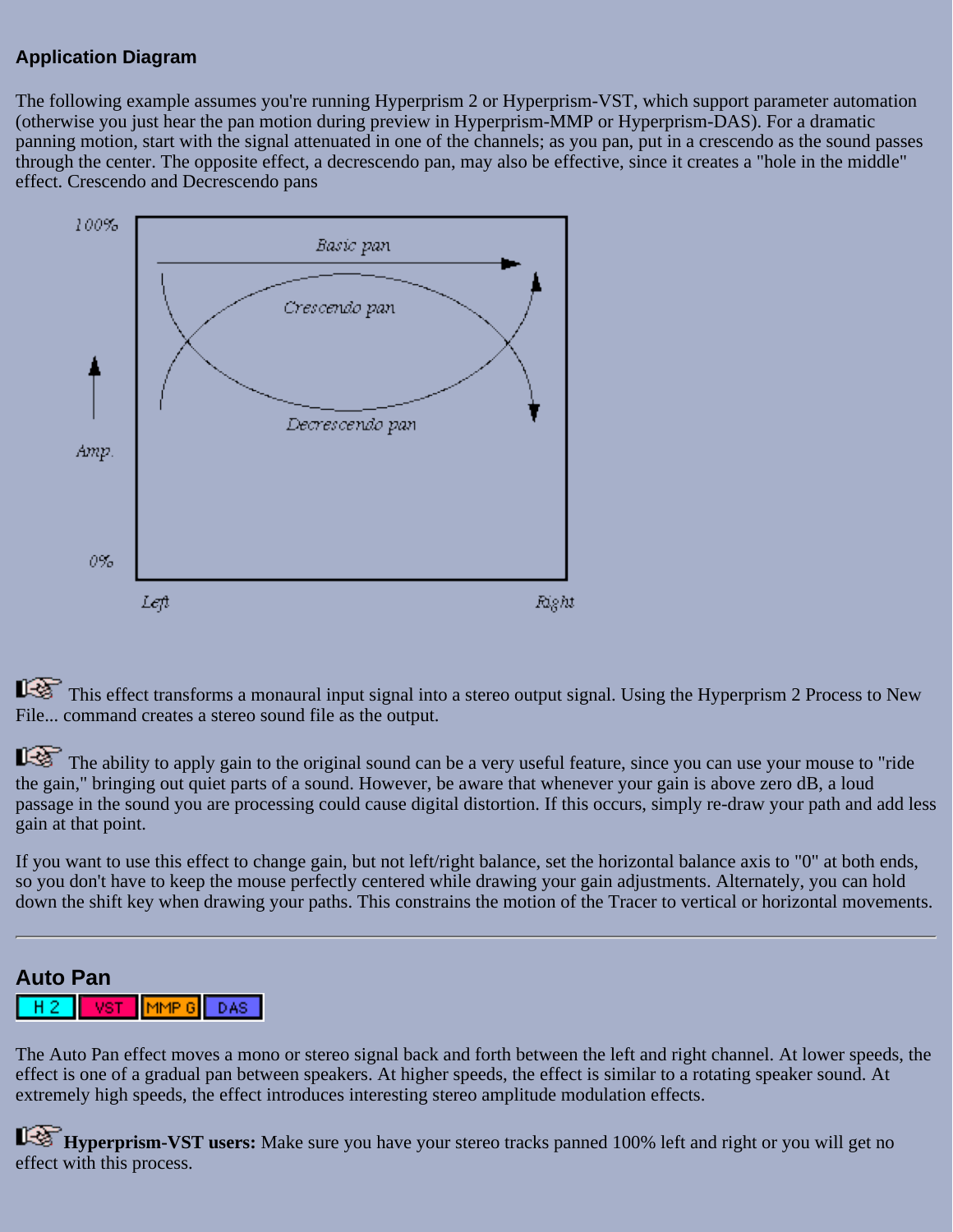**Pro Tools/Avid users:** Note that there is no direct mono-to-stereo processing under the AudioSuite format. But you can easily work around this limitation by copying any mono selection to an adjoining track, then selecting both regions for stereo processing. The Hyperprism-DAS Auto Pan effect requires two-channel input or a DAE error message -7450 will result when you attempt to process. Also note that Hyperprism stereo AudioSuite effects require the following settings: Use in Playlist (not Region) and be in Multi-Input Mode.

### **Parameters**

#### **LFO Frequency**

This controls the speed at which the sound is panned back and forth between channels, from 0 to 20 Hz.

#### **LFO Depth**

The Depth setting controls how pronounced the effect is, by default from 0 to 100%. At 0%, there is no effect. At 100%, when the sound is being panned to the left channel, the right channel will be completely silent. At intermediate settings, the sound will not be completely muted in the "quiet" channel even at the instant is at it maximum level in the opposite channel.

#### **Position**

From 0% to 100%. In Hyperprism-DAS this parameter is called "Pan." Position determines the amount of time the panned signal will spend in the left or right channels. Technically speaking, this parameter varies the "duty cycle" of the low frequency oscillator that drives the Auto Pan effect. At a setting of 50%, the Auto Pan swings the sound equally between left and right channels in a sinusoidal pattern, much like a pendulum swings back and forth evenly about it's center.

However, Position settings below 50% will cause the sound to spend correspondingly more time in the left channel, thus appearing to alter it's "position" relative to the center of the stereo field. Position settings above 50% will cause the sound to spend correspondingly more time in the right channel. At extreme Position settings (near 0 or 100%), the sound appears only as a momentary "blip" in one channel or the other. This can sound especially interesting at high Depth and Frequency settings.

# <span id="page-67-0"></span>**Doppler**



The Doppler effect simulates a sound source passing by a listener. The source may be mono or stereo, both with stereo output resulting. The listener is always positioned at the center of the Blue Window,  $(X = 0, Y = 0)$ . See the Doppler field diagram below. As a sound source moves towards the user, the sound source's perceived amplitude and pitch increase. As a sound source moves away from the user, the amplitude and pitch will decrease.

If you move a source away from the user, the pitch of the sound will slowly return to 0 pitch shift so that you can begin a new sweep back towards the listener. A standard doppler shift can be created by setting the Y Axis distance to about +10 meters (in front of the listener) and sweeping the X Axis parameter. Note that this may require high value of smoothing and a steady hand with the mouse to mimic the intended velocity of the source sound. Additional gain increase/decrease can be done with the input gain sliders, eg. to completely eliminate the sound source after a "fly-by." Remember that all parameter changes can be automated and saved to create repeatable, layerable effects.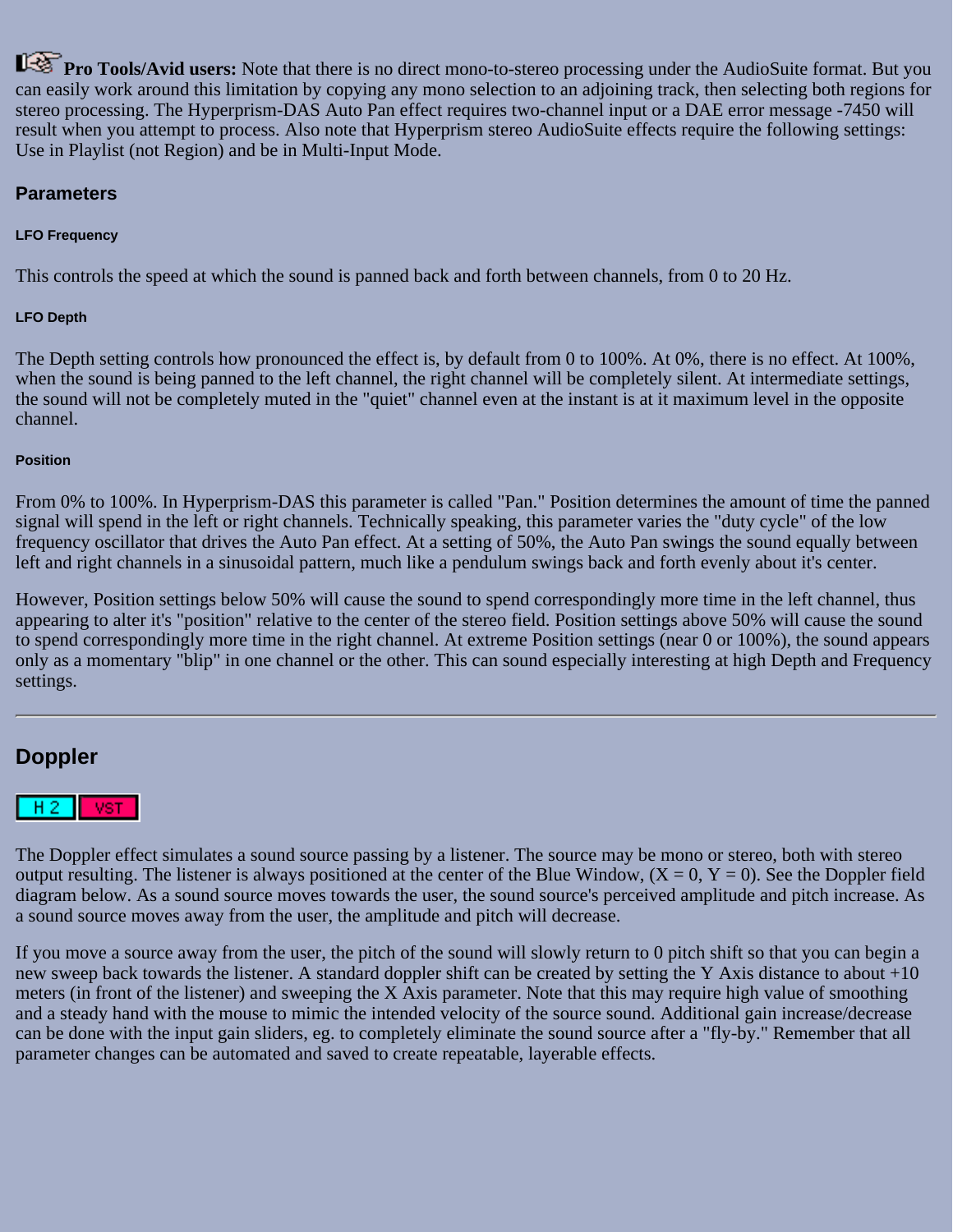|               | Listener Front<br>Y Axis |
|---------------|--------------------------|
|               |                          |
|               |                          |
| Listener Left | Listener Right           |
| X Axis        | 0,0                      |
|               |                          |
|               |                          |
|               |                          |
|               |                          |
|               |                          |
|               | Listener Back            |

**Hyperprism-VST users:** Make sure you have your stereo tracks panned 100% left and right or you will get no effect with this process.

### **Parameters**

#### **X Axis**

The X axis parameter controls the left/right distance from the listener. Negative distances are defined to be left of the user and positive distances to the right. This parameter ranges from -200 to 200 meters.

#### **Y Axis**

The Y axis parameter controls the front/back distance from the listener,. Negative distances are defined to be behind the user and positive distances to be in front of the listener. This parameter ranges from -200 to +200 meters.

<span id="page-68-0"></span>

Quasi Stereo accepts a monaural input signal and produces a pseudo stereo two-channel output. It divides the mono signal path and applies complementary comb filters to each channel. These filters disperse their outputs to the left and right channels in such a way as to create the impression of a stereo image.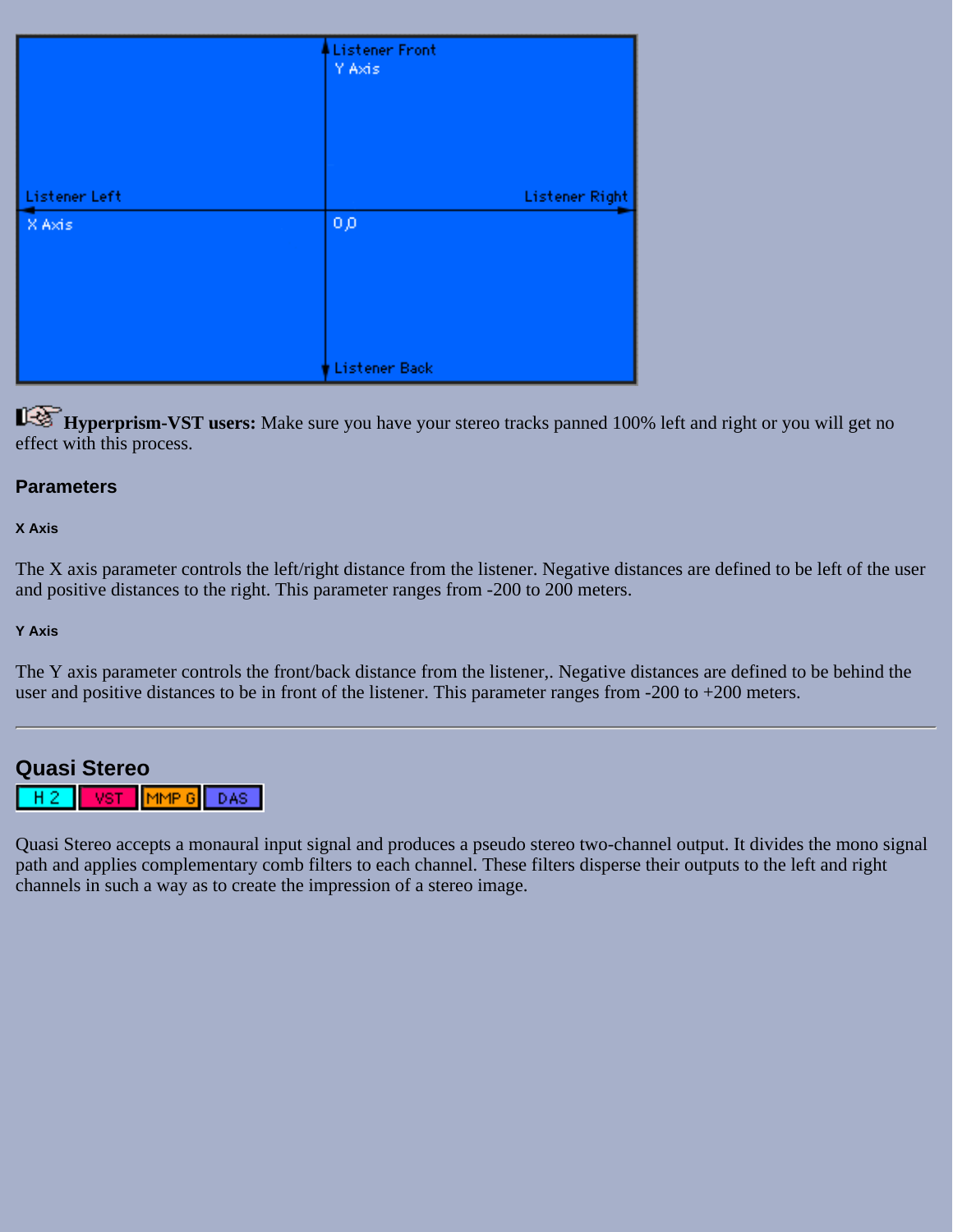

*Complementary comb filters in Quasi Stereo*

**Hyperprism-VST users:** Make sure you have your stereo tracks panned 100% left and right or you will get no effect with this process.

**Pro Tools/Avid users:** Note that there is no direct mono-to-stereo processing under the AudioSuite format. But you can easily work around this limitation by copying any mono selection to an adjoining track, then selecting both regions for stereo processing. The Hyperprism-DAS Quasi Stereo effect requires two-channel input or a DAE error message -7450 will result when you attempt to process. Also note that Hyperprism stereo AudioSuite effects require the following settings: Use in Playlist (not Region) and be in Multi-Input Mode.

## **Parameters**

## **Depth**

Width of the stereo image, where 0 means mono (the input is routed to both outputs with no change), +100 means 100% pseudo stereo.

### **Low Cut**

Plug-in Pack users please note: This parameter is **mis-labeled** "High Cut" in Hyperprism-VST, Hyperprism-MMP and Hyperprism-DAS, it's **actually controlling Low Cut**. It sets the cutoff frequency for a 12 dB per octave high pass filter. At a value of 0 the effect is switched off. As you raise the value, a high pass filter attenuates low frequencies in the range up to 6000 Hz (up to 10 kHz in Hyperprism-DAS) before they are injected into the Quasi Stereo algorithm. These frequencies will still be present in the final signal. By using the filter, you can reduce low-frequency artifacts at the expense of a slightly narrower stereo image.

For an interesting spatial effect, apply Quasi Stereo to a two-channel stereo input signal. The effect acts on only the mono (common) part of the signal. The discrete stereo channel information is added to the processed pseudo stereo signals to form the output.

### **Delay Time**

The comb filtering used to create the pseudo-stereo image uses a short delay. The Delay Time slider lets you adjust the amount of the delay. A setting of 0 will cancel the effect, while higher settings make for progressively wider results. This control goes from 0 to 100 ms.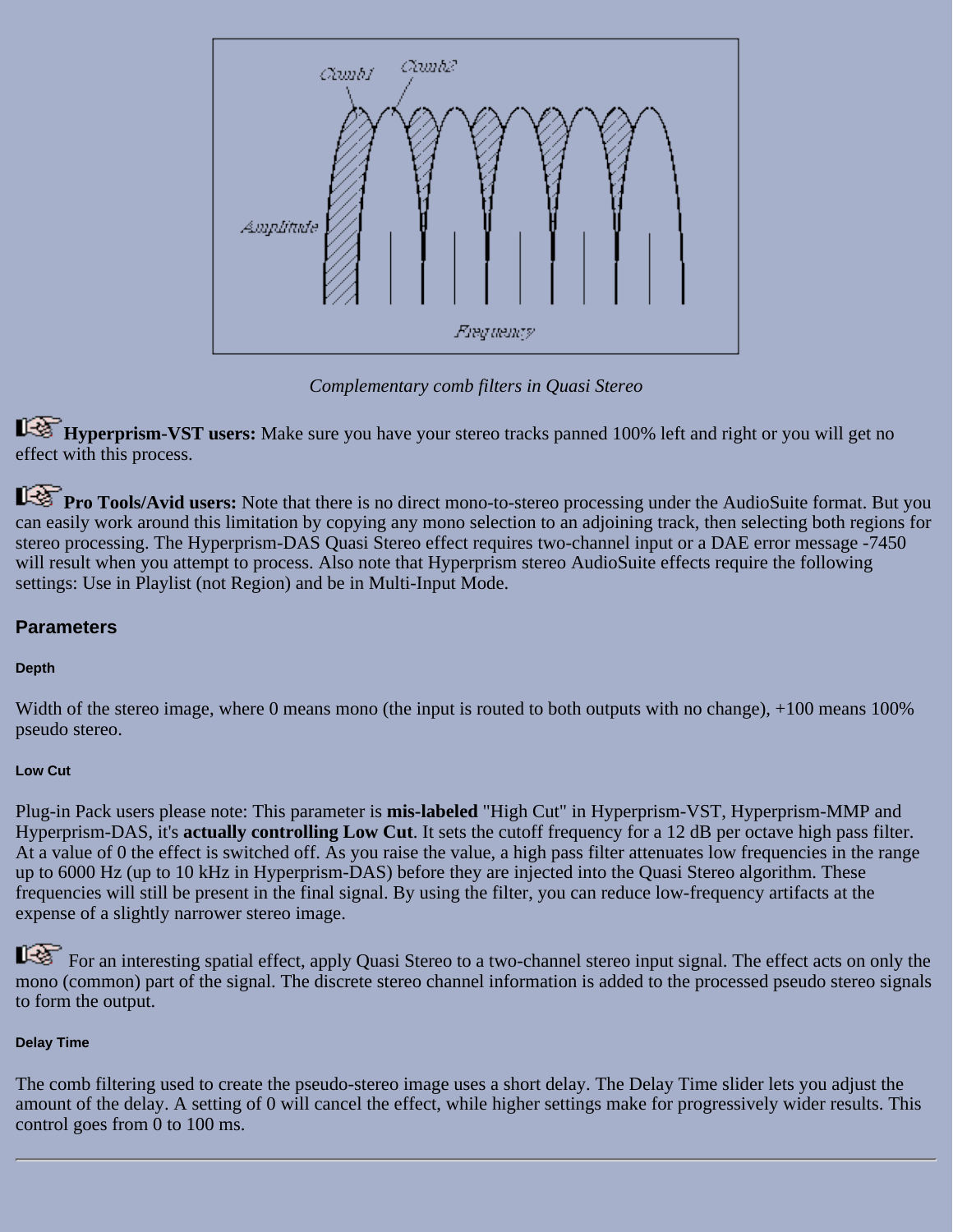# <span id="page-70-0"></span>**Stereo Dynamics**

MMP 6 DAS:

Stereo Dynamics spatializes the input sound, positioning it in a virtual space situated in front of the listener. It moves the input sound from front to back and from left to right, depending on the position of the tracer in the Blue Window.

This effect transforms a monaural input signal into a stereo output signal. Using the Hyperprism 2 Process to New File... command creates a stereo sound file as the output.

**Pro Tools/Avid users:** Note that there is no direct mono-to-stereo processing under the AudioSuite format. But you can easily work around this limitation by copying any mono selection to an adjoining track, then selecting both regions for stereo processing. The Hyperprism-DAS Stereo Dynamics effect requires two-channel input or a DAE error message -7450 will result when you attempt to process. Also note that Hyperprism stereo AudioSuite effects require the following settings: Use in Playlist (not Region) and be in Multi-Input Mode.

If you're using the VST, MMP (Premiere format) or DAS (AudioSuite format) versions of Hyperprism, the following parameter list is for you. If you're using **Hyperprism 2** for Power Mac, skip down to the [special parameter list](#page-72-0) [for your version](#page-72-0); some of the ranges are different, giving you even more control over this effect...

**Hyperprism-VST users:** Make sure you have your stereo tracks panned 100% left and right or you will get no effect with this process.

### **Parameters**

#### **Right-Left Gain**

This is "right-minus-left gain," which controls the proportion of one channel relative to the other. For example, moving the tracer to the right will increase the proportion of the right channel in the output. The range is 0 to 100.

#### **Right+Left Gain**

This is "right-plus-left gain," controlling the overall volume level of both channels. The range is 0 to 100.

### **Application Diagrams**

The figure below shows the layout of the play zone for the Stereo Dynamics effect, assuming R-L Gain is on the horizontal axis and R+L Gain is on the vertical axis.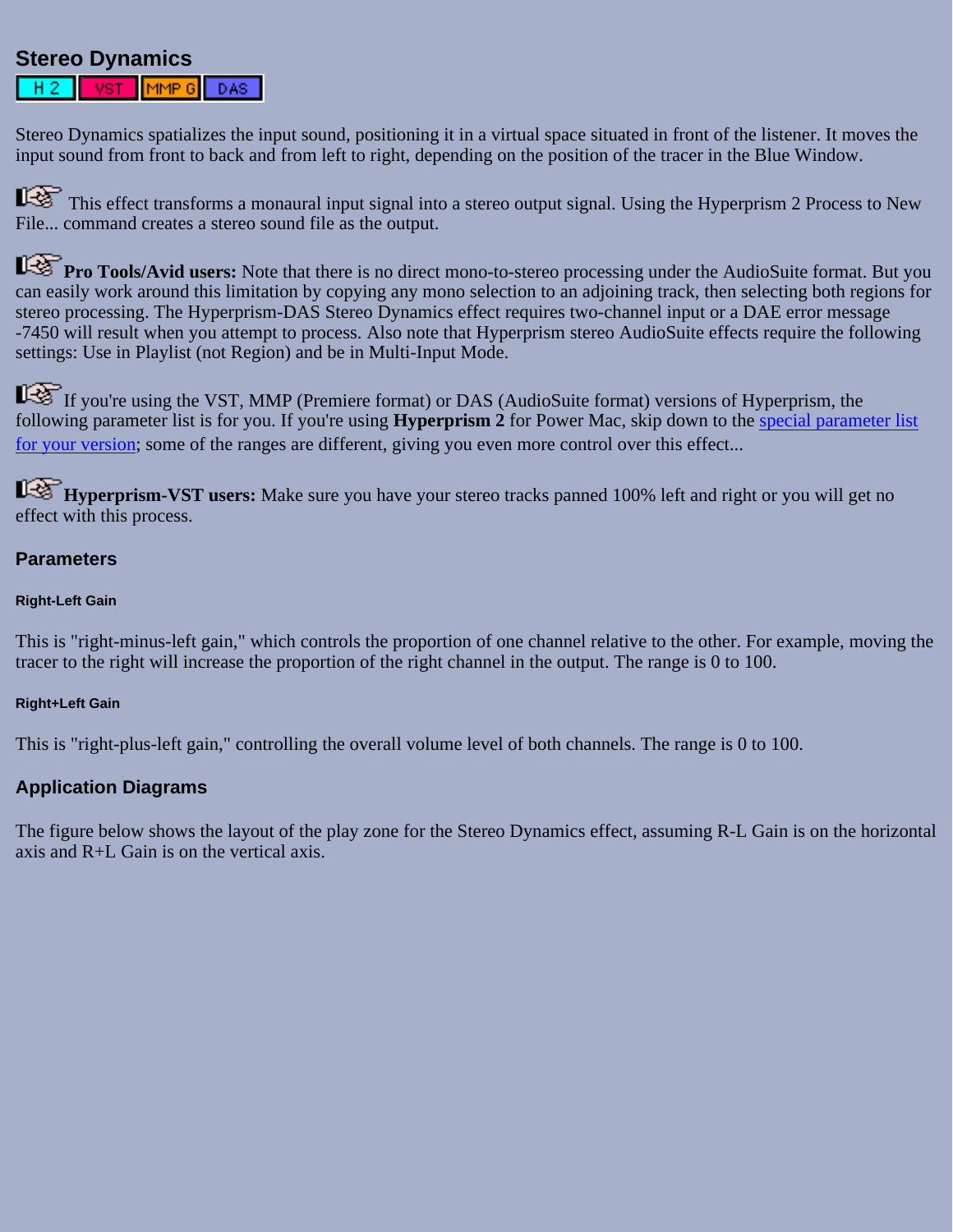

*Default layout of the play zone for Stereo Dynamics in Hyperprism-VST, Hyperprism-MMP and Hyperprism-DAS*

Notice in the figure below, that as you move the tracer from top left to bottom right, you pan the sound.



*Tracer path for a panning motion*

As you move from top right to bottom left, the signal is attenuated. So if you combine the two motions, as the following figure shows, the sound appears to spin in a circle in front of the listener situated precisely between two loudspeakers. This is also an excellent effect on headphones.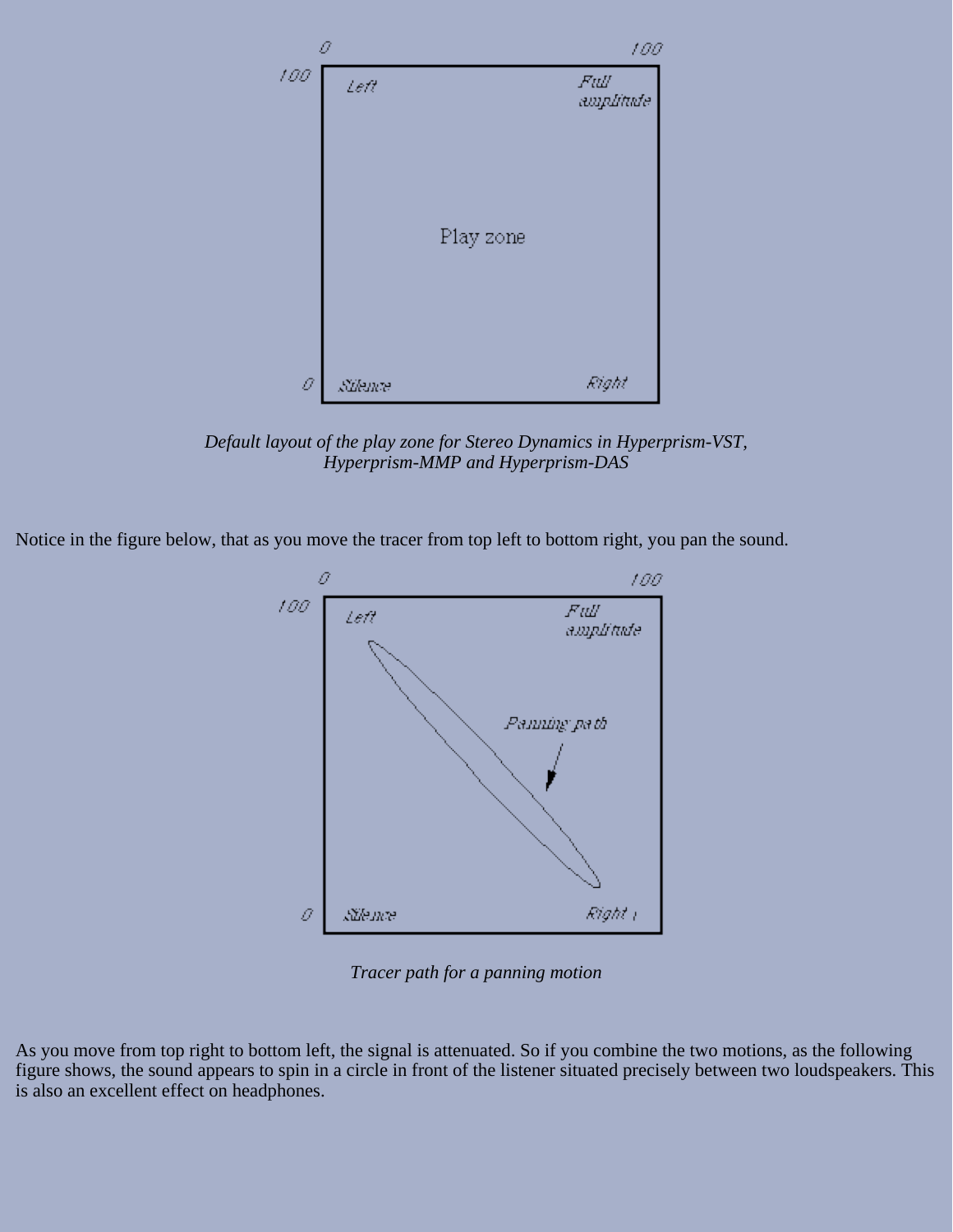

*Tracer path for a spinning motion*

### **Hyperprism 2 Stereo Dynamics Parameters**

#### **Right-Left Gain**

This is "right-minus-left gain," which controls the proportion of one channel relative to the other. For example, moving the tracer to the right will increase the proportion of the right channel in the output. The range of values is -100 to 100.

#### **Right+Left Gain**

This is "right-plus-left gain," controlling the overall volume level of both channels. The range of values is -100 to 100.

### **Application Diagrams**

The figure below shows the layout of the play zone for the Hyperprism 2 Stereo Dynamics effect, assuming R-L Gain is on the horizontal axis and R+L Gain is on the vertical axis.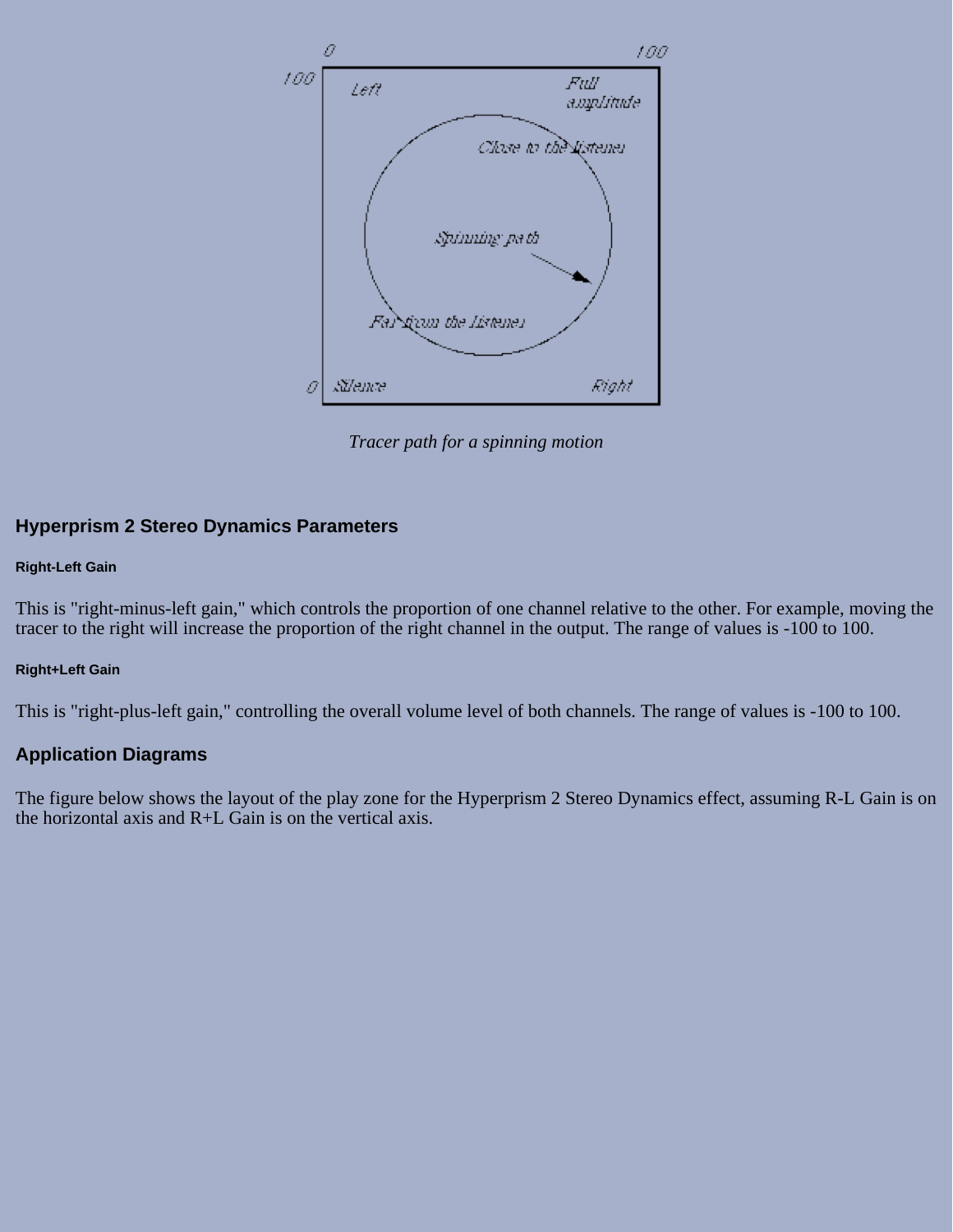

*Default layout of the play zone for Stereo Dynamics in Hyperprism 2*

Notice in the figure below, that as you move the tracer from top left to bottom right, you pan the sound.



*Tracer path for a panning motion*

As you move from top right to bottom left, the signal is attenuated. So if you combine the two motions, as the following figure shows, the sound appears to spin in a circle in front of the listener situated precisely between two loudspeakers. This is also an excellent effect on headphones.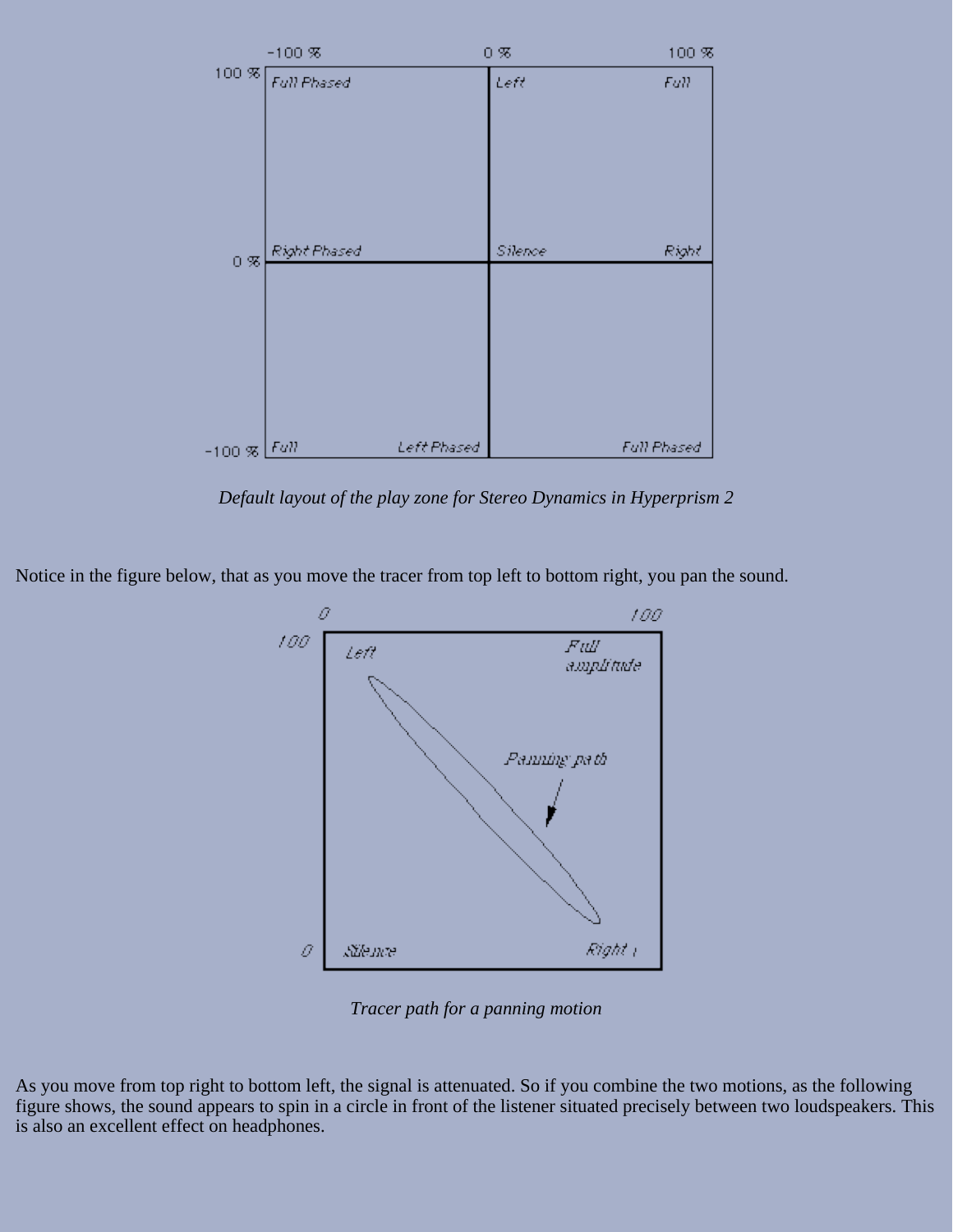

*Tracer path for a spinning motion*

## **More Stereo**

MMP<sub>G</sub> DAS

More Stereo alters the stereo effect by widening or narrowing the spatial image, without changing the overall volume. It optionally applies a variable-cutoff high pass filter to signal, reducing potential phase-cancellation artifacts in the low-frequency content of the original sound file. When using a file with very different left channel and right channel material, a third image is created in the center of the stereo field. When using a sound with similar material in both channels the stereo spread is enhanced.

This effect requires a stereo file as input.

**Hyperprism-VST users:** Make sure you have your stereo tracks panned 100% left and right or you will get no effect with this process.

**Pro Tools/Avid users:** This effect requires two-channel input or a DAE error message -7450 will result when you attempt to process. Also note that Hyperprism stereo AudioSuite effects require the following settings: Use in Playlist (not Region) and be in Multi-Input Mode.

## **Parameters**

## **Stereo Level**

Width of the stereo image in percentage, where 0 means mono, 100 means normal stereo (no change to the input). 200 doubles the proportion of the discrete channel information in the output by attenuating the common or mono part of the signal, and 300 triples it. A horizontal value greater than 100 has the effect of widening the stereo image, pushing the sound to the extreme lateral poles. This parameter goes up to 1000 in Hyperprism 2, Hyperprism-VST and Hyperprism-DAS, up to 300 in Hyperprism-MMP.

#### **Low Cut**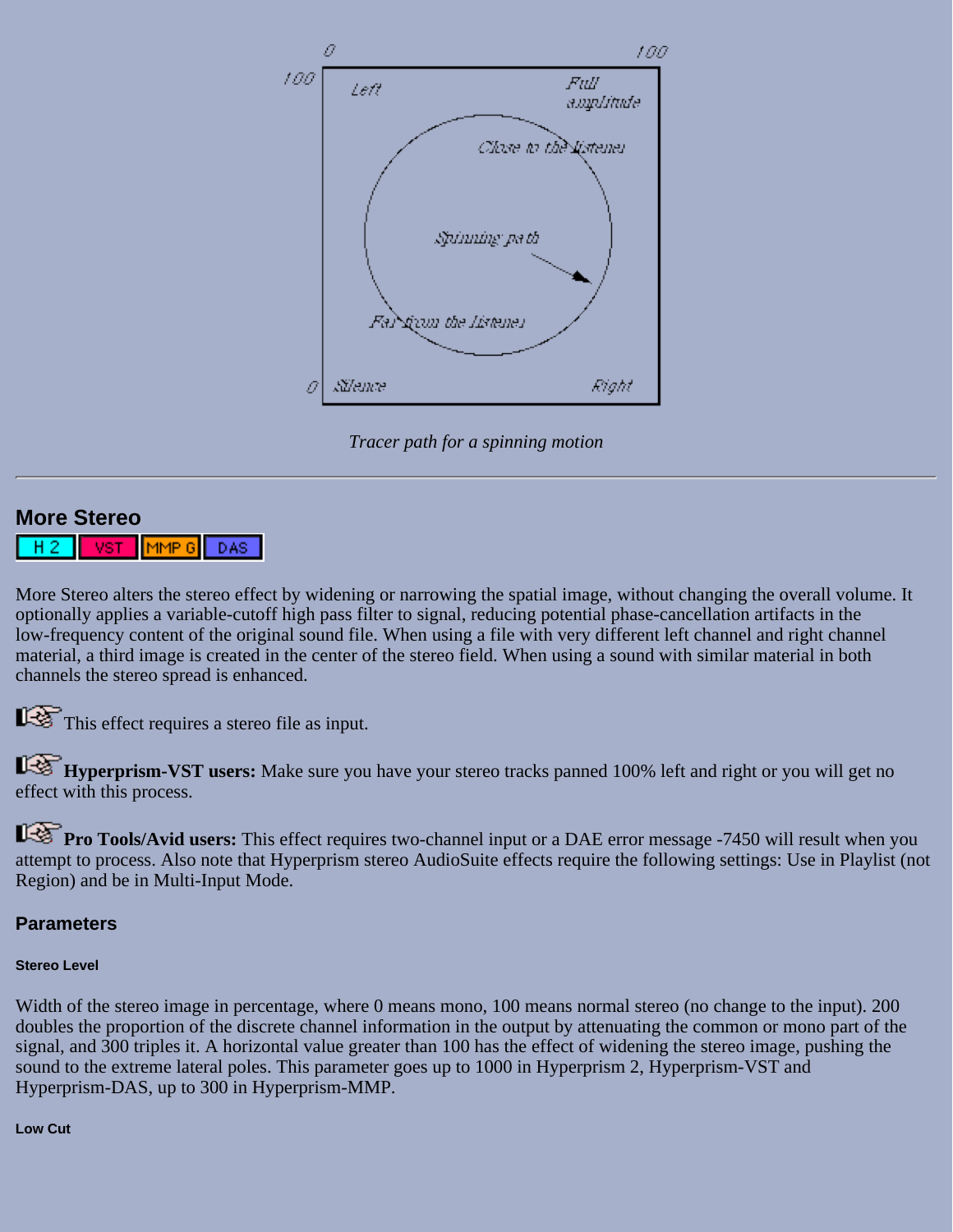This parameter is called "Cutoff Frequency" in Hyperprism-DAS and Hyperprism-VST. It controls the cutoff frequency for a 12 dB per octave high pass filter. At the bottom of the Blue Window (a value of 0) the effect is switched off. As you raise the position of the tracer, a high pass filter attenuates low frequencies in the range up to 6000 Hz before they are injected into the widening algorithm. These frequencies will still be present in the final signal. By using the filter, you can control low-frequency artifacts at the expense of a slightly narrower stereo image. Ranges from 13 to 22,050 Hz in Hyperprism 2 and Hyperprism-VST, 0 to 20 kHz in Hyperprism-DAS.

### **Example**

III Load any stereo file from your library of sounds. Play it and then select More Stereo in the Processes menu.

II Click on Loop playback if necessary.

Move the Stereo Level slider from left (0) to right (300). At the left-most position, the output is monaural, with the contributions from both channels mixed and sent to both outputs. In the center position (100) the stereo sound file is played back unchanged. In the extreme right position (300) the stereo image widens to the left and right, with less sound in the middle.

## **Limitations**

More Stereo has no effect on mono input signals. It treats only the discrete stereo part of the signal (that part of the signal that is not common to both channels).

## **M-S Matrix**

MMP<sub>6</sub> DAS |

M-S refers to either Mid-Side or Mono-Stereo. This classic stereo recording technique has the advantage that one can change the apparent width of the stereo image after the recording session, using a device called an M-S decoder. In the past, an M-S decoder took the form of an external analog circuit. The M-S Matrix effect replaces this circuit, making experimentation with the M-S technique as easy as tracing a line in the Blue Window. The description below tells you how to use Hyperprism's M-S decoding facilities.



*M-S microphone configuration*

### **Theory of M-S Recording**

In order to perform M-S decoding you first need to make M-S encoded recordings. This requires two microphones. One of these microphones faces front, toward the audio source. Its polar pattern is usually cardioid. (A variation on the M-S technique uses an omnidirectional microphone in the center.) The other microphone is bidirectional (also called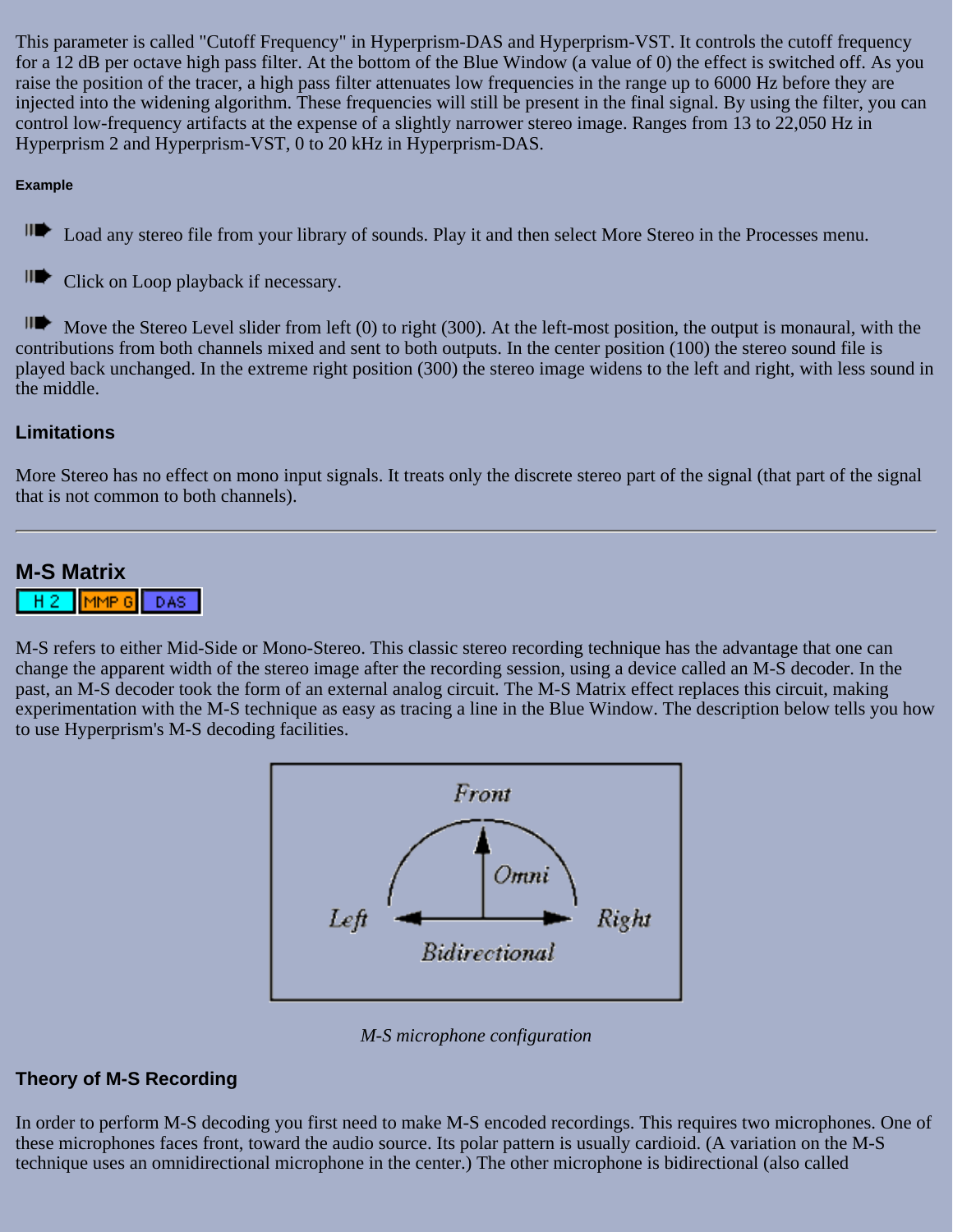figure-eight). The cardioid microphone captures the middle or mono part of the stereo image. The bidirectional microphone picks up the sides or discrete stereo part of the image. You record the output of these microphones on a two-channel recorder, with one channel called M and the other S, as opposed to the usual left (L) and right (R).

Assuming you have made an M-S recording, connect the M output of your recorder to Channel 1 of your Digidesign system, and connect the S to Channel 2.

**Pro Tools/Avid users:** The Hyperprism-DAS M-S Matrix effect requires two-channel input or a DAE error message -7450 will result when you attempt to process. Also note that Hyperprism stereo AudioSuite effects require the following settings: Use in Playlist (not Region) and be in Multi-Input Mode.

### **Parameters**

### **Stereo Position**

Displacement of the stereo image in degrees [-90, +90], where the center position 0° means no change. This can be useful in processing sound tracks recorded on location where the dialog is off-center, and one wants to restore it to the center position. This parameter is labeled Center Position in Hyperprism 2, Hyperprism-MMP and Hyperprism-DAS.

This parameter maintains constant power at any position, so that at extreme left or right positions the level is boosted. If this causes distortion you can compensate by lowering the input level by 3 dB in the Settings window.

### **Side Volume**

Gives you control over the level of the stereo part of the signal. In M-S processing, the higher the stereo level, the wider the apparent stereo image. The default range is 0% to 150%, which corresponds to a range from -96 dB to +6 dB. This parameter's range is from 0 to 100% in Hyperprism 2, Hyperprism-DAS and Hyperprism-MMP.

#### **Input**



Middle Left and Side Left. By default M-S Matrix assumes that the signal going into the "Left" input jack is the Mid part of the M-S signal. By selecting Left = Side, the program assumes that the left input is the Side part of the M-S signal. Click on this button to switch input settings.

#### **Output**



This button can correct for an out-of-phase microphone configuration. It determines the phase of the M source. M+S in Left is the normal case; the M input sums positively. Click on this button to switch output channels.

### **Example**

**ID** Load the example sound file Clifden Beach, Ireland. This is an M-S encoded file. Enable Loop playback

II Select M-S Matrix from the Plug-ins menu.

According to the sound engineer who made this recording, the normal stereo effect is rendered when the center position is 0 degrees and the Side Volume is 30%. Do this and listen to the sound for a while. Now decrease the Side Volume. As you drag toward the bottom of the range you'll hear the sound gradually becoming mono.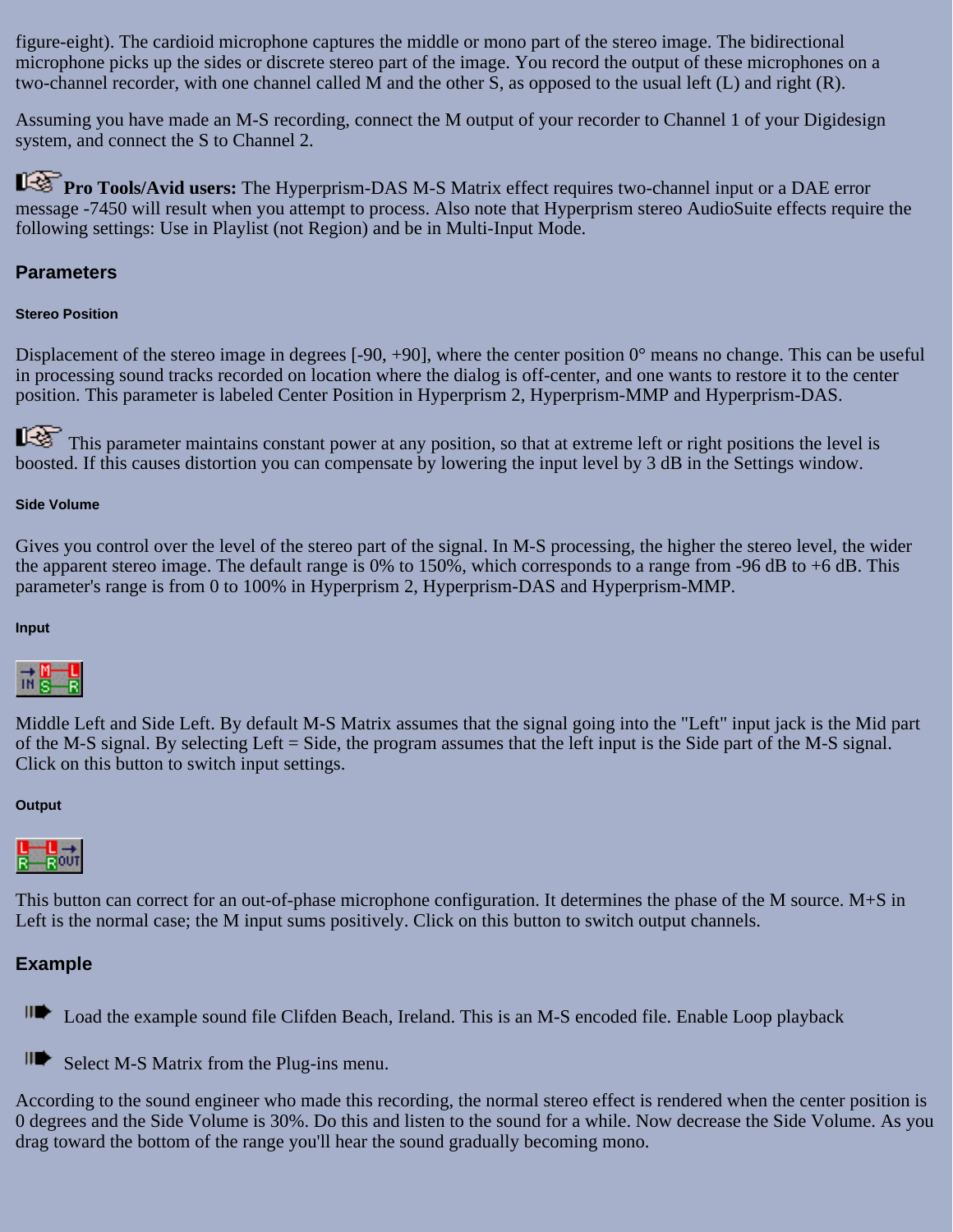Щ As you boost Side Volume above 30 you'll hear the sound image becoming wider and wider.

HD With the Side Volume up high, move the Center Position control. The apparent "center" of the stereo image shifts to the right and left, just as if you were readjusting the position of the M microphone during a recording session.

### **Spatial Patterns Obtainable with M-S Decoding**

The polar diagrams below show the range of spatial patterns obtainable from a single M-S recording using M-S Matrix and Hyper Stereo (if included in your Hyperprism package). The captions list the X and Y positions of the tracers followed by a figure in decibels that indicates the level of the S part of the signal relative to the M part.



*Directivity patterns for a bi-directional (--) and cardioid (++) microphone in M-S recording configuration. This reflects the physical configuration of the microphones in the original recording session.*



*Hyper Stereo: Stereo +100%, Mono 50%,M-S Matrix: pattern at +3 dB*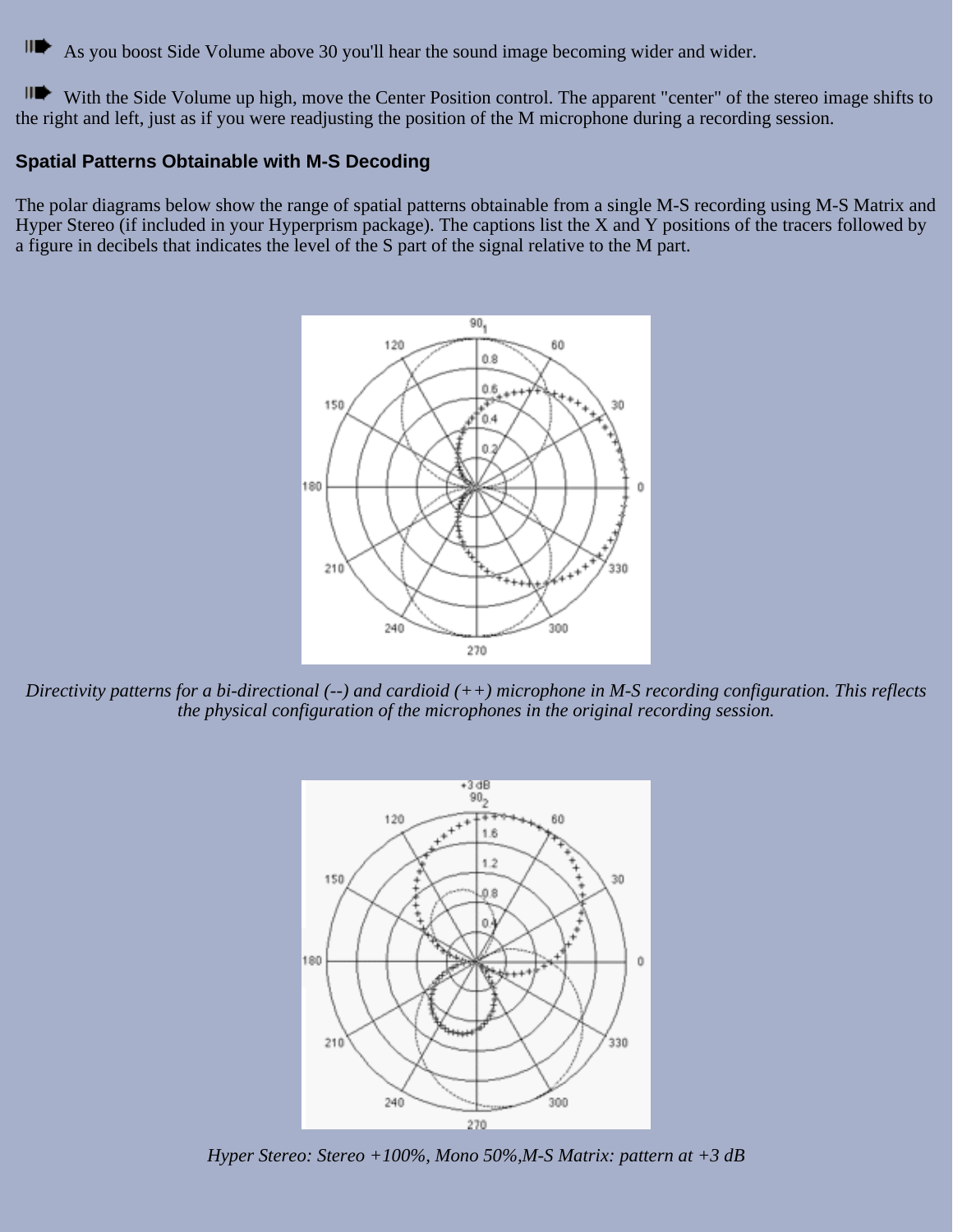

*Hyper Stereo: Stereo +100%, Mono +100%, M-S Matrix: pattern at O dB (equal level)*



*Hyper Stereo: Stereo +71%, Mono +100%, M-S Matrix: pattern at -3 dB*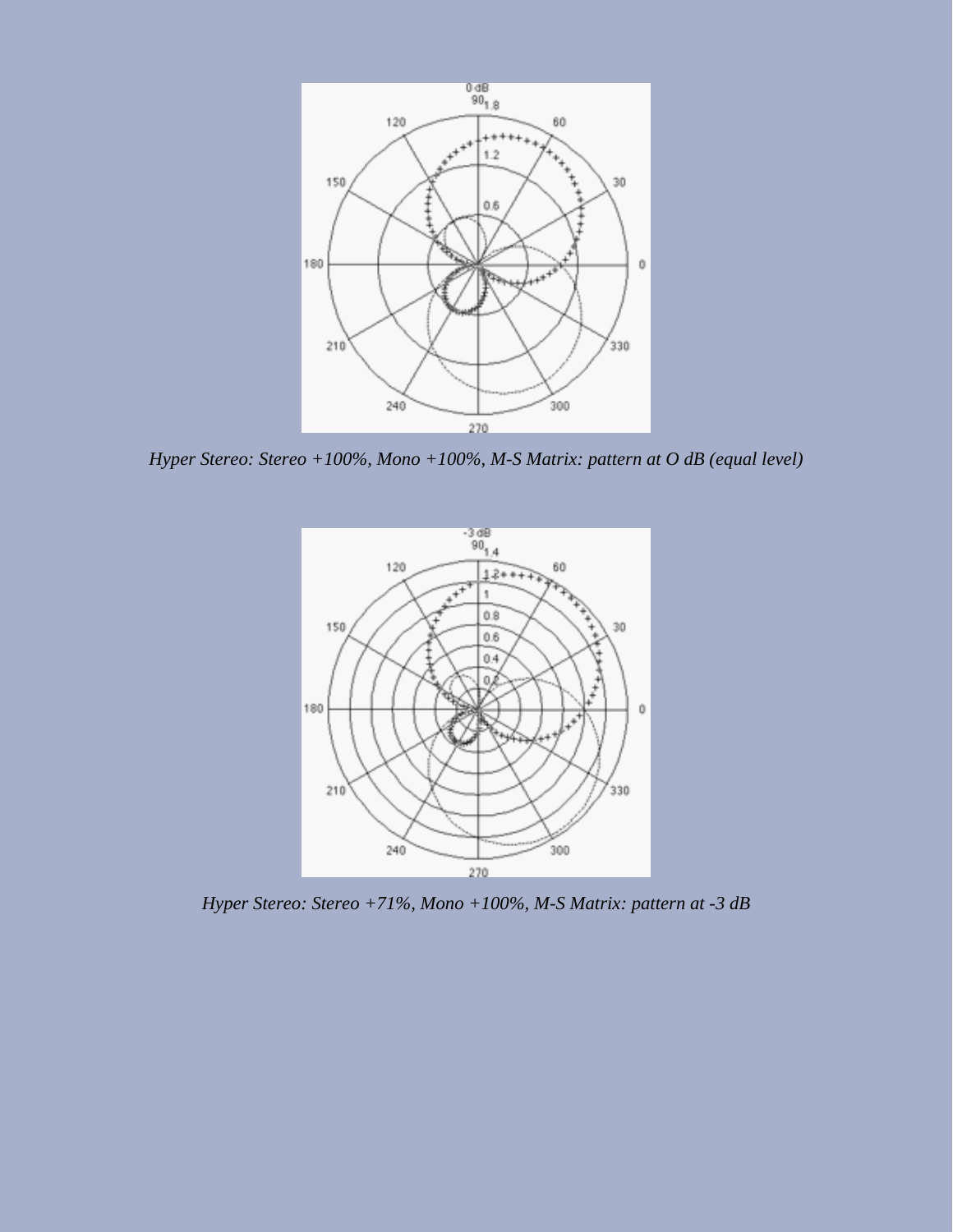

*Hyper Stereo: Stereo +50%, Mono +100%, M-S Matrix: pattern at -6 dB*



Hyper Stereo: Stereo +25%, Mono +100%,M-S Matrix: pattern at - 12 dB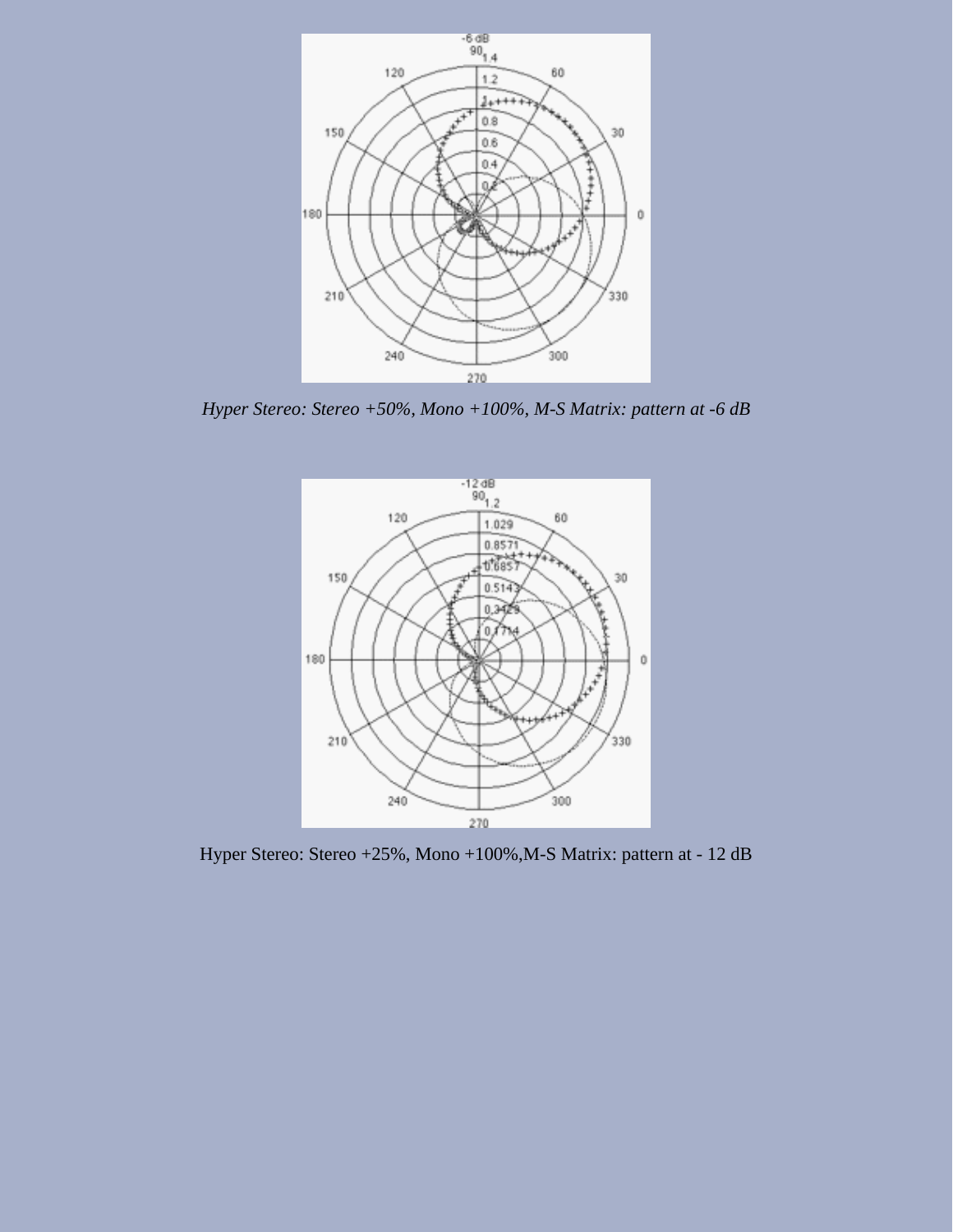

*Hyper Stereo: Stereo +10%, Mono +100%, M-S Matrix: pattern at -20 dB*

M-S Matrix has no effect on mono input signals but interesting effects can be obtained with rich frequency spectrum stereo signals.

Go to Effects: [\[Filters\]](#page-20-0) [[Modulators](#page-31-0)] [\[Delay and Reverb\]](#page-45-0) [[Stereo\]](#page-65-0) [[Misc Effects\]](#page-81-0) Go to Table of Contents: [\[Hyperprism-DAS\]](#page-1-0)

[[Troubleshooting](#page-94-0)] [\[About Digital Audio\]](#page-99-0)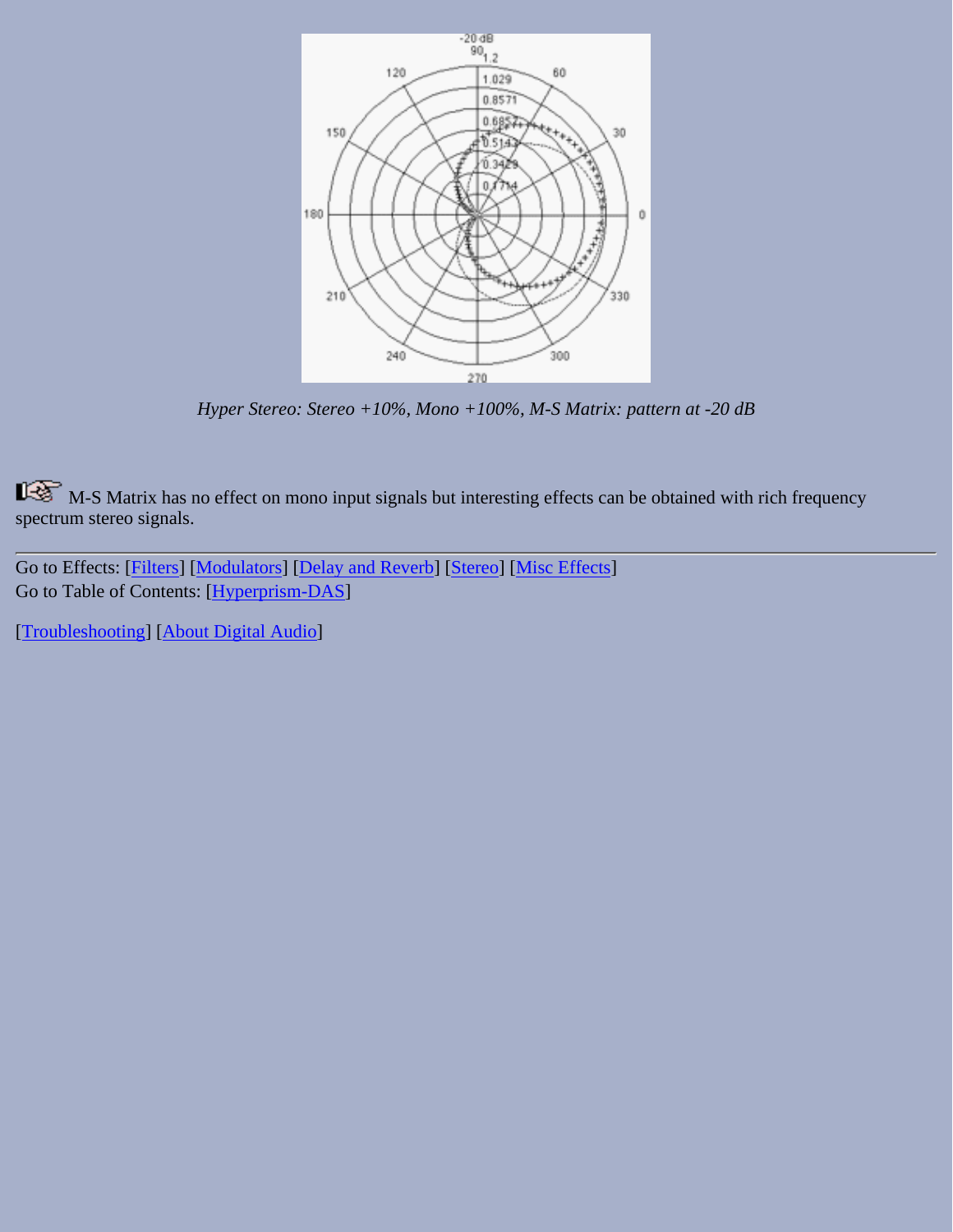# <span id="page-81-0"></span>Arboretum *Hyperprism* mmunwwwww **Manual** SYSTEMS

# **Hyperprism Miscellaneous Processes**

- [Harmonic Exciter](#page-81-1)
- **[Bass Maximizer](#page-83-0)**
- [Tube/Tape Saturation](#page-84-0)
- **[Pitch Time Changer](#page-85-0)**
- **[Pitch Changer](#page-87-0)**
- [Vari-Speed](#page-88-0)
- **[Noise Gate](#page-88-1)**
- **[Compressor](#page-89-0)**
- <u>[Limiter](#page-92-0)</u>
- **[Sonic Decimator](#page-93-0)**

# <span id="page-81-1"></span>**Harmonic Exciter**

#### <u>IVST HMMP GL</u> DAS:

Have you ever had an audio track that sounded dull and boring, which no amount of EQ could fix? Add a bit of excitement to your audio with Arboretum's Harmonic Exciter. Instead of simply boosting frequencies already present, as occurs with EQ, the Harmonic Exciter generates new high frequency harmonics, thereby extending the bandwidth and increasing the liveliness of the original audio.

A problem with many exciter algorithms is that the harmonic generator either does not add a significantly high level of audible harmonics or adds very unpleasant artifacts, such as harsh and gritty distortion to the signal path. With Arboretum's Harmonic Exciter great care has been taken to maximize the amount of harmonic generation, yet greatly minimize the amount of artifacts. Also, the Harmonic Exciter's phase compensated side chain avoids any phasing and frequency notching problems commonly associated with most exciter algorithms. In addition the Exciter algorithm avoids most of the aliasing artifacts that are problematic with most digitally based exciters. This is done by substantially raising the internal sampling rate of the plug-in.

# **Effect Usage:**

The most important thing to remember when using the Harmonic Exciter is that the quality of the results are highly signal dependent. For example, certain settings may sound great on a drum track, but harsh and distorted on an acoustic guitar track. Often a fair amount of experimentation is required to achieve good results, especially because the parameters interact considerably.

A general guideline to setting the effect, is to adjust the Dynamics to around 70% and the Crossover between 2000 to 4000 Hz. For the Harmonics Type set it to "Odd and Even" for a warmer sound or "Odd" for a brighter sound. Then raise the Harmonics slider towards the maximum level, but if any unpleasant distortion is heard, then stop and back down the slider just a bit. Then adjust the Spectral Mix so the high and low frequencies are well balanced. Generally the more harmonics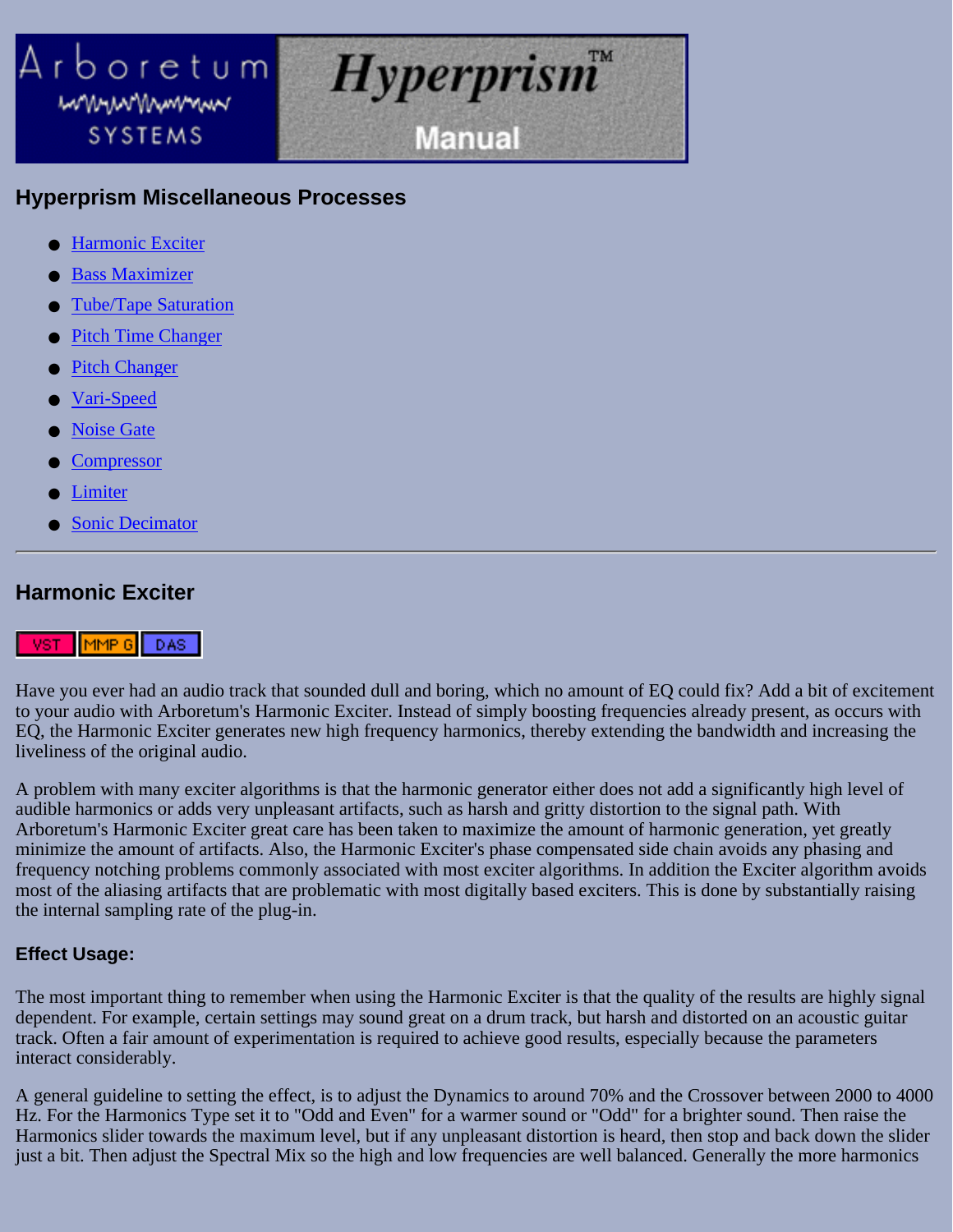added the lower the Spectral Mix should be set. Then readjust the Dynamics and Crossover sliders as desired.

For something with a delicate harmonic structure such as an acoustic guitar, it may be a good idea to set the harmonics fairly low (e.g. less than 50%) and the crossover fairly high (e.g. 3000Hz). On the other hand, for audio such as a rock drum kit, it maybe more important to maximize the harmonic generation, by setting the Harmonics very high (e.g. 200%) and the Crossover fairly low (e.g. 1500Hz). Also, for speech lowering the Dynamics slider may help minimize the exaggeration of sibilance.

The Quality Level control within the Harmonic Exciter allows the user to adjust the amount of internal sample rate increase. Settings of "Good", "Better" and "Best" correspond to successively higher internal sample rates and therefore higher levels of quality. The difference in sound quality between "Good" and "Best" range from barely noticeable to fairly obvious depending upon the sound being processed. Sounds with little high frequency content may have little problem with aliasing, whereas sounds with lots of high frequency content could have lots of aliasing artifacts. Since increasing the Quality Level also greatly increases the CPU usage, it is not worth setting the Quality Level higher than needed.

For a more natural sounding effect we recommend you use the Harmonic Exciter on a relatively dry signal, and then add reverb or other effects afterwards. Although if natural is not what you're looking for, go ahead and try adding lots of reverb or other effects first. We also recommend you process each track of a mix separately, instead of processing the entire mix. The advantage of processing each track individually is that the settings can be tailored to each specific sound and inter-modulation distortion and other artifacts will generally be minimized. Certainly good results can be achieved by applying the Harmonic Exciter to an entire mix, but much more care should be taken not to over do the effect.

### **Parameters**

#### **Harmonics**

Controls the amount of harmonics generated, with 0 to 100 percent being the nominal range. For extreme harmonic generation the harmonics slider can be set as high as 200 percent. Adjusting the Harmonics will affect the balance of the low and high frequency, so it may be necessary to adjust the Spectral Mix to compensate.

#### **Dynamics**

This novel feature adjusts the dynamics of the harmonic generation algorithm. For example, higher settings will cause the Exciter to mainly add harmonics to high amplitude transient signals only; lower settings will cause the harmonics to be applied more evenly to both low and high amplitude signals which will generally increase the overall harmonic content. The range is from 0 to 100%. Adjusting the Dynamics will sometimes affect the balance of the low and high frequency, so it may be necessary to adjust the Spectral Mix to compensate.

#### **Crossover**

Ranges from 500 to 10000Hz. Adjusts the frequency at which the harmonic generation occurs. For example, if the crossover is set to 2000Hz, then all frequencies above 2000Hz will have harmonics added.

#### **Spectral Mix**

Ranges from -24.0 to 12.0dB. Sets the gain of the frequency components which are above the crossover point.

#### **Harmonic Type**

Choices are "Odd and Even (Warm)" and "Odd (Bright)."

## **Quality Level**

Choices are Good, Better and Best. Adjusts the accuracy of the exciter effect, by increasing the internal sample rate at which processing occurs. On the down side, raising the quality level will significantly increase processor utilization.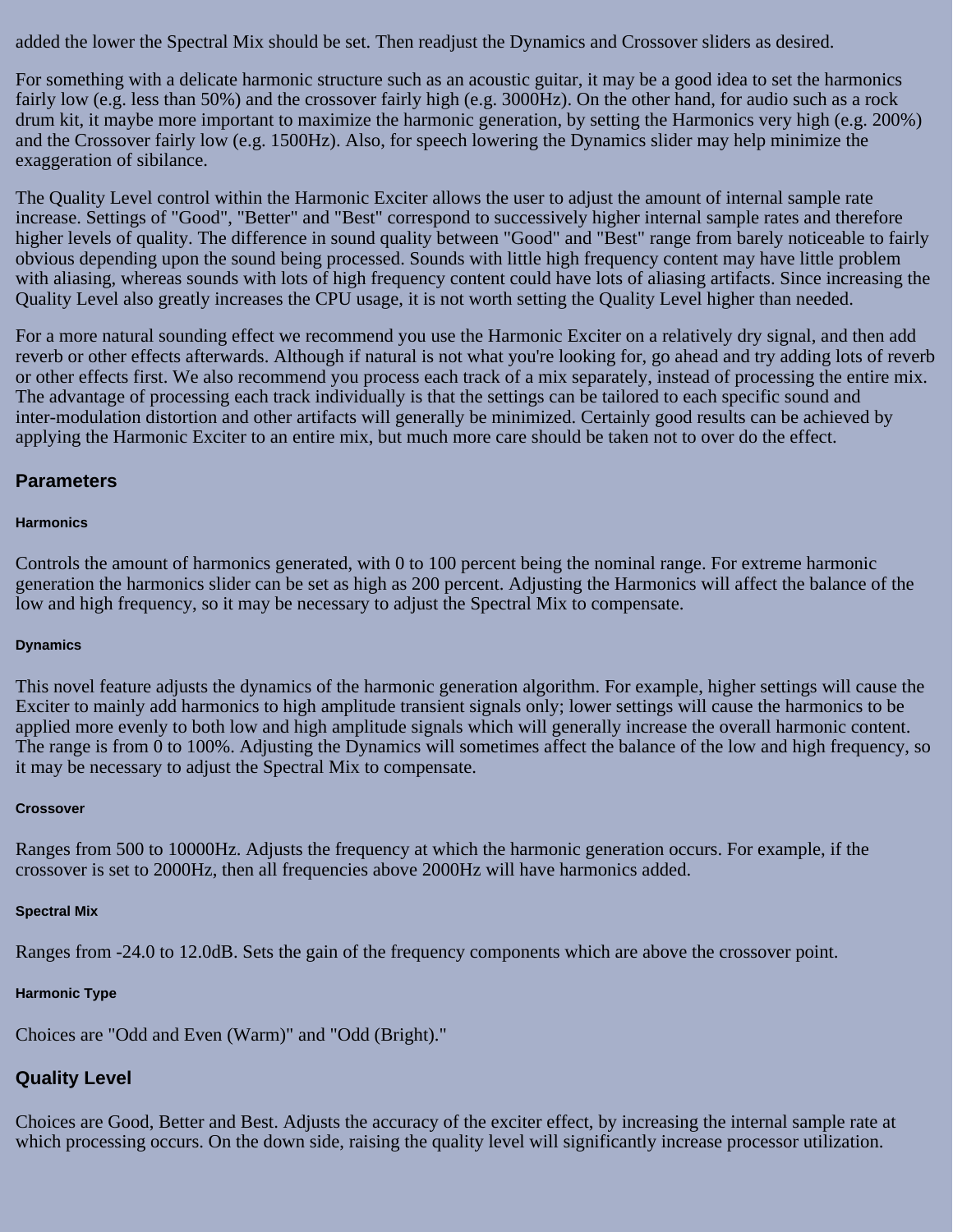## <span id="page-83-0"></span>**Bass Maximizer**



The Bass Maximizer plug-in offers a wide assortment of bass enhancement and maximization effects, ranging from subtle bass enhancement to extreme bass generation. The harmonic generation feature increases the perceived amount of bass, even on low end systems with poor bass frequency response. It does so by adding harmonics which fool our brains into hearing lower frequencies than may exist in the original sound. The compression feature allows even more bass to be added without the risk of clipping or system overload.

### **Effect Usage:**

The usage of the Bass Maximizer is relatively straightforward. A good starting point is to set the Crossover to be between 50 and 100Hz, the Low Cut to less than 20Hz, and the Resonance to less than 1.0. Then increase the Harmonics to the desired level, and add some compression. Finally adjust the Mix to balance out the low and high frequencies as desired. If deep bass is required set the Resonance to around 3.0, increase the Low Cut parameter to about 40Hz, and set the compression to around 10-20. The Bass Maximizer can be used effectively to process individual tracks, or an entire mix.

#### **Parameters**

#### **Compression**

Ranges from 0.0 to 20.0dB. Controls the amount of compression applied to the bass frequencies.

#### **Harmonics**

Controls the amount of harmonics generated, with 0 to 100 percent being the nominal range. For extreme harmonic generation the harmonics slider can be set as high as 200 percent.

#### **Crossover**

Ranges from 40 to 400Hz. Adjusts the frequency below which the harmonic generation and compression occur. For example, if the crossover is set to 100Hz, then all frequencies below 100Hz will have harmonics and compression added.

#### **Low Cut**

Ranges from 5.0 to 200.0Hz. The Low Cut feature rolls off frequency content below the specified point. This control is useful when the Bass Maximizer generates so much very low frequency content that the intended reproduction system becomes overloaded. For example, if the intended system is a typical multimedia computer which can't accurately reproduce frequencies below 70Hz, then set the Low Cut to around this frequency.

#### **Resonance**

Ranges from 0.5 to 5.0. Controls the amount of resonance applied to the low cut filter. This feature effectively adds an extra boost at the Low Cut frequency. For typical material that does not require resonance a setting of roughly 0.7 is a good starting point. For bass heavy musical styles, a setting of 3.0 to 5.0 may work best.

#### **Mix**

Ranges from 0.0 to 100.0%. Sets the mix between the frequency components which are above and below the crossover point.

#### **Harmonic Type**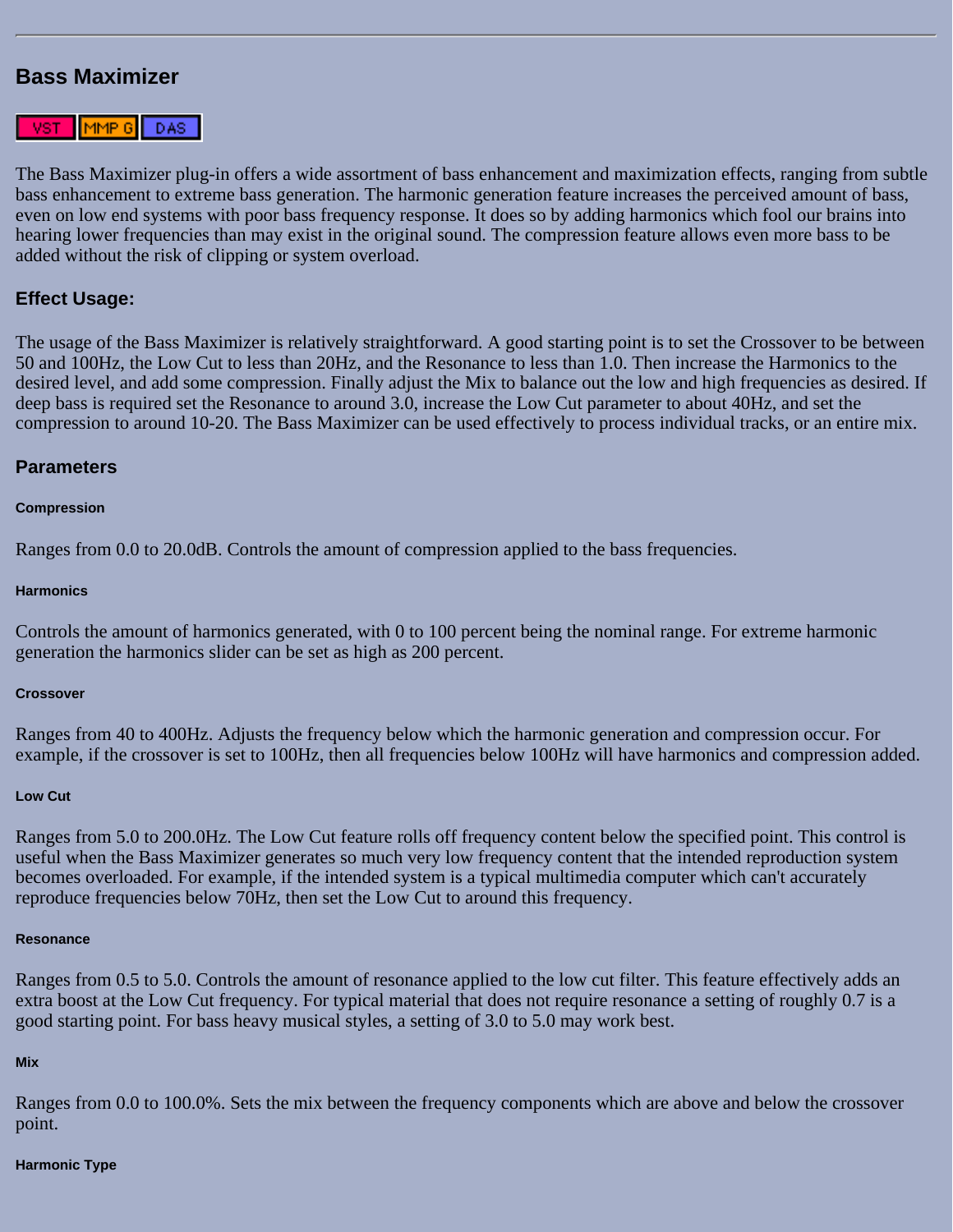Choices are "Odd and Even" and "Odd". Odd and Even gives smoother bass enhancement, while Odd harmonics will give a tighter bass sound.

# <span id="page-84-0"></span>**Tube/Tape Saturation**

 $[$ MMP  $\rm{G}$   $]$ DAS: VST<sub>1</sub>

### **Overview**

The Tube/Tape Saturation plug-in has been designed to accurately model the non-linear saturation characteristics of a wide range of high-end tube amplifiers and pre-amplifiers, as well as analog reel-to-reel tape recorders. This plug-in does not model various other aspects related to tape recorders or tube amplifiers, such as high frequency roll-off or tape hiss. The Tube/Tape Saturation plug-in gives you warm, smooth tube and tape characteristics, all while staying within the digital domain.

The Tube/Tape Saturation plug-in also increases the internal processing sample rate so that aliasing artifacts are greatly reduced, something that many digitally based distortion effects neglect to do. The process of distortion adds harmonics to the signal. What happens if a harmonic is generated which has a frequency greater than the highest frequency that can be sampled (i.e. 1/2 the sample rate)? The answer is, the harmonic is folded back into audible frequency range, creating a very unpleasant type of distortion called aliasing distortion.

## **Effect Usage:**

To produce subtle tube or tape saturation, generally adjust the Gain to between 3.0dB and 10.0dB and set the Warmth to around 80 to 90 percent. It should be noted that even a Gain of 0dB or less can often produce a considerable amount of distortion, so don't over do it. It is also generally recommended to perform the saturation before any other processing such as reverb or limiting, although certain effects such as EQ, wah wah filters, or subtle compression may work well when applied pre-saturation. But given that these are just general guidelines, certainly don't be afraid to experiment.

The Quality Level control allows the user to adjust the level of internal sample rate increase. Settings of "Good", "Better" and "Best" correspond to successively higher internal sample rates and therefore higher levels of quality. The difference in sound quality between "Good" and "Best" range from barely noticeable to fairly obvious, depending upon the sound being processed. Sounds with little high frequency content will have little problem with aliasing, whereas sounds with lots of high frequency content will have lots of aliasing artifacts. Since increasing the Quality Level also greatly increases the CPU usage, it is not worth setting the Quality Level higher than needed.

This plug-in also offers the following 4 saturation types: Tube Type1, Tube Type2, Tape Type1 and Tape Type2. (Try saying that out loud a few times...)

The tube emulations offer a significantly different harmonic structure than the tape emulations, with the tape emulation generating more higher order harmonics than the tube emulation. Tube Type1 and Tape Type1 emulate slightly more compressed tube and tape distortions, respectively, whereas Tube Type2 and Tape Type2 emulate slightly warmer, more dynamic distortions.

Another very important thing to remember when using the Tube/Tape Saturation plug-in is that because it is a non-linear effect, different results will occur by processing each track of a mix separately or processing the entire mix together. It is generally recommended that each track be processed individually. This allows the saturation settings to be optimized for each track, and generally reduces intermodulation distortion and emphasizes harmonic distortion. Certainly good results can be achieved by applying the Tube/Tape Saturation plug-in to an entire mix, but much more care should be taken not to over do the effect. Also, when applying Tube/Tape Saturation to an entire mix, it is generally best to make sure the mix has not already been limited. Not doing so will often cause ugly artifacts when the Tube/Tape Saturation is applied.

Another use for the Tube/Tape Saturation plug-in is in place of a limiter or level maximizer. Limiters or level maximizers,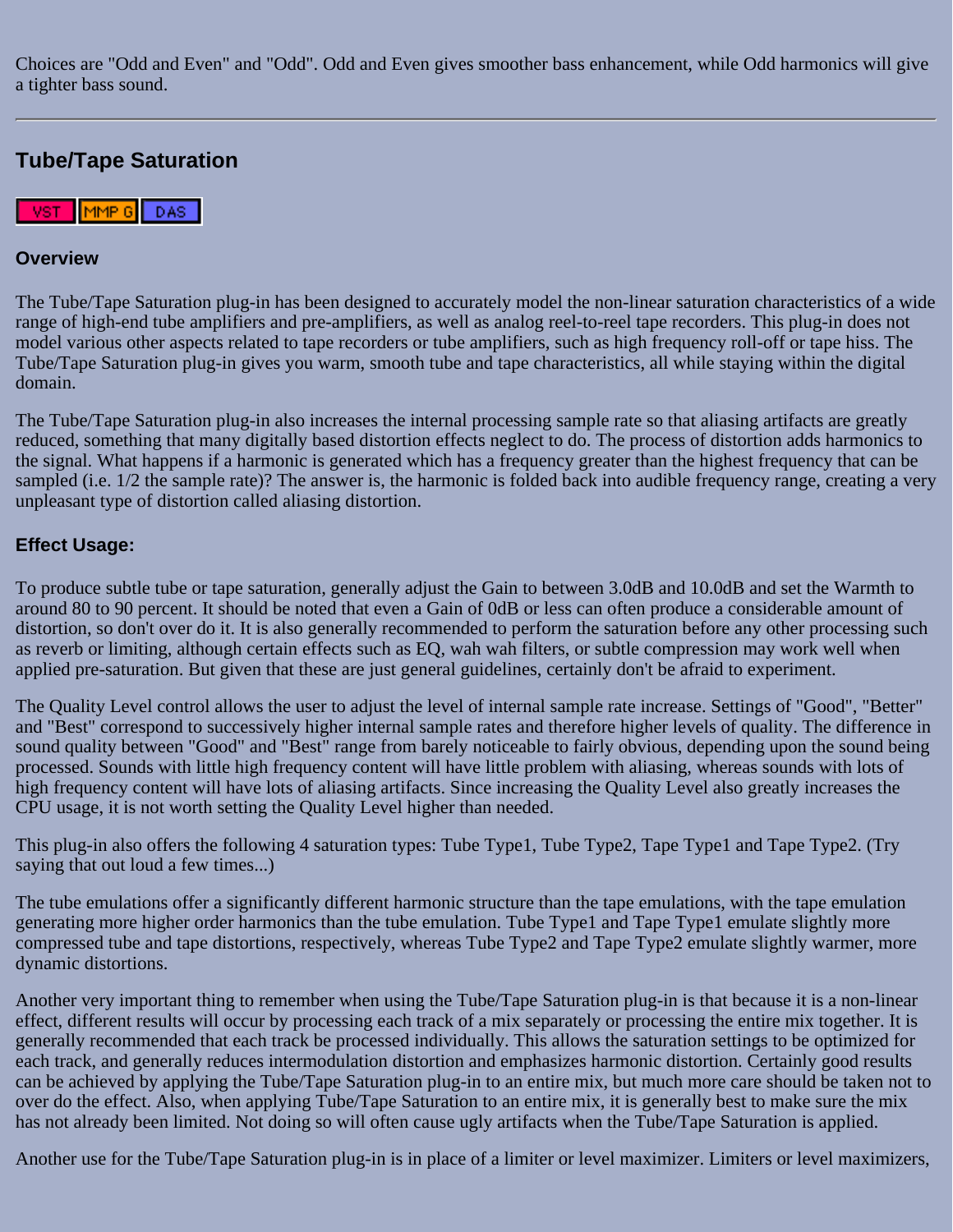while generally being able to reduce the maximum amplitude with minimal distortion, often have the unpleasant artifact of squishing sound until it is dull and lifeless. On the other hand, the Tube/Tape Saturation plug-in can reduce peak level yet retain, and even add to, the punchiness of the original audio track, while often sounding warm and not overly distorted. The Tube/Tape Saturation will not work well as a level maximizer for some sounds, such as a string section, but for other sounds, such as a rock drum kit, it can be quite effective. Because Tube Type1 and Tape Type1 saturation types have higher compression characteristics, it is recommended that they be used instead of Tube Type2 and Tape Type2, when trying to perform level maximization.

### **Parameters**

### **Warmth**

Ranges from 0.0 to 100.0%. Controls the amount of harshness or smoothness of the saturation effect. With 0.0% tending towards the harsh side and 100.0% being smooth and warm, like a high-end tube distortion.

### **Gain**

Ranges from -6.0 to 50.0dB. Adjusts the amount of saturation produced by the effect. For subtle tube or tape saturation stay within the 3.0 to 10.0dB range. For outrageous distortion effects try a gain of 50.0dB.

### **Saturation Type**

Choices are Tube Type1, Tube Type2, Tape Type1 and Tape Type2.

### **Quality Level**

Choices are Good, Better and Best. Adjusts the accuracy of the saturation effect, by increasing the internal sample rate at which processing occurs. On the down side, raising the quality level will significantly increase processor utilization.

## <span id="page-85-0"></span>**Pitch Time Changer**

### $H2$

The Pitch Time Changer lets you vary the playback speed (duration) and the pitch of the input signal independently.

For pitch-shifting, the algorithm works by loading memory with an incoming signal sampled at rate A and reading out the samples at rate B. The ratio A/B determines the pitch change. To maintain a continuous output signal, samples must be repeated (for upward pitch shifts) or skipped (for downward pitch shifts). Because the output address pointer repeatedly overtakes the input address pointer (for pitch increases) or is overtaken by the recirculating input address pointer (for pitch decreases), the output address must occasionally jump to a new point in the memory. To stretch the time base of the input signal, the algorithm repeats small "grains" (segments) of the input signal, while for time shrinking, it deletes intermediate grains.The sound quality of the Pitch Time Changer is based on the nature of the input signal and on the ratio of pitch change it is asked to perform. Small pitch and time changes tend to generate less-audible side effects.

There are no "magic" settings. Only by experimenting with a given input sound can you explore the range of sound transformation possibilities this effect can realize.

**Hyperprism 2 users:** Pitch Time Changer's time calculations, and the resultant sound quality, are influenced by the [Processing Preferences](file:///C|/Program Files/Arboretum Systems/Pdf manual/Hyperprism-DAS-AudioSuite Guide/Hyperprism%202-HyperEngine%20Guide/he_menus.html#anchor134715) settings found in HyperEngine's Preference menu. Try boosting the filter and interpolation settings if your time slow-downs are sounding too grainy.

Do not be afraid to experiment with what might be considered "absurd" settings. For example, extremely slow playback rates can lead to very interesting and un-recognizable sounds.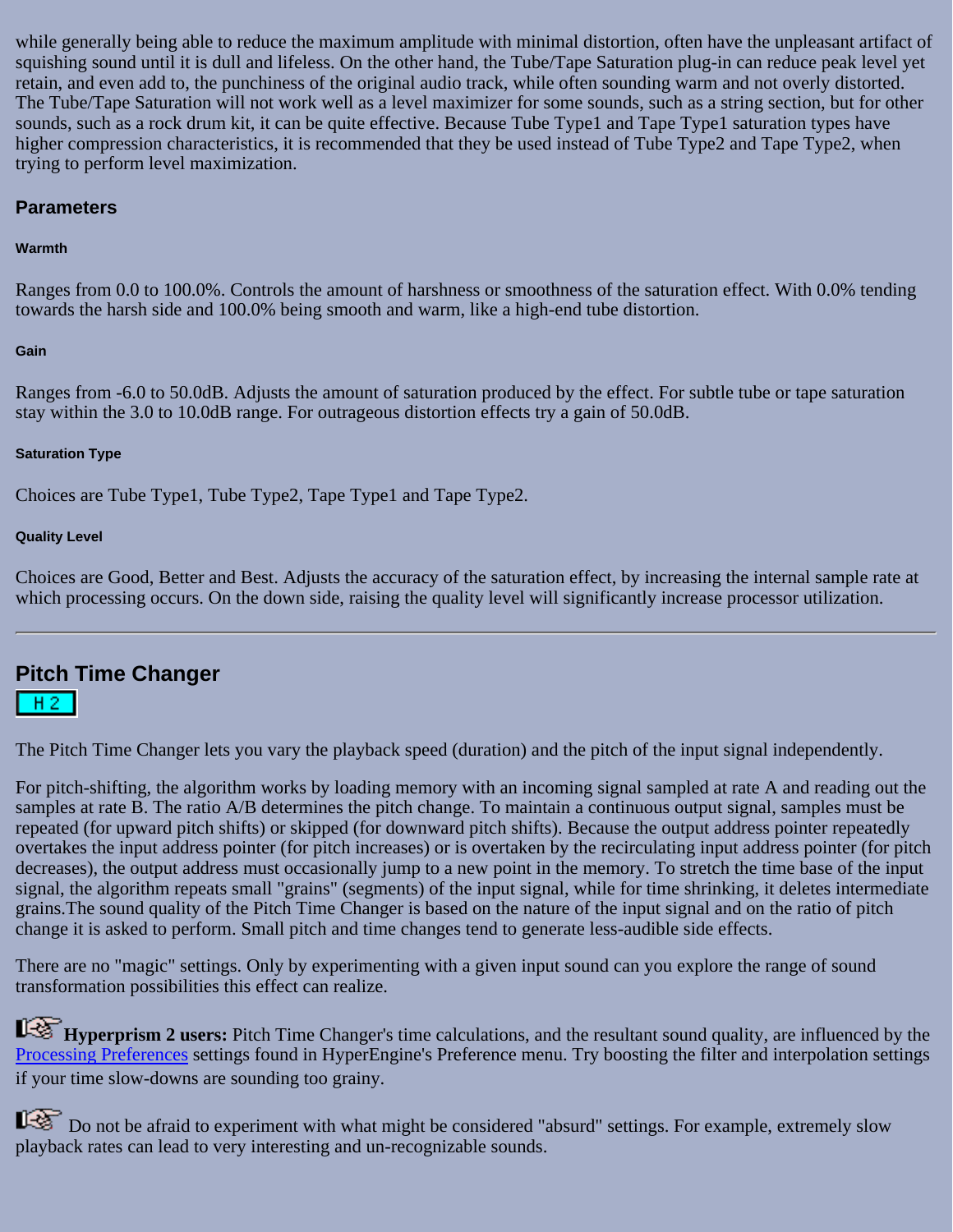At some extreme settings of the Pitch Time Changer, especially when very high feedback settings are in use, the algorithm may mute its output when certain processing limits are exceeded. In this case, simply move the mouse back to a slightly less "extreme" setting and sound playback will resume.

**Hyperprism 2 users:** Pitch Time Changer won't do time changes on live signal when used with a HyperEngine Play-Thru document. This process is meant more for use on disk files, which are processed in HyperEngine File documents.

### **Parameters**

### **Speed**

Speed variation, where 1% results in an unrecognizably-elongated version of the sound and 200 corresponds to a double-speed rendition of the input signal. Settings up to 400% (4x normal speed) are permitted.

### **Pitch**

Pitch variation from -200% to +200%, where 0% represents a transposition towards extreme low frequencies and 200 transposes the input sound up an octave.

Note that negative values of pitch shifting cause the pitch of the source signal to be shifted the same amount as positive percentage values, but the playback direction of the individual sound fragments, or "grains" are reversed. This can be especially interesting on speech or rhythmic sounds. For example, a pitch shift of -100% results in playing the sound at it's original pitch, but broken into small, backwards chunks.

Mouse click in the numeric field to the left of the Pitch slider, and drag the low-range value down to -200%. Now you can experiment with negative pitch shifts.

### **Grain Size**

To stretch or shrink the time base of the original sound signal, the algorithm repeats (or skips) small segments, or "grains" of the original sound. The length of these grains can be varied, resulting in a great difference in sound. The effect can range from echoing to "granulation" to obliteration of the identity of the input signal.

Small grain settings can lead to buzzing sounds, while long ones may be perceived as a doubling, or echo effect. The actual results depend heavily on the character of the original sound. Hyperprism works with a maximum grain size of 1024 samples; this parameter is controlled by a percentage value, ranging from 0 to 100%.

### **X-Fade Size**

The X-Fade slider sets the crossfade time, from 0% (no crossfade) to 100% (where the crossfade lasts the entire length of the grain. Short settings tend to produce audible artifacts at the boundaries set by the Grain size.

X-Fades of zero will often click. Longer crossfades will be smoother, but can lead to more chorusing or doubling sounds.

### **Feedback**

The Feedback slider introduces regeneration, where the output of the pitch time changer is mixed back at it's input. A setting of 0% is no feedback, 100% will lead to run-away regeneration, as the full output of the effect is constantly being routed to it's own input.

Different feedback settings can result in anything from flanging or resonant effects to cascading showers of pitch-bending echoes as the mouse is moved.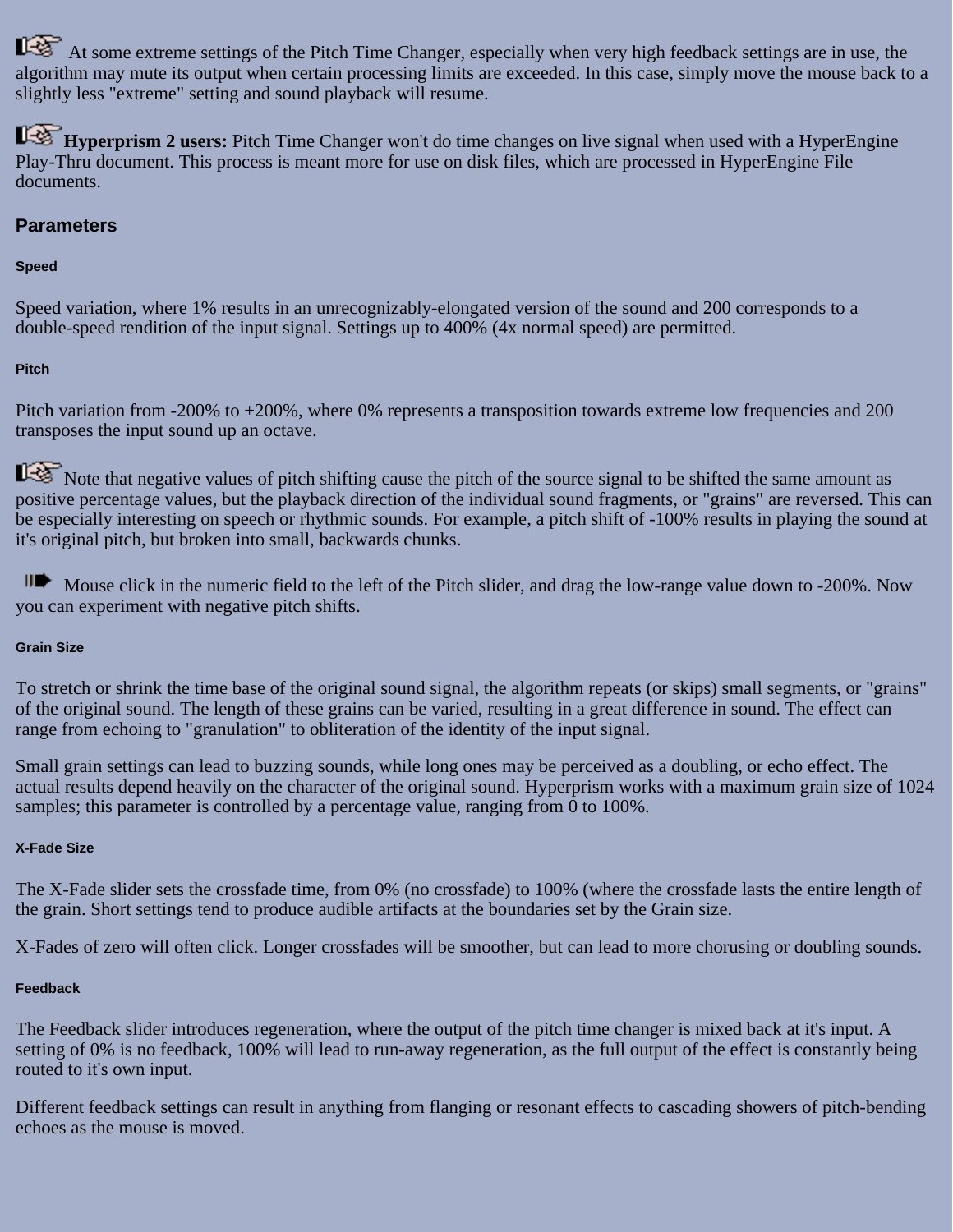Ranges from 0-100%. Sets the mix of time stretched sound and pitch shifted sound. 0% settings allow you to hear only time stretched signal; 100% means all pitch shifted signal.

# <span id="page-87-0"></span>**Pitch Changer**

|MMP G| DAS | **VST** HΖ

This effect is called "Pitch Shift" in Hyperprism-MMP. The Pitch Changer lets you vary the pitch of the input signal.The algorithm works by loading memory with an incoming signal sampled at rate A and reading out the samples at rate B. The ratio A/B determines the pitch change. To maintain a continuous output signal, samples must be repeated (for upward pitch shifts) or skipped (for downward pitch shifts). Because the output address pointer repeatedly overtakes the input address pointer (for pitch increases) or is overtaken by the recirculating input address pointer (for pitch decreases), the output address must occasionally jump to a new point in the memory.

There are no "magic" settings. Only by experimenting with a given input sound can you explore the range of sound transformation possibilities this effect can realize.

At some extreme settings of the Pitch Time Changer, especially when very high feedback settings are in use, the algorithm may mute its output when certain processing limits are exceeded. In this case, simply move the mouse back to a slightly less "extreme" setting and sound playback will resume.

### **Parameters**

### **Pitch**

Pitch variation, from -200% to +200%, where 0% represents a transposition towards extreme low frequencies and 200 transposes the input sound up an octave.

Note that negative values of pitch shifting cause the pitch of the source signal to be shifted the same amount as positive percentage values, but the playback direction of the individual sound fragments, or "grains" are reversed. This can be especially interesting on speech or rhythmic sounds. For example, a pitch shift of -100% results in playing the sound at it's original pitch, but broken into small, backwards chunks.

Mouse click in the numeric field to the left of the Pitch slider, and drag the low-range value down to -200%. Now you can experiment with negative pitch shifts.

### **Grain Size**

To stretch or shrink the time base of the original sound signal, the algorithm repeats (or skips) small segments, or "grains" of the original sound. The length of these grains can be varied, resulting in a great difference in sound. The effect can range from echoing to "granulation" to obliteration of the identity of the input signal.

Small grain settings can lead to buzzing sounds, while long ones may be perceived as a doubling, or echo effect. The actual results depend heavily on the character of the original sound. Hyperprism works with a maximum grain size of 1024 samples; this parameter is controlled by a percentage value, ranging from 0 to 100%.

#### **X-Fade Size**

The X-Fade slider sets the crossfade time, from 0% (no crossfade) to 100% (where the crossfade lasts the entire length of the grain. Short settings tend to produce audible artifacts at the boundaries set by the Grain size.

X-Fades of zero will often click. Longer crossfades will be smoother, but can lead to more chorusing or doubling sounds.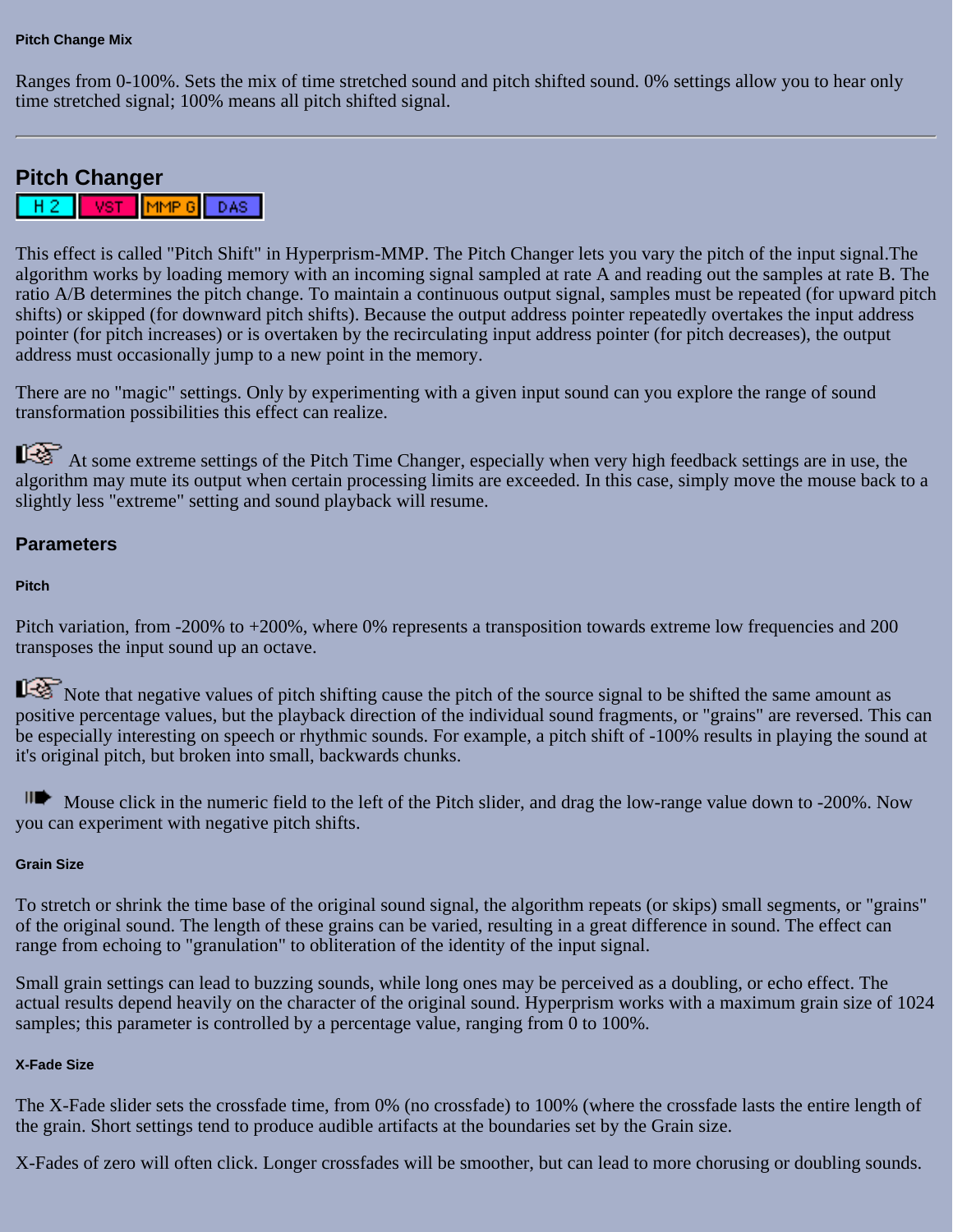#### **Feedback**

The Feedback slider introduces regeneration, where the output of the pitch time changer is mixed back at it's input. A setting of 0% is no feedback, 100% will lead to run-away regeneration, as the full output of the effect is constantly being routed to it's own input.

Different feedback settings can result in anything from flanging or resonant effects to cascading showers of pitch-bending echoes as the mouse is moved.

#### **Mix**

The Mix parameter varies the balance between the level of the original signal and the new, pitch-shifted signal.

## <span id="page-88-0"></span>**Vari-Speed**



Emulates the behavior of analog recording devices; as you slow down the playback speed, the pitch is also lowered. Speed up the playback and the pitch is also raised. With adjustments ranging from twice as fast to 100 times slower, you can create sub-bass growls or rapid-fire speech.

**Hyperprism 2 users:** Vari-Speed's time calculations, and the resultant sound quality, are influenced by the [Processing Preferences](file:///C|/Program Files/Arboretum Systems/Pdf manual/Hyperprism-DAS-AudioSuite Guide/Hyperprism%202-HyperEngine%20Guide/he_menus.html#anchor134715) settings found in HyperEngine's Preference menu. Try boosting the filter and interpolation settings if your time slow-downs are sounding too grainy.

Vari-Speed won't do time changes on live signal when used with a HyperEngine Play-Thru document. This process is meant more for use on disk files, which are processed in HyperEngine File documents.

### **Parameters**

#### **Playback Speed**

Control the playback speed of the input sound, from 1/100th of original to 400% of original speed.

#### **LFO Frequency**

Modulates the playback speed to create subtle shifts or huge swings in speed, from 0 to 20 Hz. Note that when previewing in real-time, frequencies above 5-10 Hz may sound similar depending on the speed of your machine. Try processing faster LFO frequencies to a new file if you have this problem.

#### **LFO Depth**

Controls the degree of shift in playback speed induced by the LFO. Note that with 100% depth the playback speed may shift to very slow depending on the ranges you have set for the Playback Speed parameter.

### <span id="page-88-1"></span>**Noise Gate**



The Noise Gate provides a way to remove unwanted quiet portions of a sound. The most important parameter of the noise gate is the threshold. When the level of your audio is softer than the volume set by the threshold, the Noise Gate effect will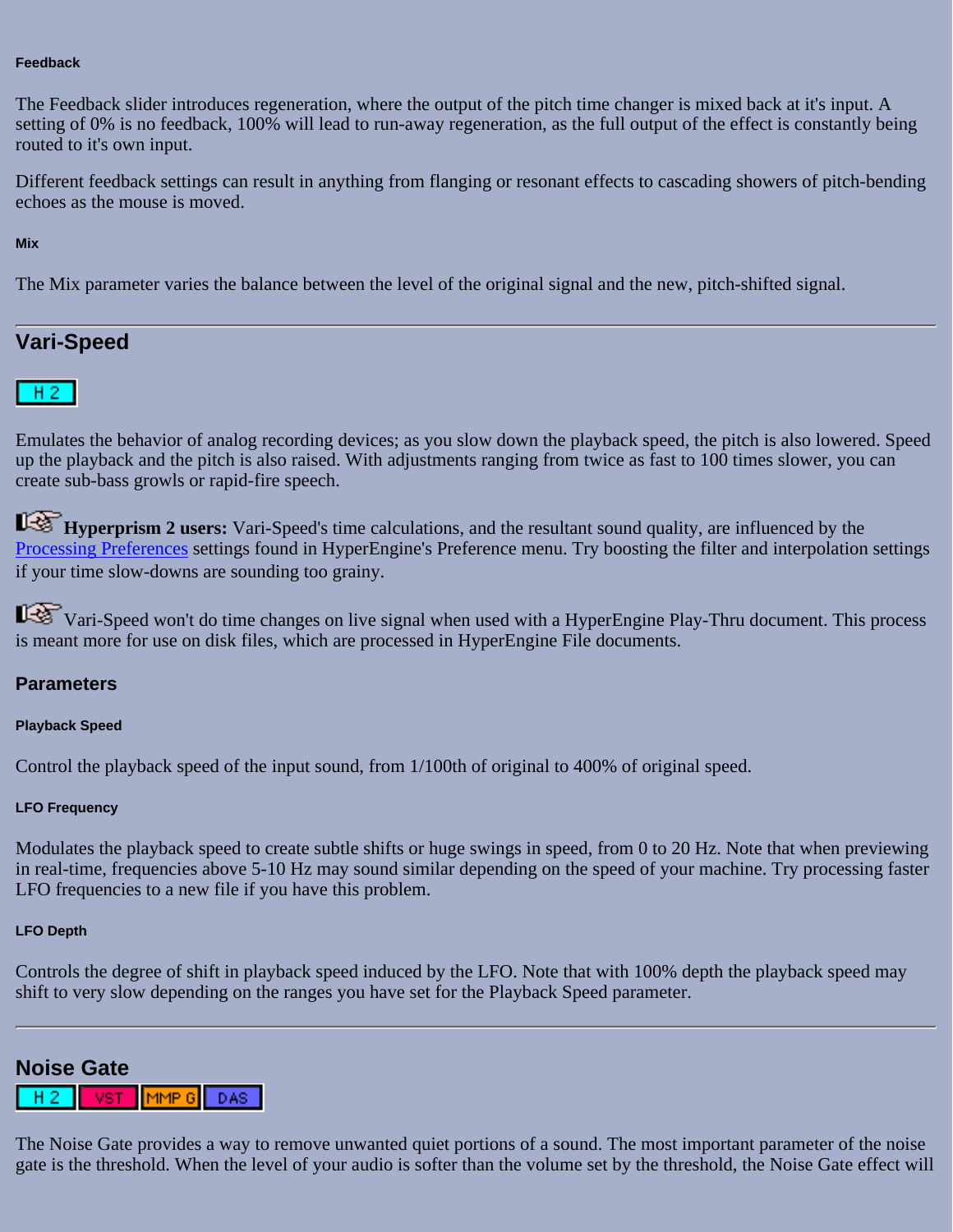turn the audio off, leaving silence. However, when the signal level exceeds the threshold, the audio will be automatically turned back on. Setting the threshold to "0" will result in nothing but silence, since the audio can never get above that point. Similarly, setting the threshold to a very low number (the minimum is -96 dB) will result in a gate that never "closes," in other words, the sound will never be shut off.

The Noise Gate is "stereo coupled" when processing a stereo file. Left channel and right channel signal levels are calculated jointly and one gain is applied to both channels. This prevents weird shifts in the stereo balance.

### **Parameters**

### **Attack**

This parameter is called "Open Time" in Hyperprism-VST. It controls attack time from 0 milliseconds to one second. When the gate is closed (meaning the Noise Gate is shutting off your sound), it is constantly watching for the signal to exceed the level of the threshold. When this happens, the gate will open and begin passing sound again. However, the gate can be programmed to open immediately, or to "ramp" open at a particular rate. This rate is set by the attack time parameter. For example, if you are using the noise gate on a percussion track, set the attack time very short, unless you want to create a "fade in" effect on each drum transient. Feel free to experiment!

### **Threshold**

Threshold, from -96 to 0 dB. The threshold sets the level at which the Noise Gate opens and closes. Audio is passed through the Noise Gate when it's signal level exceeds the Threshold setting. When the level of the signal drops below Threshold, it is muted. The rate at which the gate opens and closes is set by the Attack and Release times.

### **Release Time**

This parameter is called "Close Time" in Hyperprism-VST. The Release Time is a complement to the Attack time parameter (described above). When the signal falls below the Threshold, the gate closes. This can happen instantaneously, or can be programmed to fade out more slowly. The Release time control sets the duration of this fade out. If you want to try and preserve a sense of room ambience when the gate closes, set the release time to a longer value. Or, if you are trying to create a very abrupt truncation of a sound, use a fast Release time. This parameter ranges from 0 to 1000 ms.

### **Metering lights**



Red light indicates signal is below the threshold, so gating is applied. Green light means signal exceeds threshold, no gating is applied and signal passes unchanged. Metering lights are not included in Hyperprism-DAS for AudioSuite.

## <span id="page-89-0"></span>**Compressor**



The Compressor effect lets you manipulate the dynamic range of an audio signal. It does this by reducing the peak levels of the signal and then bringing up the overall level by a corresponding amount. The result is that "soft" sounds seem "louder," and the overall signal's dynamic extremes are smoothed out.

The Compressor is "stereo coupled," left channel and right channel signal levels are calculated jointly and one gain is applied to both channels. This prevents abnormal shifts in the stereo balance.

The Hyperprism Compressor features new discrete Ratio and Threshold settings, new Hard Knee/Soft Knee option and smoother, more transparent sound.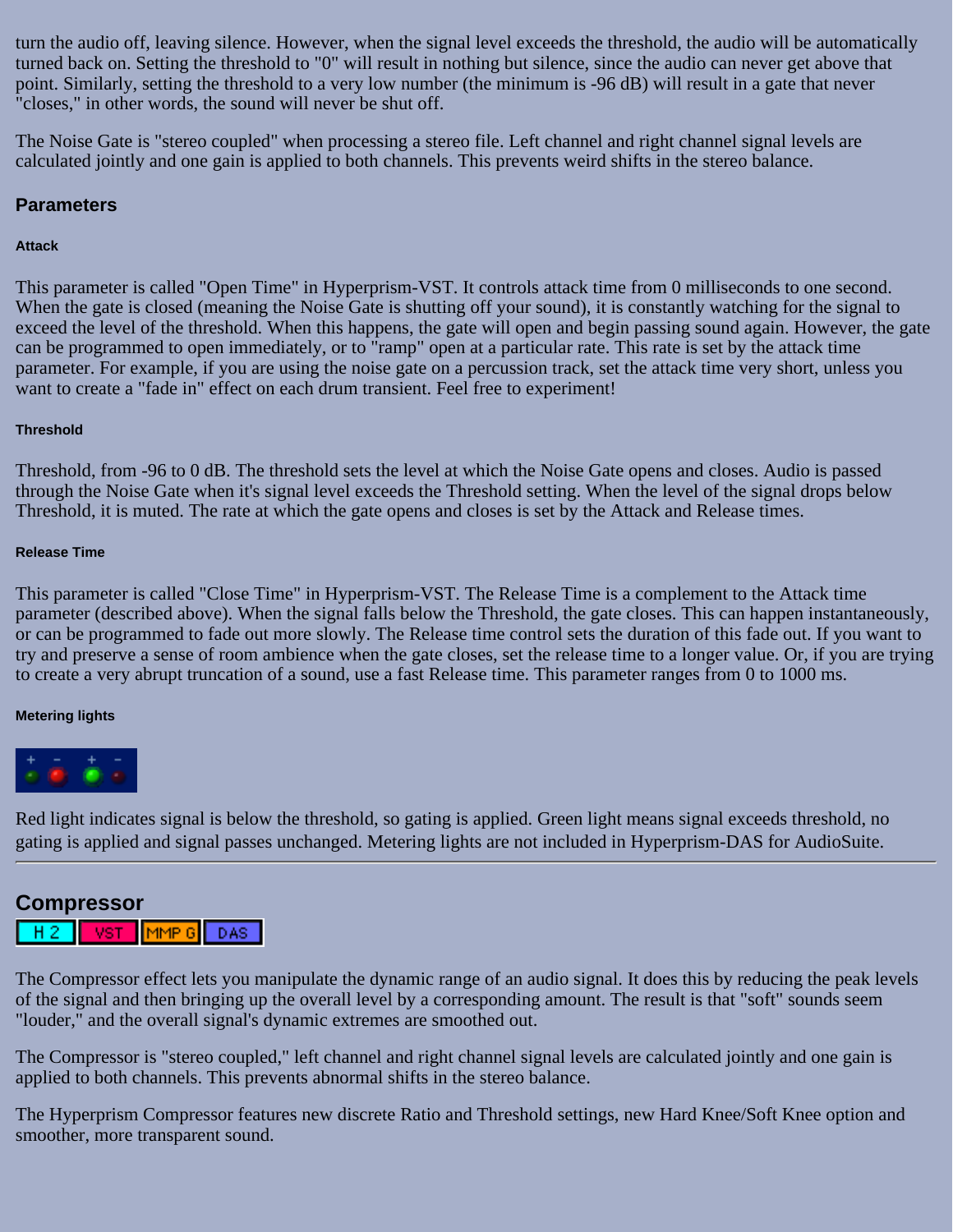### **Parameters**

#### **Volume (or "Output Gain")**

This control allows you to vary the overall output volume of your signal after it has been compressed. This parameter is called Output Gain in Hyperprism 2, Hyperprism-MMP and Hyperprism-DAS and ranges from -20 to 20 dB in the Hyperprism 2 and Hyperprism-MMP editions. Volume ranges from -36 dB to +36 dB in Hyperprism-VST and Hyperprism-DAS.

#### **Attack**

Attack time from 0 ms to 1000 ms. As the compressor operates, it is constantly watching the level of your audio signal and adjusting it's dynamic range. The Attack parameter determines how quickly the compressor will respond to the signal's changing dynamics. Slower Attack times will let individual transients, such as drum hits, through without turning them down. Faster attack times will "catch" these transient events.

#### **Release**

Release time from 0 ms to 1000 ms. As the compressor operates, it is constantly watching the level of your audio signal and adjusting it's dynamic range. The Release parameter determines how quickly the compressor will respond to the signal's changing dynamics. Slower release times will generally result in less noticeable artifacts in your signal's low-level sounds, such as room ambience. Fast release times may result in the room sound fluctuating in level, perhaps in a distracting way. On the other hand, this might be just the effect you are looking for. Experiment!

#### **Ratio**

As in any traditional hardware compressor, Hyperprism offers a Ratio setting to control the amount of gain reduction. A ratio of 1:1 means no reduction, and a ratio of 10:1 means a 10 dB increase in the input signal results in only 1 dB increase in the output signal. Possible settings range from 1:1 to 10000:1. In Hyperprism-MMP this value is called "Compression Ratio."

#### **Threshold**

This control allow you to set the volume level above which compression begins. Possible values range from -60 to +20 dB. Use the metering LED's to note when your input signal is moving above and below the threshold. In Hyperprism-MMP this value ranges from -60 to 0dB.



When in hard knee mode, gain is applied as soon as the input signal crosses above the threshold (after attack and release times, if any, are considered). The soft knee gradually applies the compression gain to the input when the signal is from -6 dB below the threshold to 6 dB above the threshold. Above 6 dB over the threshold, full compression gain is applied. Using the soft knee allows for more compression with smaller attack and release times.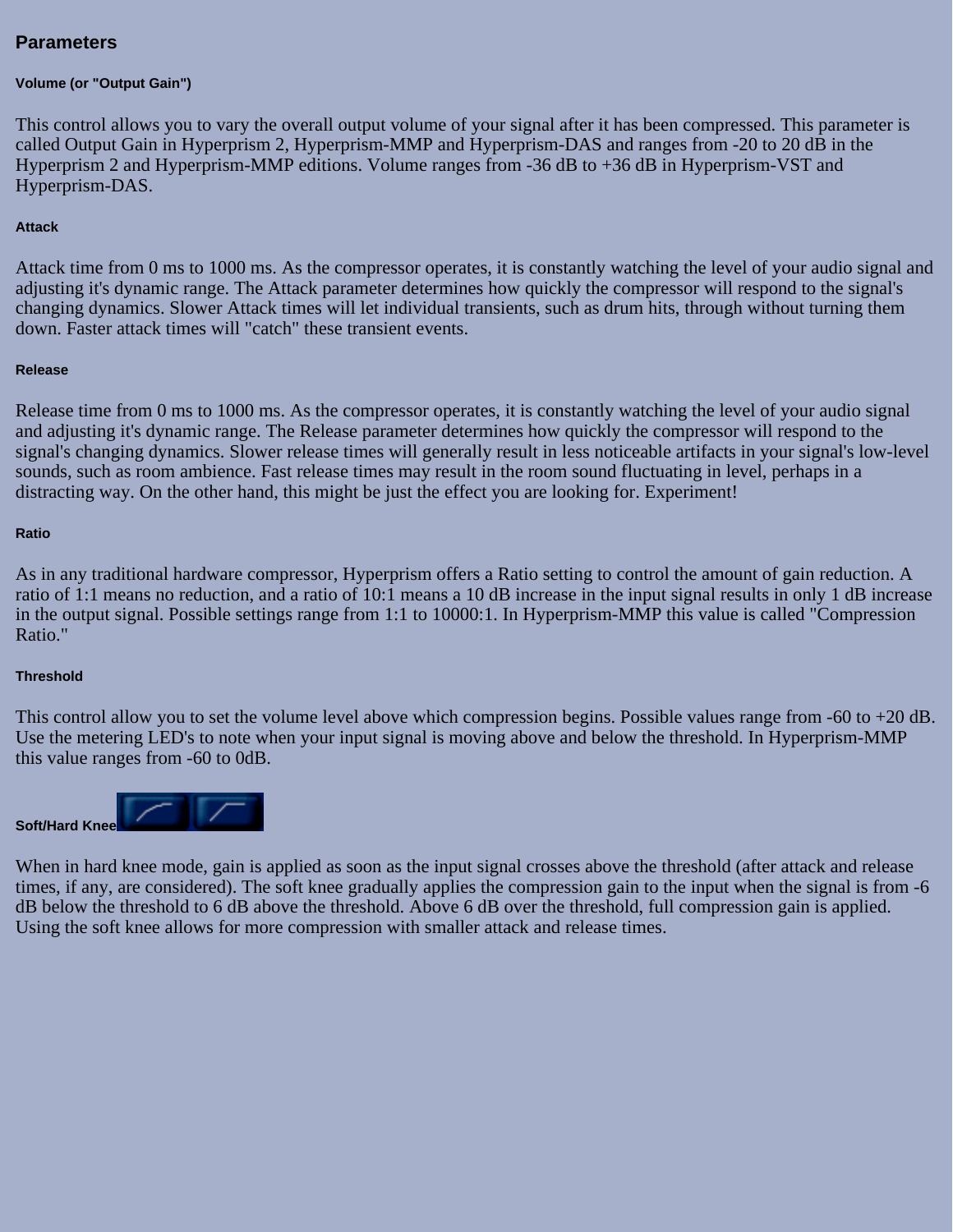

*Output characteristic charts showing the difference between Hard Knee and Soft Knee compression*



Green light indicates signal is below the threshold, no processing is occurring. Orange light denotes signal in the soft knee region and incremental compression is occurring. Red light means signal above the threshold, full compression value is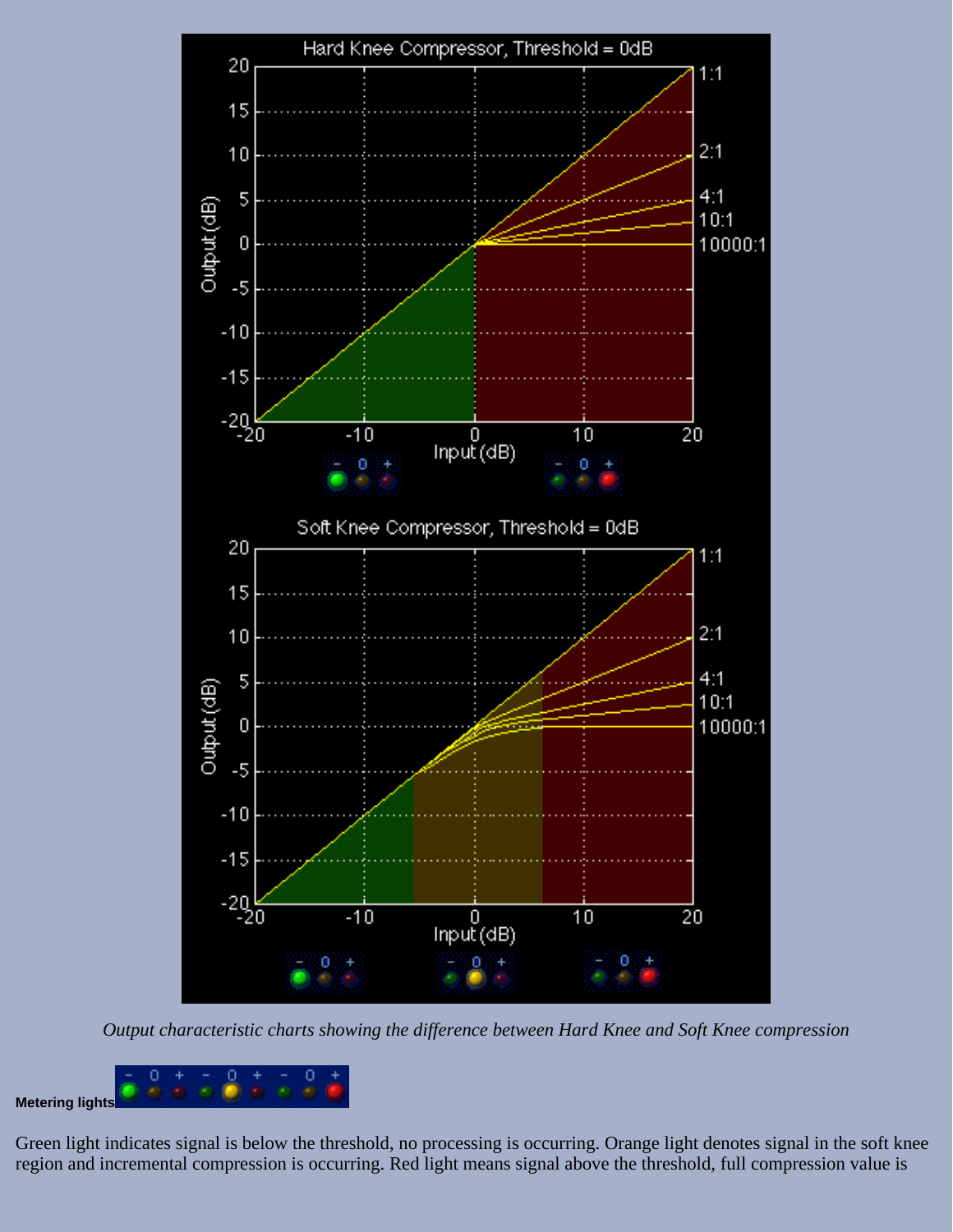being applied. These are set taking into account the attack and release times, so that they light up only when the gain is actually being applied. Metering lights are not included in Hyperprism-DAS for AudioSuite.

## <span id="page-92-0"></span>**Limiter:**

**VST** MMP<sub>6</sub> DAS. н

Like the Compressor, the Limiter effect lets you manipulate the dynamic range of an audio signal. It does this by sensing the peak levels of the signal and attenuating those peaks by adding an adjustable amount of gain. Reducing the peaks allows you to bring up the softer parts, making your file sound louder.



*As signal rises toward zero dB, no limiting is applied. Any signal that exceeds zero dB will be limited to that setting (when Threshold is set to zero dB).*

Set the threshold for the level at which you want the limiter to kick in. As long as your signal is close to, or slightly above the threshold, the output level of the signal will match your gain setting. When you put the threshold below the level of incoming signal, you'll be attenuating signal which exceeds the threshold, resulting in a perceived increase in the loudness of the signal. If the threshold is set above the level of incoming signal, no processing is applied.

The limiter is "stereo coupled," meaning the signal level is calculated by considering the left and right channels at the same time; one gain setting is applied to both channels. This prevents undesirable shifts in the stereo balance.

You may notice that the Hyperprism Limiter has a Release time, but no Attack time setting; we've set attack time parameter permanently at 0, so it responds immediately to increases in the input signal.

### **Ceiling**

Threshold setting, from -96 to 0 dB. Input signal exceeding threshold will have the volume setting applied to it.

#### **Volume**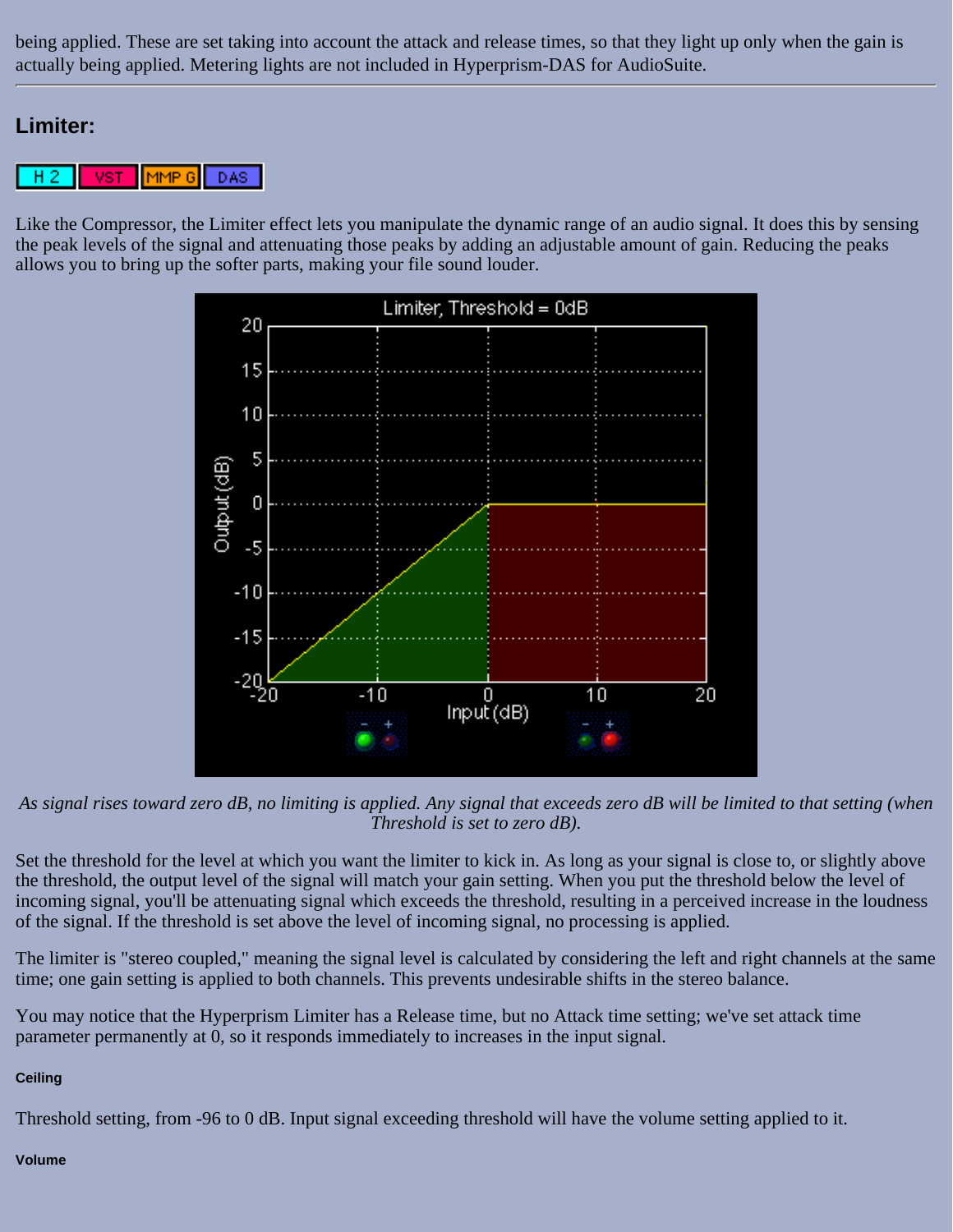The amount of gain applied to the signal, ranging from -36 to 36 dB.

### **Release**

An adjustable time lag, you determine how long it takes for limiting to cease once signal falls below threshold. Measured in milliseconds from 0 to 1000 (one second).



The green light means signal is below threshold and no limiting is occurring. The red light indicates that input has exceed the threshold and limiting is engaged. Metering lights are not included in Hyperprism-DAS for AudioSuite.

# <span id="page-93-0"></span>**Sonic Decimator (TM)**

 $H<sub>2</sub>$ DAS VST.  $\mathsf{IMMP}$  6 $\mathsf I$ 

The Sonic Decimator allows you to reduce the apparent sample rate or bit-depth of your sound file. This is an excellent way to re-create the sound of the first generation of digital sampling devices. At moderate settings, the can create a "low-fi" effect, as though the sound was being processed by a low-budget sampler. At extreme settings, large amounts of hiss and distortion, as well as intense aliasing effects are added to the sound.

### **Parameters**

### **Sample Rate**

This control reduces the apparent sample rate of your file. This has the effect of reducing the sound's high frequency content and can introduce intense aliasing at very low settings. Default range is 1% to 100%.

### **Bit Depth**

This parameter reduces the files equivalent-bit-depth, reducing the overall dynamic range, increasing the noise floor and adding digital resolution distortion. Default range is 1 bit to 16 bits.

Go to Effects: [\[Filters\]](#page-20-0) [[Modulators](#page-31-0)] [\[Delay and Reverb\]](#page-45-0) [[Stereo\]](#page-65-0) [[Misc Effects\]](#page-81-0) Go to Table of Contents: [\[Hyperprism-DAS\]](#page-1-0)

[[Troubleshooting](#page-94-0)] [\[About Digital Audio\]](#page-99-0)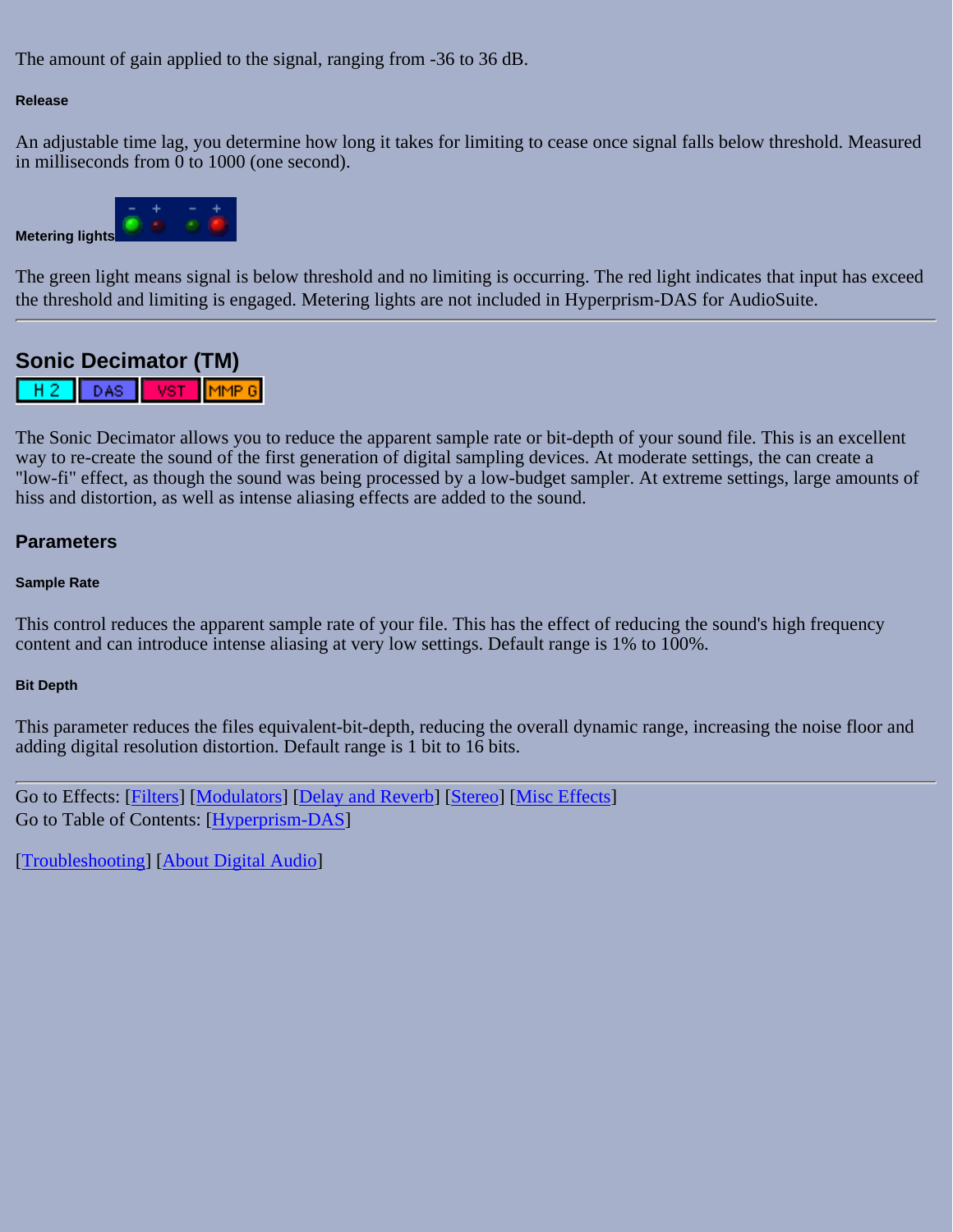<span id="page-94-0"></span>



# **Appendix A-Troubleshooting**

For up to date trouble shooting tips and general questions, please check our Web site at [http://www.arboretum.com.](http://www.arboretum.com/)

## **In This Chapter:**

- Installation Failure
- **Eliminating System Conflicts**
- **Optimizing Performance**
- Recording or Play-Thru Sounds Distorted
- **Effect Process Sounds Distorted**
- **Noise Reduction Alters Original Signal**
- **Effect Changes Seem Coarse or "Jumpy"**
- **Current 3rd-Party Support Issues**

## **Installation Failure**

First, make sure you're using the correct serial number. Arboretum's Harmony, Hyperprism 2, Hyperprism-TDM, Hyperprism Plug-in Pack, Ray Gun and Ionizer products are each sold separately, and each requires a unique serial number. Also note that Ionizer 1.3, Hyperprism Plug-in Pack 1.5 (and the component 1.5 editions of Hyperprism-MMP for Premiere, Hyperprism-DAS for AudioSuite and Hyperprism-VST) are all paid upgrades and will require purchase of a new serial number for installation.

The most common source of installation failure is system conflict with extensions or control panels, especially virus detection software. If you're not installing or serializing successfully quit the Installer and restart your computer while holding the Shift key down. This will disable all extensions and allow you to get around virus checking software or other conflicting system resources.

The second most common source of failure is simply entering the serial number incorrectly. If you've entered a wrong number into our Serialization dialog three times, the Serializer will quit and your plug-ins will refuse to serialize (even if you come up with the right serial number on try number four). If this has occurred to you, quit the current application and go to the Finder. Open the System Folder and locate the Preferences folder. Within the Preferences folder you should find Hyperprism, Ionizer and/or Ray Gun preferences files. Select the applicable preference file and drag it to the Trash, taking care not to delete any associated Presets files. Then re-launch the application, call the plug-in and input the correct serial number when the Serialization dialog appears.

If the preceding fails, the next step is to deinstall and re-install the plug-ins. Go into the Preferences folder and Trash your preferences as described in the preceding paragraph. Then throw away any Arboretum plug-ins which were unsuccessfully installed. Next, run the Custom Install routine to copy a fresh set of plug-ins to your drive, and proceed to serialize using the correct serial number. Make sure to check your typing before clicking on OK, because accuracy counts.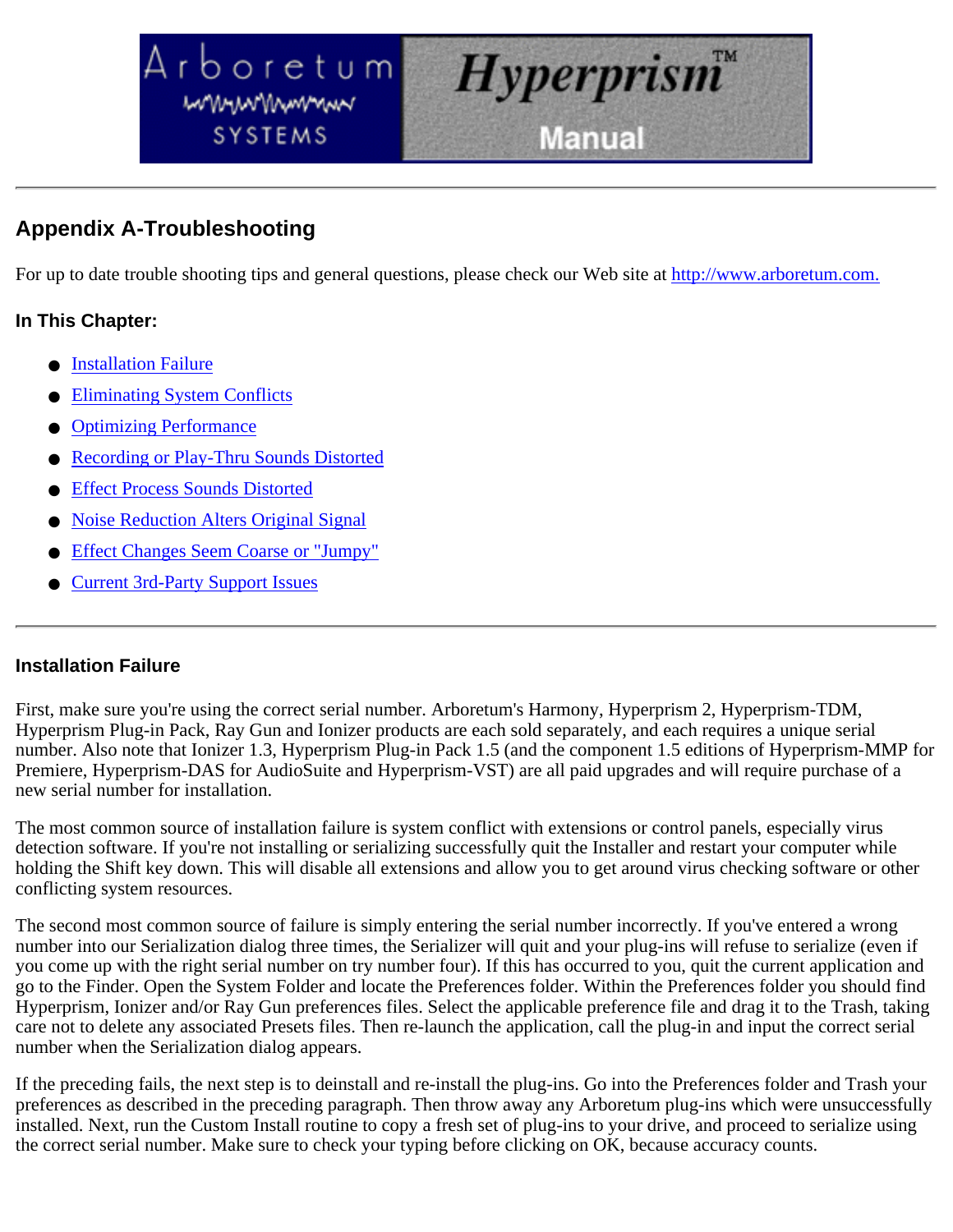If your host application does not have a specific installer on the Arboretum CD-ROM or if your host app does not have a plug-ins folder (c.f. TurboMorph) then install your plug-ins to another applications plug-ins folder and move them to the desired destination once the installation routine is successfully completed. The Installer allows you to install plug-ins into the Arboretum f folder for just this purpose.

If you're doing everything correctly but you still can't get the software to serialize or instantiate successfully, feel free to email support@arboretum.com or call (650) 738-4750 for further support.

## **Eliminating System Conflicts**

Strange behavior may sometimes be caused by certain System Extensions and Control Panels. With real-time audio programs in general, it's a good idea to remove Control Panels or Extensions that can cause interrupts in the background; we suggest disabling your **fax software** and turning OFF **AppleTalk** and **File Sharing**, to ensure uninterrupted audio recording and playback. Connectix **RAM Doubler** is a KNOWN CONFLICT, always restart with RAM Doubler turned OFF before using any audio program. You should also turn OFF **Virtual Memory** in the Memory Control Panel. If you're still having unstable operation, disable all unnecessary Control Panels and Inits, either by using a utility such as Extension Manager, or simply by dragging Extensions and Control Panels to another folder (labeled "Disabled," for example) and then restarting your Macintosh.You can then retry the configuration by re-installing the extensions one by one.

For best performance, run a "Lean" system with as few Control Panels, Extensions and other programs running in the background as feasible.

HyperEngine editions prior to v2.4 required the Open Transport extension set; this is no longer the case with HyperEngine 2.4 and later. In fact, under MacOS 8.0 and later, no System Extensions whatsoever are required to launch HyperEngine 2.4 and the associated Ray Gun, Ionizer and Hyperprism 2 HyperEngine plug-ins. HyperEngine 2.4 requires QuickTime 3 for its advanced import/export services. Running QuickTime 2.5 is OK but it will automatically truncate the number of channels, bit depth and sample rate of any audio imported to mono 8-bit 22050.

Although most audio programs which accept plug-ins do require that Virtual Memory be disabled, the HyperEngine is a possible exception. Members of our development team routinely run HyperEngine and associated Hyperprism 2, Ionizer and Ray Gun "-HE" plug-ins with Virtual Memory on and report few problems. That said, if you're experiencing frequent freezes, crashes or unexplainable error messages we continue to recommend disabling Virtual Memory.

## **Optimizing Performance**

Audio programs perform best on faster machines, with plenty of RAM. Make sure your hard drives are not too fragmented. A fragmented disk makes it more difficult to read a sound file since it is scattered in small fragments. We suggest the use of a disk optimization program, and we specifically recommend Norton Speed Disk for this purpose.

The other ways to improve performance are listed below:

- Do not use Virtual Memory
- Do not use RAM Doubler
- Use few System extensions
- Do not use AppleTalk
- MacOS 8 or higher users select "system-wide platinum appearance" in the Appearance control panel
- Close the Time Display and/or Peak Meters palettes

# **Recording or Play-Thru Sounds Distorted**

First, check the Meters and make sure your levels are OK. If you're constantly clipping (meters in the red) then use the Faders to cut the input level, or reduce the output of your external signal source.

If you still are experiencing problems, make sure that the settings in your MacOS Sound control panel for bit depth, sample rate and number of channels (stereo/mono) match the corresponding HyperEngine settings in the Configure Audio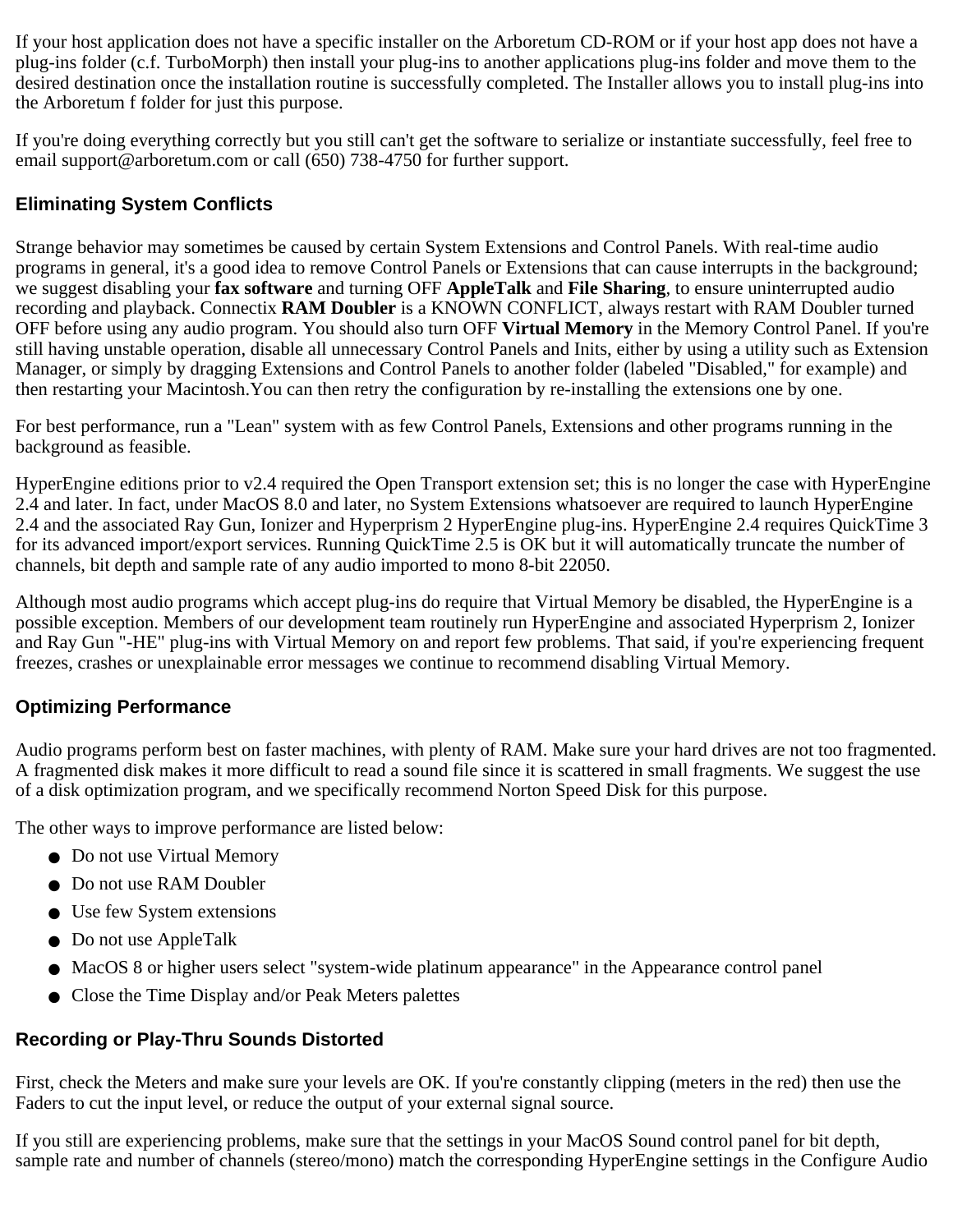System dialog (or the corresponding settings in your third-party audio editing program). Having a mis-match between the Configure Audio System and Sound control panel settings for bit depth or sample rate can result in massive amounts of digital noise on recorded or play-through signal.

If play-thru or recorded audio sounds like its skipping, cutting out or stuttering, adjust the Buffer setting in HyperEngine's Configure Audio System dialog (or similar input buffer setting in your third-party sound editing software). Larger input buffers will smooth this out, but remember that the buffer takes additional free RAM, beyond the normal Preferred RAM setting.

## **Effect Process Sounds Distorted**

Although some Hyperprism effects are meant to destroy your sound (such as the Sonic Decimator) other effects (such as the Filters) can create unintended distortion when adverse parameter settings are applied, or when too much gain is applied at the HyperEngine Faders. If a Filter is distorting, adjust the Q and Cut-off settings. Rapid effect parameter changes may also create clicking or distortion in some cases; stop moving parameter sliders for a moment and clicking/stuttering should disappear.

Distorted processing is also a characteristic of running these products on a machine which is not fast enough to handle it. Arboretum's Hyperprism 2, Ionizer, Ray Gun and HyperEngine software require a Power Macintosh which runs at 120 MHz or faster. The Hyperprism Plug-in Pack (and its Hyperprism-MMP for Premiere, Hyperprism-DAS for AudioSuite and Hyperprism-VST components) need a Mac with a clock speed of 80 MHz or faster.

## **Noise Reduction Alters Original Signal**

**Ray Gun** and **Ionizer** users can run into problems when applying too much attenuation to a noise reduction process. Try using more moderate settings if you've lost all the brightness or introduced new artifacts into your signal.

For Ray Gun's Noise Reduction processes, try putting your Threshold at plus or minus 3 dB, with -3 dB Attenuation, as a starting point. Ray Gun Pop/Click removal settings in the 50%-75% range seem to work best in most cases, settings around 100% tend to stutter or cut into target signal.

Ionizer users should use the Fit command threshold settings as a starting point, then customize the threshold and Gain Curve to find the best settings for your particular sound file. If chirping or flanging artifacts are introduced, increase the Correlation, Attack and Release settings. Try 30% Correlation, 10% Attack and 30% Release as a starting point, then customize your settings from there.

Finding the best "compromise" settings, where you've taken out the most noise with the least impact on your original signal, is the real trick in noise reduction work. Experiment, and let your ears be your guide.

## **Effect Changes Seem Coarse or "Jumpy"**

If your effect changes don't sound very smooth, here's a few things to try:

- Alter the effects parameter ranges, varying a parameter over a fairly small value range often gets the best results.
- Increase the size of the Blue Window by dragging its lower right hand corner down and to the right.

# **Current 3rd-Party Support Issues 11/15/98:**

**G3 Upgrade Cards Not Supported:** We are now able to independently verify what we long suspected, which is that G3 processor upgrade cards for older Power Macs (from manufacturers including Newer Technologies and others) exhibit a number of incompatibilities which well may interfere with audio editing programs. The upgrade card manufacturers themselves are beginning to acknowledge the problem; this ends the mystery surrounding a number of heretofore unresolvable technical issues pertaining to G3 upgraded Macs. Our advisory on this topic is therefore reiterated and intensified: We will not be able to guarantee performance on systems with CPU upgrades. Don't use an upgrade card to extend the life of your old Mac. We suggest you consider trading up to a new factory-built G3 instead.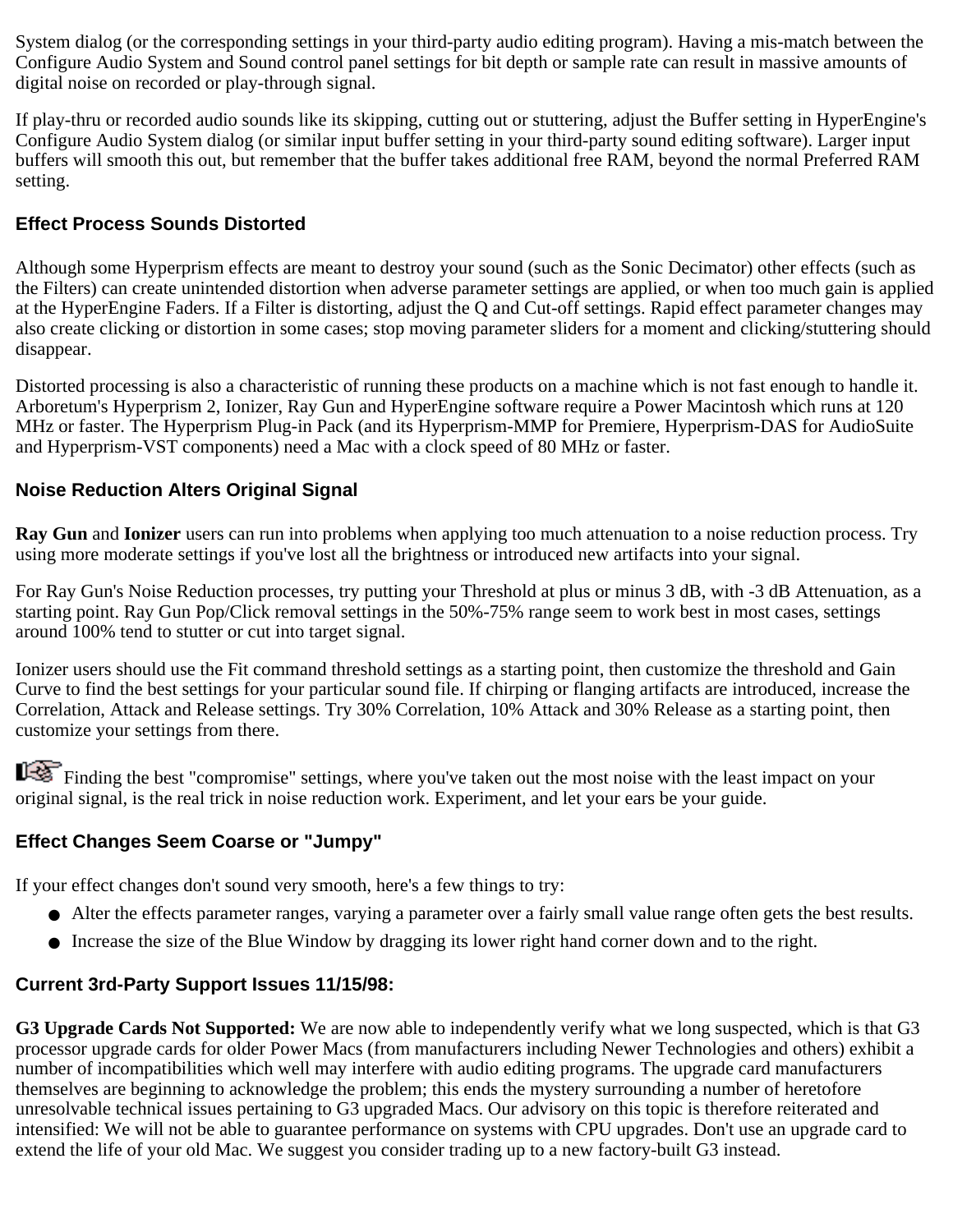**Hyperprism-TDM and Studio Vision Pro, Digital Performer, Logic or Cubase:** Hyperprism-TDM is not yet fully functional in these 3rd party TDM "host" applications, due to inconsistencies in plug-in implementations and the demands of cross-platform support. As of this writing (11/9/98) Hyperprism-TDM requires and claims only to support Digidesign Pro Tools software version 4.1 or later.

**Logic Audio Users:** Ionizer AudioSuite edition keyboard shortcuts are disabled in Logic Audio. However, the Ionizer Premiere version key commands work in Logic as documented. And on the VST plug-in side of Logic Audio, please note that mono effects show up at Mono-to-Stereo stereo inserts, stereo effects show up on the Stereo-to-Stereo inserts.

**Cakewalk Metro 4 Users:** The VST version of Ray Gun, and certain new Hyperprism-VST effects require Metro 4.5.1 or later. The Premiere format edition of Ray Gun and Hyperprism-MMP for Premiere are both compatible with Metro 4 and 4.5.

**Peak Users:** If you are using Hyperprism-MMP, Ray Gun or Ionizer in Bias Peak, make sure you upgrade to Peak 1.6.1 or later.

**Pro Tools Can't Open Stereo Sound File:** Pro Tools may not be able to open some stereo files generated by HyperEngine if their titles becomes too long when Pro Tools adds the suffix left or right to them (not a problem, therefore, with mono files). This is typical when you generate a file with a default title such as Jazz Guitar-FX-Untitled Balance for which only one more character is enough to go beyond the maximum number of characters (31) allowed by your Macintosh System. To remedy this situation, just shorten the names of the files you generate with Hyperprism. This may be fixed in a future version of Pro Tools.

**Pro Tools users** (who have Hyperprism-TDM and/or Hyperprism-DAS) need to be current and upgrade to PT version 4.1 (in addition to WaveShell 2.3.1 - see below).

**Pro Tools users** who are running Hyperprism-DAS, Ray Gun or Ionizer for AudioSuite will encounter DAE error -7450 when attempting to use a mono-to-stereo process (such as Quasi Stereo) on a mono track/sound file. The AudioSuite format does not allow plug-ins to do mono-to-stereo processing. To simulate mono to stereo processing simply make a new audio track and insert a second copy of the mono file there, then process them as a stereo pair. You will also need to configure your plug-in for Multi-Input Mode any time you do stereo processing. Ionizer/Ray Gun users, just select either the mono or stereo versions of these effects from the AudioSuite menu before you start processing.

**Waves users:** WaveShell 2.3.1 fixes earlier conflicts between Waves and Arboretum plug-ins for TDM and AudioSuite. Download WaveShell 2.3.1 from Waves' web site.

**Hyperprism-DX and Cubase VST (Windows):** Make sure you're running Cubase v3.502 or higher. It fixes a number of problems and can be downloaded from: http://www.steinberg.de

**DECK II Users:** Because OSC/Macromedia DECK II doesn't support interleaved stereo files (offering only mono and split-stereo support as of version 2.6) you will not be able to use any Hyperprism effects which require two-channel input. Therefore **you will not get** the Auto Pan, M-S Matrix, More Stereo, Pan, Quasi Stereo, Stereo Dynamics or Vocoder effects when you do the Hyperprism-MMP installation for Deck. These effects won't work in Deck, so we don't bother installing them.

This all stems from an inherent limitation of Deck's mono track architecture, and for a while there it looked like no changes would ever be forthcoming. However, in light of the recent acquisition of Deck by the good folks at Bias, it now appears that Deck indeed has a future and that some enhancements to plug-in implementations may be made at some later point.

**Adobe Premiere Users:** Audio plug-ins including Ionizer, Ray Gun or Hyperprism-MMP should be installed in a folder called "Adobe Premiere Plug-ins" in Premiere version 4.x. Adobe changed the name of this folder in conjunction with the Premiere 5 upgrade, in Adobe Premiere 5.x install audio plug-ins into a folder called simply "Plug-ins".

**Hyperprism-MMP (Premiere):** Due to the limitations of the Premiere plug-in format, the H-MMP Quasi Stereo and Stereo Dynamics effects won't accept a mono (one-channel) input for conversion to stereo. The work-around is to mix your target mono file into a stereo file, then process. Because this problem stems from Adobe's Premiere plug-in architecture, we're unsure whether any remedy will be provided.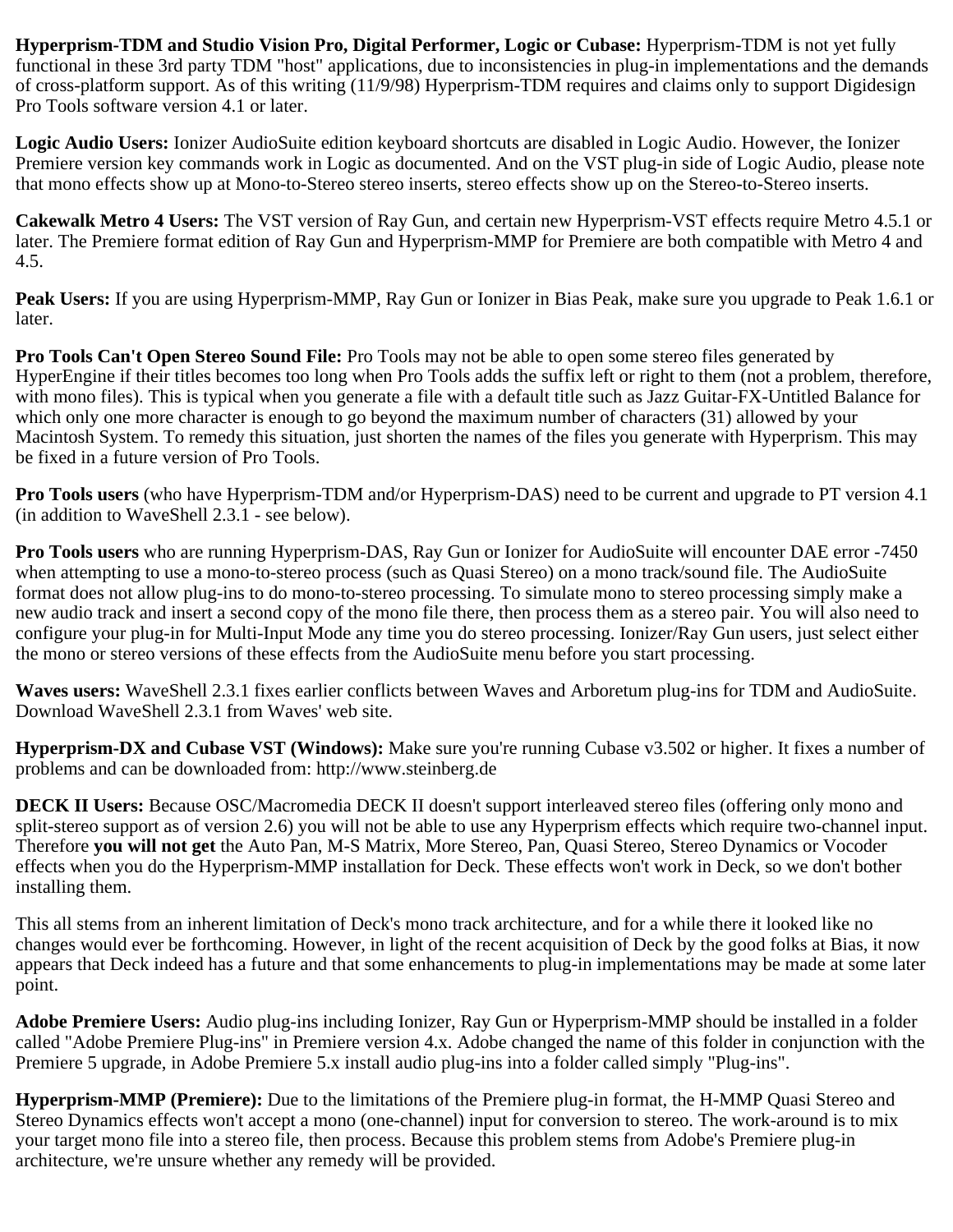**Hyperprism-MMP (Premiere) Stereo File Support:** Hyperprism-MMP includes a number of effects (such as the M-S Matrix) which require a stereo file for input. If your audio editing program supports interleaved stereo files (as does Bias Peak) then you should be able to use all the stereo effects successfully. If your audio editing program only supports mono or split stereo (.L/.R) files, which is the case in Macromedia Deck II, you simply won't be able to use these stereo effects successfully, and Hyperprism will give you a message saying "this effect requires a stereo file."

**Premiere Format/Preview is Too Short:** Note that the Premiere-format Preview function can only play as much of your audio selection as can be loaded in RAM. RAM-based preview is one of the fundamental shortcomings of the Premiere plug-in format, and is a behavior you'll see with all Premiere compatible plug-in effects, including Hyperprism-MMP, Ray Gun and Ionizer. If you're not hearing your entire file or selection when you Preview, don't worry. The full piece of audio will be treated when you hit the Process button.

Many sound editing programs allow the user to adjust the size of the preview buffer, thereby increasing or decreasing the total amount of possible preview time. When increasing the buffer remember that this will take up more RAM, in addition to the amount you've already allocated to the program. So if you've allocated 20 MB to the program, and are running with a 6 MB buffer, you'll need 26 MB in which to operate. This setting resides in various places; check your audio editing program's manual details.

[\[Next Chapter\]](#page-99-0)

Go to Table of Contents: [[Hyperprism-DAS\]](#page-1-0)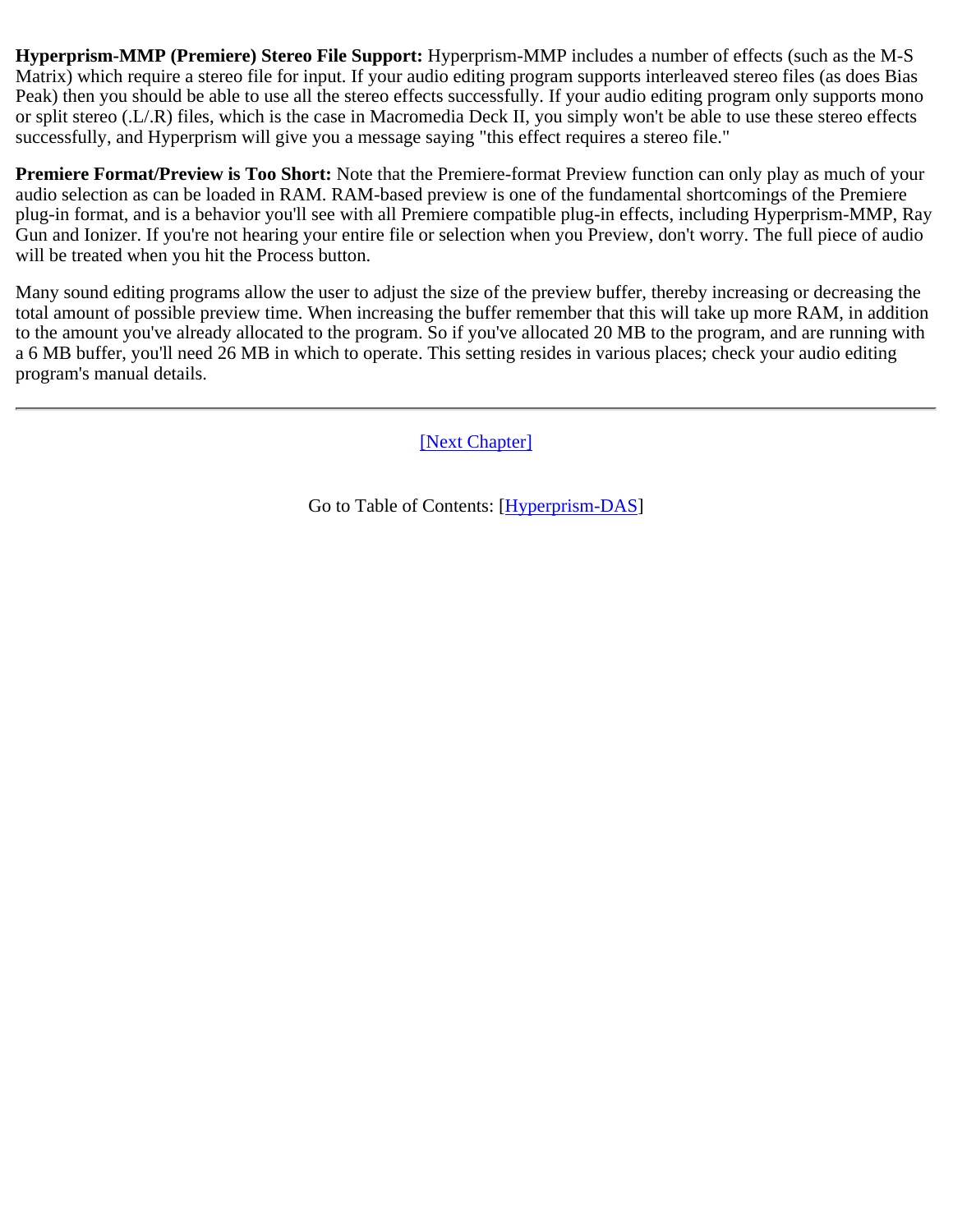<span id="page-99-0"></span>

# **Appendix B: About Digital Audio Files**

- Memory Requirements
- **Sample Rates**
- **Bit-Depth & Dither**
- Mono/Stereo
- **File Formats**

### **Memory Requirements**

Working with computer-based digital audio requires large amounts of hard disk space. If you are planning on creating new audio files on disk, you'll need enough hard drive space to contain them.

A good rule of thumb is:

### **Each minute of 16-bit stereo sound at 44.1 kHz requires about 10 Mbytes of disk space.**

Thus, with an empty 200 Mbyte hard disk you can record a little less than 20 minutes of CD-quality stereo sound (precisely, 19 minutes, 20 seconds).

## **Sample Rates**

Sample Rate values are indicated in Hertz (Hz), or "cycles per second." For professional audio work always use the 44,100 Hz (44.1 kHz) setting, which is the CD-quality sample rate. 22,050 Hz is considered acceptable quality for many interactive multimedia applications. 11025 Hz is a low-resolution, "voice quality" sample rate.

Most audio editing programs support several different sampling rates:

- $\bullet$  48 kHz
- $\bullet$  44.1 kHz
- 22.050 kHz
- $\bullet$  22255 kHz  $*$
- $\bullet$  11.025 kHz
- $\bullet$  11127 kHz  $*$

The 48 kHz sample rate is not directly supported by the Macintosh Sound Manager in most Apple Computer models; you'll need a 3rd-party sound card to do 48 kHz work.

\* These two rates were the original Macintosh "close enough" sample rates. While they are supported, they should probably be avoided, unless your sounds will primarily be played on older Macs.

Using a lower sample rate file will proportionally reduce your disk storage requirements, i.e. a 22 kHz file will only take half the space of the same sound stored at the audio-CD rate of 44.1 kHz. However, using a lower sample rate will reduce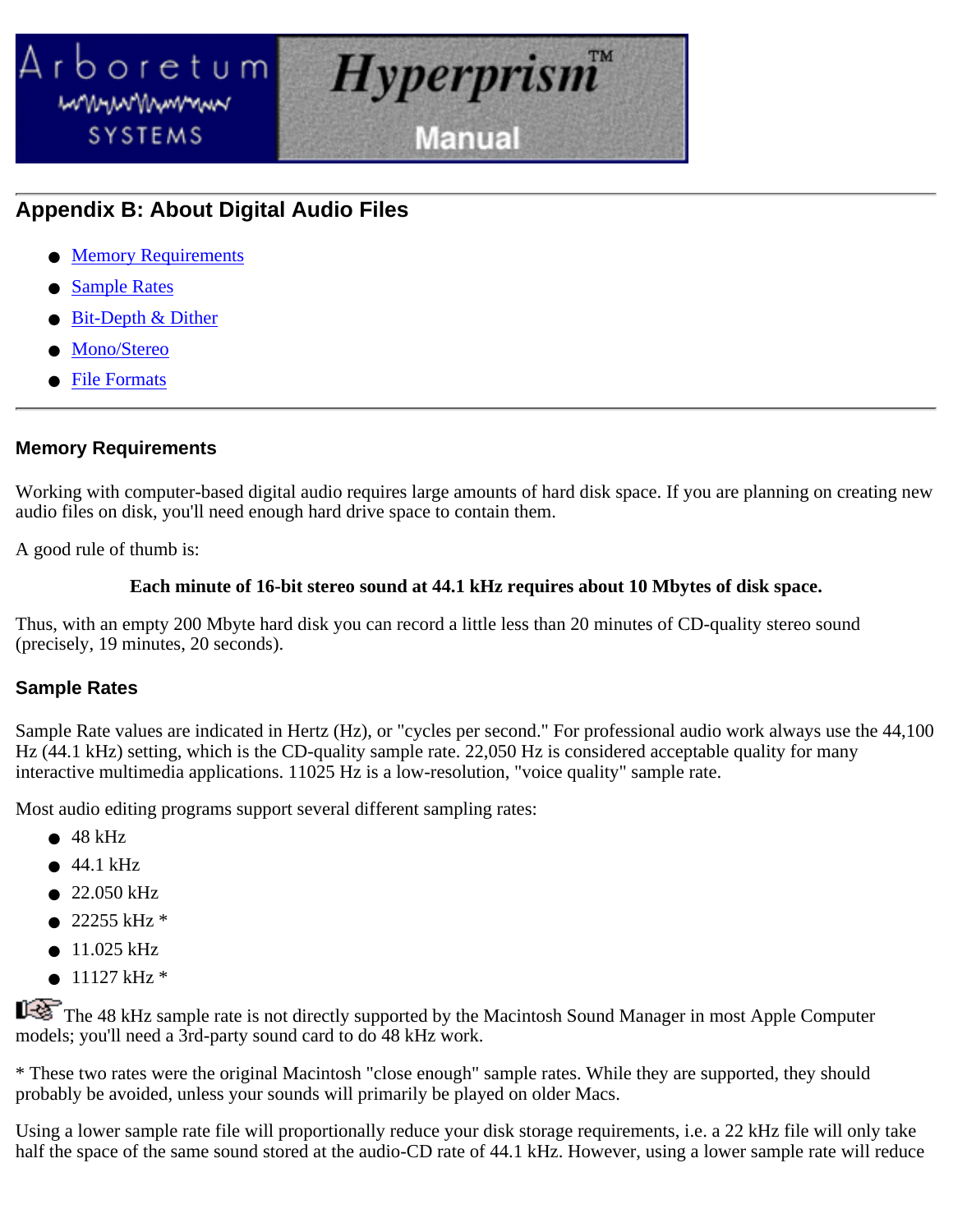the high frequency response of your sounds.

To avoid aliasing (a metallic-sounding type of digital audio distortion), don't use high-frequency filter settings above about 10,000 Hz when using 22 kHz sample rates, or settings above 5,000 kHz for 11 kHz sounds.

## **Bit-Depth & Dither**

In addition to multiple sample rates, you may be working with either 24-, 16- or 8-bit files.

Lower resolution formats reduce storage space requirements. Unfortunately, lower bit depth and sample rate settings can compromise the audio quality of your sound files. Lower sample rates lose high frequency response, and 8-bit storage causes a reduction of your sound's dynamic range, resulting in noisier, "grainy-sounding" audio, especially during softer passages.

If you are creating 8-bit audio (for example, for multimedia or Internet distribution), you will get best results if you do all your signal processing at 16-bits and 44.1 or 48 kHz, and then create an 8-bit file at the end of the process.

The distortion of low-level signals can be minimized by normalizing your 16-bit file before 8-bit conversion, or better still, by using dynamic range compression or manual gain-riding to make soft parts of your sounds louder before reducing their resolution.

The use of dither can improve the sound quality of 8-bit audio, although at the expense of a slightly noisier signal. In HyperEngine select the Dither option in the Process to New File dialog. Other programs have dither located in the Save As, Mix or Export dialogs. Dither adds a small bit of noise to the signal to mask the audible artifacts that occur during bit reduction.

Adding dither is most appropriate when the resulting sound won't be undergoing any further editing, gain scaling, EQ, etc. Additional processing can result in an unwelcome increase in perceived dither noise. Therefore, if you do expect the sounds you create with Hyperprism to be edited further, you may wish to leave dither off.

## **Mono/Stereo**

Audio files come in three flavors: Mono (one-channel), interleaved stereo (two channels in a single file) and split-stereo (two channels in two separate files). Some programs will open and process only mono or split stereo files, some support only mono and interleaved, some handle all three. Most programs at least have some provision for importing and exporting all three types.

## **File Formats**

The most common MacOS audio formats are the Sound Designer II (SDII) and AIFF file formats. Most PC/Windows products process Wave (.wav) audio files. The sound quality of these three formats is identical.

If you're recording audio for eventual use on a CD, we recommend that you always create 16-bit stereo .WAV or SDII files, sampled at 44,100 Hz. This is the file specification you'll need to create "Red Book" audio CDs, and is what programs such as Adaptec Toast or Easy CD Creator 3.5 accept for burning audio discs. Sticking with these settings will prevent file-conversion headaches down the road. Note also that most digital audio/sequencing programs have native support for "CD-quality" SDII or .WAV files (according to whether they run under the MacOS or Windows), and allow you to open them directly so you won't have to chew up additional hard drive space making format-converted copies. Unfortunately, a few multitrackers (Deck, for example) won't accept interleaved stereo files without a format conversion to split-stereo, which does use additional disk space.

Many different sound file formats exist, including .SND, .AU, and others. While some programs cannot read these files directly, there are a number of sound file format conversion utilities available. After conversion to Wave, SD II or AIFF, any sound can be used by Hyperprism/HyperEngine/Ray Gun/Ionizer, as long as it has been converted to a